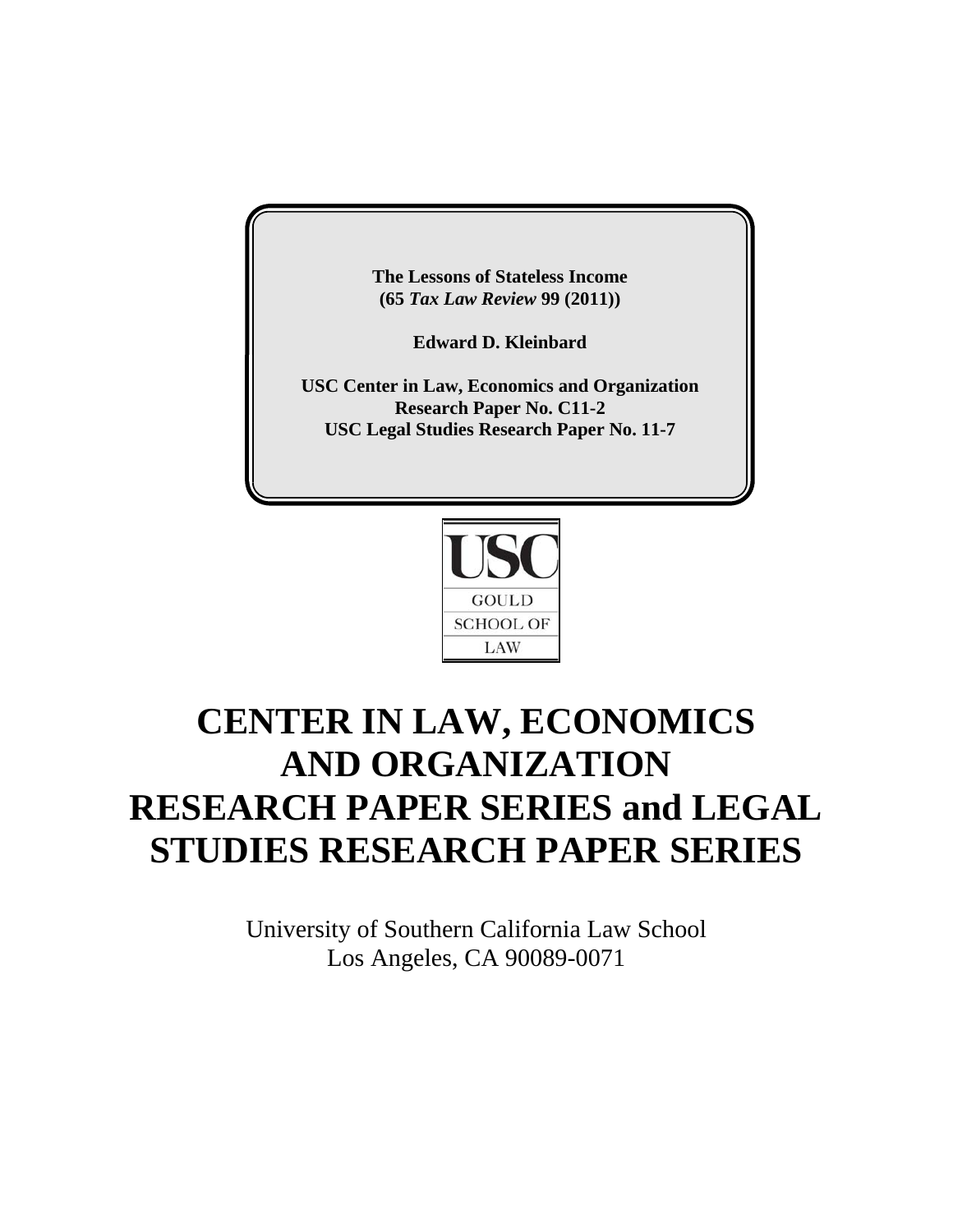# The Lessons of Stateless Income

# EDWARD D. KLEINBARD\*

#### I. INTRODUCTION

This Article continues the analysis begun in a companion paper, Stateless Income.<sup>1</sup> That prior analysis defined "stateless income" as "income derived by a multinational group from business activities in a country other than the domicile [however defined] of the group's ultimate parent company, but which is subject to tax only in a jurisdiction that is not the location of the firm's customers or the factors of production through which the income was derived, and is not the domicile of the group's parent company. . . Stateless income thus can be understood as the movement of taxable income within a multinational group from high-tax to low-tax source countries without shifting the location of externally supplied capital or activities involving third parties."2

This Article extends the prior article along two margins. First, it considers the implications of the pervasive presence of stateless income for standard economic efficiency benchmarks by which international tax policy proposals are judged. Second, it analyzes realistic steps that policymakers might take to respond to the phenomenon.

Sections II and III analyze the problems that stateless income poses for standard efficiency benchmarks by first exploring the international tax policy recommendations that might logically be drawn from a hypothetical world without stateless income, and then introducing the phenomenon into the model. The analysis demonstrates that conclusions that are logically coherent in a world without stateless income do not follow once the presence of stateless income tax planning is considered.

More specifically, this Article identifies and develops the significance of implicit taxation as an underappreciated assumption in the standard economic efficiency models that are employed in arguing that the United States ought to adopt a territorial tax system; in doing so, the Article relates the existing domestic implicit tax literature to the transnational context. In this respect, the Article can be seen as extending and formalizing the reasoning of a recent paper by Harry

<sup>\*</sup> Professor of Law, University of Southern California Gould School of Law.

<sup>1</sup> Edward D. Kleinbard, Stateless Income, 11 Fla. Tax Rev. 699 (2011).

<sup>2</sup> Id. at 702.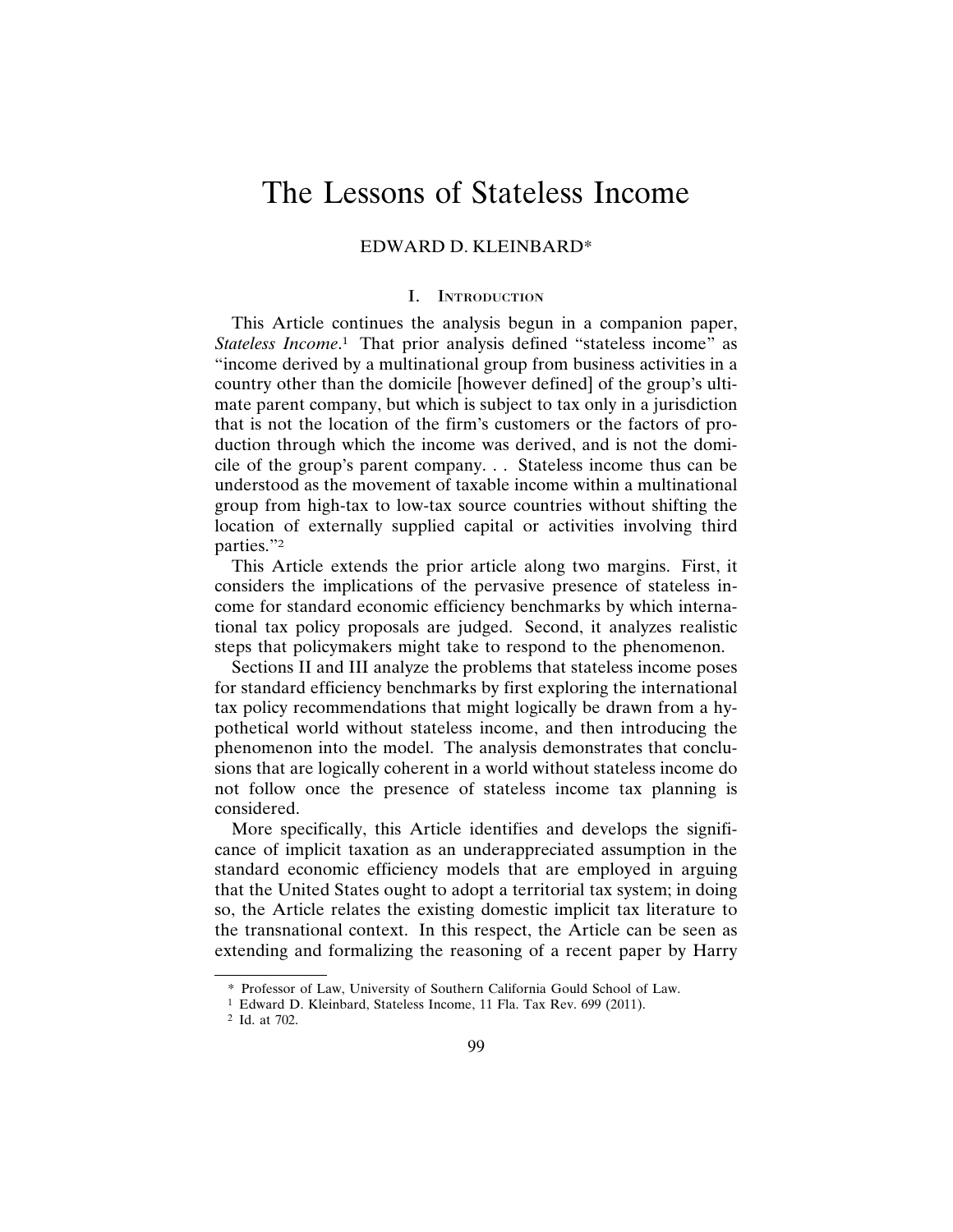Grubert and Rosanne Altshuler, as well as those of some other authors, who have criticized the economic efficiency arguments for territorial tax systems.3

In particular, the "capital ownership neutrality" standard (CON) has much to recommend it in theory, and is based on more sophisticated theories of the multinational firm and the mobility of capital than is the older "capital export neutrality" principle (CEN).4 But as presented by its developers, the CON principle contains an underappreciated assumption that source country taxation is fully capitalized into the prices of firms operating in that source country. Phrased alternatively, the CON model assumes that multinational firms face a constant after-tax rate of return everywhere in the world, and suffer the same tax burden everywhere, when "tax" for this purpose is defined to include both explicit and implicit taxes. This Article argues that stateless income tax planning vitiates the plausibility of this critical assumption.

<sup>3</sup> See Harry Grubert & Rosanne Altshuler, Corporate Taxes in the World Economy: Reforming the Taxation of Cross-Border Income, in Fundamental Tax Reform: Issues, Choices, and Implications 319, 331-33 (John W. Diamond & George R. Zodrow eds., 2008). Grubert and Altshuler point out that efficiency criteria are only part of the process multinational firms face in their foreign investment decisions. Id. They argue, for example, that the capital ownership neutrality principle ignores the critical role of the location of intangible capital, does not address opportunities for income shifting to alter the overall effective tax rates for multinational firms, and magnifies opportunities for income-shifting that are unavailable to purely local competitors. Id.

<sup>4</sup> The term "capital ownership neutrality," closely associated with Mihir Desai and James Hines, came into wide use in their influential paper, Evaluating International Tax Reform, 56 Nat'l Tax J. 487, 494-96 (2003) [hereinafter Evaluating Reform]. See also Mihir A. Desai & James R. Hines Jr., Old Rules and New Realities: Corporate Tax Policy in a Global Setting, 57 Nat'l Tax J. 937, 956-57 (2004) (discussing CON) [hereinafter Old Rules]. Desai and Hines define CON as the principle that "world welfare is maximized if the identities of capital owners are unaffected by tax rate differences." Desai & Hines, Evaluating Reform, supra, at 488. The term "capital ownership neutrality" appears, however, to have been coined by British economist Michael Devereux. Michael P. Devereux, Capital Export Neutrality, Capital Import Neutrality, Capital Ownership Neutrality and All That (Inst. for Fiscal Stud., Working Paper, 1990)(unpublished manuscript on file with *Tax Law Review*) (discussing the potential that productivity levels vary with owners and evaluating the effect of this implication on worldwide welfare).

The usual policy recommendation to achieve CON is for countries to adopt territorial tax systems—that is, not to tax business income earned in source countries. See Jane G. Gravelle, Cong. Research Serv., Reform of U.S. International Taxation: Alternatives 8 (2010), available at http://assets.opencrs.com/rpts/RL34115\_20101217.pdf. Alternatively, CON can be achieved if every country adopts a "worldwide" tax system, in which source country profits are taxed currently by the residence country as well, with the residence country mitigating double taxation by permitting resident firms to claim foreign tax credits for source country taxes that they have incurred. Id.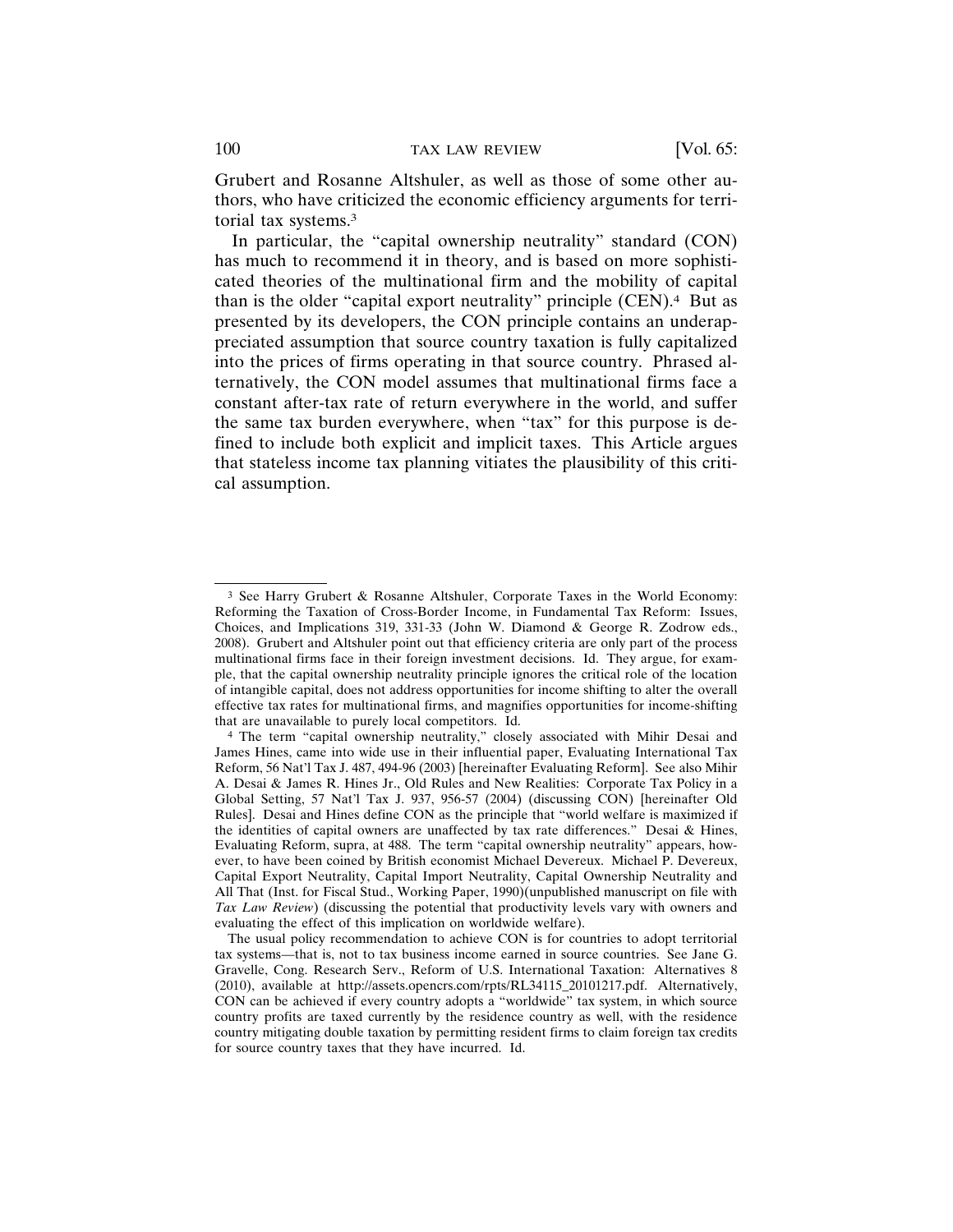The CON principle has been advanced as the basis of a policy recommendation for the United States to adopt a territorial tax system.5 But whatever the utility of the paradigm in wholly theoretical models, the full tax capitalization hypothesis on which the CON principle relies cannot describe a world imbued with stateless income. Without the full capitalization of source country taxes in firm valuations, reliance on the CON principle to recommend that the United States adopt a territorial tax system reduces to a plea for a "competitive" international tax framework, by which is meant a system no less generous than those available to firms domiciled in other countries. But that plea, in turn, is little different in practice from a call for trade export subsidies or the like, and strangely ignores the competitiveness of domestic operations.

Section IV briefly considers some other implications of implicit tax analysis in the international tax arena, particularly the differential treatment of explicit and implicit taxes for those countries that (like the United States today) employ a foreign tax credit mechanism to prevent double taxation of foreign income.

Sections V and VI then turn to a consideration of what tax policies might be implemented to respond to a world imbued with stateless income. Section V focuses on the practical implications of stateless income for territorial tax system design, while Section VI does the same for a possible alternative approach, in the form of worldwide tax consolidation. Each direction can fairly be criticized as suboptimal, even when measured against the standards of the quotidian world. Of the two, however, the worldwide tax consolidation approach, if coupled with an appropriately low corporate tax rate (perhaps in the neighborhood of 25-27%) would prove more robust to the corrosive effects of stateless income tax planning, while preserving an authentically competitive environment for both domestic and international activities of U.S. firms.

#### II. ECONOMIC WELFARE BENCHMARKS

Economists have proposed a variety of standards for evaluating a country's policies for taxing income from outbound cross-border investments. The literature in the area is vast, but most of the debates have centered around two questions. First, which is the correct perspective from which to judge the efficiency of a country's international tax regime, its effects on worldwide or on national welfare? And sec-

<sup>5</sup> See Desai & Hines, Evaluating Reform, note 4, at 494; Mihir A. Desai, New Foundations for Taxing Multinational Corporations, 82 Taxes 39, 48 (2004); Desai & Hines, Old Rules, note 4, at 957.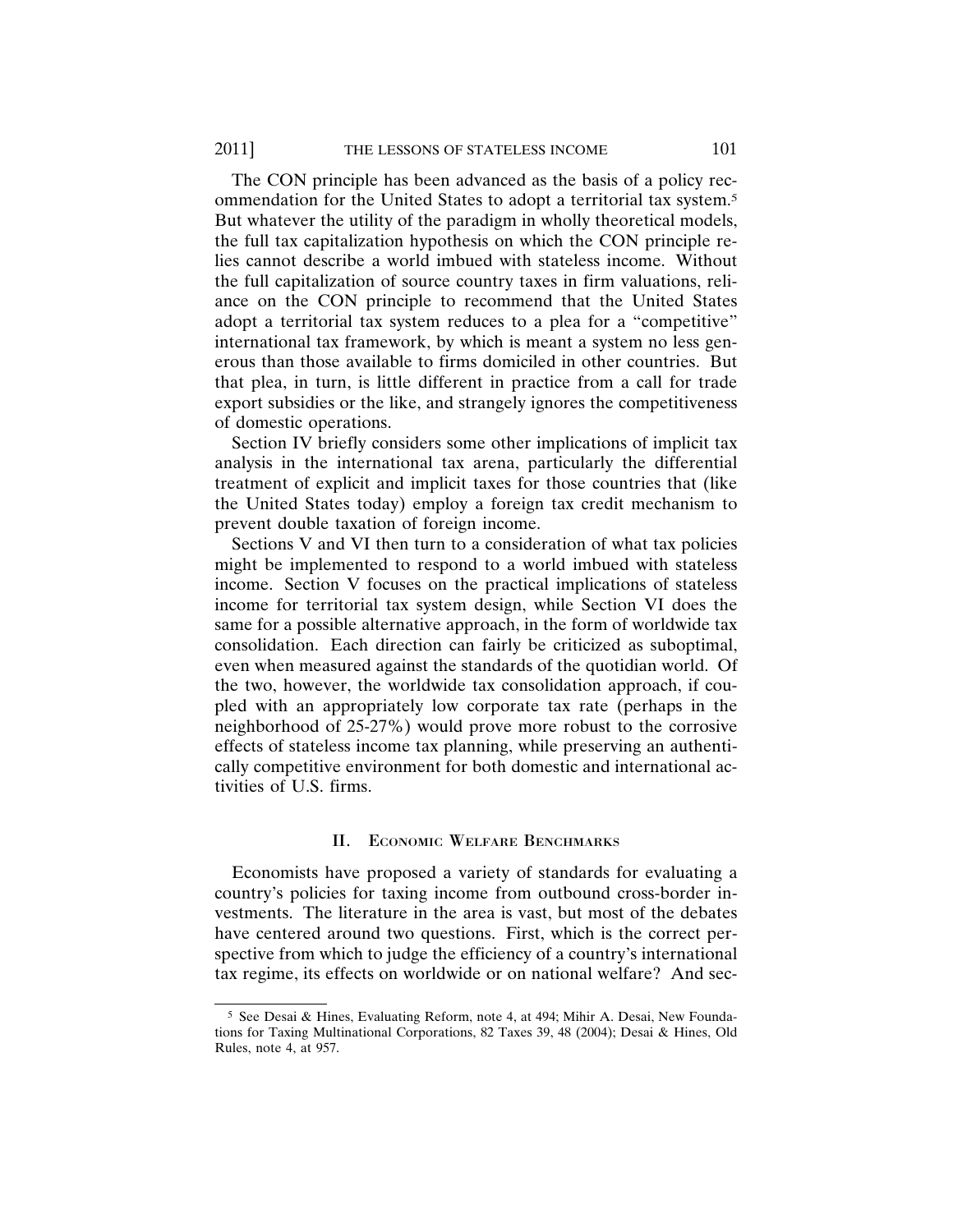ond, in light of the perspective that is adopted, which is the best benchmark to employ in measuring the success of any such regime?6

Shaped in large measure by the frameworks developed by Peggy Musgrave in two early works,<sup>7</sup> the academic consensus for many years was that efficiency should be judged from a worldwide welfare perspective, and that the most robust standard to apply was the benchmark of "capital export neutrality."8 The choice of worldwide efficiency has been criticized as outdated in a world where the United States no longer dominates cross-border investments as it once did.9 Nonetheless, that choice retains considerable power. One possible explanation is that the CEN benchmark (which relies on a worldwide welfare perspective) retains substantial intuitive appeal. Another is that it can be argued that in a world of many sovereigns dueling with each other over overlapping source and residence country taxing claims, significant and conspicuous deviations from a worldwide efficiency perspective will simply invite retaliation.10 A third possible explanation relies on the fact that critical tax concepts like the "source" of income and the "residence" of a corporation are largely artificial constructs; in light of this fact, a worldwide welfare perspective may be less likely to do great harm than a national perspective (which must rely heavily on these artificial concepts to define its field of view).

The continued prominence of the worldwide welfare perspective also owes much to the fact that no single efficiency standard that promotes national welfare has gained many adherents. Musgrave pro-

<sup>6</sup> For an excellent brief summary of the arguments from an economist's perspective, see generally Rosanne Altshuler, Recent Developments in the Debate on Deferral, 87 Tax Notes 255 (Apr. 10, 2000).

<sup>7</sup> Peggy Brewer Richman, Taxation of Foreign Investment Income: An Economic Analysis (1963); Peggy B. Musgrave, United States Taxation of Foreign Investment Income: Issues and Arguments (1969) [hereinafter Issues]. For a critique of Musgrave's conclusions, see Michael J. Graetz, Taxing International Income: Inadequate Principles, Outdated Concepts, and Unsatisfactory Policies, The David R. Tillinghast Lecture, NYU School of Law (Oct. 26, 2000), in 54 Tax L. Rev. 261, 284-94 (2001).

<sup>8</sup> See Graetz, note 7, at 269-74. Graetz points out that in 1962, President Kennedy presented to Congress legislative proposals that would have reflected more accurately CEN norms, but that Congress rejected them. Id. at 273-74. The legislation that emerged was the original enactment of Subpart F, which Graetz describes as a compromise between CEN and capital import neutrality. Id. at 274-75.

<sup>9</sup> See id. at 284-94; James R. Hines Jr., Reconsidering the Taxation of Foreign Income, 62 Tax L. Rev. 269, 270-75 (2009).

<sup>10</sup> See Daniel Shaviro, Why Worldwide Welfare as a Normative Standard in U.S. Tax Policy?, 60 Tax L. Rev. 155, 178 (2007) [hereinafter Worldwide Welfare] (analogizing the international tax debate to a prisoner's dilemma, where two sovereigns would both be best served by cooperation and harmonization of tax policy instead of self-interest). More recently, Shaviro has restated his views as more explicitly concerned with national welfare. Daniel Shaviro, The Case Against Foreign Tax Credits, 3 J. Legal Analysis 65, 74-77 (2011) [hereinafter The Case]. This neo-national neutrality argument is considered in Section II.D.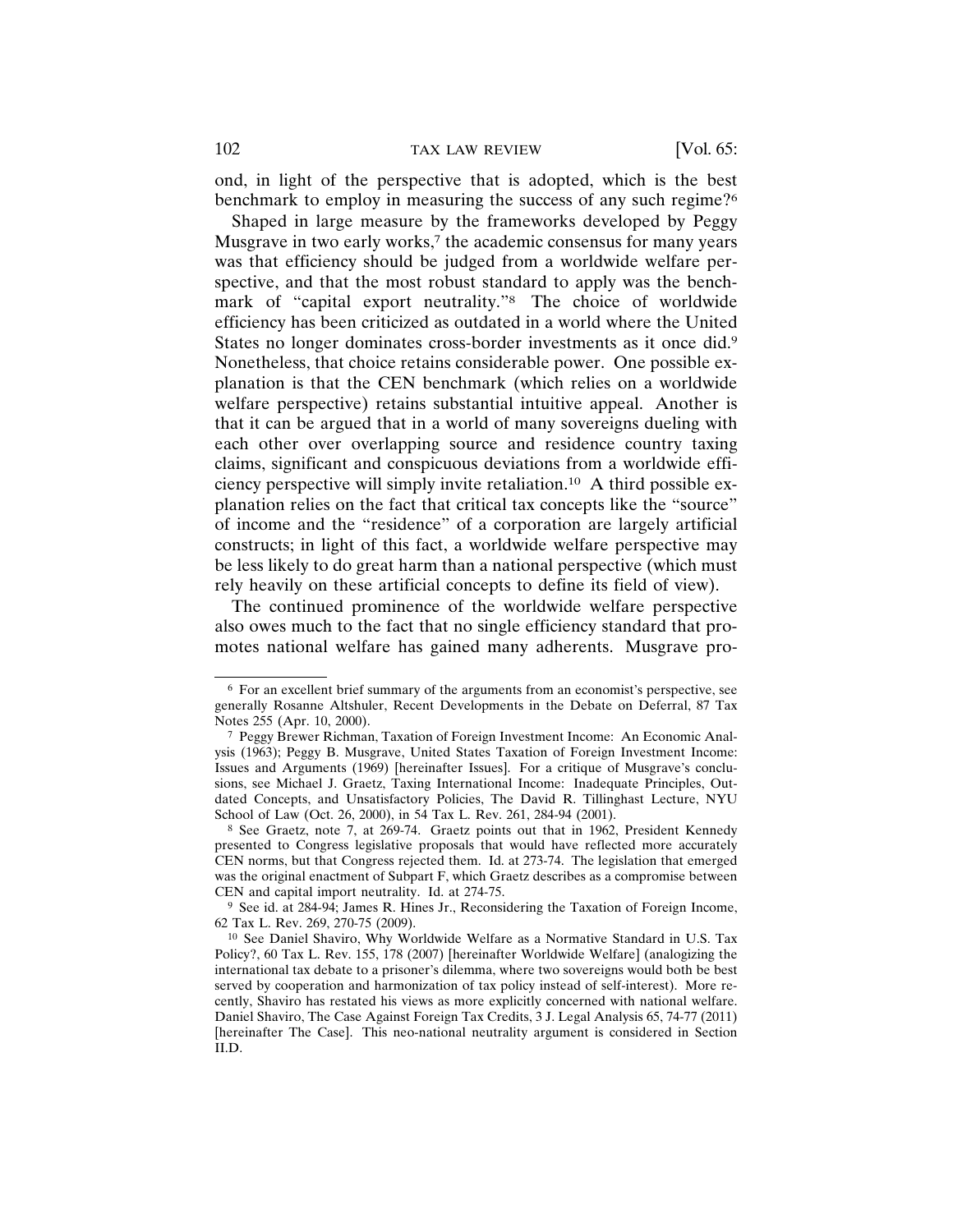posed a standard that she termed "national neutrality," under which post-foreign tax foreign income would in turn be fully taxed in the United States.11 As a result, foreign income would be taxed at higher aggregate rates than would domestic income, with the deliberate result that domestic firms would prefer domestic to foreign investments.12 This particular articulation of national neutrality has been criticized as a simplistic standard that (among other failings) ignores responses by other jurisdictions, and, therefore, is a standard that might well actually not promote national welfare in the long run.13

CEN takes as its fundamental economic premise the goal of enhancing worldwide welfare by ensuring production efficiency, which is achieved when the reallocation of production factors from one country to another would not lead to greater output.14 A state of global production efficiency implies that pretax normal returns are consistent throughout the global economy.15

Looking at the investment decisions of a U.S. multinational firm from this perspective, Musgrave concluded that production efficiency could be furthered by taxing all returns earned by a U.S. company, whether directly or through foreign subsidiaries, at the same (U.S.) rate. In that way, the U.S. parent company would make the same after-tax decisions as to where to situate a new investment as it would make in the absence of taxes (subject of course to any wealth effect of the tax burden itself).16 Thus, CEN is usually advanced as the justification for tax systems that impose "worldwide" taxation on resident

<sup>11</sup> Daniel Shaviro, The Rising Tax-Electivity of U.S. Corporate Residence, The David R. Tillinghast Lecture, NYU School of Law (Sept. 21, 2010), in 64 Tax L. Rev. 377, 393, 393 n.43; see also Musgrave, Issues, note 7, at 134 (first describing the standard of national neutrality).

<sup>12</sup> See Altshuler, note 6, at 256 n.2.

<sup>13</sup> See Graetz, note 7, at 274-75, 281, 286, 292-93; Hines, note 9, at 273; Shaviro, Worldwide Welfare, note 10, at 158-59. Very recently, Shaviro has written a series of papers arguing for a revival of a more explicitly national welfare approach to international taxation. Those papers are discussed in Section III.D.

<sup>14</sup> See Office of Tax Pol'y, Treasury Dep't, The Deferral of Income Earned Through U.S. Controlled Foreign Corporations 118-19 (2000), available at http://www.treasury.gov/ resource-center/tax-policy/Documents/subpartf.pdf ("Under capital export neutrality, the foreign income of a U.S. company is taxed at U.S. rates so that the U.S. company pays at least the U.S. rate on its income whether it invests at home or abroad. Capital export neutrality thus eliminates tax as an investment factor."); Michael P. Devereux, Taxation of Outbound Direct Investment: Economic Principles and Tax Policy Considerations, 24 Oxford Rev. Econ. Pol'y 698, 701 (2008) ("CEN implies that (*a*) the international tax system will not distort the location decisions of any individual investor, (b) the pretax rate of return in all jurisdictions will be the same (production will be efficiently organized), but (*c*) investors in different jurisdictions may face different post-tax rates of return on their investment, and hence different incentives to save.").

<sup>15</sup> See Altshuler, note 6 at 256; Devereux, note 14, at 701.

<sup>16</sup> See Graetz, note 7, at 285.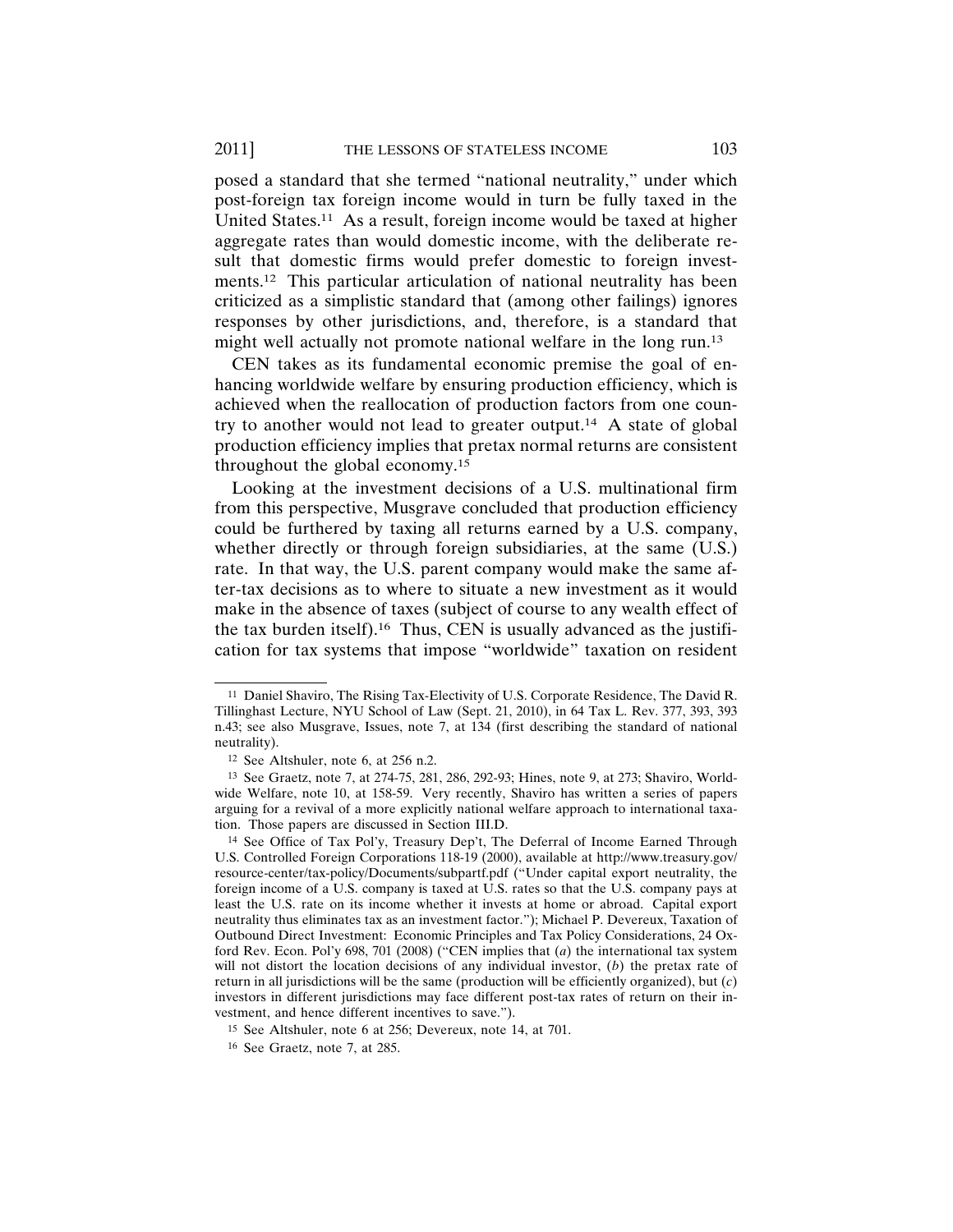companies (however defined), and that pair that worldwide taxation with a foreign tax credit.

Traditionally, the competing worldwide welfare standard to CEN was "capital import neutrality" (CIN). This is the idea that a U.S. firm should face the same tax burden in operating in a foreign country as do its domestic competitors in that foreign country. CIN, therefore, is associated with taxation only by the source country—that is, territorial taxation.17

Just as CEN focuses on production efficiency (the idea that firms should locate their investments in productive assets by reference to their pretax returns, not tax-effected income), CIN is said to promote worldwide welfare by ensuring that savers allocate their savings to opportunities in different countries based on the after-tax income that investments in each country offers. This implies that after-tax normal returns will be consistent throughout the global economy.

Some analyses have concluded that, if the United States were to adopt a territorial tax system in which foreign source royalty and interest income were fully taxable in the United States (unlike current law), and in which U.S. interest expense were disallowed to the extent it was allocable to "exempt" foreign income, the effective U.S. residual tax on foreign income actually would increase.18 This result has been described as demonstrating that a properly-designed territorial tax system actually would be a move towards CEN, when compared with the laxity of current law,19 or alternatively that the current system is "worse [from a welfare perspective] than [true] exemption."20

<sup>&</sup>lt;sup>17</sup> The definition of CIN is developed with more precision in Michael S. Knoll, Reconsidering International Tax Neutrality, 64 Tax L. Rev. 99, 119-21 (2011). Since CIN has largely been superseded by the CON benchmark, the point is not developed further in this Article.

<sup>18</sup> See, e.g., Harry Grubert & John Mutti, Taxing International Business Income: Dividend Exemption Versus the Current System 38-39 (2001)("static" revenue estimate based on 1994 data of \$7.7 billion/year in increased revenue); Rosanne Altshuler & Harry Grubert, Where Will They Go if We Go Territorial? Dividend Exemption and the Location Decisions of U.S. Multinational Corporations, 54 Nat'l Tax J. 787, 797 (2001) (higher effective tax rate on foreign investment under exemption system with expense allocation than under current law); Harry Grubert, Enacting Dividend Exemption and Tax Revenue, 54 Nat'l Tax J. 811, 816 (2001)(estimating \$9.7 billion/year in static revenue gains based on 1996 data).

<sup>19</sup> See Grubert & Mutti, note 18, at 12-13, 38-39.

<sup>20</sup> J. Clifton Fleming, Jr., Robert J. Peroni & Stephen E. Shay, Worse Than Exemption, 59 Emory L.J. 79, 149 (2009) (concluding that the current system, with "deferral, defective income-sourcing and cost-allocation rules, generous transfer-pricing rules, generous crosscrediting, . . . the effective[ ] tax-exempt treatment of many types of foreign-source royalties, and the deduction of foreign losses against U.S.-source income can . . . combine[ ]," from a public policy standpoint, to produce worse-than-exemption results).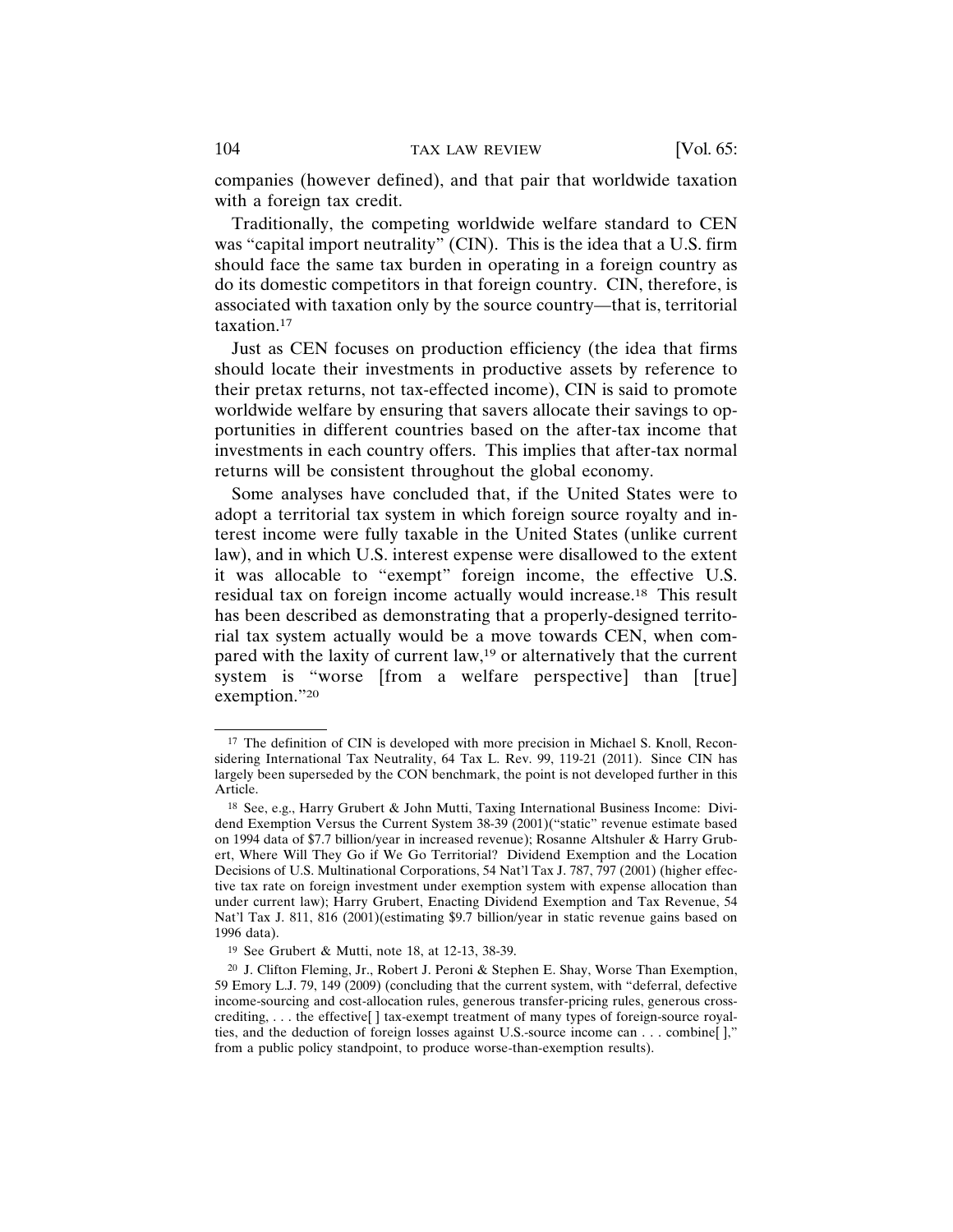In a world where different countries have different tax rates, CEN and CIN cannot both be satisfied simultaneously.21 At one time, most economists thought that CEN dominated CIN, because empirically firm decisions as to where to situate productive investments empirically are more sensitive to tax rates than are savers' decisions as to where to allocate their savings.<sup>22</sup> To these economists, CIN became a thinly veiled pretext for "international competitiveness," which in turn reduced to a sort of cheerleading for the international success of national champions, regardless of government revenue losses or other efficiency costs. Almost by process of elimination, CEN became the prevailing consensus view of how the United States should view the policy issues surrounding foreign direct investment.23

More recent work, however, has brought more nuanced views, shaped in part by rethinking Musgrave's original models in light of the rapid evolution of the global economy and cross-border capital flows.<sup>24</sup> One response has been to reject the idea that a single norm can guide policy, and instead to attempt to evaluate international tax policy simultaneously along several margins.25

Another response has been to tease out the logical weaknesses in the prevailing economic benchmarks by which international tax policy has been judged, and to develop alternative standards. The next Part describes one of the most important of these new views, CON, and considers whether its factual premises in fact correspond with current international tax benchmarks. CON deserves close scrutiny both because it has been proposed as a comprehensive new economic standard by which to judge international tax policies, and because it has achieved widespread currency in the current debate over the U.S. system for taxing foreign direct investment.

<sup>21</sup> See Altshuler, note 6, at 255; Graetz, note 7, at 272.

<sup>22</sup> See Altshuler, note 6, at 257-58; Graetz, note 7, at 285.

<sup>23</sup> For a late comprehensive defense of CEN, see Office of Tax Pol'y, note 14, at 23-53.

<sup>24</sup> See Altshuler, note 6, at 257-58; Devereux, note 14, at 707-11 (reframing Musgrave's traditional approach in light of direct and portfolio investment by firms worldwide, where those firms are required to earn a single post-tax rate of return); see also Graetz, note 7, at 284-94 (critiquing Musgrave's conclusions). Altshuler's critique of Musgrave builds on work done by Thomas Horst, A Note on the Optimal Taxation of International Investment Income, 94 Q.J. Econ. 793 (1980).

<sup>&</sup>lt;sup>25</sup> See, e.g., Grubert & Altshuler, note 3, at 320 ("The necessity to examine all the important responses to a change in the tax on international corporate income . . . makes it clear that no one-dimensional criterion is useful and that a complete evaluation of any reform proposal is not probably feasible."); Daniel N. Shaviro, Rethinking Foreign Tax Creditability, 63 Nat'l Tax J. 709, 710 (2010) (describing the "inadequacy" of the "battle of the acronyms" approach to international tax policy).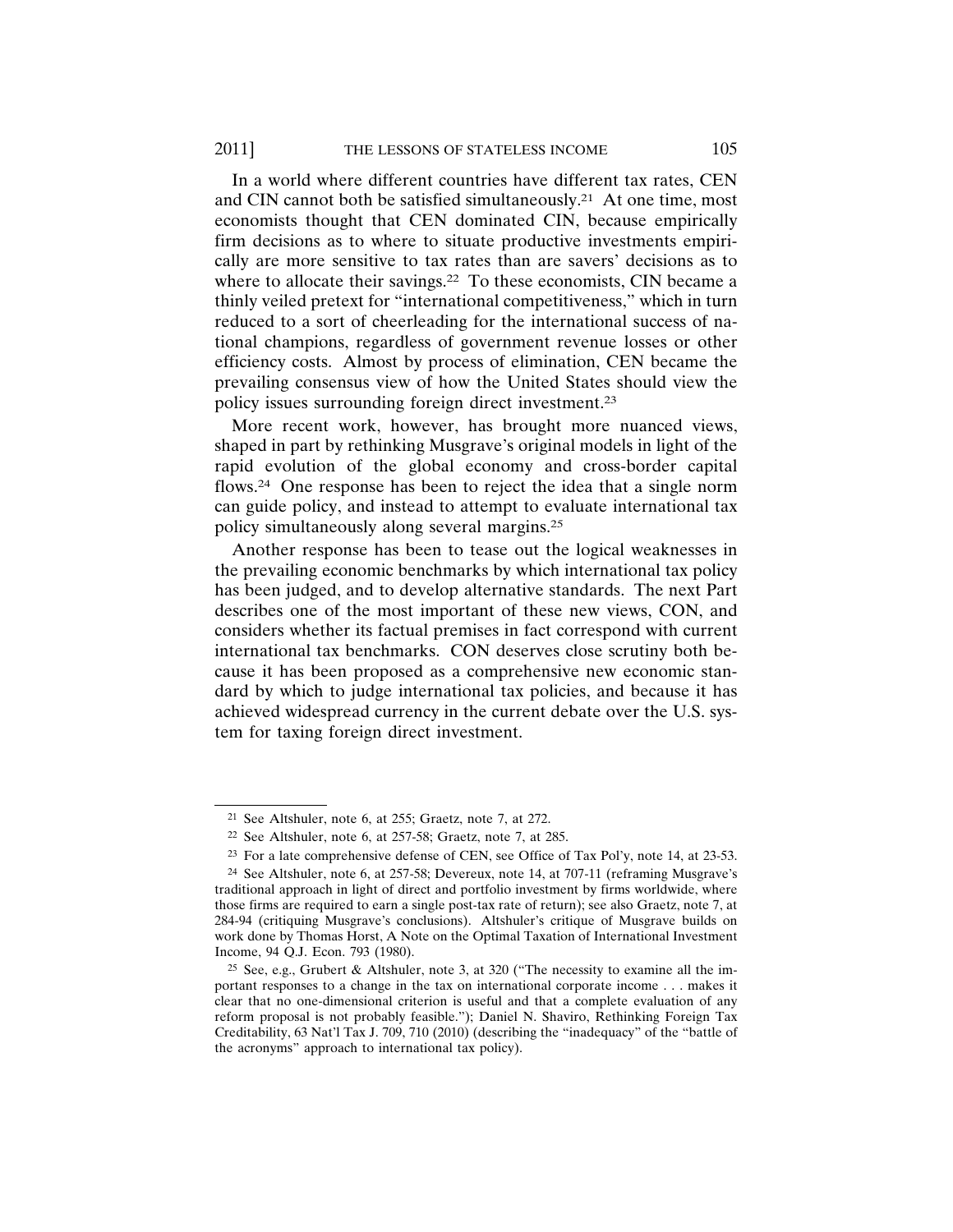# III. TAX CAPITALIZATION AND STATELESS INCOME

# *A. A World Without Stateless Income*

To appreciate the central role of stateless income in disrupting some policy prescriptions for the taxation of foreign direct investment, consider the following stylized model. The United States taxes U.S. resident firms on their worldwide income (including income earned by foreign subsidiaries) and imposes a 35% tax rate. (This is *not* meant to correspond to how the U.S. tax system actually operates today, which is an ersatz variant on territorial tax systems.26) *Sylvania* taxes its multinational enterprises on a territorial basis, so that income earned outside *Sylvania* is taxed only by the source country; the *Sylvanian* tax rate on domestic income is 25%. *Snowdonia* has a territorial tax system like *Sylvania*'s, but a domestic rate of 35%. Finally, *Freedonia* imposes a 10% tax rate on domestic income; its outbound tax system is irrelevant to the examples. For simplicity, assume that all taxes on firm income are imposed at the firm level, so that there are no shareholder taxes or withholding taxes on distributions to foreign owners to take into account.

In this initial model, there is no such phenomenon as stateless income: Net income from business operations is taxed only to the firm earning it, and (with the exception of the U.S. comprehensive worldwide system) only in the source country (that is, where the relevant customers and factors of production that generate the income are located). Moreover, the identity of the source country is unambiguous, which in practice today would exclude many cases involving returns to intangible assets or the location of pure business opportunities. Finally, capital is globally mobile, and capital markets are efficient.

As a preliminary manner, ignore the United States and its genuine worldwide tax system. In this restricted world, all firms face only source country taxes, including on domestic income, which is simply income sourced to the country in which the firm is resident. Under these assumptions, all firms earn the same after-tax normal returns on their investments around the world, because that is the equilibrium price; if after-tax rates of return are higher in *Freedonia* than in *Snowdonia*, investment will leave the latter and flow to the former until equilibrium is achieved.<sup>27</sup> Assume that this global after-tax rate

<sup>26</sup> This is the theme of Kleinbard, note 1, at 702-06.

<sup>27</sup> This is a standard assumption in economics presentations. See, e.g., Altshuler, note 6, at 256 ("Under this tax system, both the pretax and posttax returns to capital will be equal across countries in equilibrium and, as a result, the allocation of capital is efficient."); Devereux, note 14, at 702 (stating investors will shift capital from investments with lower after-tax rates of return to investments with higher after-tax rates of return); George Zodrow, Capital Mobility and Capital Tax Competition, 63 Nat'l Tax J. 865, 881 (2010) ("[S]ource-based tax on capital income . . . would drive out perfectly mobile capital until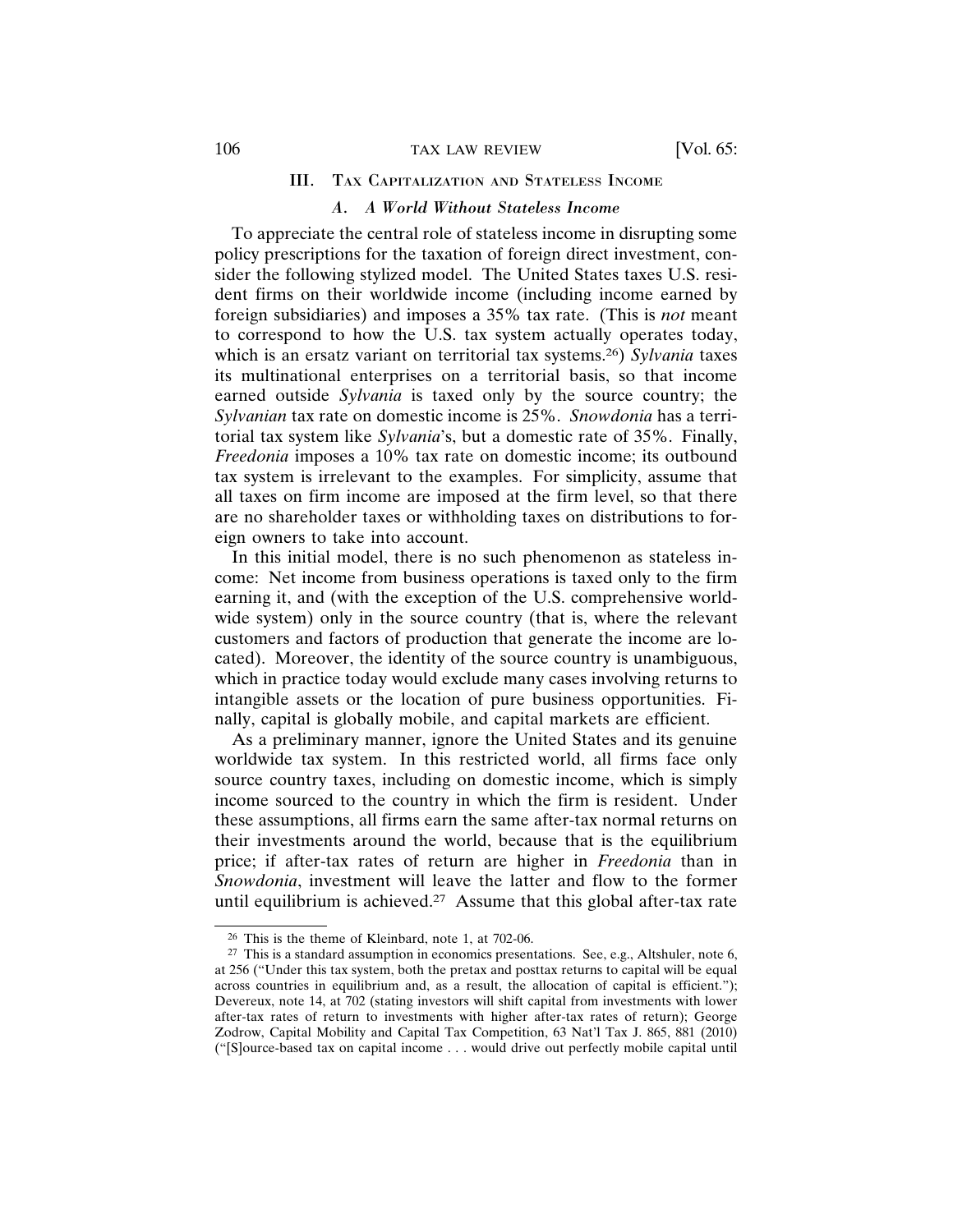is 5%. What this implies is that *pretax* normal corporate returns will vary from country to country, to reflect differences in statutory tax burdens. Pretax corporate returns in *Snowdonia* will be 7.7%, while in *Sylvania* those returns will be 6.67%, and in *Freedonia* 5.56%.

A *Freedonian* domestic company that is a worldwide leader in basket weaving designs and technology, *Beweave Co*., earns \$556 in taxable income, and clears \$500 after tax. That implies a market valuation of \$10,000 for *Beweave Co*. (\$10,000 x 5% = \$500). Two multinational enterprises, one domiciled in *Sylvania* and the other in the *Snowdonia*, each eager to expand its global presence in the basket weaving sector, prepare bids to acquire *Beweave Co*. from the *Freedonian* family that controls it. How will taxes influence the outcome? They will not, at least directly: The *Sylvanian* and *Snowdonian* firms face different tax rates on their domestic operations, but not in respect of foreign direct investment in *Freedonia*, because under each jurisdiction's territorial system the *Freedonian* net income tax is a final tax on *Freedonian*-source income.

Now introduce the United States into the mix, with its hypothetical (and ultimately counterfactual) true worldwide tax system. How

the nationally or internationally determined after-tax rate of return to capital was achieved . . . ."). Because the text's model abstracts from shareholder-level taxes, we can ignore whether domestic or foreign taxable or tax-exempt investors are the marginal investors in firms.

If, by contrast, one were to posit a world in which net business income was taxed in all events immediately to ultimate individual owners, whether domestic or foreign, then one would expect pretax returns to be equated around the world (and the world's economies to operate in an environment best described as approximating CEN). This essentially is the case today for interest income, because portfolio interest income generally is deductible in source countries, taxed in residence countries, and exempt from withholding tax in source countries. See Staff of the Joint Comm. on Tax'n, 98th Cong., General Explanation of the Revenue Provisions of the Deficit Reduction Act of 1984, at 388-94 (Comm. Print 1984). Since a portfolio investor resident in any given country faces the same tax rate on interest from any source, tax is irrelevant to the decision as to which debt instrument to acquire (although of course relevant to the fundamental decision to invest rather than to consume). See Devereux, note 14, at 705. Equilibrium prices, therefore, will correspond to pretax returns. Id. Investors resident in different countries with different tax rates will enjoy different after-tax returns, but each will capture the same after-tax return on otherwise identical debt instruments issued by issuers in different jurisdictions. See id. Differences in tax rates will affect the propensity to invest, and private after-tax wealth, but not prices. Id.

As described later in the text, if world after-tax rates of return on net business income in fact converge, then the traditional benchmarks of both CEN and CIN are satisfied by the universal adoption of territorial tax systems. See Section VI. In that case, the convergence in after-tax returns means that the tax burden on such income is constant, regardless of nominal differences in tax rates, because the total burden includes implicit as well as explicit taxes, and the sum of implicit and explicit taxes will be constant. See text accompanying notes 200-06. But see Knoll, note 17, at 105-06 (arguing from premise of converging pretax global returns, at least in the counterfactual case of comprehensive true "worldwide" taxation of net business income).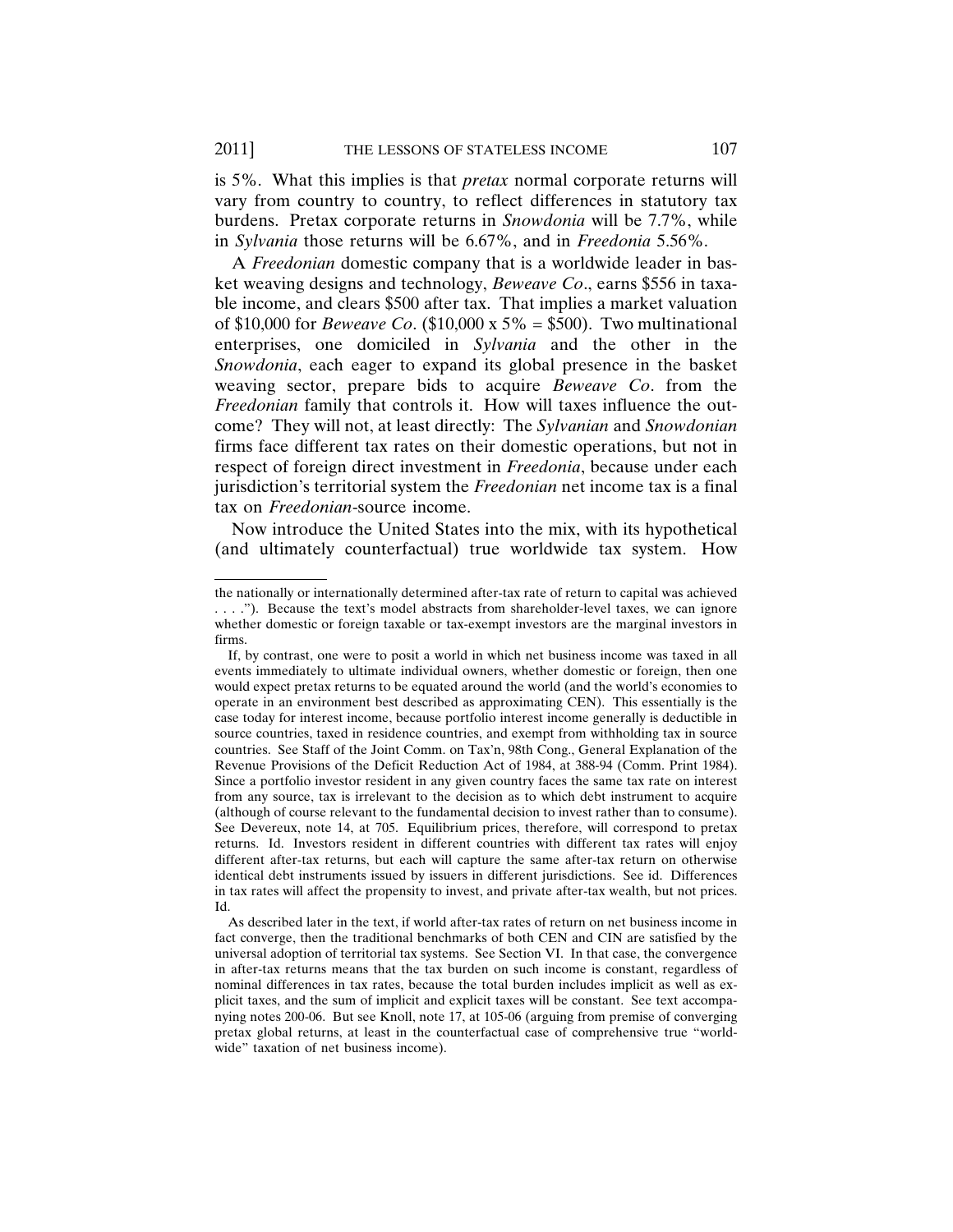would a potential U.S. acquirer fare in the bidding, assuming again that all firms require the same after-tax returns and are price takers in the auction (that is, cannot unilaterally determine the winning bid)?28 By virtue of the hypothesized genuine worldwide tax environment, U.S. firms face the same tax rate everywhere in the world (ignoring the possibility of excess foreign tax credits), but do not enjoy the same after-tax rate of return on investment as do their competitors in *Sylvania* and *Snowdonia* because pretax rates of returns vary around the world, for the reasons explained above. The result is that a U.S. firm cannot be competitive in bidding for an enterprise in a low-tax jurisdiction like *Freedonia*. 29

<sup>28</sup> It is reasonable to assume that worldwide after-tax, rather than pretax, returns converge, even in light of the (ultimately counterfactual) possibility that U.S. firms are taxed on their worldwide income. As developed in the text below, a worldwide tax system can be viewed as imposing a "soak-up" tax on U.S. direct investments in low-tax countries like *Freedonia*. This would put U.S. firms looking to make such a foreign direct investment at a disadvantage, but that does not mean that world rates of return necessarily will diverge from post-tax convergence to accommodate the tax postures of those U.S. firms.

On the other side of the ledger (1) income from foreign direct investment by firms resident in all countries other than the United States is taxed only in the country of source, (2) portfolio investments in corporate firms (whether domestic or cross-border) by investors located everywhere in the world, including the United States, are not taxed on a passthrough basis (and therefore the net income of such firms is taxed only on a source basis), and (3) direct investments by individuals in domestic firms also generally are not taxed on a pass-through basis. The fact that returns on portfolio investments ultimately are taxed in the investor's country of residence is irrelevant. The issue here is whether such an investor would look to pretax or after-tax corporate incomes in judging the attractiveness of competing investments. Since the corporate tax is not refundable or creditable in the hands of the portfolio investor, the answer should be the latter. All of this means that a great deal of the world's capital—including U.S. capital invested through portfolio investments—is competing for rates of return driven by source country firm taxation alone.

In operation, the actual U.S. international tax system is much closer to a territorial tax system than it is to the true worldwide tax system assumed in the text's model. Accordingly, both for the reasons suggested in the preceding paragraph and because there is no major economy in the world that in fact implements a true worldwide tax system, it is reasonable to expect to see in practice today a convergence around the world of risk-adjusted pretax interest income returns, and a similar convergence of after-tax net business income returns. Remaining barriers to capital flows, the "home-country bias" among investors, information and transaction costs, currency considerations, and other factors of course limit the extent to which full convergence is achieved, see Devereux, note 14, at 705, but the important point for the argument in this Article is that the convergence points in the directions noted.

<sup>29</sup> This of course does not mean that, within this hypothetical model of the United States as an outlier imposing true worldwide tax on its firms, U.S. firms would never be competitive anywhere in the world. The prices of U.S. domestic target firms would reflect the 35% U.S. tax rate, whether viewed from the perspective of U.S. bidders (for which the 35% rate in this hypothetical also is the worldwide rate), or from the perspective of foreign bidders (for which it is the source country rate). And U.S. firms would be competitive in bidding for target firms in high-tax foreign countries, where non-U.S. bidders would face a source country rate comparable to the U.S. rate. It is only when considering target companies in *Freedonia*, or other low-tax countries, that U.S. firms in this hypothetical would be systematically disadvantaged.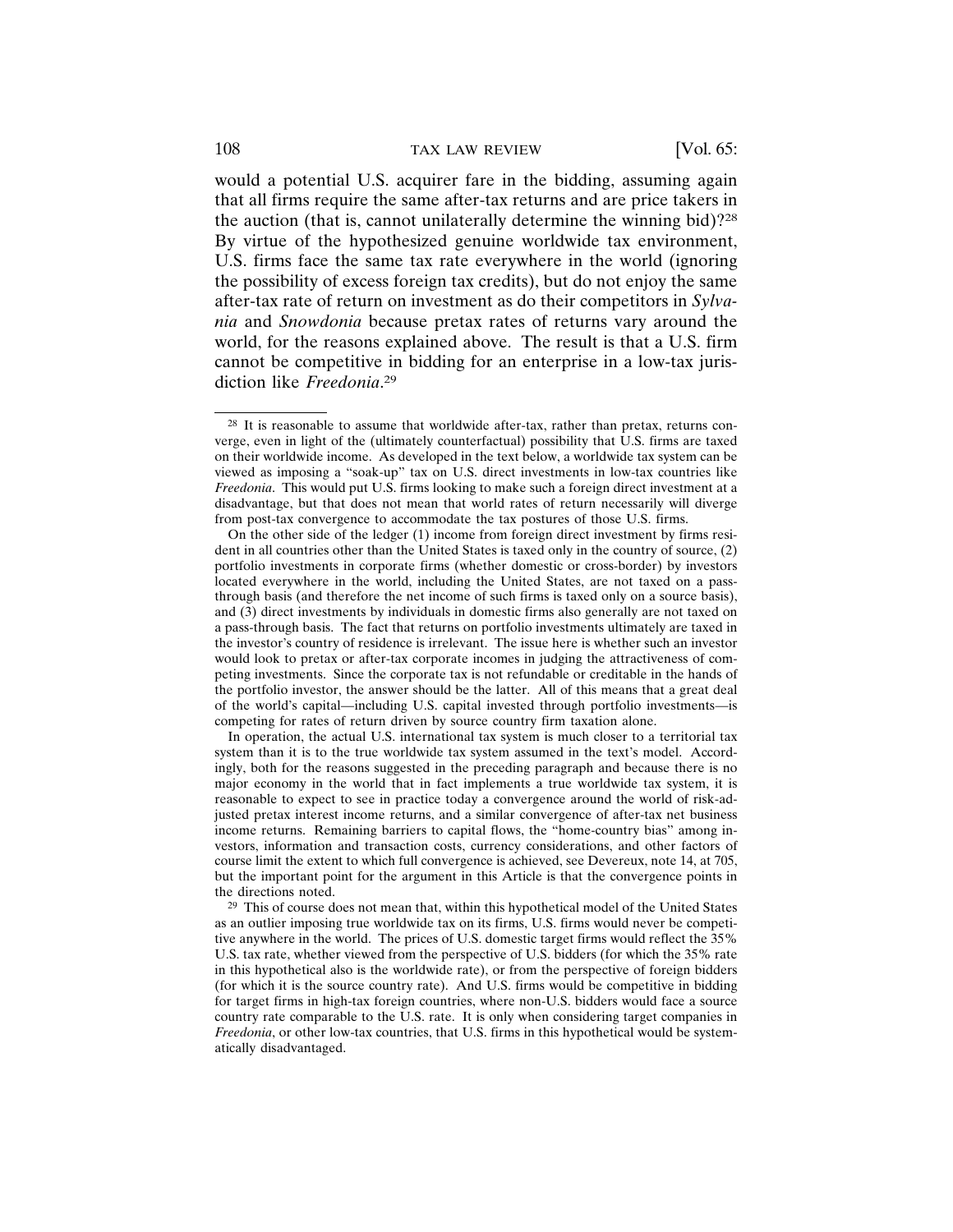Imagine, for example, that both *Sylvania Co*. and *U.S. Co*. want to acquire *Beweave Co*. Ignoring firm-specific synergies and the like, *Sylvania Co*. (or a competing domestic *Freedonian* firm) will be able to bid up to \$10,000 for *Beweave Co*. because *Sylvania Co*. incurs no additional tax burden on its investment in *Beweave Co*. as a consequence of the territorial tax system adopted by the *Sylvanian* legislature. *U.S. Co*., by contrast, cannot afford to bid that much: If it were to do so, it would earn the same \$556 before tax that *Sylvania Co*. would earn, but only \$556 x 0.65, or \$361 after tax, as a result of the imposition of U.S. corporate income tax on top of the *Freedonian* 10%.30 That implies a valuation of the business of only \$7,220 in the hands of *U.S. Co*. Even if *U.S. Co*. were uniquely able to raise *Beweave Co*.'s pretax returns by \$200 per year, to \$756, as a result of *U.S. Co*.'s superior operational skills or better synergies with the target company, *Sylvania Co*. still would be able to outbid *U.S. Co*. for the company.31 The net result would be that differences in the international tax systems employed by *Sylvania* and the United States would lead to *Beweave Co*. not being acquired by the company that could make the most productive use of it.

This is precisely the dilemma envisioned by Mihir Desai and James Hines in their important paper, *Evaluating International Tax Reform*, 32 and addressed further in several additional papers over the last several years.<sup>33</sup> Those papers develop a new benchmark for measuring whether a country's tax policies governing foreign direct invest-

<sup>30</sup> The *U.S. Co*. group would still bear \$56 in *Freedonian* tax, but would obtain a U.S. foreign tax credit for that cost, so that its total tax liability in respect of the *Freedonian* investment would remain a constant 35% rate, or \$195 (\$56 *Freedonia* tax + \$139 U.S. tax). See IRC §§ 901, 902.

<sup>31</sup> In a 35% environment \$756 in pretax income yields \$491 after tax, which remains lower than the \$500 that *Sylvania Co*. can earn after tax by virtue of facing only *Freedonian* taxes.

<sup>32</sup> Desai & Hines, Evaluating Reform, note 4. Under the Desai and Hines framework, the inability of *U.S. Co*. to acquire *Beweave Co*. is the measure of the potential economic inefficiency that arises from ownership distortions. Id. at 499. Under their theory, tax systems that ensure that the identities of capital owners are unaffected by differences in residence country tax rates permit the market to allocate ownership rights where they are most productive. Id.

<sup>33</sup> See, e.g., Desai, note 5, at 48 ("[T]ax rules should be evaluated by the degree to which they ensure that the identities of capital owners are unaffected by tax rate differences, thereby permitting the market to allocate ownership rights to where they are most productive."); Desai & Hines, Old Rules, note 4, at 957 (concluding U.S. taxation of foreign income distorts ownership patterns in the global marketplace and impairs domestic and foreign investments); James R. Hines, Jr., Foreign Income and Domestic Deductions, 56 Nat'l Tax J. 461, 473 (2008) [hereinafter Foreign Income] (concluding tax systems that exempt foreign income and allow domestic expense deductions promote efficient ownership and productivity); Hines, note 9, at 279-80 (arguing current tax system places unneeded transactional costs on multinational firms seeking synergistic efficiencies).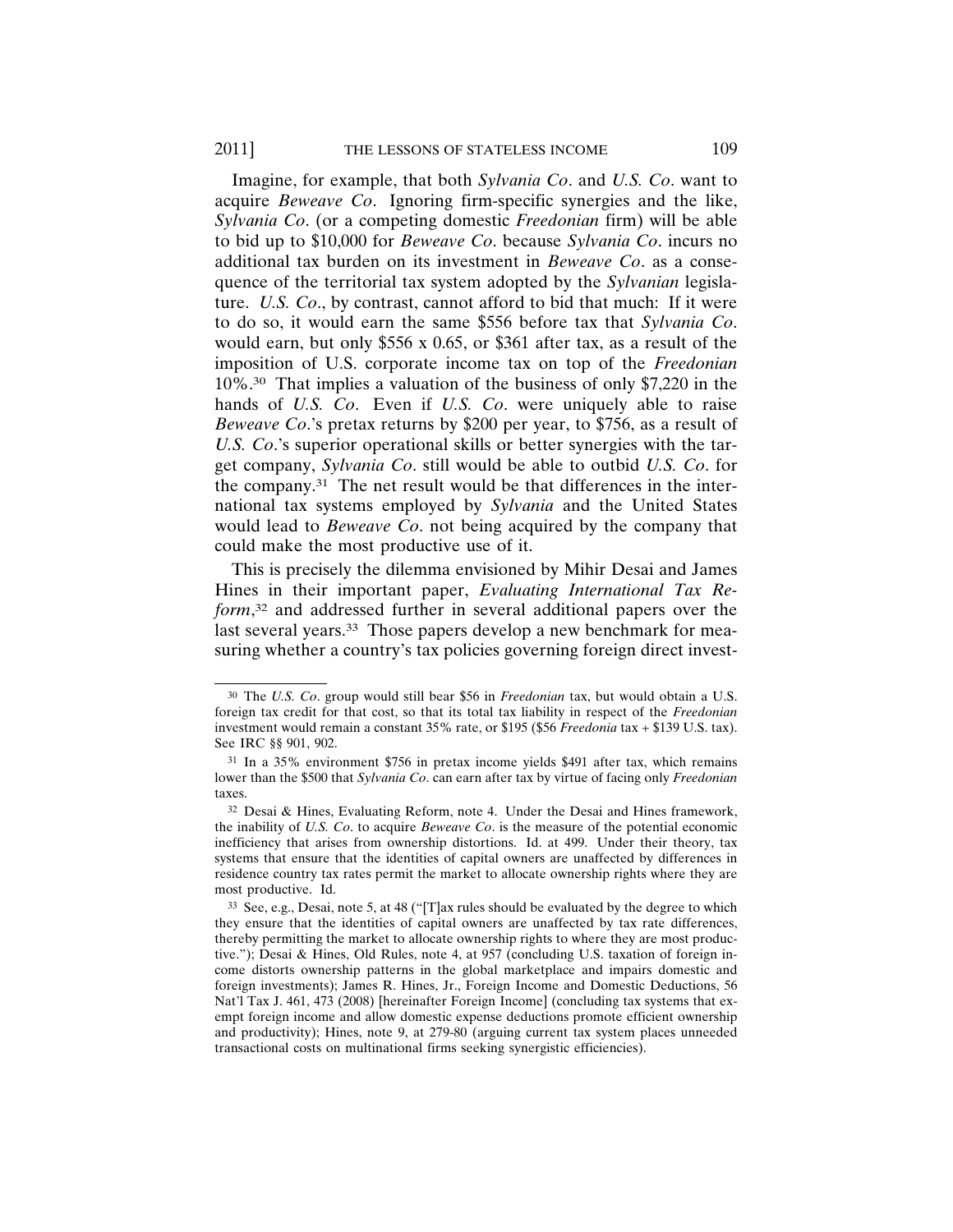ment advance worldwide welfare,<sup>34</sup> which standard the authors term "capital ownership neutrality." In *Evaluating International Tax Reform,* Desai and Hines argue that the benchmark of CON dominates the standard of CEN,<sup>35</sup> which as noted in Section II previously had been the consensus measure of worldwide efficiency in this area.<sup>36</sup> Similarly, if national rather than worldwide welfare is the preferred perspective, the authors recommend replacing national neutrality as a norm with "national ownership neutrality."37

CON and national ownership neutrality in turn are seen as leading to a policy recommendation that the United States should adopt a "territorial" tax system.38 The specific policy recommendations that are drawn from the latter two principles are essentially identical to each other, and include not only the exclusion of foreign income from a U.S. multinational firm's tax base,<sup>39</sup> but also the decision not to deny or otherwise limit deductions incurred by the U.S. parent company that might be thought to support the generation of that foreign income.40

Desai and Hines begin by arguing that the standard presentation of the CEN principle is incomplete. $41$  That older principle essentially sees the U.S. firm as the only actor on the world stage.42 Desai and Hines point out that the traditional CEN model assumes that an investment by a U.S. multinational corporation outside the United States creates a vacuum of investment within the United States, and that this assumption is not supported by logic or empirical evidence.43

In their new model, Desai and Hines replace the assumption that foreign direct investment by a U.S. firm creates a domestic investment vacuum with the polar opposite assumption: They assume that outbound direct investment by a U.S. firm is completely replaced by in-

<sup>34</sup> Desai & Hines, Evaluating Reform, note 4, at 488-89; Desai, note 5, at 48; Desai & Hines, Old Rules, note 4, at 956-57; Hines, Foreign Income, note 33, at 468-69; Hines, note 9, at 275-78.

<sup>35</sup> Desai & Hines, Evaluating Reform, note 4, at 494-96.

<sup>36</sup> See text accompanying notes 4-5.

<sup>37</sup> Desai & Hines, Evaluating Reform, note 4, at 496-97. The analysis that follows in this Part does not generally depend on whether a worldwide or national welfare perspective is adopted, particularly once domestic base erosion issues are considered. For this reason, and because the relevant economic efficiency arguments are more clearly visible when worldwide welfare is the stated objective, this Part principally focuses on a worldwide rather than national welfare perspective.

<sup>38</sup> See Desai & Hines, Old Rules, note 4, at 957.

<sup>39</sup> Hines, Foreign Income, note 33, at 468-69.

<sup>40</sup> Id. at 471-73; Hines, note 9, at 282-85.

<sup>41</sup> Desai & Hines, Evaluating Reform, note 4, at 492.

<sup>42</sup> Id. at 493.

<sup>43</sup> Id. at 493-94.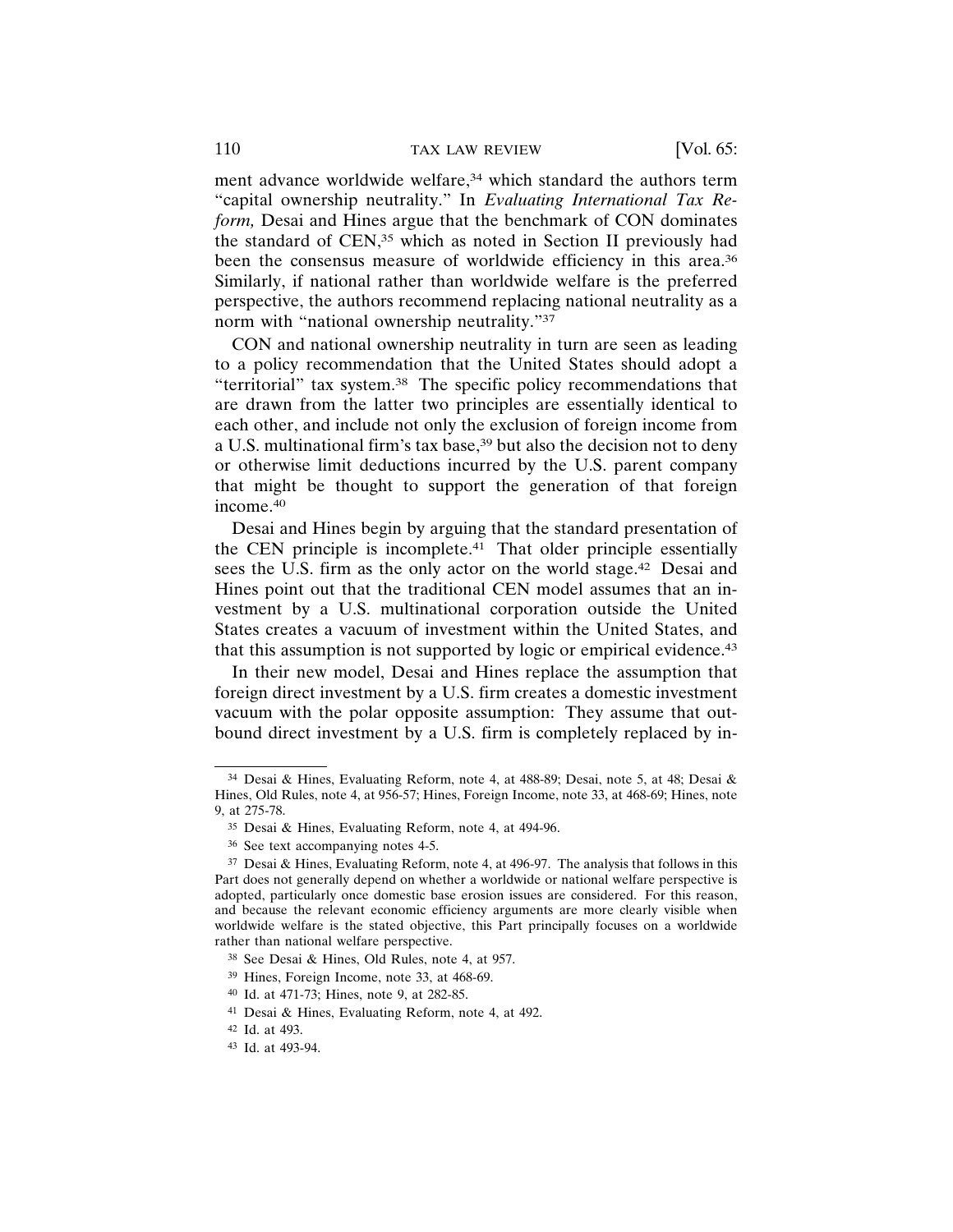bound direct investment from a foreign firm.<sup>44</sup> What is more, they assume that the U.S. income tax liability incurred by that inbound investment is identical to the tax revenues that would have been obtained had the U.S. multinational made the domestic investment.45 They rest this assumption on empirical work undertaken by them and other researchers that demonstrates that foreign direct investment is associated with greater inbound investment,<sup>46</sup> and that foreign direct investment by U.S. manufacturing firms is associated with greater domestic investment by those same firms.47

The principal focus of this research, however, seems to be the quantum of domestic *investment*, rather than the U.S. tax paid on the resulting *income*. Harry Grubert, for example, has argued that U.S. multinational firms have systematically eroded the U.S. tax base by tax planning analogous to the stateless income tax strategies considered here;48 this would suggest that it is important to distinguish more carefully between domestic investment and domestic taxable income.

The Desai and Hines assumption of pure investment (and associated tax liability) complementarity has been criticized.49 Putting to

<sup>44</sup> E.g., id. at 496 ("The same circumstances that make CON desirable from the standpoint of world welfare also imply that countries acting on their own, without regard to world welfare, have incentives to exempt foreign income from taxation no matter what other countries do. The reason is that additional outbound foreign investment does not reduce domestic tax revenue, since any reduction in home-country investment by domestic firms is offset by greater investment by foreign firms."); Hines, note 9, at 280 ("There is a flurry of recent evidence suggesting that greater outbound foreign direct investment may not reduce the size of the domestic capital stock, but instead more likely increases it."); see also Desai & Hines, Old Rules, note 4, at 950-53.

<sup>45</sup> Hines, note 9, at 278 ("To a first approximation there is little effect of additional foreign investment on domestic tax revenue . . . ."). Hines offers no evidence in support of this assertion. It may be that he assumes that income and taxable income generally are closely positively correlated. A principal theme of this Article, by contrast, is that stateless income tax planning and analogous strategies employed by U.S.-domiciled multinational groups in respect of the U.S. tax base have substantially disassociated investment from taxable income.

<sup>46</sup> See id. at 280-81 (summarizing empirical research).

<sup>47</sup> See, e.g., Mihir Desai, C. Fritz Foley & James R. Hines Jr., Domestic Effects of the Foreign Activities of U.S. Multinationals, 1 Am. Econ. J.: Econ. Pol'y 181, 182 (2009) (finding a 10% greater foreign investment is associated with 2.6% greater domestic investment).

<sup>48</sup> Harry Grubert, Foreign Taxes, Domestic Income, and the Jump in the Share of Multinational Company Income Abroad: Sales Aren't Being Globalized, Only Profits 6-8 (Oxford Univ. Ctr. for Bus. Tax'n, Working Paper No. 09/26, 2009), available at *http://web.gc. cuny.edu/economics/SeminarPapers/spring%202010/Grubert\_March16.pdf.*

<sup>49</sup> See id. at 4. More generally, see Harry Grubert, Comment on Desai and Hines, "Old Rules and New Realities: Corporate Tax Policy in a Global Setting," 58 Nat'l Tax J. 263 (2005). Grubert finds that Desai and Hines grossly overestimate the actual U.S. residual tax on foreign income because they use data for total foreign source income before adjustments for domestic losses. Id. at 263-64. Furthermore, he argues, their assumption that all U.S. residual tax relates to dividend repatriation is inaccurate. Id. at 263. Most of the U.S. tax revenue actually collected in respect of foreign direct investment stems from royalties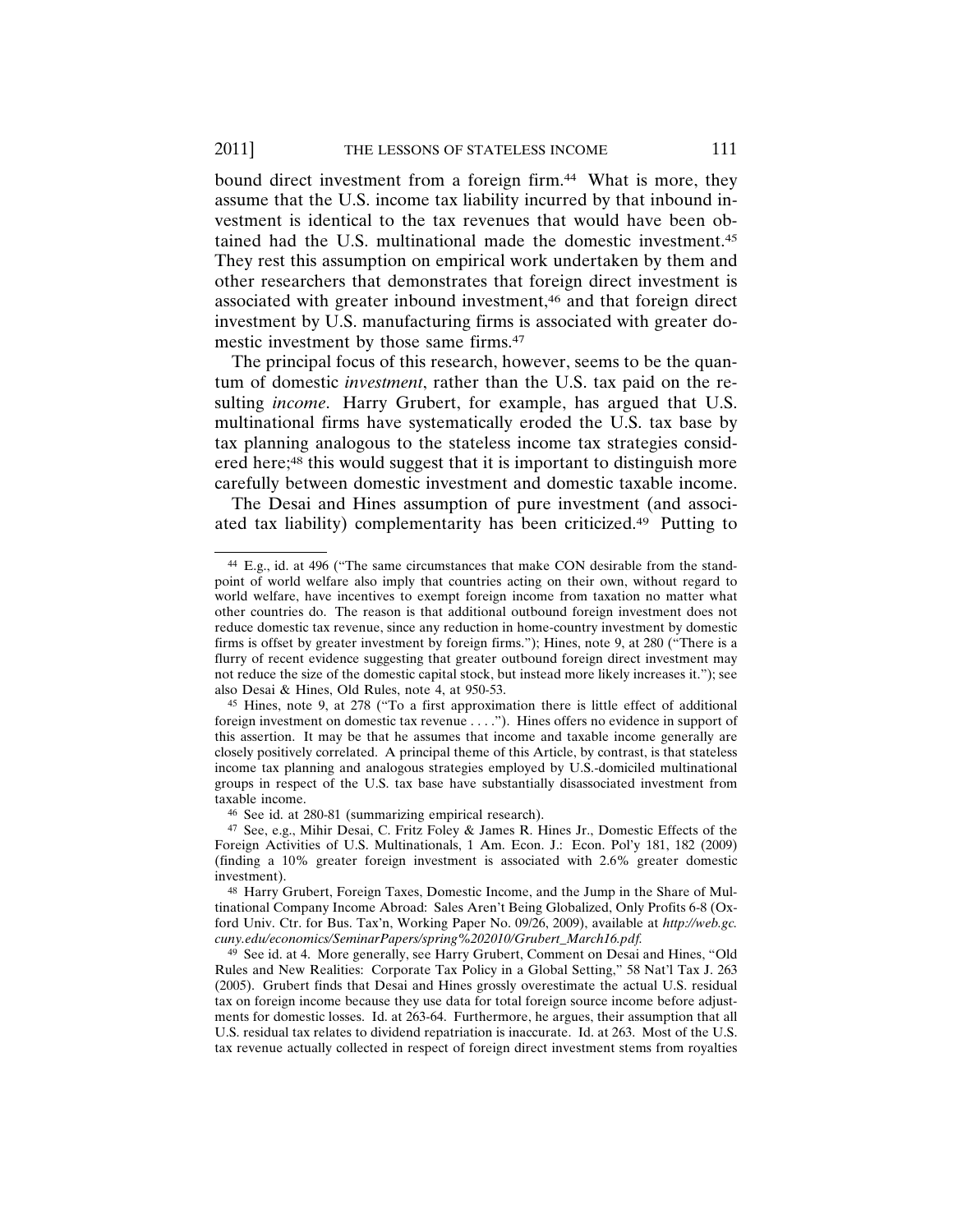one side the efficiency of investment markets, as a pure tax matter, the assumption probably underestimates the possibilities for earnings stripping that are available to a foreign owner of a U.S. firm;<sup>50</sup> in general, it is easier for a foreign owner to engage in earnings stripping than it is for a domestic firm to strip income out of its own country.51 Nonetheless, this Article accepts this assumption on its face, in order to concentrate instead on another critical assumption in the CON model—the assumption of convergence in worldwide after-tax normal rates of return from business investment, either under the current U.S. tax system or under the recommended territorial tax solution.52

Having concluded that the traditional presentation of CEN relies on a simplistic model that assumes that foreign direct investment creates a corresponding vacuum in domestic investment, Desai and Hines consider modern theories of the firm, which emphasize the role of multinational enterprises as platforms from which proprietary intangible assets can be exploited around the world.<sup>53</sup> In such a world, the productivity of assets depends not simply on where they are located, but on who owns them: A local domestic firm, for example, might not be able to exploit a local sneaker factory as productively as could Nike, with its strong trademarks, technical expertise, and worldwide distribution chains.

or interest that are deductible abroad or activities performed purely in the United States. Id. at 263-64. Grubert therefore concludes that the Desai and Hines recommendations would put U.S. multinationals in a superior competitive position and constitute a large foreign investment subsidy. Id. at 273. For Desai and Hines's reply to Harry Grubert's "spirited comment," see Desai & Hines, Reply to Grubert, 58 Nat'l Tax J. 275, 275 (2005); see also Stephen Shay, Commentary: Ownership Neutrality and Practical Complications, 62 Tax L. Rev. 317 (2009).

<sup>50</sup> For an extended discussion on this point, see notes 146-60 and accompanying text.

<sup>51</sup> For example, if a U.S domestic affiliate of a U.S. multinational group pays interest to a foreign affiliate, that income will constitute subpart F income. IRC  $\frac{1}{8}$  952(a)(2),  $954(a)(1)$ , (c)(1)(A). When a foreign affiliate in a high-tax jurisdiction pays interest out of active business earnings to an affiliate in a low-tax jurisdiction, that interest income is not subpart F income, by virtue of §  $954(c)(6)$ , which specifically excludes from subpart F income "dividends, interest, rents, and royalties received or accrued from a controlled foreign corporation . . . to the extent attributable or properly allocable (determined under rules similar to the rules of subparagraphs (C) and  $(D)$  of  $\left[\S\right]$  904(d)(3)) to income of the related person which is neither subpart F income nor income treated as effectively connected with the conduct of a trade or business in the United States." IRC  $\S 954(c)(6)$ .

The §  $954(c)(6)$  look-through provision is a temporary provision; Congress recently extended it. Tax Relief, Unemployment Insurance Reauthorization, and Job Creation Act of 2010, Pub. L. No. 111-312, § 751, 124 Stat. 3296, 3321 (extending look-through provision to January 1, 2012).

<sup>52</sup> See Desai & Hines, Evaluating Reform, note 4, at 494-95.

<sup>53</sup> Desai & Hines, Old Rules, note 4, at 948-49. For another recent paper that relies heavily on the theory of the firm to structure its tax arguments, see Richard J. Vann, Taxing International Business Income: Hard-Boiled Wonderland and the End of the World, 2 World Tax J. 291, 293-94 (2010).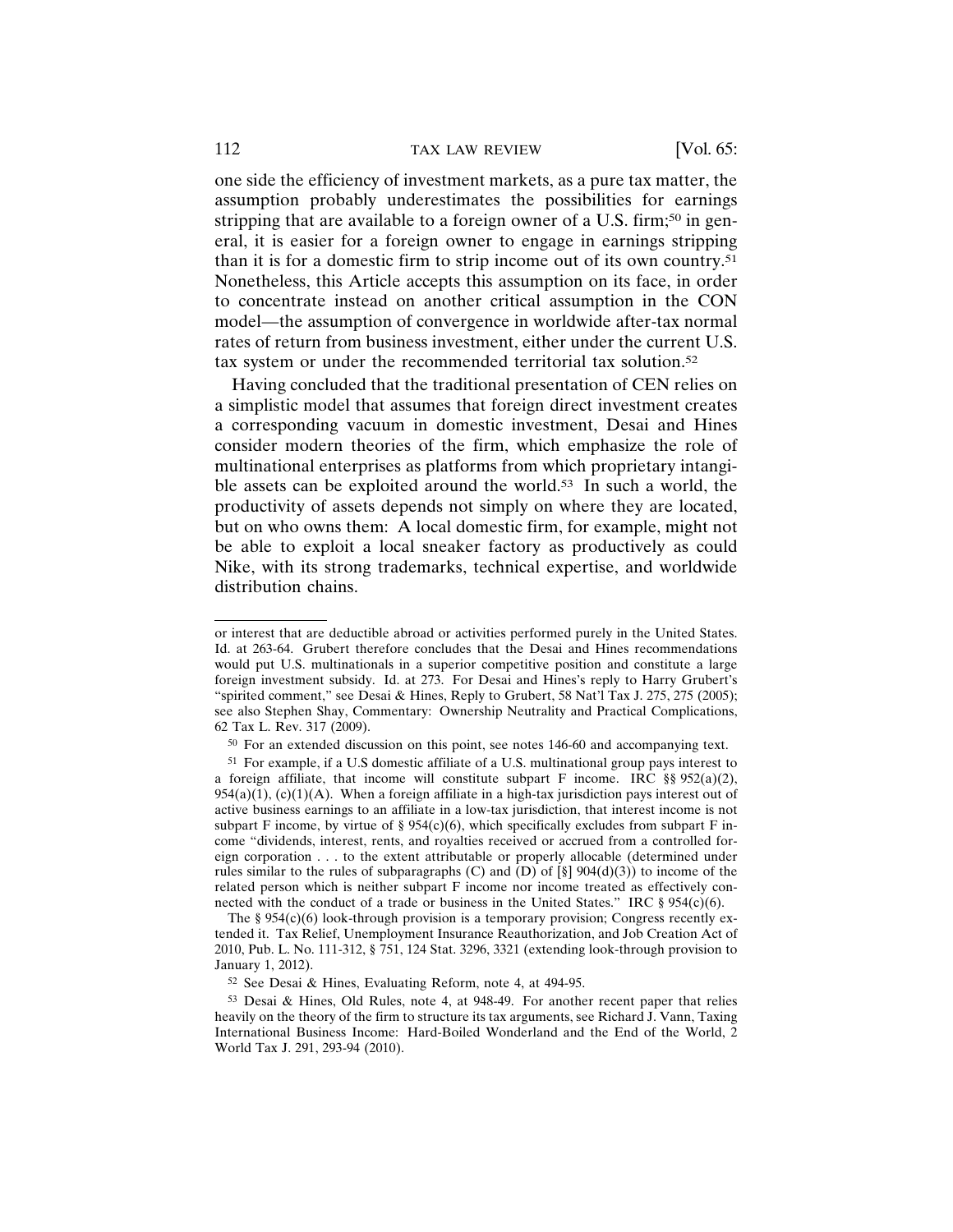This in turn leads Desai and Hines to emphasize the theme of "ownership" neutrality.54 Many corporate investments today take the form of secondary market acquisitions of existing enterprises, but ownership by itself is meaningful only because it conveys claims over productive assets.<sup>55</sup> Because the productivity of assets depends on who owns them, the productivity of a target firm (that is, the bundle of assets over which ownership of the firm conveys control) is not fixed, but rather depends on the identity of the owner.<sup>56</sup>

Building on these insights, Desai and Hines argue that worldwide welfare would suffer in the example with which this Section began if the United States were to employ a genuine worldwide tax system, while other jurisdictions relied on territorial tax systems.<sup>57</sup> As the earlier example demonstrates, a U.S. multinational firm's investment priorities would be unaffected by taxes because it would face a constant (35%) burden wherever its proposed investments were located, but the *Sylvanian* multinational firm would be able to outbid the U.S. firm for a *Freedonian* domestic company, even in cases where the target company would be more productive in the U.S. firm's hands, simply because the *Sylvanian* company would face only the (10%) *Freedonian* tax rate in respect of the returns earned by that target company, rather than its higher home country rates.

One way of summarizing the objections of Desai and Hines to a worldwide tax system would be to imagine that U.S. firms that acquire foreign target companies (but not foreign multinational competitors) are subject to special shareholder "soak-up" taxes equal to the positive difference (if any) between the U.S. corporate tax rate (35%) and the foreign source country's tax rate (10%, in the case of *Freedonia*). In that circumstance, a rational U.S. firm would acquire only U.S. and high-taxed foreign target companies because an acquisition of a lowtaxed foreign firm would subject the U.S. acquirer to a soak-up tax that would bring its total after-tax returns in respect of that investment below world market rates. A pure worldwide tax system would operate in exactly this manner,58 and in doing so would distort the U.S. firm's preferences in auctions for target companies around the world.

<sup>54</sup> See Desai & Hines, Old Rules, note 4, at 956.

<sup>55</sup> Id.

<sup>56</sup> Id. at 956-57.

<sup>57</sup> See id. at 957.

<sup>58</sup> The text ignores the issue of whether higher-than-U.S. foreign taxes should be refundable by the United States; the answer here, unlike standard presentations of CEN principles, is that those excess foreign taxes should not be refundable because, again, the local source country rates will have been capitalized into prices.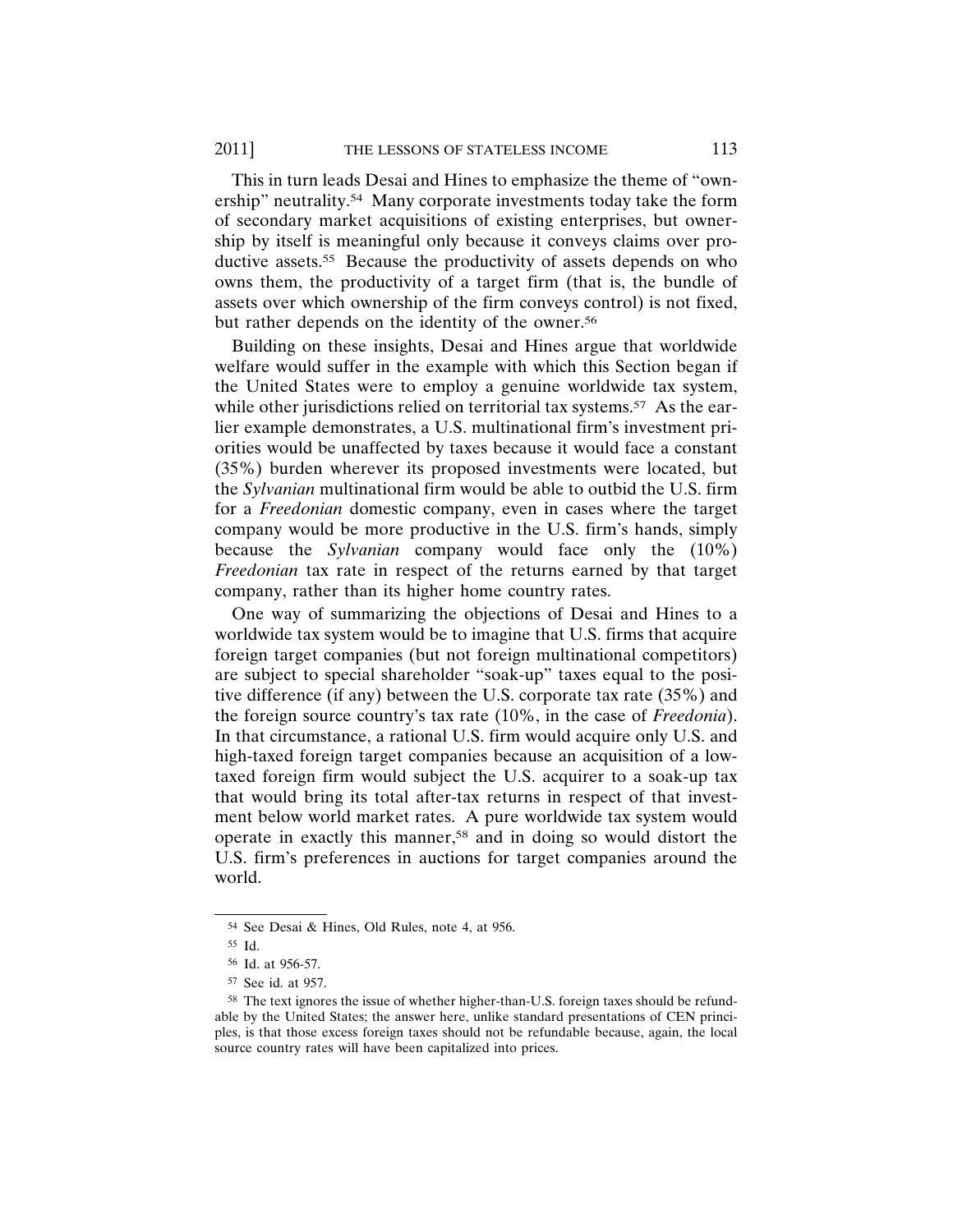A more accurate way of summarizing their objections, consistent with the analysis developed later in this Article, is that, within the genuine worldwide taxation case posited by Desai and Hines, the U.S. firm would be subject to double taxation, once in the form of *implicit* taxation (embedded in the market capitalization of *Freedonia*'s low tax rate in the price of the *Freedonian* target) and once in the form of *explicit* U.S. tax. But only explicit foreign taxes can be claimed as foreign tax credits; the implicit tax effectively only is deductible, which leads to double taxation (due to lower pretax income).

The CON argument can be seen as a more complete perspective on production efficiency, by including the thought that the productivity of local assets depends not only on where the investment is made, but on which firm owns them, and extending the analysis to encompass the competition of third country bidders for assets. Michael Devereux in turn has extended that perspective further, by proposing the term "market neutrality" to encompass all forms of command over assets, as well as different modes of exploiting them.59 Devereux defines market neutrality to mean "that taxes should not distort competition (even in a very broad sense) between any companies operating in the same market."60

These points can be summarized with a simple metaphor.<sup>61</sup> As a principle of tax policy design, the norm of CEN contemplates that when a U.S. multinational draws up its shopping list of new investment opportunities both inside and outside the United States, that firm's shopping priorities remain unchanged once tax consequences are considered. Desai and Hines extend the principle by requiring that when an auction is held for a firm (or, following Devereux, any asset) located, for example, in a low-tax country, the identity of the winner of that auction will be the same in the world with income taxes as it would have been in the absence of taxes.62

Simply leaving the U.S. firm's shopping priorities unaffected would satisfy CEN because the U.S. firm would not prefer a foreign investment over a domestic investment after taking taxes into account if it would have preferred the domestic investment if tax considerations

<sup>59</sup> Devereux, note 14, at 707.

<sup>60</sup> Id. at 704. Devereux points out that the requirements of "market neutrality" are more rigorous than those of CON, which can be achieved by an exemption system. Id. at 707. Rather, market neutrality requires full harmonization of the source and residence corporate taxes. Id.

<sup>61</sup> See Mitchell A. Kane, Ownership Neutrality, Ownership Distortions, and International Tax Welfare Benchmarks, 26 Va. Tax Rev. 53, 59 (2006) (offering what he describes as a revised version of ownership neutrality, under which "[o]wnership neutrality will hold where the potential acquirer with the greatest productivity advantage will be able to offer the highest bid for the target.").

<sup>62</sup> See Desai & Hines, Old Rules, note 4, at 957; Devereux, note 14, at 717.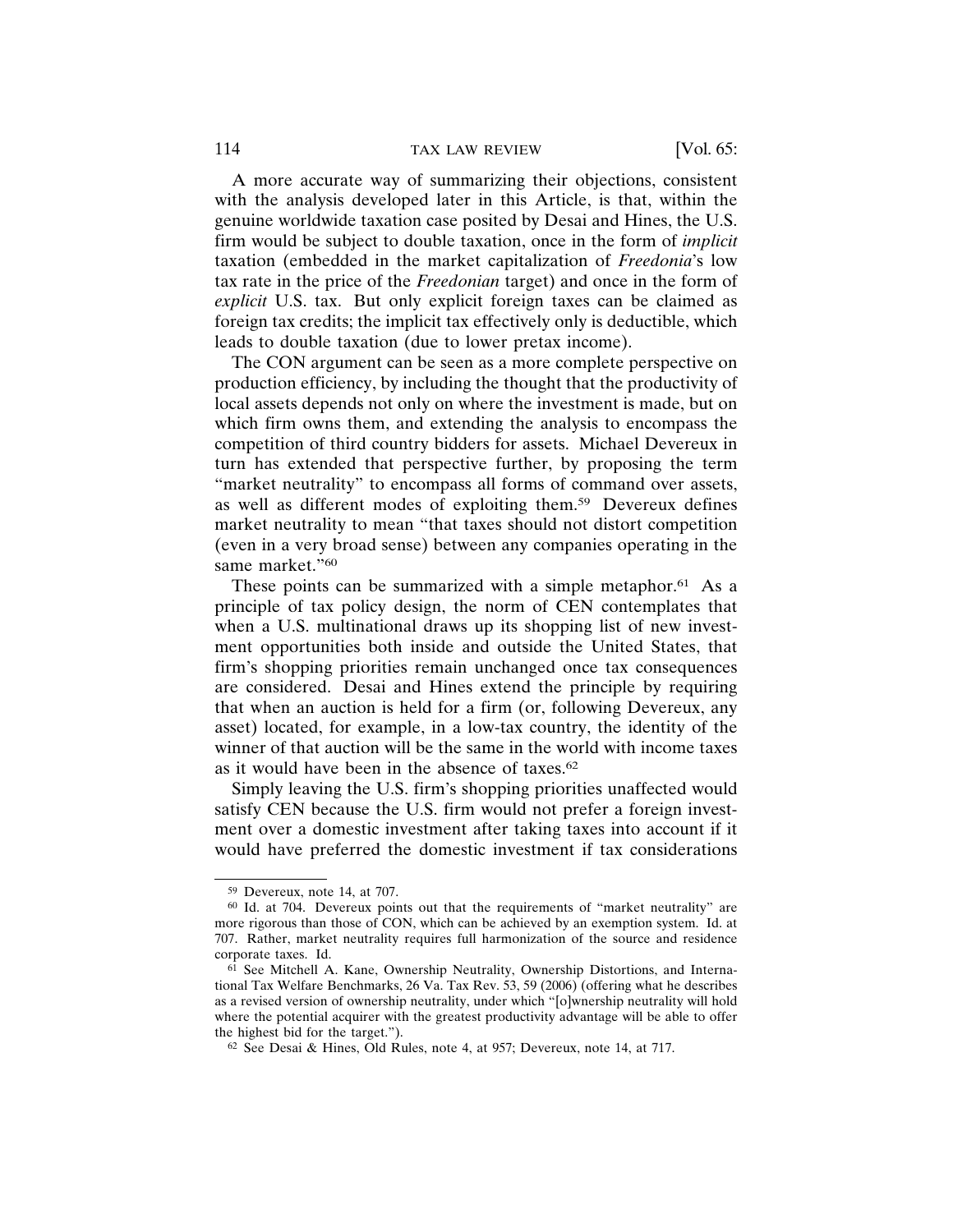were ignored. But this result might not satisfy the test proposed by Desai and Hines, because even if the rank ordering of its preferences were not affected by taxes, the U.S. firm might not be able to bid as much as another high-tax jurisdiction resident company that faces only host country taxes on third country investments. That is the point of the inquiry into the *Freedonian* basket weaving industry with which this Section began.

Large multinational enterprises typically are not capital constrained, because they can borrow funds for most rational new investments in the global capital markets.<sup>63</sup> Not even the largest firms, however, have the management and support capacity to absorb every conceivable investment that might be justifiable as a marginal return on capital.64 One observation that follows from this presentation, therefore, is that CON does not actually compete as a benchmark with CEN, but rather extends it. The "right" bidder will not emerge at every auction, whether domestic or foreign, unless two assumptions hold: First, the U.S. firm's rank ordering of its shopping priorities must not be affected by taxes (CEN), and second, the U.S. firm must be as competitive as other international bidders for third-country assets or firms (CON). If only the second objective is satisfied, then U.S. firms will be competitive with *Sylvanian* ones in bidding for *Freedonian* domestic companies, but the shopping priorities of U.S. firms will be distorted as between potential foreign and domestic target companies.

Critically, there are only two states of the world that satisfy both standards. Under the first state, all multinational enterprises are taxed on a worldwide basis by the countries in which the parent company is resident.65 This fact pattern by definition satisfies CEN; Desai and Hines further demonstrate that CON also is preserved, even if residence country tax rates differ, so long as those rates bear a fixed relationship to each other (because then tax rate differences just act as a fixed adjustment to the relative wealth of firms).66 Desai and Hines rightly observe, however, that this hypothetical state of the world does not describe reality, because territorial tax systems are overwhelm-

<sup>63</sup> See Kleinbard, note 1, at 764; Kane, note 61, at 75 (expressing the same point as in the text, and further arguing that this point substantially undercuts the Desai and Hines analysis, because in Kane's view that analysis considers only relative preferences, and in a world where capital is not rationed firms are not required to trade off ownership of one asset for another).

<sup>64</sup> See Hines, note 9, at 276 ("Allocation on the basis of productivity typically does not imply that all assets would be held by a small number of highly efficient owners, since there are limits to the abilities of owners and managers to maintain the productivity of widespread business operations, and therefore benefits to specialized ownership.").

<sup>65</sup> Desai & Hines, Evaluating Reform, note 4, at 492.

<sup>66</sup> Id. at 494-95.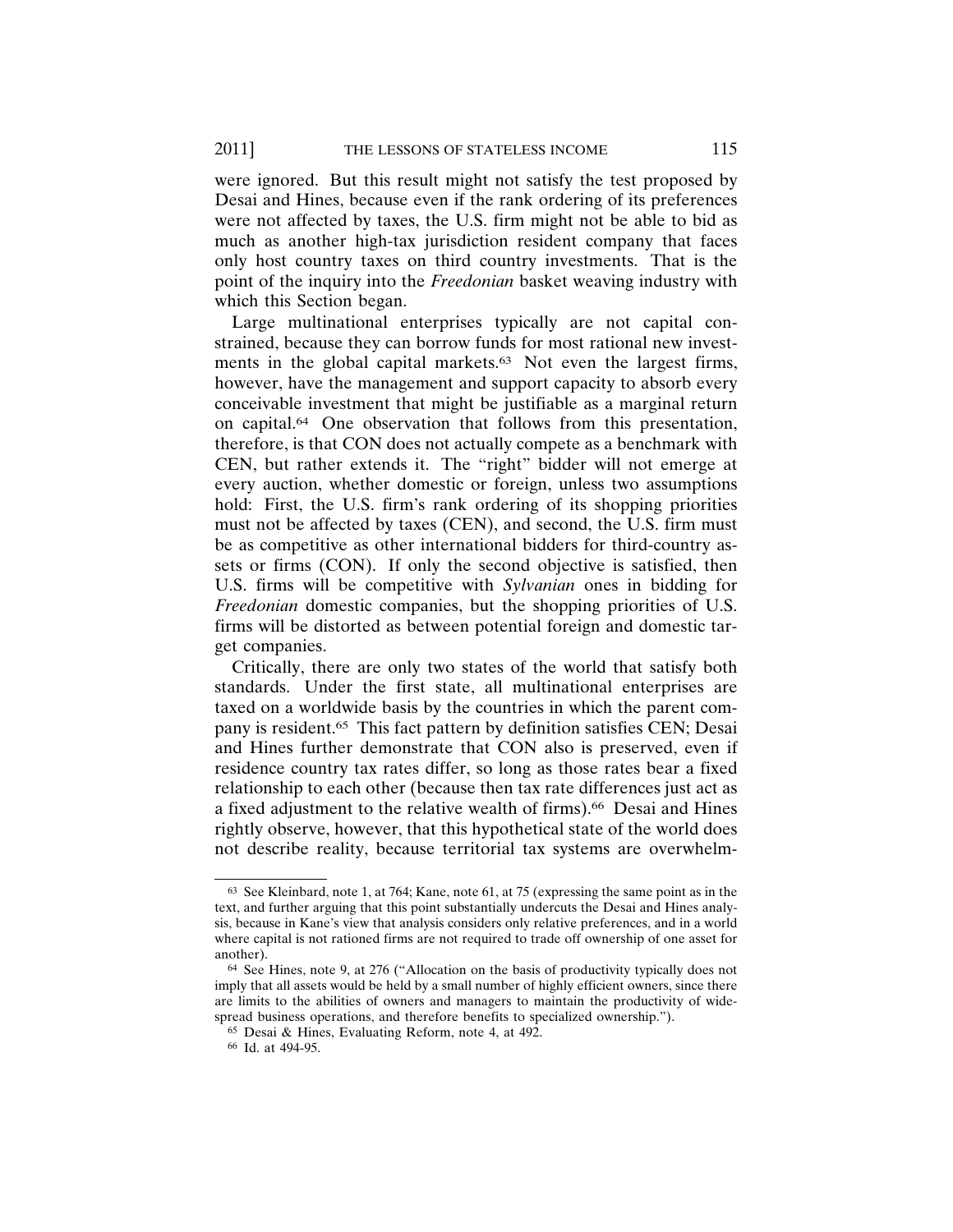ingly the most popular design for addressing foreign direct investment.67

The second state of the world that would satisfy both requirements that the "right" bidder emerge from the hypothetical auction is the one explicitly developed in the model described at the beginning of this Section: The geographic source of business income (that is, the country to which it appertains) is unambiguous, those returns are taxed only in the source country where they are earned, and after-tax corporate normal returns throughout the world are the same.

Desai and Hines do not fully describe all of their assumptions in one place, but this in fact appears to be the model on which they rely in developing their policy recommendation that the United States adopt a territorial tax system. For example, in a recent article, Hines responds to criticisms that his proposals would be unfair to U.S. domestic firms by arguing that it is fair that the United States not tax the income of a U.S. firm's foreign subsidiary that does business in a zerotax jurisdiction, while fully taxing the U.S. parent's domestic income, because competition will drive down the after-tax yield in the first jurisdiction to the same level as that of wholly domestic U.S. companies.68

Within the model laid out at the beginning of this Part, the Desai and Hines territorial tax policy recommendation makes perfect sense. (As developed below, however, a fundamental thesis of this Article is that, once the model's contrafactual assumptions are relaxed, the policy prescriptions proposed by Desai and Hines no longer would promote worldwide welfare.) What is more, it also follows that, within the confines of the model and the territorial tax implications that Desai and Hines infer from it, Hines can plausibly extend the CON thesis to argue that expenses incurred by the U.S. multinational in the United States should be fully deductible, regardless of whether those

<sup>67</sup> See id. at 491, 498; Desai & Hines, Old Rules, note 4, at 957; Philip R. West, Across the Great Divide: A Centrist Tax Reform Proposal, 130 Tax Notes 1025, 1043 (Feb. 28, 2011); see also note 26 and accompanying text.

<sup>68</sup> Hines, note 9, at 292-93 ("[T]he zero tax rate in the foreign jurisdiction unleashes foreign competition that reduces the returns that investors can earn locally.").

For another example, see Desai & Hines, Evaluating Reform, note 4, at 495. There the point is made implicitly, in that the authors do not acknowledge that the only reason why after-tax returns might be the same worldwide for all investors would be if stateless income did not exist. Ironically, at the same time they also acknowledge that stateless income (particularly in the transfer pricing abuse context) is an undeniably real phenomenon. See Devereux, note 14, at 713 ("Identifying where profit is generated is a fundamental problem of conventional corporation taxes in an international setting. In some ways it is a problem with which the world has learned to live, even though allocating profit among source countries is in practice a source of great complexity and uncertainty. But this problem is not just one of complexity and uncertainty: it can—and perhaps should—also affect the fundamental design of the tax system.").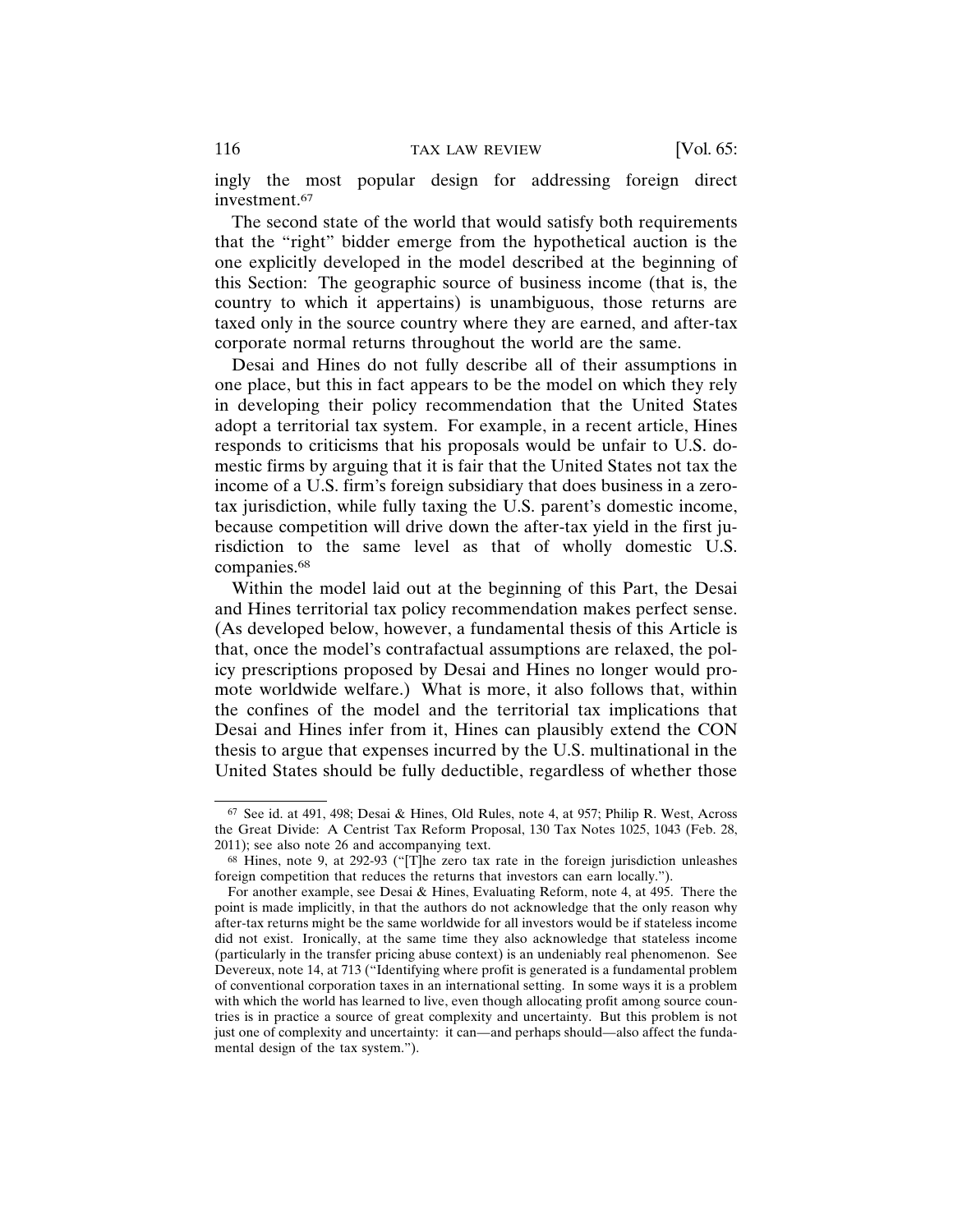expenses support a foreign investment that is not subject to U.S. tax.69 The reason is simple: If the U.S. firm can borrow at an after-tax cost of 5%, and can earn after-tax returns of 5% either in the United States or *Freedonia* (through its acquisition of *Beweave Co*.), there is no tax arbitrage opportunity present.70 The U.S. firm will bear a 5% after-tax cost of funds wherever it borrows, and earn 5% after tax wherever it invests: In these circumstances, both its borrowing and its investment decisions will be governed entirely by nontax considerations.71

Another way of phrasing this conclusion is that, if one starts with source taxation of corporate income (both internationally and domestically) at the level of the corporation as the basic world norm (which is much closer to reality than the alternative starting point of all firms being subject to genuine worldwide taxation of corporate income),<sup>72</sup> and as a result after-tax returns on net business income converge on a single global rate, then that environment without more will satisfy both the benchmark of CEN and of CON, at least as they ordinarily are expressed. CEN will take care of itself because U.S. firms will face the same after-tax returns everywhere, and CON similarly will be satisfied because foreign and domestic investors will face the same after-tax opportunities. The problem that emerges is not with this logic, but rather with the fact that stateless income vitiates the existence of uniform market clearing prices for firms or for business investments.

<sup>69</sup> See Hines, Foreign Income, note 33, at 470 ("A policy that instead limits domestic expense deductions based on indicators of relative foreign and domestic activity or income would effectively tax foreign income, thereby introducing ownership distortions."); Hines, note 9, at 283-85. Hines explains this result in part on fairness grounds from the perspective of the taxpayer. In this argument, a U.S. firm should be indifferent to investing domestically or abroad without tax considerations; otherwise it is not maximizing profits. Id. at 285 ("Hence when the firm borrows an additional dollar to invest abroad, it might as well invest at home, since the two produce equivalent after-tax returns—and it is clear that if a purely domestic firm borrows to undertake a domestic investment, it is entitled to deductions for its interest expenses.").

 $70$  Hines, note 9, at 285, makes this exact argument. His alternative argument is that, if a U.S. firm borrows in the United States to invest abroad, then any resulting investment vacuum will be filled by a foreign firm investing in the United States, so that tax revenues will be made whole. Id. at 284-85. But this effectively assumes that the foreign inbound investment will be wholly equity funded into the United States, but if the inbound investment is debt-financed at all within the United States, then U.S. tax revenues must suffer compared to the status quo ante.

<sup>71</sup> See, however, the discussion in Section III.C. on the revenue consequences of arbitrage even in the cases posited by Hines.

<sup>72</sup> See notes 28-29.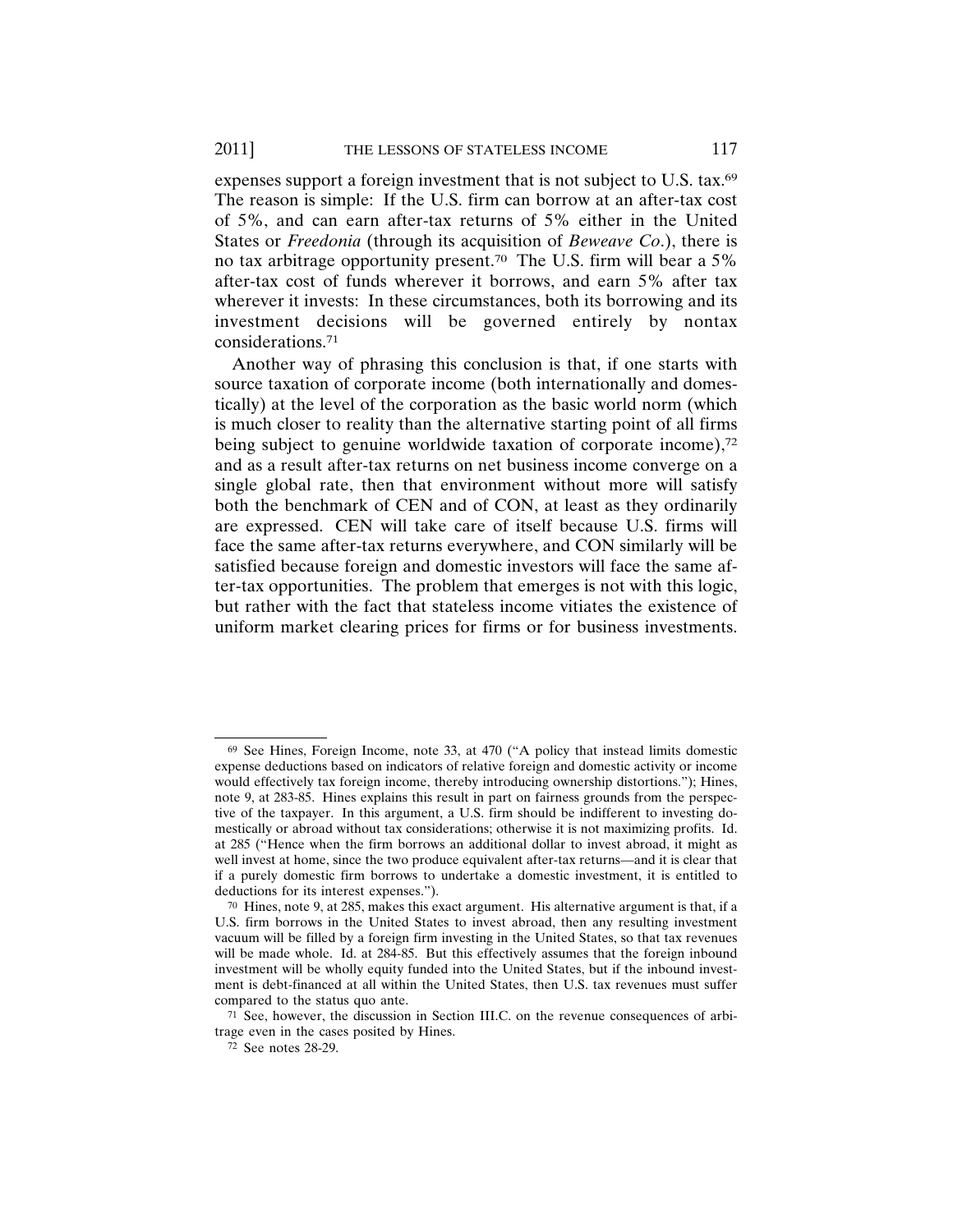# *B. An Implicit Tax Perspective*

The policy prescriptions of Desai and Hines hold within the model because it assumes a world of perfect tax capitalization: that is, one where different tax burdens on different investments are reflected in prices, so that all instruments yield the same after-tax risk-adjusted returns. Hines acknowledges as much in passing, in the context of arguing that his proposals do not violate traditional notions of fairness.73

Tax capitalization also is described through the language of implicit taxation.74 For example, imagine that U.S. fully taxable normal returns are 10%, and a high grade tax-exempt municipal bond yields 6.5%, so that both a \$1,000 principal amount taxable bond with a 10% coupon and a \$1,000 principal amount tax-exempt municipal bond with the same maturity and a 6.5% coupon trade for \$1,000. In this case one can say that the different tax burdens have been capitalized into prices, or that the municipal bond's owner bears an implicit tax of 35%, because she accepts a 6.5% rather than 10% coupon.

Implicit taxes are not collected by a government, but instead are reflected in an investor's yield. In this sense, the Desai and Hines model can be described as assuming that all businesses wherever located in the world earn the same after-tax normal rate of return, and suffer the same tax burden, where "tax" for this particular purpose is understood to include *both* explicit and implicit taxes.

<sup>73</sup> Hines, note 9, at 292-94.

To the extent that investors are affected by local foreign competition, they incur costs that are associated with the competition triggered by low foreign tax rates. For example, foreign investment attracted by low foreign tax rates will tend to bid up real local wages, increasing the cost of business for all investors. As a consequence, it is more difficult than it would be otherwise for a firm to turn a profit in such a country; to put the same matter differently, an investor in a zero-tax country pays an implicit tax in the form of lower returns produced by market competition.

Id. at 293. Hines also analogizes to tax-exempt state and municipal bonds that may be taxfree and seemingly grant an edge to investors, but actually reach equilibrium after increasing demand lowers market yields. Id.

See J. Clifton Fleming Jr., Robert J. Peroni & Stephen E. Shay, Fairness in International Taxation: The Ability-to-Pay Case for Taxing Worldwide Income, 5 Fla. Tax Rev. 299, 317- 18 (2001). These authors offer the implicit tax analysis on which Desai and Hines rely as a hypothetical justification for the policy prescriptions of Desai and Hines, but then conclude that implicit taxes fail the authors' fairness standards because implicit taxes do not fund actual costs of operating a government. Id. This Article takes a different approach, by first identifying the centrality of this assumption to the Desai and Hines model, and then demonstrating that the model's policy prescriptions cannot hold once the pervasive presence of stateless income is considered.

<sup>74</sup> Myron S. Scholes, Mark A. Wolfson, Merle Erickson, Edward L. Maydew & Terry Shevlin, Taxes and Business Strategy: A Planning Approach 132 (4th ed. 2009); Stanley Koppelman, Tax Arbitrage and the Interest Deduction, 61 S. Cal. L. Rev. 1143, 1172-73 (1988).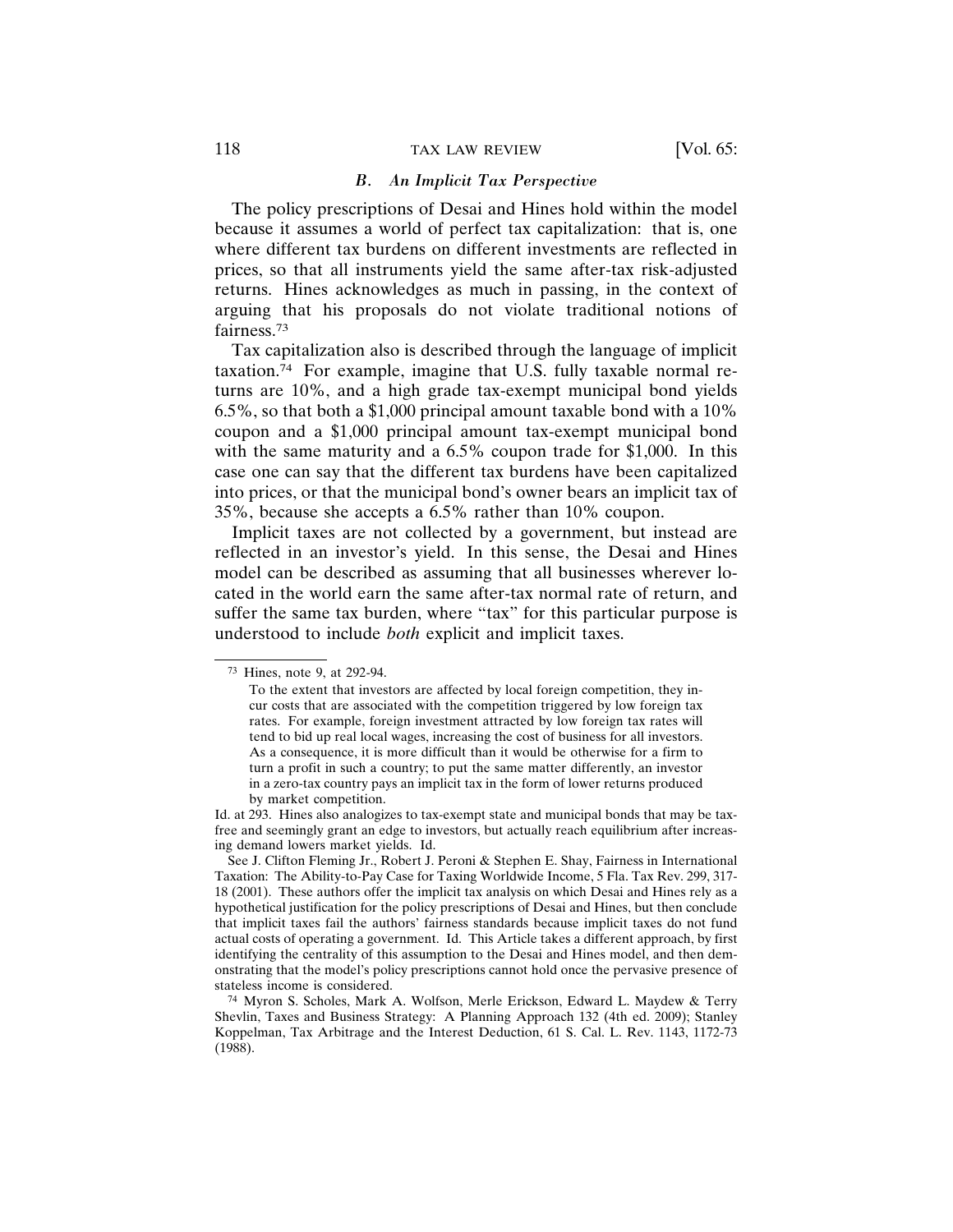Explicit taxes yield genuine transfers to governments. By contrast, implicit taxes can be viewed as a form of government subsidy, when measured from a hypothetical baseline (in the domestic context, for example, a baseline in which investors are fully taxed on municipal bond income). There are clearly visible welfare differences between explicit and implicit taxes in the domestic context once government revenues are taken into account, but those differences are subtler in the international context.

For example, in the international full-tax-capitalization model of the sort assumed by Desai and Hines, the best analogy to the municipal bond example in the domestic context would be the implicit subsidy that *Freedonia* offers to domestic and foreign corporate investors in *Freedonia*, when compared to the United States, by virtue of the 10% rate of *Freedonian* corporate income tax imposed on both domestic and foreign investors.75 But it is difficult to conclude in fact that the *Freedonian* corporate tax rate is a subsidy rate. There are a great many reasons other than a subsidy (a smaller scope of government services, for example) that might explain the lower *Freedonian* rate. Perhaps for these reasons, most academic analyses of international tax system design, and in particular the thesis of Desai and Hines, seem to focus exclusively on the firm's decision margins. By focusing exclusively on the firm, these analyses trade off implicit taxes at face value against explicit ones. This Article continues along these lines in order to address on its own terms the analysis proposed by Desai and Hines.

There is an extensive literature in the domestic context that explores the twin concepts of tax capitalization and implicit taxation.76

<sup>75</sup> This is a better analogy than the characterization of the arrangements as a subsidy by the United States of foreign investment by U.S. investors for three reasons. First, like the municipal bond case, the objects of the purported subsidy are users of capital (*Freedonian* corporations), not providers of capital; that is, the subsidy could not exist without the lower *Freedonian* corporate tax rate in the first place. Second, the imagined subsidy does not depend on the participation of the United States, unless one postulates that U.S. suppliers of capital are the marginal suppliers to *Freedonian* firms. Third, if tax capitalization is complete, investors in fact obtain no tax subsidy; just as in the municipal bond case, their after-tax returns are identical whether they invest in U.S. or *Freedonian* firms.

<sup>76</sup> See, e.g., Scholes et al., note 74, at 132-60; Eugene Steuerle, Taxes, Loans, and Inflation: How the Nation's Wealth Becomes Misallocated (1985); Alan Auerbach, Should Interest Deductions Be Limited?, in Uneasy Compromise 195 (Henry J. Aaron, Harvey Galper & Joseph A. Pechman eds., 1988); Boris Bittker, Equity, Efficiency, and Income Tax Theory: Do Misallocations Drive Out Inequities?, 16 San Diego L. Rev. 735 (1979) [hereinafter Equity]; Boris Bittker, Tax Shelters and Tax Capitalization or Does the Early Bird Get a Free Lunch?, 28 Nat'l Tax J. 416 (1975) [hereinafter Tax Shelters]; Charlotte Crane, Some Explicit Thinking About Implicit Taxes, 52 SMU L. Rev. 339 (1999); Calvin Johnson, Inefficiency Does Not Drive Out Inequity: Market Equilibrium & Tax Shelters, 71 Tax Notes 377 (Apr. 15, 1996); Koppelman, note 74; Philip Oliver, Section 265(2): A Counterproductive Solution to a Nonexistent Problem, 40 Tax L. Rev. 351 (1985); David Weisbach, Commentary, Implications of Implicit Taxes, 52 *SMU L. Rev.* 373 (1999).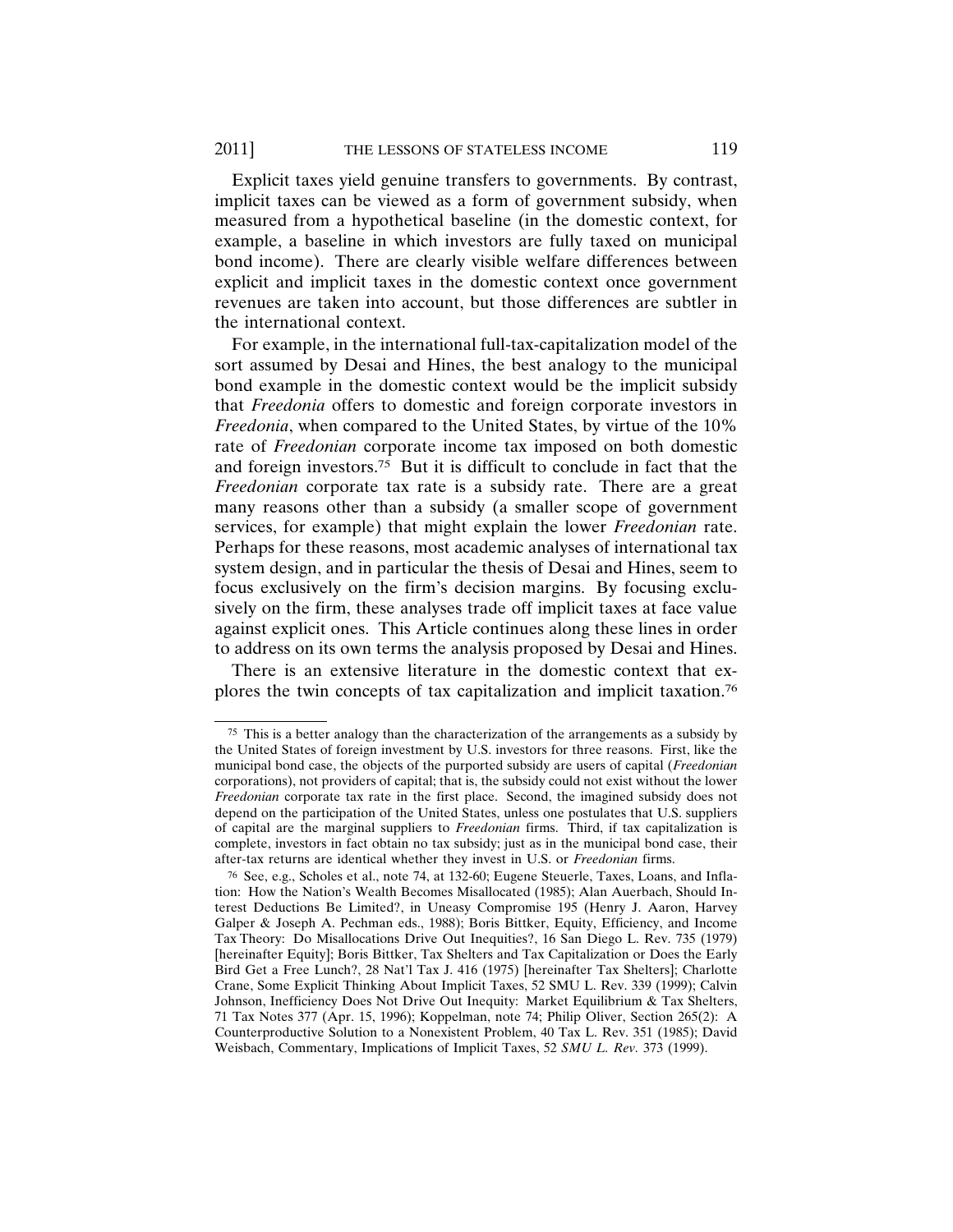By contrast, discussions of implicit taxes in the context of international tax planning are more limited.77

The breadth of the domestic tax capitalization literature reflects in part the abundance of natural experiments created by the Code. In particular, the existence in the capital markets of tax-exempt municipal bonds alongside otherwise-comparable taxable ones offers a perfect opportunity to explore the practical aspects of tax capitalization theory.78 In addition, the capitalization of tax benefits into prices received a great deal of attention during the heyday of individual tax shelters. It was earnestly argued by some that the after-tax yields on tax shelter investments necessarily would fall to the same yields as otherwise comparable taxable investments, leaving the system (in the words of Boris Bittker) with inefficiencies (more office towers in Houston than might be the case in a world of constant burdens on capital investments) but not inequities (no taxpayers—or at most, only the very earliest movers—would capture inframarginal yields on their tax shelter investments).79

The literature reflects a consensus view that tax capitalization does not function as perfectly as theory would predict.<sup>80</sup> For example, mu-

<sup>80</sup> See, e.g., Johnson, note 76, at 387 ("Equilibrium between the returns from tax-favored investments and from debt has never happened and cannot be expected to happen.

<sup>77</sup> Scholes et al., note 74, at 339-45, considers how the interplay between foreign explicit taxes, foreign implicit taxes, and the U.S. foreign tax credit can affect investment decisions over different investment horizons. That discussion does not consider the argument developed here, which is that implicit and explicit tax burdens can vary, depending on the status of the investor as one able to manufacture stateless income. Michael Knoll directly addresses implicit taxes in the international setting, but in the more limited context of rethinking the treatment of "tax sparing" arrangements. Michael Knoll, International Competitiveness, Tax Incentives, and a New Argument for Tax Sparing: Preventing Double Taxation by Crediting Implicit Taxes (Univ. of Penn. Inst. for Law & Econ., Research Paper No. 08-21, 2008), available at http://ssrn.com/abstract=1259927. That paper appears to start from the premise that pretax, rather than after-tax, returns to net business income tend to converge in the real world. Id. For the reasons described earlier, see note 27, this Article (and, I believe, the work of Hines and Desai that this Part analyzes) starts from the opposite premise.

<sup>78</sup> See Merle Erickson, Austin Goolsbee & Edward Maydew, How Prevalent Is Tax Arbitrage? Evidence from the Market for Municipal Bonds, 56 Nat'l Tax J. 259 (2003). Erickson, Goolsbee, and Maydew find very few firms engaging in municipal bond tax arbitrage and conclude that "there must be serious transaction costs (broadly defined) associated with the activity." Id. at 268.

<sup>79</sup> See Bittker, Equity, note 76, at 739-42; Bittker, Tax Shelters, note 76, at 417-18.

For arguments that tax capitalization can self-correct for incentives introduced into the tax law, see, e.g., George Cooper, The Taming of the Shrewd: Identifying and Controlling Income Tax Avoidance, 85 Colum. L. Rev. 657, 707-14 (1985) (arguing that tax capitalization can solve at least some tax shelter problems); Oliver, note 76, at 398-402 (arguing that limitations on the deductibility of interest expense on debt incurred to purchase or carry tax-exempt municipal bonds are undesirable, in part because of tax capitalization); Theodore Sims, Debt, Accelerated Depreciation, and the Tale of a Teakettle: Tax Shelter Abuse Reconsidered, 42 UCLA L. Rev. 263, 303-04 (1994) (arguing that tax capitalization is a natural antidote to tax shelter activity).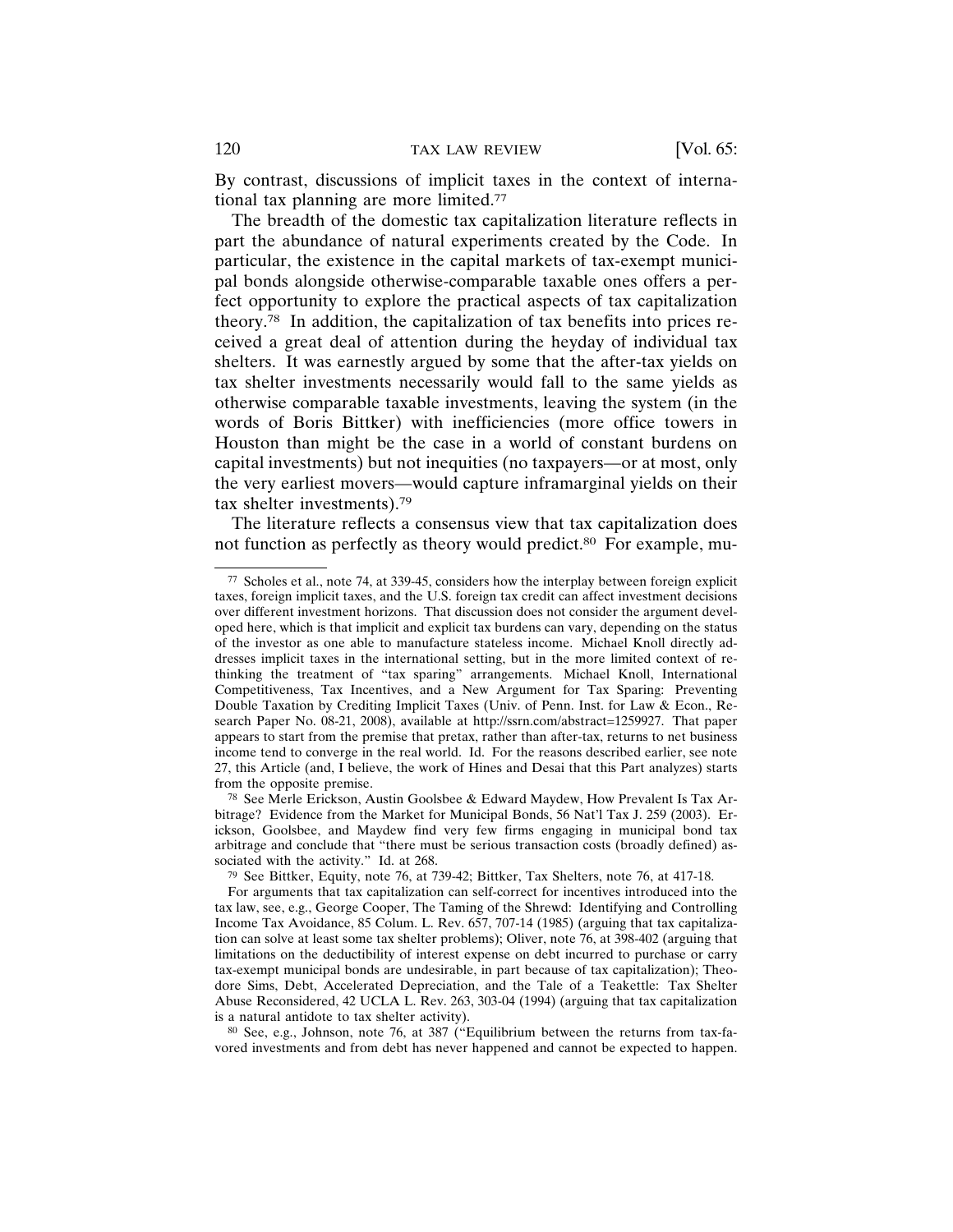nicipal bond yields are higher than would be the case in a world of perfect capitalization.81 Indeed, Hines recognizes in his most recent article that municipal bonds are an example of a tax capitalization market failure, because of "insufficient demand" (for which one could equally write "oversupply").82 But Hines does not then consider the possibility that multinational groups are able to defeat the mechanism of tax capitalization themselves, through stateless income tax planning.

There is less agreement in the literature on the reasons for these market failures. One school of thought has argued that the problem lies with the Code itself: By limiting the deductibility of debt incurred to acquire tax-favored investments, the Code interferes with normal arbitrage behavior, and accurate market clearing prices are not established. Others have reacted skeptically to this argument,<sup>83</sup> and one careful review of investor behavior in the municipal bond markets in fact demonstrated that taxpayers did not fully take advantage of the arbitrage opportunities expressly afforded to them through statutory or administrative "safe harbor" rules.84

One reason for skepticism about the efficacy of implicit taxes substituting perfectly for actual ones, beyond the conspicuous example of municipal bonds, is that even in a world of full tax capitalization, the government has much more to lose from the market arbitrage activity

The supply of tax-favored investments is too large and too elastic. In absence of equilibrium, the interest deduction on debt-?nanced investments in tax-favored assets does not work right. In absence of equilibrium, debt-?nanced, high-bracket investors bid up the price of tax-favored investors and drive out all lower-bracket competitors. In absence of equilibrium, debt can become cost-free after tax: [T]he tax savings generated by the debt is more valuable than the debt itself costs in real or present value terms."); Scholes et al., note 74, at 143-45, 155-58 (reviewing economic literature finding evidence that tax capitalization does occur in general, but also pointing out that, in light of different clienteles, market frictions or tax-rule restrictions are required to prevent arbitrage opportunities); Weisbach, note 76, at 380 ("Reliance on full capitalization is utopian. Full capitalization has never happened and is unlikely to ever happen.").

<sup>81</sup> See Erickson et al., note 78, at 267-68 (finding that there may be costs that raise the costs of borrowing for firms, thereby making arbitrage unprofitable); Johnson, note 76, at 381-86; Koppelman, note 74, at 1176–85.

<sup>82</sup> Hines, note 9, at 293.

<sup>83</sup> See Bittker, Equity, note 76, at 739-42 (showing how the benefits of tax-exempt bonds are capitalized to eliminate inequities); Bittker, Tax Shelters, note 76 (describing how only the first in line gets the tax benefit because the benefit is then wiped out by tax capitalization); Crane, note 76 (concluding that asset prices are contingent on tax consequences); Johnson, note 76, at 387 (arguing that even if the restriction on debt deductions were eliminated, the market equilibrium between tax-preferred investments and debt will not be reached).

<sup>84</sup> Erickson et al., note 78, at 268 ("Despite a significant spread between interest rates for much of the corporate sector, we find that only a tiny fraction of firms exploit such discrepancies and even among those that do, many do so at a level smaller than the legal safe-harbor.").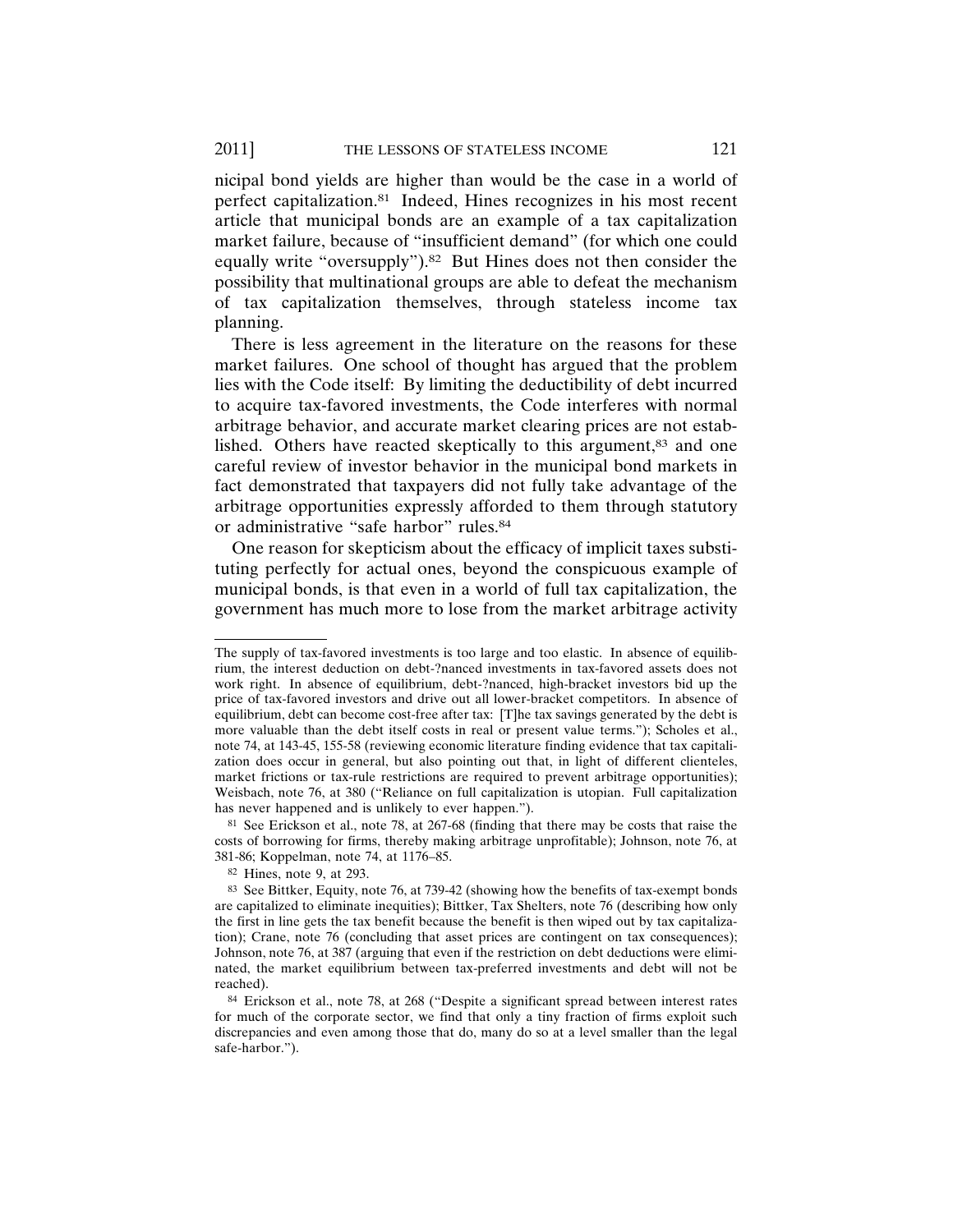that keeps after-tax prices in line than taxpayers have to gain. Thus, imagine that there are no limits on the deductibility of interest expense, after-tax U.S. interest rates are 5%, and that municipal bonds therefore yield the same rate. At a 35% tax rate, pretax rates are 7.7%. If a municipality offers a new tax-exempt bond issue at 5.1%, an arbitrageur will borrow the funds at 7.7% and buy the bond, thereby capturing the 0.1% after-tax profit. The demand from arbitrage buyers may drive up the bond's price in the secondary market such that immediately thereafter the bond trades at a 5% yield, but the lucky arbitrageur who captured the momentary opportunity will have cost the government 2.7% (the value of the interest deduction) to obtain his 0.1% profit.

Another reason for skepticism is to look to the supply side of the equation. Unlike classic nontax arbitrage, where the arbitrageur profits by buying real production (of wheat, or steel, for example) in one market and simultaneously selling it in another, and where overall production is not affected by the arbitrageur's activities, tax arbitrage creates its own supply. That is, it turned out in retrospect that there was no reality-constrained limit to the supply of Houston office towers during the retail tax shelter craze of 30 years ago, $85$  and so the tax benefits never were fully capitalized into prices. (Instead, prices collapsed when it was suddenly realized that there were not enough sentient beings in the universe willing to occupy all the Houston office space then under construction.)

The tax capitalization literature has also developed another theme that is directly relevant to this Article, which is the distinction between what Stanley Koppelman termed "status" tax arbitrage and "asset" tax arbitrage.<sup>86</sup> Municipal bonds are an example of asset arbitrage: The asset itself carries the special tax preference. In theory, it would be possible to describe plausible circumstances (efficient markets, no limits on debt incurred for arbitrage activities, and a supply curve for tax-favored assets identical to that for otherwise-comparable tax-favored ones) under which full tax capitalization would be achieved in respect of these assets.

<sup>85</sup> See J. Michael Kennedy, "See-Through" Interiors: Office Glut: It Sweeps the Country, L.A. Times, July 6, 1985, at 1, available at articles.latimes.com/1985-07-06/news/mn-94 67\_1\_office-buildings.

<sup>86</sup> Koppelman, note 74, at 1175-76. Asset tax benefits are those which attach to specific assets, and are subject to market forces; prices of these assets will rise relative to other assets to reflect the tax benefit. Id. at 1175. Status tax benefits, on the other hand, arise from the status of the taxpayer or the status of the intermediary through which the taxpayer invests rather that the type of asset purchased (for example, bonds that yield nontaxable income because the taxpayer is exempt from tax). Id. at 1175-76. Status tax benefits are not capitalized and can present opportunities for status tax arbitrage. Eugene Steuerle used the terms "normal" and "pure" to make the same point. Steuerle, note 76, at 59-60.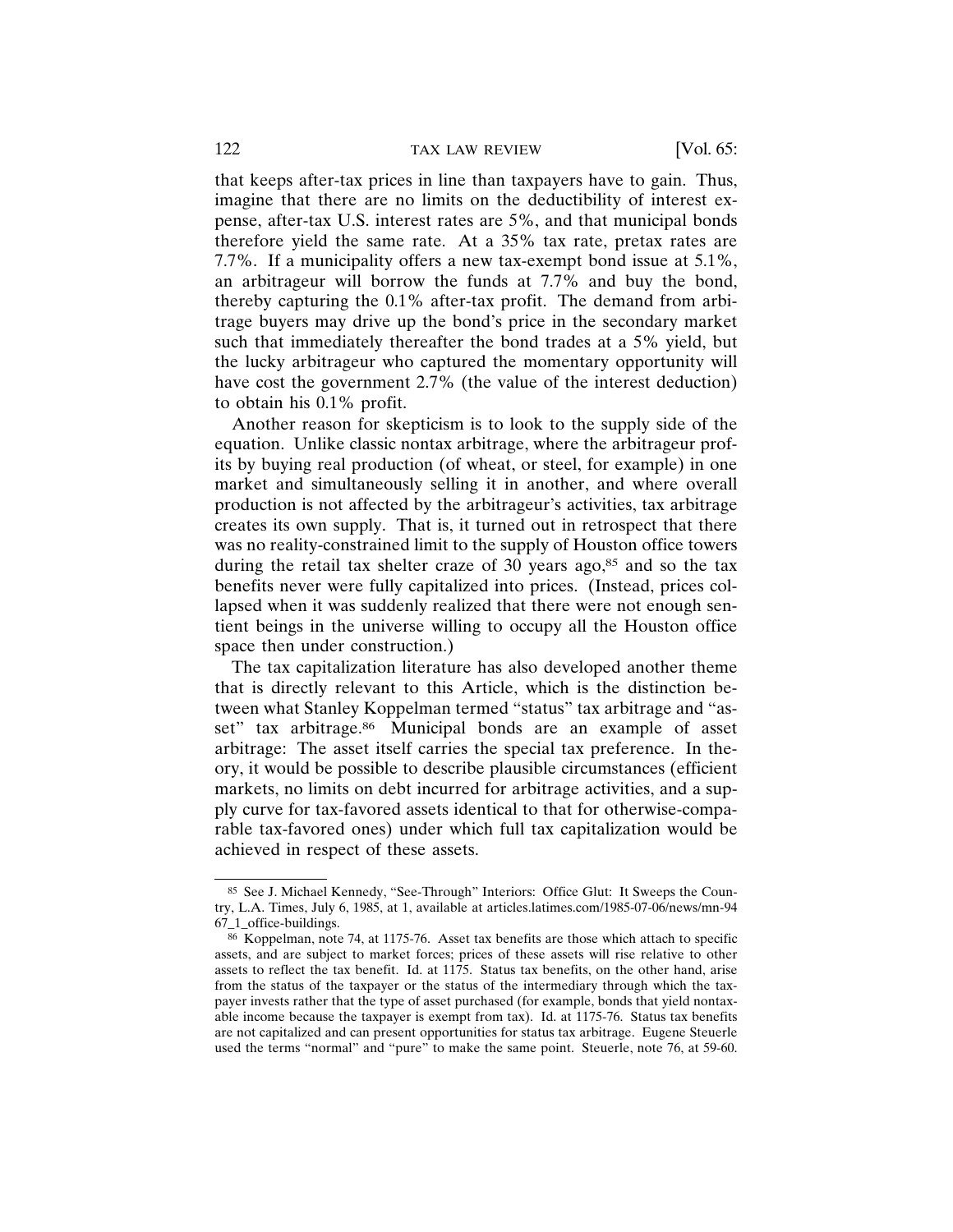By contrast, status tax arbitrage is personal to the taxpayer, not a characteristic of the asset. The fully taxable bond that becomes taxexempt when held by a Roth IRA or a university endowment is an example. Tax capitalization cannot gain even a toehold when the after-tax return on the same asset varies from the pretax return (that is, a zero tax burden) to the maximum statutory marginal rate.

The model laid out in Section III.A., and the Desai and Hines policy prescription, is a full-tax-capitalization model, moreover one in which implicit taxes are traded off against explicit ones from a social welfare perspective.87 Each model assumes that, from the perspective of a U.S. multinational firm, an investment in a foreign target company functions exactly like a municipal bond in the U.S. domestic market with perfect tax capitalization. Without this assumption, Desai and Hines cannot conclude that a territorial tax regime can satisfy capital ownership neutrality. The only reason that a U.S. firm's shopping priorities for target companies would not be distorted in a territorial tax regime would be that all prospective target companies earn the same after-tax normal returns. If that assumption is relaxed, the U.S. firm would revise its priorities to capture those circumstances that would offer higher after-tax normal returns.

To see the point more clearly, imagine for a moment that *Freedonia's* tax system had the same 35% tax rate on business income as does the United States, but *Freedonia* offers a tax holiday on inbound foreign direct investment. As a result, potential U.S. and *Sylvanian* acquirers alike bid up the price of a *Freedonian* company to fully reflect its de facto tax-exempt status in their hands.

It would plainly be inconsistent with worldwide welfare goals for the United States to tax this *Freedonian* income stream that has borne a full 35% *implicit* tax subsidized by *Freedonian* taxpayers, just as it would be welfare-reducing if the United States were to announce that it will start tomorrow to tax existing tax-exempt bond yields that have already suffered a full implicit tax. This is the situation that Desai and Hines envision. That is, when they recommend territorial tax as a policy instrument, they assume that *Freedonian* normal returns already bear a full 35% tax (some explicit, and some implicit) when viewed from the (post-*Freedonian* tax) perspective of a prospective U.S. investor. If that assumption is relaxed, however, then territorial tax policy instruments in fact would change the U.S. multinational enterprise's priorities, and in doing so ownership neutrality might not be served.

<sup>87</sup> See notes 57-62 and accompanying text.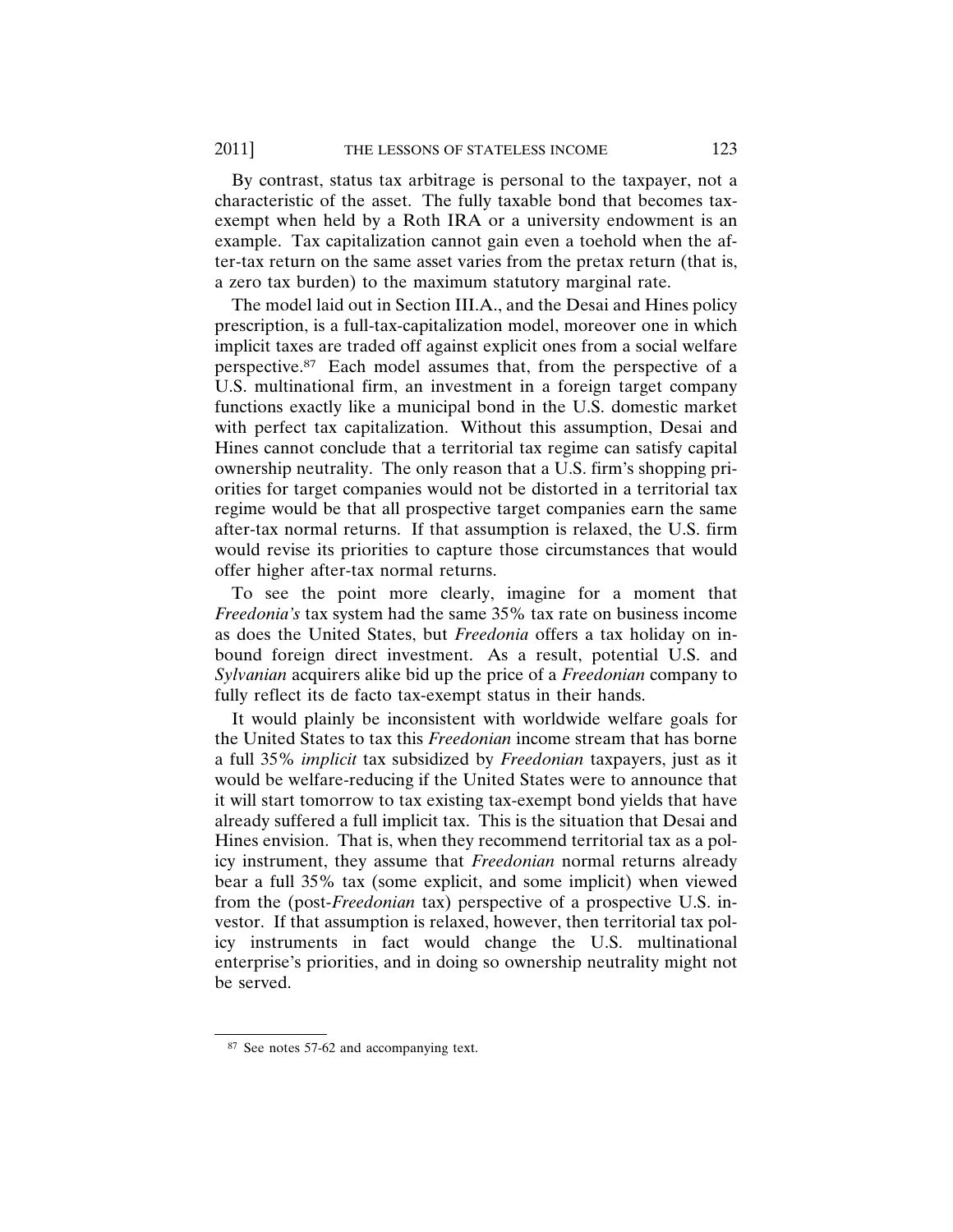# *C. Extending the Model to Reflect Stateless Income*

One could develop powerful arguments why it would be implausible as a factual matter to assume the existence of perfect tax capitalization in the returns on business investments across different countries. Critically, however, it is not necessary to do so. Even if *asset* tax arbitrage theory worked perfectly in practice, the problem that the model described in Section III.A. assumes away, and that Desai and Hines similarly ignore, is that multinational enterprises can engage in *status* arbitrage. A multinational firm's income from foreign direct investment is not in fact invariably taxed in the source country, but instead can be moved from high-tax to low-tax jurisdictions—the phenomenon that this Article calls stateless income. Stateless income tax planning enables multinational firms to capture high-tax country pretax yields on which those firms pay tax only at low rates in other countries.

To see this point, return to the model described in Section III.A. and introduce the concept of stateless income. For the moment, the actual mechanisms for generating stateless income are unimportant.88 Instead, simply assume that a multinational firm (but not a local domestic one) can arbitrarily move income from high-tax jurisdictions (including the multinational's home country) to low-tax ones, while retaining ownership of the income stream. The simplest example would be interest paid within the multinational enterprise's group, from a high-tax subsidiary to a low-tax one. Further assume that the United States has implemented the Desai and Hines policy prescription of a territorial tax system as the basis for taxing foreign direct investment by U.S. multinational firms. As a result, no U.S. tax is imposed on a foreign subsidiary's earnings.89 Moreover, the United States has followed the Hines recommendation not to limit in any fashion the deductibility of U.S. domestic expenses, even where those expenses are directly incurred to finance foreign direct investments.90 How do these new assumptions change the CON analysis, as summarized in the preceding Section?

The analysis changes fundamentally, *not* in respect of a prospective investment in a real business in *Freedonia*, or any other low-tax jurisdiction, but rather in respect of prospective investments in *Sylvania* or

<sup>88</sup> See generally, Kleinbard, note 1, at 715-50, for a discussion of the current U.S. tax system for taxing the returns to corporate foreign direct investment and how the U.S. tax system affords corporations the opportunity to earn stateless income.

<sup>89</sup> Technically, territorial tax systems also retain residence country taxation for certain categories of passive or mobile income (what in the United States is termed subpart F income). See generally IRC § 952. The text assumes that the stateless income strategies employed here would not trigger these rules.

<sup>90</sup> See Hines, note 33, at 470.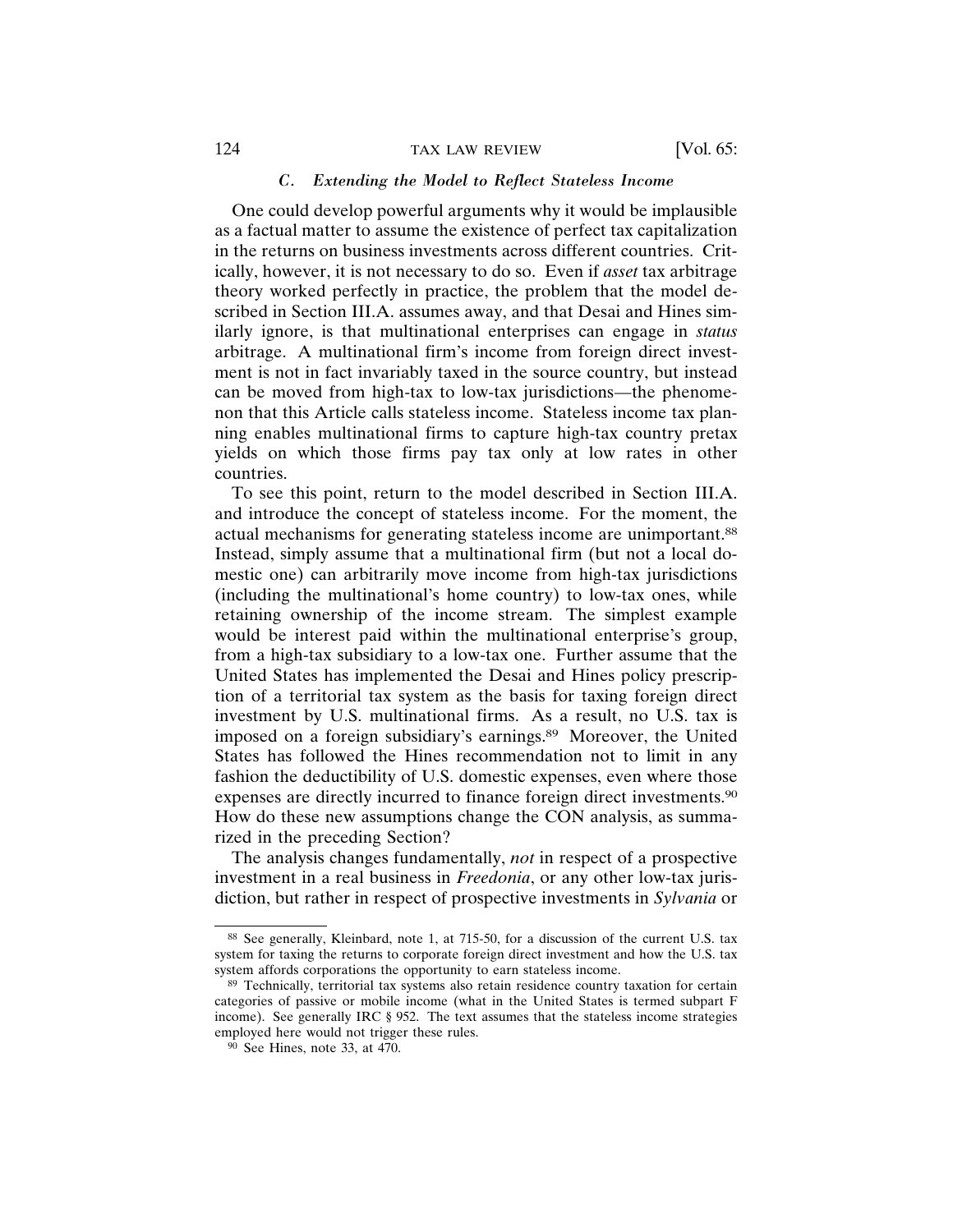other *high-tax* countries. If one accepts the original model's assumption that after-tax (and before stateless income tax planning) rates of return are constant around the world,<sup>91</sup> then the injection of stateless income into the model means that a multinational enterprise, but not a wholly-domestic firm, can capture the higher pretax normal returns found in high-tax countries, but pay low taxes on them, by shifting the locus of taxation of those high pretax returns to a low-tax jurisdiction. *Stateless Income* termed these supranormal risk-adjusted returns "tax rents."92

In effect, to the extent that stateless income tax planning is available, investments in high-tax countries become opportunities to capture supranormal after-tax returns, but only for those multinational firms that can exploit those planning opportunities.93 Only multinational enterprises can enjoy stateless income, because to generate it requires affiliates in low-tax as well as high-tax jurisdictions.

As an illustration, recall that in the original example normal pretax returns in *Sylvania*, with its 25% tax rate, are 6.67% (thus yielding 5% after tax), while normal pretax returns in *Freedonia* are 5.56% (also yielding a 5% after-tax return).<sup>94</sup> Now inject stateless income tax planning into a U.S. multinational firm's corporate acquisition strategy.

If a U.S. multinational enterprise were to acquire a S*ylvanian* target company entirely with equity and divert some of its income to

<sup>94</sup> See Section III.A.

<sup>91</sup> See text accompanying notes 28-29 for a discussion of why this is a plausible assumption from which to fashion actual policy.

<sup>92</sup> Kleinbard, note 1, at 713.

<sup>&</sup>lt;sup>93</sup> It might be argued that multinational firms are so successful in generating stateless income that their investment behavior changes global asset prices, by bidding up prices for high-tax-country assets. If multinational firms were the price setters in corporate investments around the world, and they in turn paid no tax anywhere (or conversely, paid residence-country tax on everything), then one might see convergence in pretax rather than after-tax risk-adjusted corporate net incomes (just as should be true for interest income today).

This scenario seems implausible, for several reasons. Most fundamentally, the ability to generate stateless income is a form of "status" tax arbitrage, which means that it is an attribute available only to some investors competing for a particular investment. (Indeed, as effective tax rate studies show, it is not even a status equally distributed among all multinational firms.) Second, all domestic investors and all portfolio investors (whether domestic or cross-border) are post-corporate tax investors. See text accompanying notes 28-29. Since most cross-border investment today is portfolio rather than direct investment, there is no particular reason to assume that direct investment by multinational firms sets asset prices. Third, not even this Article and its companion argue that all multinational firms convert 100% cross-border investment income into zero-taxed returns. Fourth, investment opportunities that yield normal returns are relatively fungible, or can be replicated through greenfield construction. As in the domestic market for municipal bonds, or tax shelters, it seems implausible to think that market forces by themselves would be sufficient to vitiate the "tax rents" story developed in the text.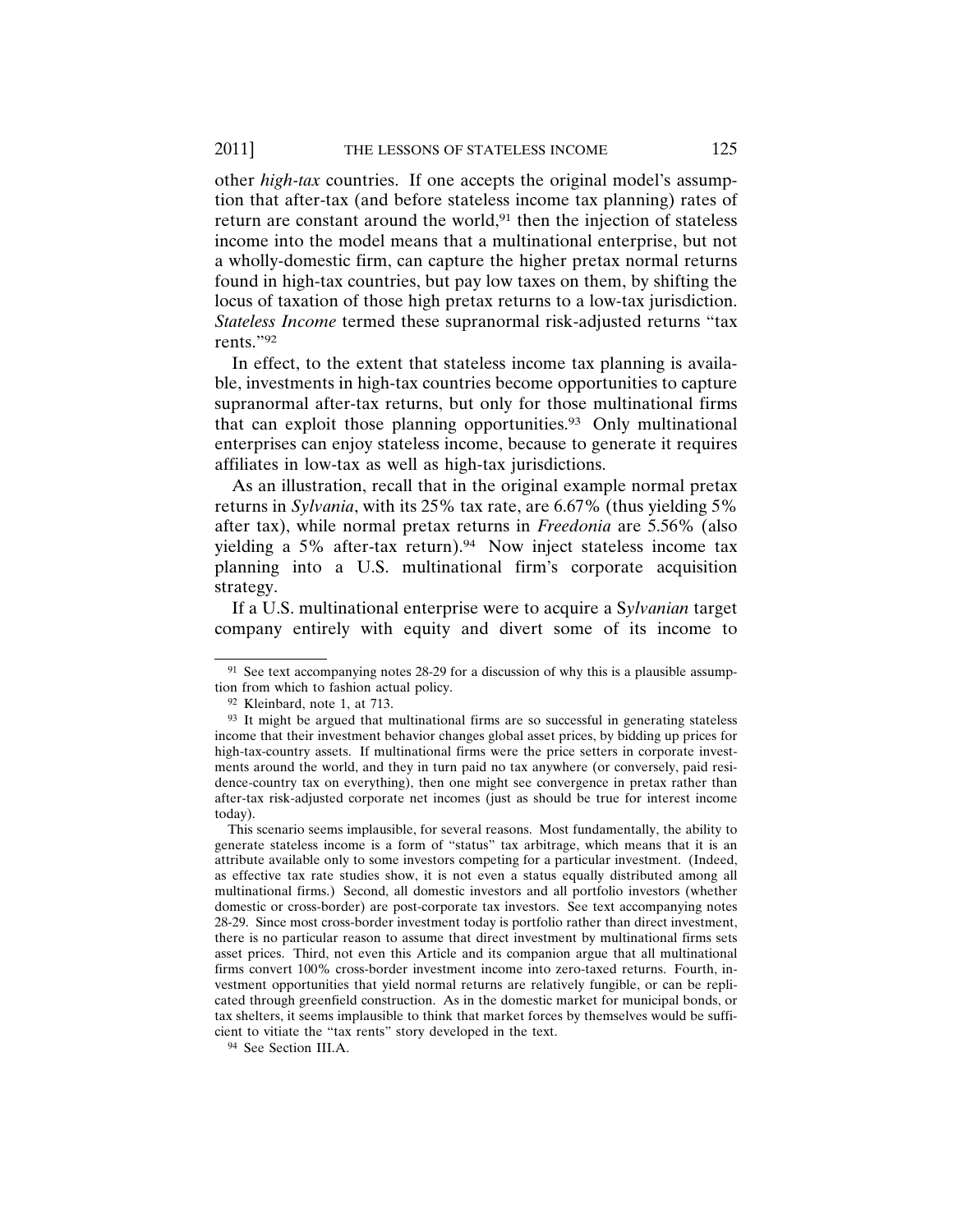*Freedonia*, the U.S. firm would enjoy an after-tax return on that diverted income of 6%, not the global after-tax normal return of 5% (6.67% pretax return minus a *Freedonian* 10% tax). Thus, if the U.S. owner were able to divert one-half the *Sylvanian* firm's income to *Freedonia*, the aggregate after-tax return to the U.S. firm from acquiring the *Sylvanian* subsidiary would be 5.5%. And this opportunity to create supranormal returns would exist only through strategies available by virtue of the U.S. firm's status as a large multinational enterprise.

As this example illustrates, a U.S. (or foreign) multinational enterprise's shopping list for the global auctions that Desai and Hines envision<sup>95</sup> will be fundamentally rearranged once the firm's stateless income planning opportunities are considered. Ironically, the rearrangement of priorities will not directly affect the multinational firm's interest in domestic enterprises in low-tax jurisdictions. Those target companies presumably already are priced to reflect the low-tax environment in which they operate. Tax capitalization works in those cases. As it happens, however, genuine acquisition opportunities in low-tax countries are not that common. Even the largest domestic low-tax economies like Ireland are relatively small when compared to the populations and domestic economies of the largest (and generally higher-tax) countries.<sup>96</sup> And the investments in a low-tax country that a multinational firm needs to make to comply with international tax law norms when implementing stateless income strategies invariably are satisfied by establishing new subsidiaries, not bidding for existing domestic firms.

The multinational enterprise's priority that will change is its relative appetite to acquire target companies in high-tax countries. They will become much more attractive to the multinational firm than to domestic bidders, to the extent that, under the specific tax law of the jurisdiction in question, stateless income planning strategies are easily implemented. The effects of stateless income tax planning on a multinational enterprise's acquisition priorities thus cannot be divined simply by looking at statutory company tax rates. Different countries throw up larger or smaller roadblocks to streaming income to low-tax affiliates. But in general, the existence of the opportunity will in fact change a multinational firm's shopping list and prospects for success

<sup>95</sup> See Desai & Hines, Evaluating Reform, note 4, at 490-96.

<sup>96</sup> Switzerland is the closest to an exception that proves the rule. Switzerland, with a population of around 7.7 million (2010) had a GDP in 2010 of \$594 billion. Ireland's population is smaller (4.4 million) and its 2010 GDP was only \$213 billion. By way of comparison, U.S. GDP in that year was \$15.2 trillion. Global Finance: Country Reports & GDP Data, http://www.gfmag.com/gdp-data-country-reports.html (last visited Sept. 22, 2011).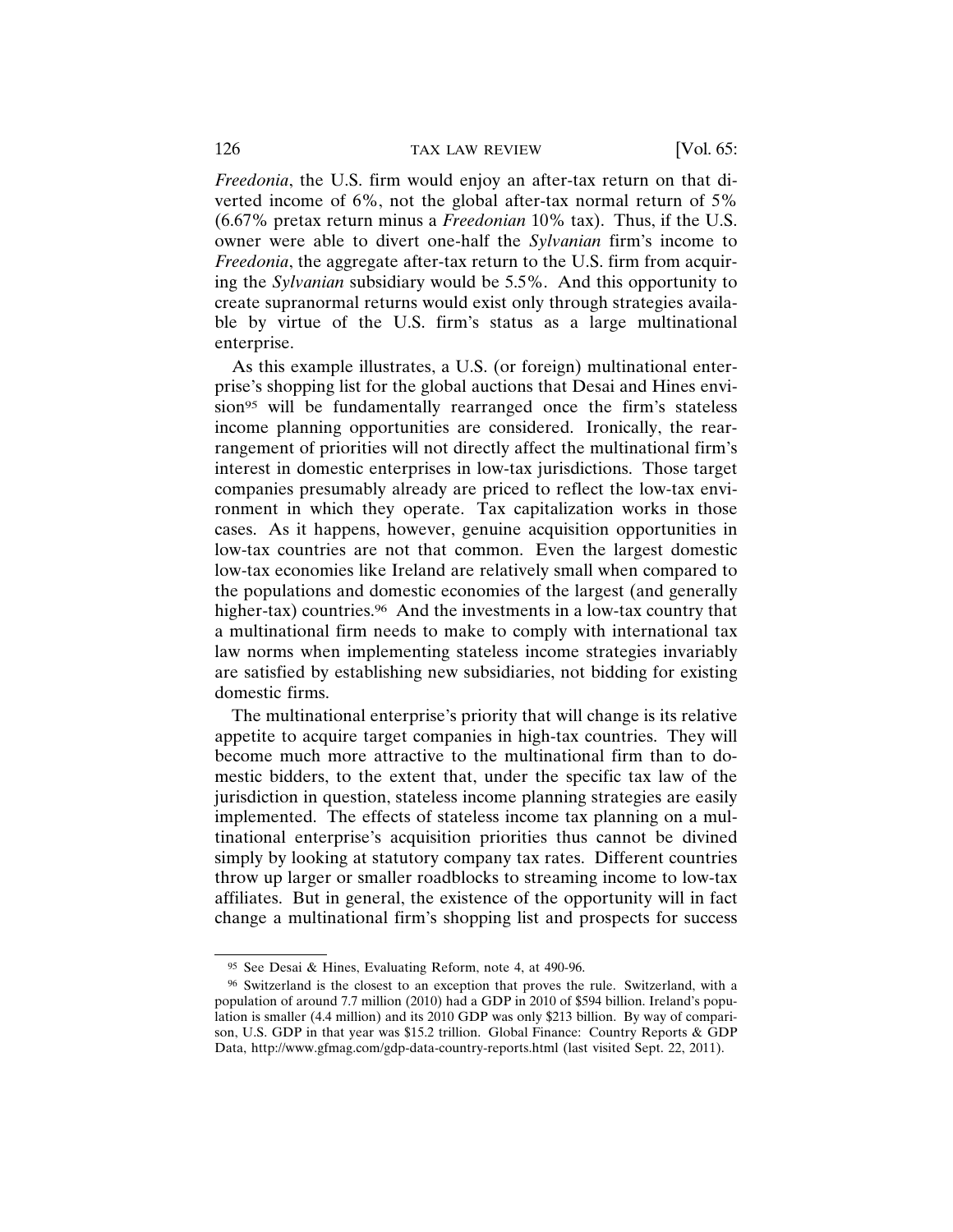in the hypothetical auctions for target companies. To the extent this occurs, CON will not be achieved.

The prior paragraphs have shown that tax capitalization cannot operate to squeeze out the inframarginal returns that multinational enterprises can enjoy on the stateless income that they extract or divert from high-tax jurisdictions to low-tax ones. And because stateless income is a status attribute of some taxpayers (multinational enterprises) but not others (domestic firms), in a world where stateless income is prevalent, tax capitalization also cannot flow in the opposite direction. That is, U.S. after-tax returns will not rise to the higher levels necessary to bring equilibrium between U.S. domestic returns and the returns enjoyed by special status taxpayers that can earn stateless income, because as the presumptive marginal investors in their home market, domestic investors in the United States will bid down U.S. yields. Domestic Irish firms and domestic U.S. firms might in fact each face the same after-tax normal returns on corporate income, but multinational enterprises will still exploit their special status to earn inframarginal returns through stateless income.

Now continue with the above example and add U.S. leverage to the mix. If the U.S. firm can reliably move one-half of a *Sylvanian* target company's pretax earnings to *Freedonia* through stateless income tax planning, then the U.S. firm has every reason to borrow in the United States to make a string of *Sylvanian* acquisitions, at least until it zeroes out its U.S. tax base. Each marginal investment would be funded entirely with debt bearing a 7.7% coupon; the value of the interest deduction would be 2.7%, for an after-tax cost of 5%. The asset acquired would yield 5.5%, leaving the U.S. firm (in this highly stylized example) with a low-risk .5% per annum arbitrage profit. And for each \$5 of arbitrage profit captured on a \$1000 investment, the United States would forgo \$27 in U.S. domestic corporate income tax.

Stateless income tax planning thus also vitiates Hines' arguments that the domestic U.S. expenses of a U.S. multinational firm should be fully deductible in the territorial tax system, regardless of whether those expenses directly support foreign income not subject to U.S. tax.97 In a world where stateless income can be earned, the end result would be a zeroing-out of the firm's domestic tax base.<sup>98</sup>

<sup>97</sup> See Hines, note 33, at 463-66. Hines argues that not allowing for these deductions distorts behavior of U.S. multinational firms, and induces them to increase foreign rather than domestic investment.

<sup>98</sup> See Mitchell A. Kane, Commentary: Considering "Reconsidering the Taxation of Foreign Income," 62 Tax L. Rev. 299, 314 (2009) ("With arbitrage the concern is that the U.S. taxpayer could zero out tax liabilities on the income from the domestic deployment of capital.").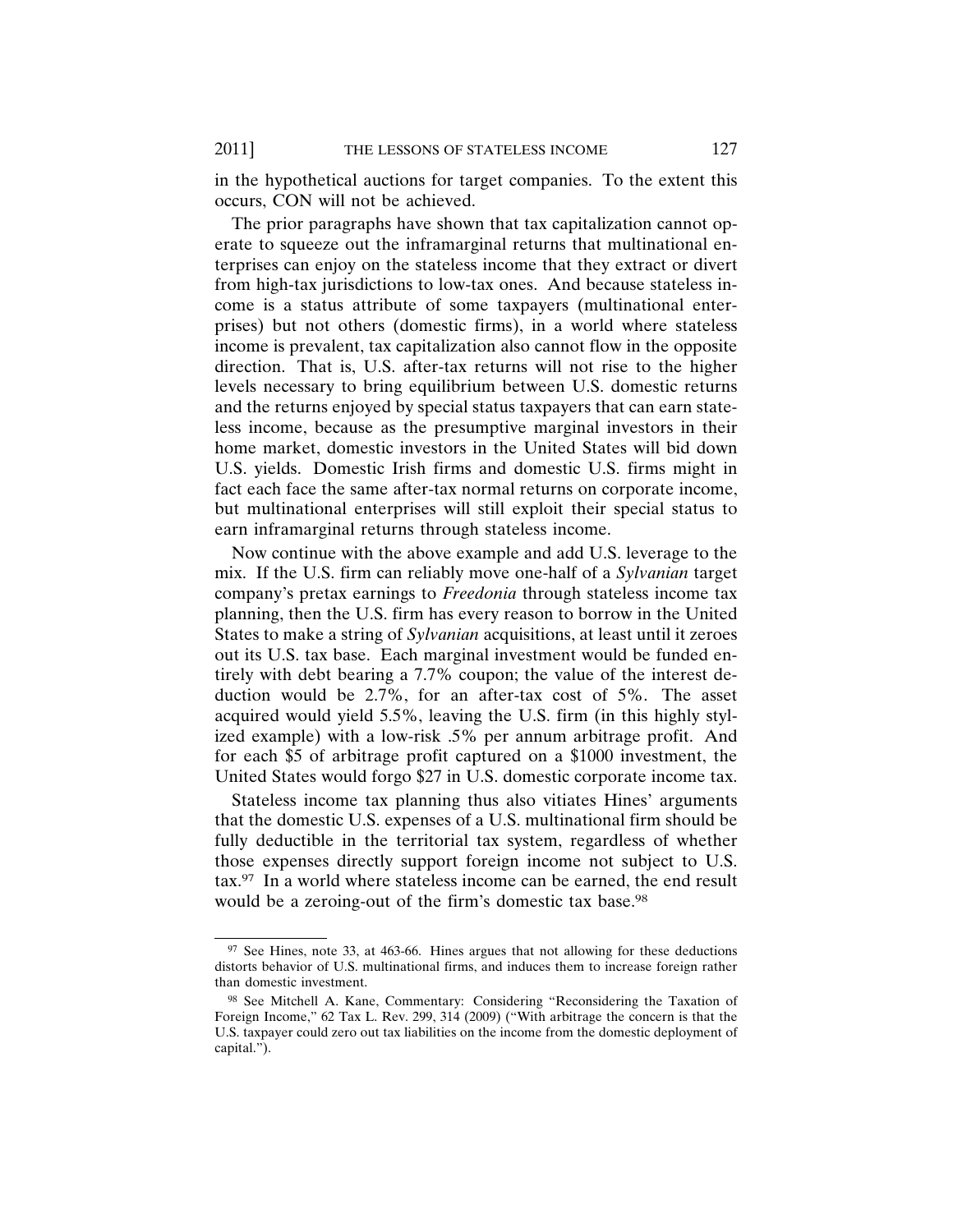In other words, permitting a deduction for U.S. expenses that are directly allocable to earning foreign income would be tantamount to offering U.S. individuals unlimited IRA accounts and full deductibility of interest expense on all borrowings. Rational individual taxpayers would borrow in their personal capacity and invest in low-risk assets through their IRAs. They would capture a positive arbitrage profit not by virtue of a market failure in tax capitalization, but rather by virtue of their status (the IRA), which enables them to hold otherwise taxable financial assets without paying tax.99 The same would apply indeed, to a large extent does apply today—to a U.S. multinational firm that can use its status to transmute high-tax jurisdiction pretax normal returns into low-taxed income.

Stateless income tax planning requires investments in low-tax jurisdictions (*Freedonia* in the example, and countries like Ireland, Switzerland, Singapore, and the Cayman Islands in reality), but only to the extent necessary to comply with international tax law norms for the planning in question. So, for example, if a multinational enterprise wishes to move income from *Sylvania* to *Freedonia*, and does so through intercompany loans from a *Freedonian* subsidiary to its *Sylvanian* sister company, very little *Freedonian* infrastructure is required. Conversely, when a multinational firm seeks to situate valuable intangibles in a low-tax country and exploit those intangibles through licensing them to sister companies, the firm might well conclude that a more substantial presence in the low-tax jurisdiction is appropriate to demonstrate that the intangibles in fact have come to rest there. In every instance, though, the results are supranormal after-tax profits for the low-tax affiliate, by taking pretax returns that were set in the expectation of a high tax burden, and instead streaming them to a low-tax affiliate.

Even if one were to revise the original assumptions in the model presented in Section III.A. and maintain that, whether as a result of the stateless income phenomenon or otherwise, firms compete globally in a world with constant pretax (rather than after-tax) normal returns, the pursuit of stateless income would still be a valuable strategy under current law (with its ability for deferral), for the simple reason that doing so would improve a multinational firm's after-tax profits. The multinational firm's priorities will change to reflect the relative ease of implementing stateless income strategies in different countries, and the multinational firm will have a clear advantage over whollydomestic companies when both raise their paddles at the imagined auction. Thus, under either assumption about rates of return (con-

<sup>&</sup>lt;sup>99</sup> Cf. Scholes et al., note 74, at 155-56 (describing the elimination of tax liability through leverage-based tax arbitrage where implicit tax burden is lower than explicit taxes saved).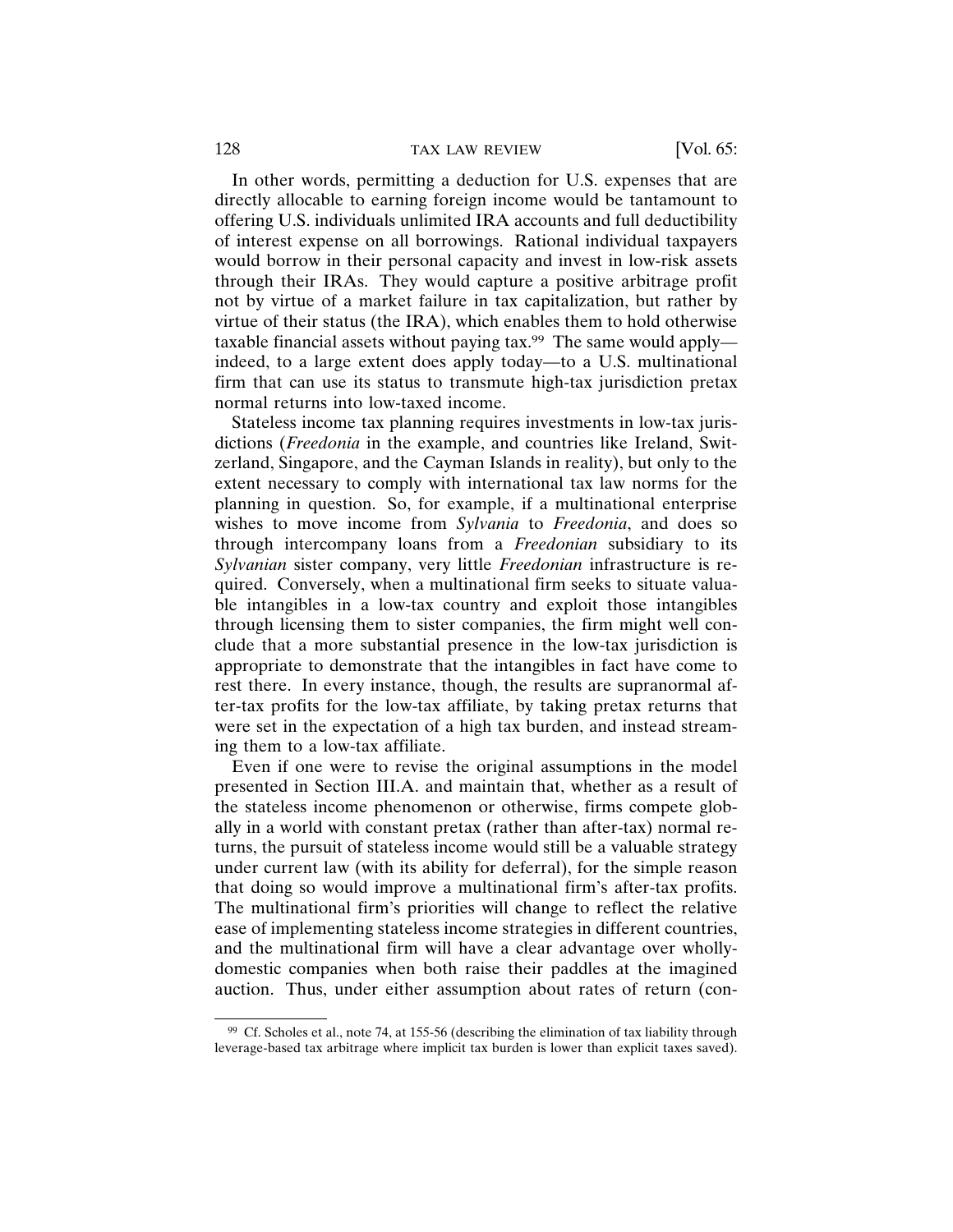stant after-tax or constant pretax global rates of return) the presence of stateless income vitiates CON.

In response to all the above, it might be observed that, while the existence of stateless income vitiates the tax capitalization story that lies at the heart of the CON theory, if every other country has adopted a territorial tax system and countenances (within broad limits) the existence of stateless income tax planning, then the United States should too, in order to create a "level playing field" for U.S. multinational firms. This argument is not, however, a worldwide welfare argument. It is in practice a simple call for "competitiveness,"<sup>100</sup> and at most an incomplete national welfare argument, but one of uncertain merit. The urge to cheer for the home team is understandable, but the intuitive sports metaphor does not necessarily hold.

In effect this argument is indistinguishable from a call for export subsidies, on the grounds that other countries offer export subsidies. If U.S. tax revenues are kept constant, those de facto subsidies must be borne by other Americans. The positive externalities to the United States of fielding a team of successful U.S. multinationals (complementarity in U.S. job creation, for example) must be weighed against the costs of funding the subsidy and the social costs of distorted investment decisions.101 This is an altogether different analysis from that undertaken in advancing CON as a policy prescription for the United States.

# IV. OTHER IMPLICATIONS OF IMPLICIT TAX ANALYSIS

The previous discussion argued that CON at its core relies on a perfect tax capitalization story, and that the operation of status arbitrage through the generation of stateless income vitiates that story. The application of implicit tax analysis to the taxation of foreign direct investment raises another interesting issue, which is the embedded discrimination in current U.S. policy (or that of any country relying on the foreign tax credit) between explicit and implicit foreign taxes. Implicit foreign taxes are effectively deductible by a U.S. firm, because they are reflected simply as lower pretax income. Explicit taxes, by contrast, are creditable under the current foreign tax credit system.102

<sup>100</sup> See Kleinbard, note 1, at 762-68.

<sup>101</sup> To suggest that U.S. multinationals are primarily owned by U.S. persons (which is true), and therefore that higher U.S. multinational profits justify "pro-competitive" international tax policies, looks at one side of the picture, but without more neglects the fact that those higher profits are being funded through subsidies provided by other U.S. persons (for example, domestic businesses).

<sup>102</sup> For a proposal to create a foreign tax credit for implicit taxes in "tax sparing" circumstances, see Knoll, note 77.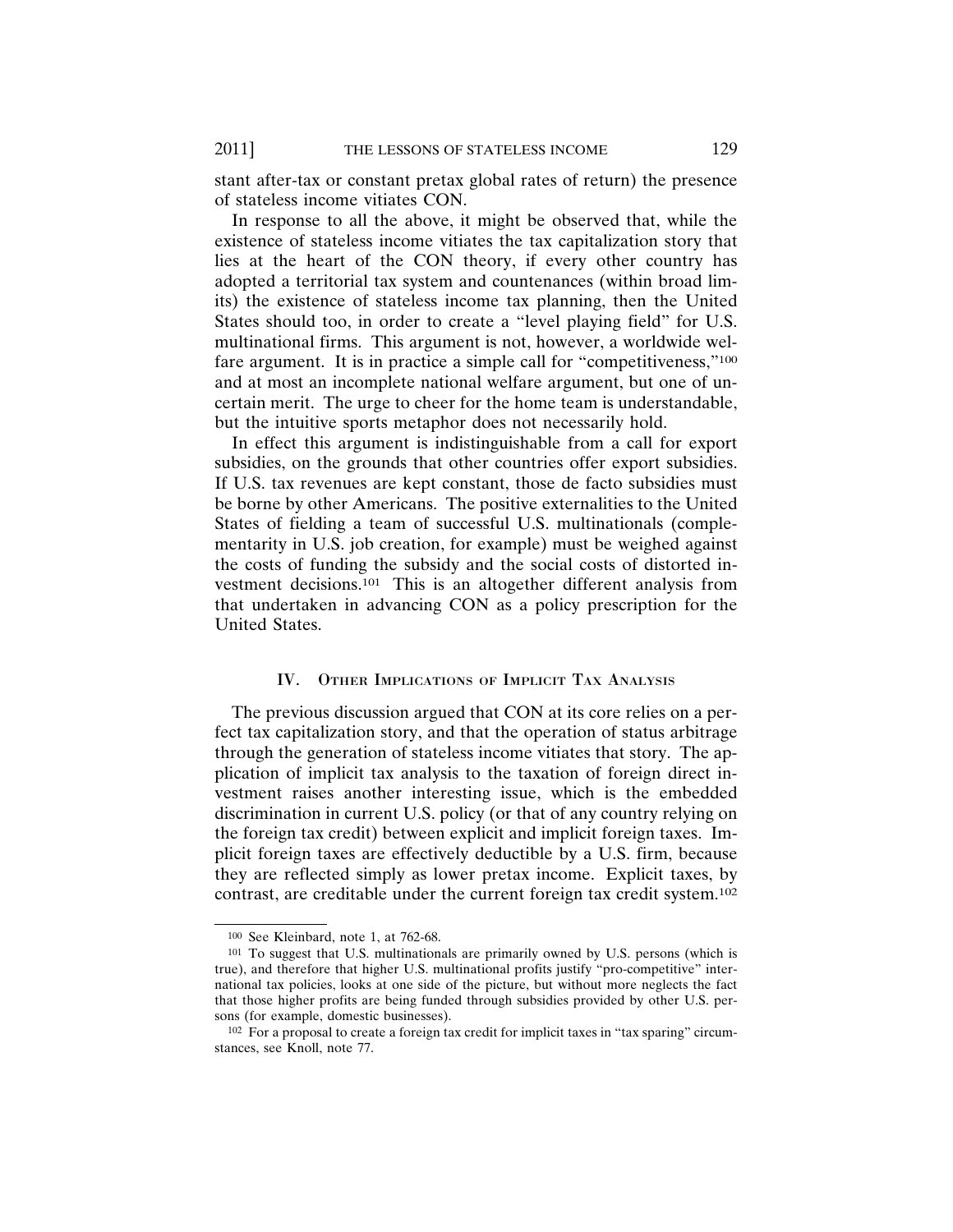To see the consequence, consider a world of perfect tax capitalization (which is the starting point of the Desai and Hines model), but one in which the United States uniquely (and without affecting world market-clearing prices) relies on a foreign tax credit mechanism. In that world, after-tax normal returns are the same everywhere, and pretax returns differ. For example, assume that tax rates are 35% in the United States, 20% in *Sylvania*, and 10% in *Freedonia*, and that pretax normal rates of return are 10% in the United States. These facts would imply that pretax rates of return are 8.1% in *Sylvania* and 7.2% in *Freedonia*, with the result that all three countries offer firms a 6.5% after-tax normal rate of return. A U.S. firm investing \$1000 in *Sylvania* or *Freedonia* will earn the identical after-foreign tax income (\$65), but will not be in the same position under current law if those earnings were repatriated to the United States.103 The *Sylvanian* investment would be treated for U.S tax purposes as yielding \$81 in taxable income, and a \$16 tax credit, leaving a residual tax liability of \$12.35 and netting the U.S. firm \$52.65 after U.S. tax. The *Freedonian* investment would return \$72 in taxable income along with a \$7 credit, trigger a U.S tax liability of \$18.20, and leave the U.S. firm with \$46.80 after tax. The difference reflects the value of an incremental explicit \$9 U.S. foreign tax credit when comparing *Freedonia* to *Sylvania*, against the implicit \$9 of tax deduction claimed at an effective 35% rate when looking at *Freedonia* alone.104

Under the assumptions that the United States is a foreign tax credit system outlier in a sea of territorial tax systems, and that world aftertax returns on net business income still converge, this analysis implies that the U.S. foreign tax credit system leads to a systematic bias in favor of investment in high-tax foreign countries, not (as this project has argued) as the raw feedstock for the stateless income generation machine (whose returns under current law must remain offshore), but rather as a vehicle to maximize post-U.S. tax net cash flows on fully repatriated income. This in essence is the point pressed by Shaviro in three closely overlapping recent papers.105 Shaviro maintains that much recent analysis "conflates two distinct margins affecting multinational firms. The first is the marginal incentive to invest abroad, which depends on expected domestic tax burdens with respect to such investment. . . . A second and distinct margin concerns resident mul-

<sup>103</sup> The example assumes that no withholding taxes are imposed on the repatriation dividend, and rounds off the foreign tax credits.

<sup>104</sup>  $$52.65 - $46.80 = $5.85$ .  $$9 - (.35 \times $9) = $5.85$ .

<sup>105</sup> Shaviro, The Case, note 10; Shaviro, note 25; Kimberly A. Clausing & Daniel Shaviro, A Burden-Neutral Shift from Foreign Tax Creditability to Deductibility?, 64 Tax L. Rev. 431 (2011).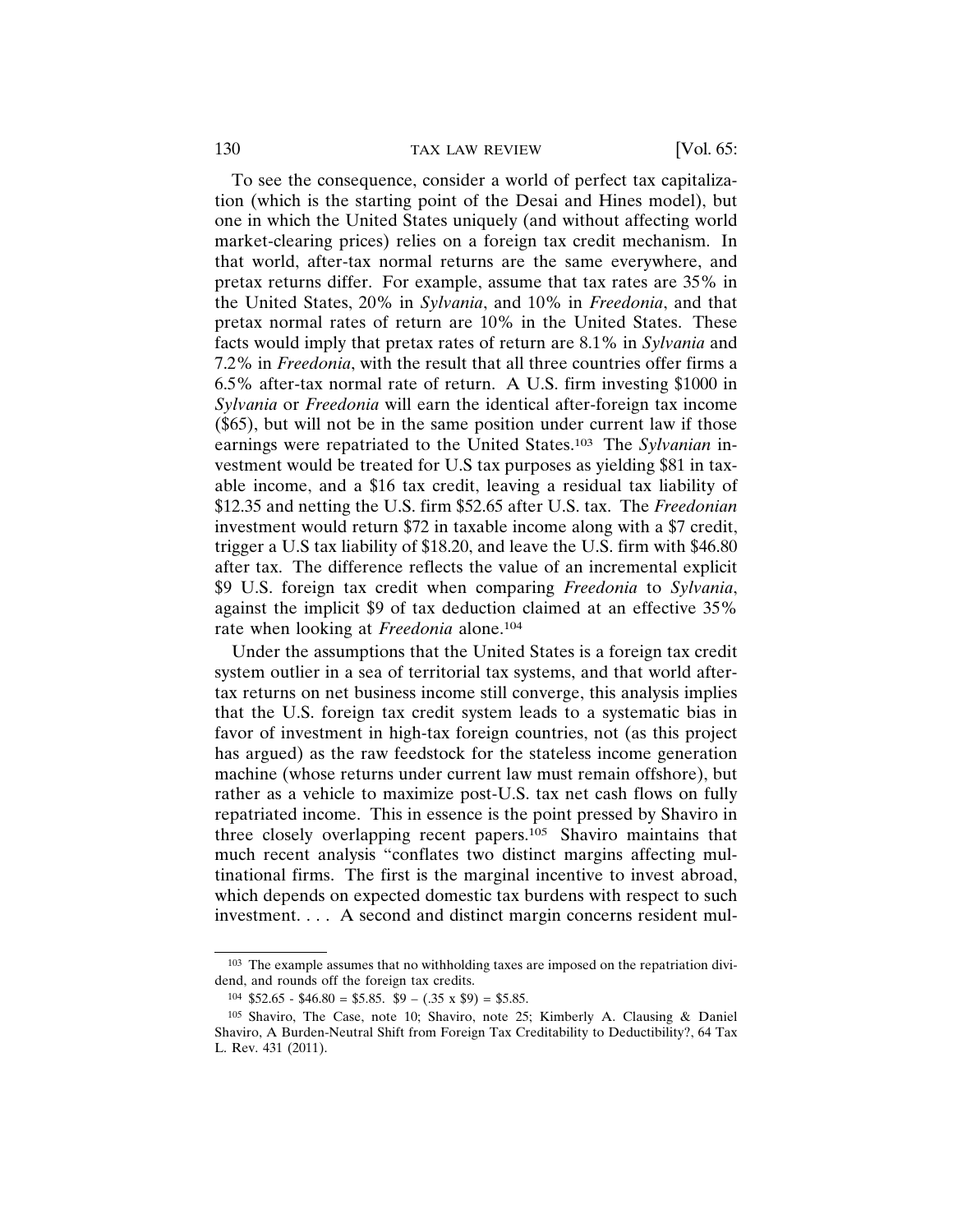tinationals' cost-consciousness with respect to foreign tax liabilities."<sup>106</sup>

Shaviro argues that this second margin is important from a national welfare perspective, because taxes paid to the United States are available to finance the welfare of U.S. individuals, while taxes paid to foreign jurisdictions are not.107 By equating foreign income taxes and U.S. income taxes, he suggests, a foreign tax credit system renders U.S. persons indifferent to paying foreign tax rather than U.S. tax (unless the foreign tax credit limitation is binding), even though U.S. welfare would be advanced by a system that encouraged U.S. multinational enterprises to pay U.S. taxes rather than foreign ones.108 For these reasons, Shaviro claims that the norm of national neutrality has been unfairly dismissed by policy analysts.<sup>109</sup>

The solution, he concludes, is to make foreign taxes deductible, rather than creditable, and to do so in a "burden neutral" manner by imposing a commensurately lower tax rate on foreign income.110 In the most recent of his papers, co-authored with Kimberly Clausing, the authors suggest that such a system ideally would impose varying U.S. tax rates on foreign income that was subject to different tax rates; the lower the foreign tax rate (and hence the smaller the foreign tax deduction), the higher the U.S. rate should be.<sup>111</sup>

The fundamental point of this neo-national neutrality norm—that all other things being equal, it is preferable for U.S. persons to pay U.S. tax rather than foreign tax, yet foreign tax credit systems equate the two—cannot be gainsaid. Indeed, it has long been a concern in U.S. tax policy debates. For example, the international provisions in the Tax Reform Act of 1986,112 such as its broadening of the reach of the interest expense allocation rules, the sharp curtailment of "crosscrediting" opportunities, and its anti-"subsidy" rules, were widely understood at the time as directed at creating incentives to reduce foreign tax liabilities.113 Congress has since substantially relaxed, these

<sup>106</sup> Clausing & Shaviro, note 105, at 431.

<sup>107</sup> Id. at 431-32.

<sup>108</sup> Id. at 431-34.

<sup>109</sup> Id.

<sup>110</sup> Id. at 433 n.7. The "burden neutral" terminology appears to have first been used in the context of foreign direct investment policy alternatives by Grubert & Altshuler, note 3.

<sup>111</sup> Clausing & Shaviro, note 105, at 7-8.

<sup>112</sup> See Tax Reform Act of 1986, Pub. L. No. 99-514, §§ 1201-1249, 1261, 1271-1277, 100 Stat. 2085.

<sup>113</sup> See Staff of the Joint Comm. on Tax'n, 99th Cong., General Explanation of the Tax Reform Act of 1986, at 944 (Comm. Print 1987) (regarding interest expense: "In effect, prior law allowed taxpayers to arrange to have interest expense reduce U.S. income, even though that interest expense funded foreign activities (or freed up other cash to fund foreign activities), the income from which was sheltered from U.S. tax by the foreign tax credit or by the deferral of U.S. tax on the income of U.S.-owned foreign corporations.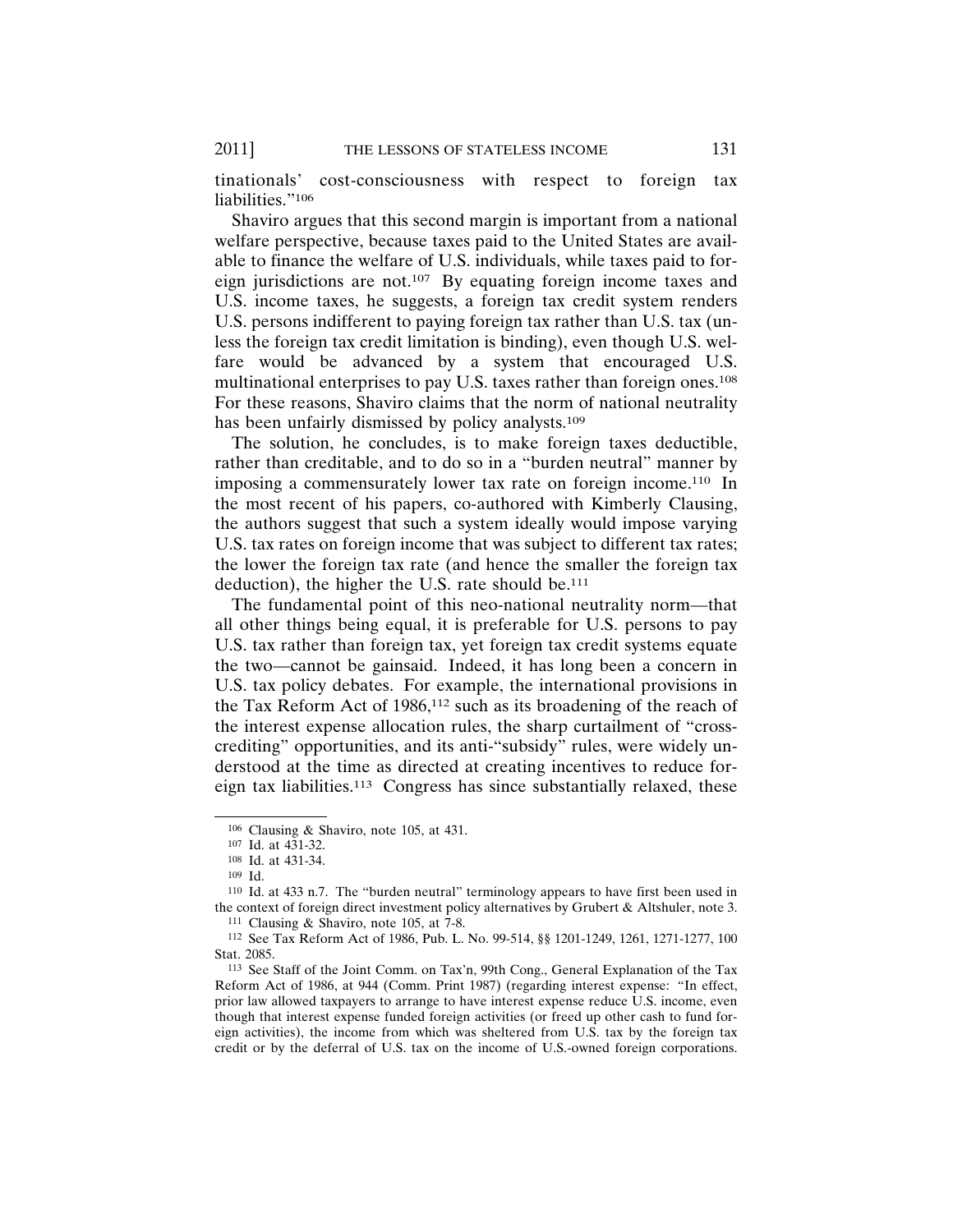provisions,114 but Shaviro's recent work is an important reminder of the importance of this decision margin. As such, Shaviro's concerns (and the solutions adopted in the Tax Reform Act of 1986 and since abandoned) should resonate with the proponents of any reform proposal that contemplates retaining the foreign tax credit system.115

More fundamentally, however, the companion paper to this Article has demonstrated that current law contains abundant incentives to minimize foreign tax liabilities, precisely because the system rewards *nonrepatriation* to the United States.<sup>116</sup> U.S. firms today repatriate only a trickle of their foreign earnings.117 Moreover, the U.S. multinational firms that are overwhelmingly the claimants of foreign tax credits in almost all cases are publicly-traded firms whose financial health and performance are judged through the lens of U.S. Generally Accepted Accounting Principles. Those rules in turn create powerful incentives to report profits outside the United States, to keep those earnings outside the United States, and to ensure that those earnings are taxed at as low a foreign tax rate as possible.118 In these circumstances, the decision margin identified by Shaviro effectively has already been resolved in practice, because repatriation and the claiming of associated foreign tax credits is not the desideratum of current strategy.

At a more theoretical level, a foreign tax deduction system (including a territorial tax system, which is the Shaviro neo-national neutrality proposal with the residence country special rate on foreign income set to zero) is a more systematic resolution of the differential values of explicit and implicit taxes, because the effect is to treat both as deductible. From the point of view of the residence country, implicit foreign taxes are deducted in the form of a lower pre-explicit tax yield in low-tax countries. In turn, the residence country would permit an actual deduction for foreign explicit taxes from the taxpayer's pre-foreign tax yield, so that the net effect is that in every case the amount includible in the residence country tax base (or completely excluded, in the special case of a territorial tax) is net of both explicit and implicit foreign taxes.

Thus, not only was no U.S. tax paid on the foreign investment, but the investment generated negative U.S. tax on U.S. income."); 862, 868 (cross-crediting); 871 (subsidies).

<sup>114</sup> For example, the number of foreign tax credit baskets generally relevant under § 904 has reverted to two. IRC § 904.

<sup>115</sup> Other strategic moves that respond to the concerns raised by Shaviro include lower U.S. corporate income tax rates and more effective U.S. expense allocation rules (which increase the likelihood of excess foreign tax credits, unless expenses actually are relocated abroad).

<sup>116</sup> See Kleinbard, note 1.

<sup>117</sup> See id. at 715-27.

<sup>118</sup> See id. at 733-37.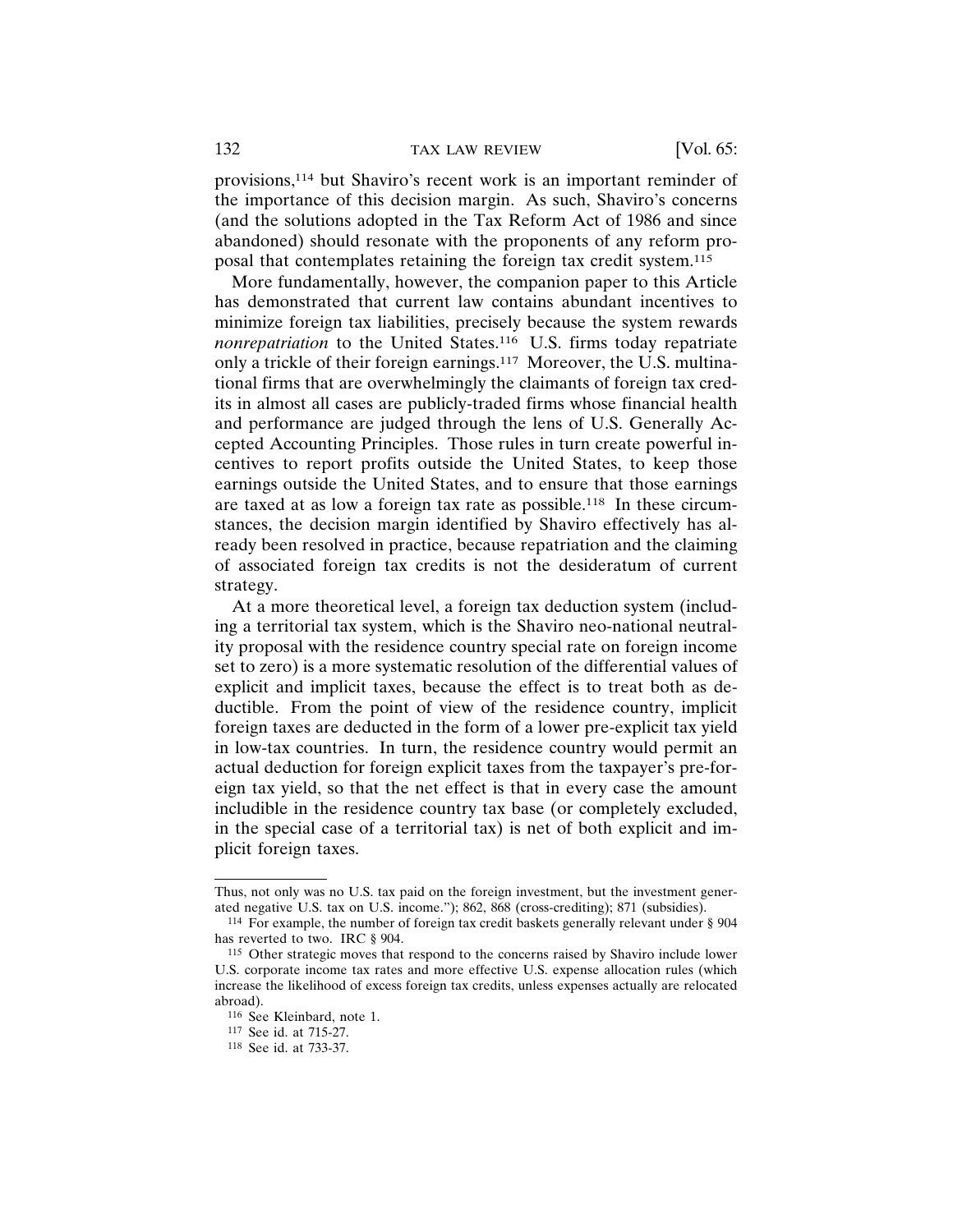Given the importance of complete tax capitalization along other economic margins, it follows that Shaviro's neo-national neutrality system should impose a flat rate of tax on all foreign income (net of foreign taxes), not the different compensating rates that Shaviro and Clausing recommend by referring only to explicit taxes that are designed to compensate for the shift from foreign tax creditability to deductibility.119 What should that single flat rate be? In the neo-national neutrality paradigm and a world of perfect tax capitalization, the only U.S. tax rate that would not distort investment location or ownership decisions by U.S. taxpayers and that would be tantamount to a foreign tax deduction system would be a U.S. tax rate of zero—in short, a territorial system exactly along the lines proposed by Desai and Hines.120

A zero tax on foreign income—a territorial system—in turn does not appear to enhance U.S. national welfare along the margins on which Shaviro focuses,<sup>121</sup> because it raises no additional domestic taxes and does not by itself offer private investors the opportunity to earn higher after-tax returns. Instead, its welfare-enhancing properties exist along the margin on which Desai and Hines focus (the creation of proper incentives to encourage CON).122 The neo-national neutrality argument in this respect becomes one of support for the original Desai and Hines results<sup>123</sup> (under the assumptions of their model), by way of an observation that those results also encourage U.S. taxpayers not to be indifferent to foreign taxes.

In the absence of a systematic response to stateless income tax planning, a foreign tax deduction system combined with a lower rate on foreign than on domestic earnings (whether zero or some higher rate) no longer would be neutral as between different investment opportunities (the objection this Article made earlier to the Desai and Hines project). Instead, as described above, stateless income planning cre-

<sup>119</sup> A foreign tax credit system discriminates between implicit and explicit foreign taxes, because a foreign tax credit system effectively gives a deduction for implicit taxes and a credit for explicit ones. At a minimum, this would seem to imply that it is not possible to honor the principle of neo-national neutrality (deductibility and a single tax rate on foreign income) and at the same time be burden-neutral (which would imply different tax rates on foreign income from different jurisdictions, to preserve the current U.S. tax burden), except in the most aggregated sense (that is, by defining burden-neutrality as a single global number), which in turn means creating many individual corporate winners and losers. Clausing and Shaviro get to the same conclusion on the grounds of administrability. See Clausing & Shaviro, note 105, at 445-49.

<sup>120</sup> See Desai & Hines, Evaluating Reform, note 4. The reason is that a foreign tax rate greater than zero burdens foreign investments that, after foreign taxes, have the same yield as do U.S. investments after U.S. taxes.

<sup>121</sup> See Clausing & Shaviro, note 105.

<sup>122</sup> See Desai & Hines, Evaluating Reform, note 4.

<sup>123</sup> See id. at 494-99.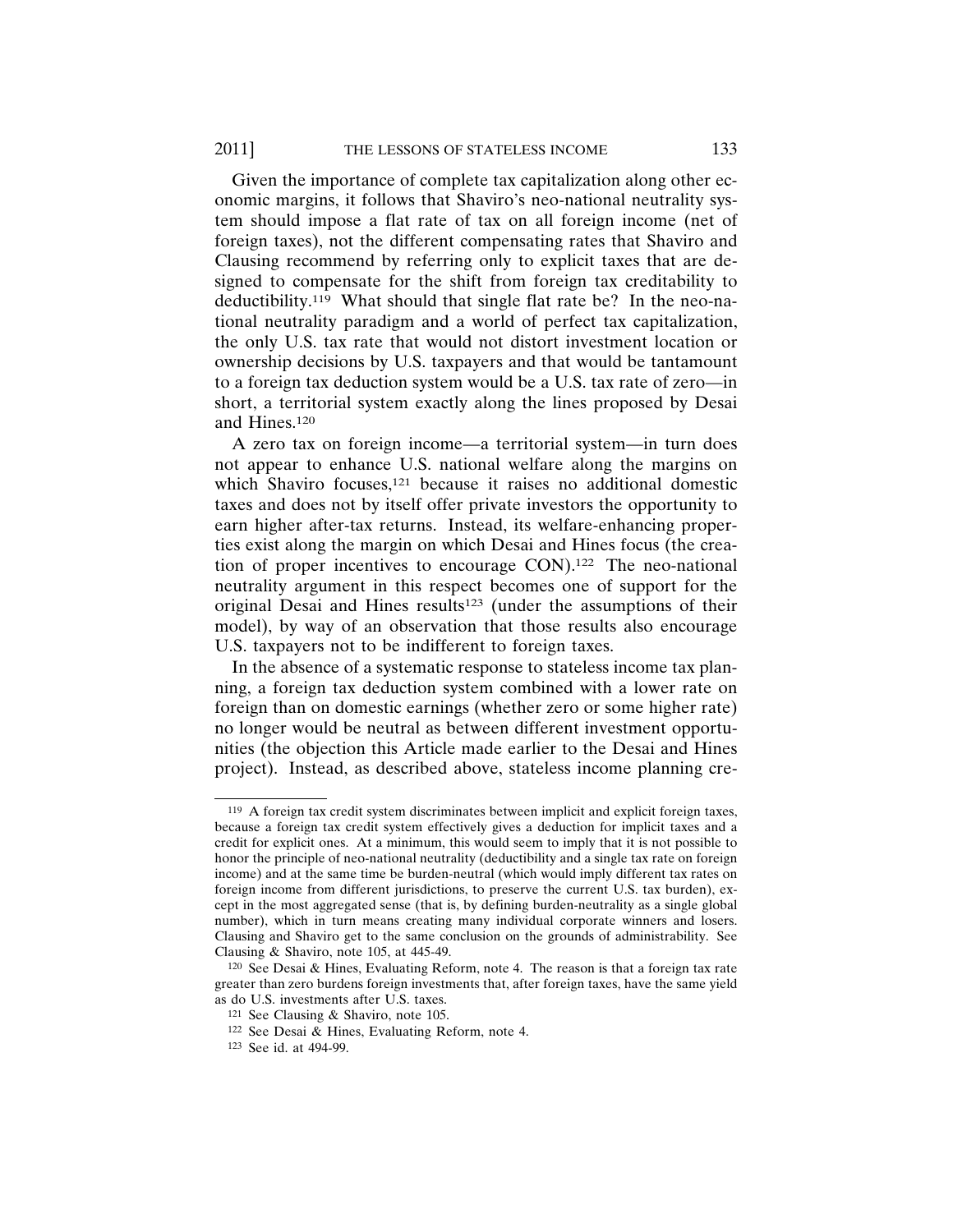ates incentives for U.S. multinational firms to invest in *high-tax* foreign countries, just as does the current law foreign tax credit system that Shaviro rejects, but for different reasons. In the stateless income case, it is to capture high explicit tax pretax returns and migrate them to low-tax jurisdictions, without suffering implicit taxes along the way. Under the current foreign tax credit system, by contrast, it is because the U.S. system permits U.S. firms to avoid the explicit taxes suffered in the absence of stateless income planning.

Stateless income planning is costly in many dimensions. Rather than addressing the distortive effects of stateless income tax planning, the neo-national neutrality proposal without further elaboration would embrace them, and encourage U.S. firms to do still more along this undesirable margin. By contrast, it can be argued that the foreign tax credit system today mitigates, if only to a limited and fortuitous extent, the distortions attendant on stateless income planning, by reducing the opportunity cost of forgoing such activity. By making explicit foreign taxes deductible rather than creditable in a world where stateless income strategies are effective, the neo-national neutrality system rewards exactly these costly behaviors more than does the current foreign tax credit system, and with them generates additional and deadweight losses. Once again, stateless income changes everything.

### V. PUTTING TEETH INTO TERRITORIALITY

## *A. Overview*

In a world dominated by territorial regimes for the taxation of foreign direct investment, but imbued with robust source rules and scrubbed of stateless income, multinational firms could not capture tax rents, and every investment in firms or real assets would bear the same tax burden, when implicit as well as explicit taxes were considered. In that world, the design of tax policy for foreign direct investment would become embarrassingly easy. Those robust territorial tax regimes by themselves would satisfy every known articulation of worldwide efficiency norms. Firms would face the same tax costs for foreign as well as domestic investment (once implicit taxes were considered), thereby satisfying the benchmark of CEN. Firms also would face the same local tax rates in respect of a foreign investment as would local competitors (and competitors in third countries), thereby satisfying the benchmark of CIN. In this happy tax ecosystem it would make no sense to add an additional layer of residence-country tax. Doing so would only drive down after-tax returns on investments for affected cross-border investors to levels below what they could obtain at home. Moreover, this environment would also address the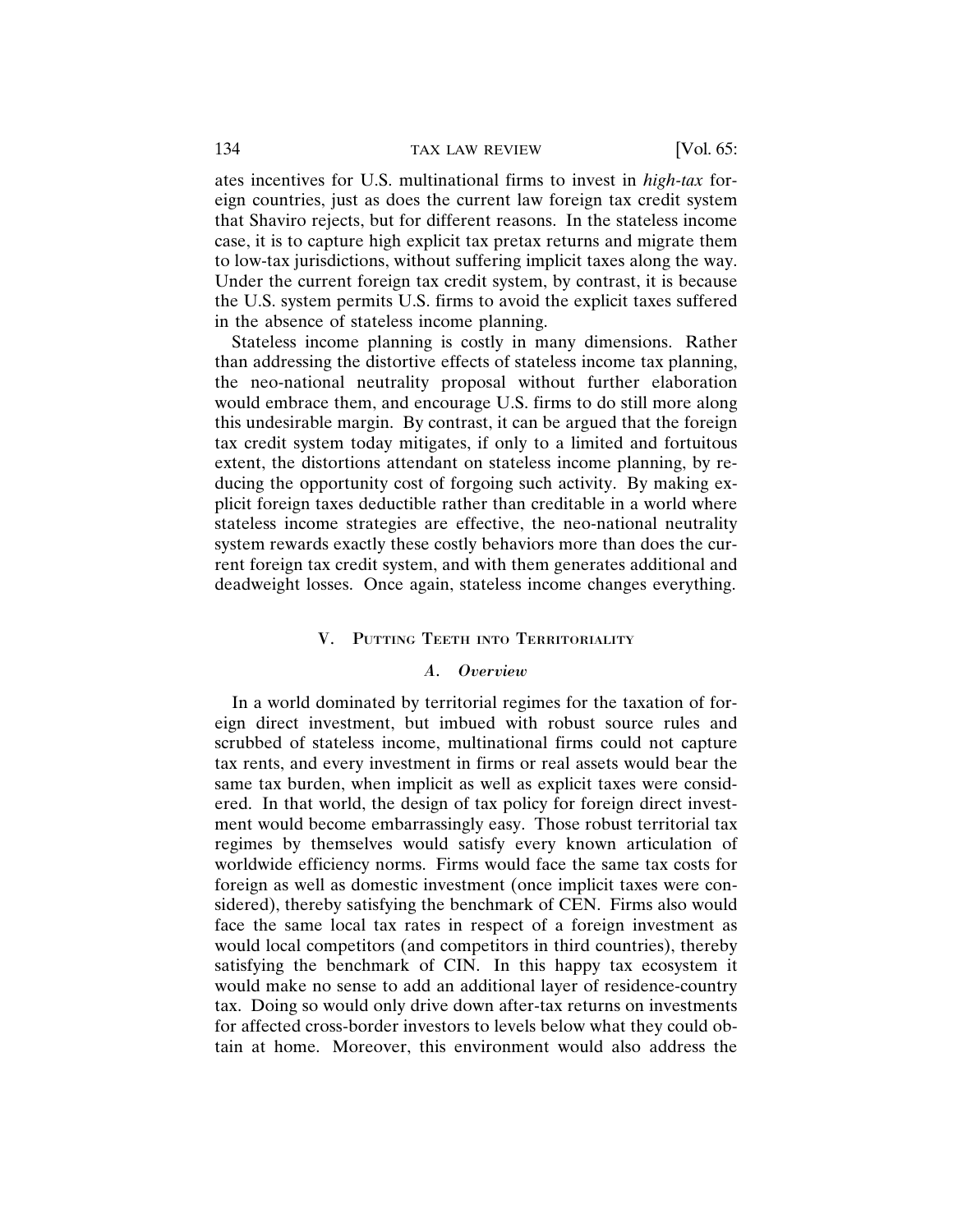neo-national neutrality criterion of eliminating any incentive for firms to incur explicit foreign tax liabilities.

Every country that is the residence of major multinational enterprises, other than the United States, has adopted some form of territorial tax system. But stateless income vitiates the implicit tax mechanism that lies at the core of the most cogent case for territorial taxation, and compounds the meaninglessness of the entire concept of the "source" of income. Stateless income tax planning enables savvy multinational firms to capture tax rents, by deflecting high-tax source country pretax returns to very low-tax jurisdictions. Stateless income planning also enables firms effectively to do the same with residence country pretax returns through arbitrage, by locating a disproportionate amount of debt in the residence country. The end result is that multinational firms can capture risk-adjusted rates of return much higher than world after-tax norms, without incremental risk, as a result of planning opportunities available only to this privileged subset of potential investors. The economic case for territorial taxation therefore compels a campaign to eradicate stateless income tax planning opportunities of every form.

This Part therefore considers briefly how countries might plausibly respond to the phenomenon of stateless income within the context of territorial tax systems. The next part then considers whether there is value in the United States adopting an alternative regime of worldwide tax consolidation. In each case, the emphasis is on pragmatic solutions for which there are some prospects of both implementation and success. Wishful thinking along the lines of "transfer pricing enforcement must be enhanced"124 is eschewed. The issues have a particular urgency today, in light of the substantial interest among both the President and policymakers in revisiting the U.S. corporate income tax in general, and its treatment of foreign direct investment in particular.

Territorial tax systems and worldwide tax consolidation are polar opposite directions from which to address the phenomenon of state-

<sup>124</sup> Cf. Desai & Hines, Old Rules, note 4, at 953 (acknowledging that territorial tax systems put additional pressure on transfer pricing enforcement, but not proposing any solutions); Hines, note 9, at 296 ("This Article follows almost all of the preceding literature in taking enforcement matters to be outside the scope of the present inquiry, in large part because the traditional case for worldwide taxation is not presented in those terms."). In fact, it would seem incumbent on those proposing a new tax system for the United States that so conspicuously puts additional pressure on a beleaguered tax enforcement mechanism critical to the protection of the U.S. tax base to propose how that enforcement mechanism could be expected to function in the new environment. As it happens, at least one article has been published that explicitly relies on the problems of transfer pricing mechanisms in formulating a case for worldwide taxation. Edward D. Kleinbard, Throw Territorial Taxation from the Train, 114 Tax Notes 547 (Feb. 5, 2007).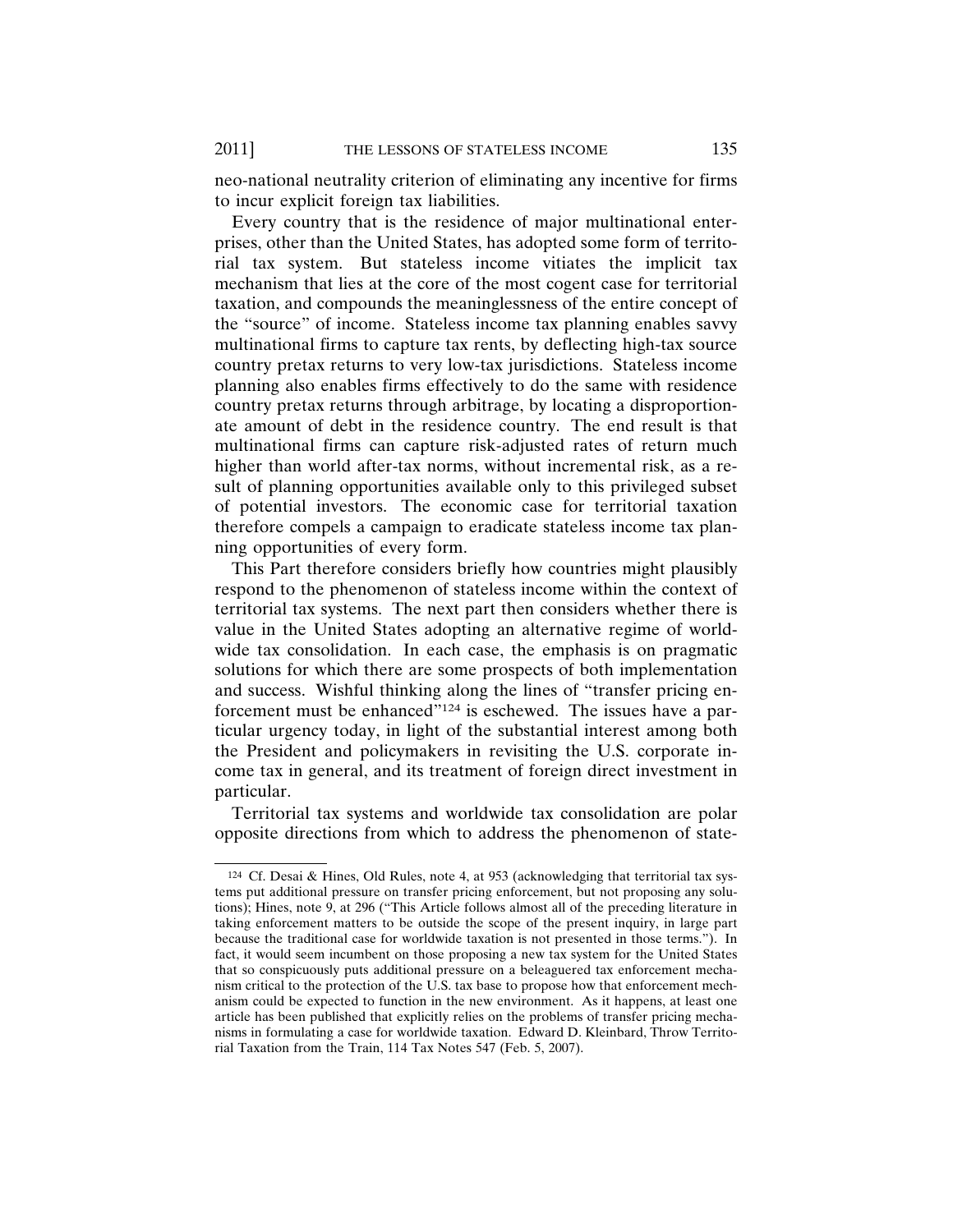less income. From the unique perspective of current U.S. law, however, both territorial tax systems and a worldwide tax consolidation regime share an immediate welfare-enhancing aspect, which is the elimination of the "lock-out" effect.<sup>125</sup> The magnitude of the current quantum of "locked-out" earnings (in excess of \$1 trillion) and the accelerating growth in accumulating additional locked-out earnings argue powerfully for a decisive move in either direction and away from the bizarre status quo.

#### *B. Cartoon Territoriality*

In light of the current vigorous debate within U.S. tax policy circles concerning the future direction of U.S. corporate tax policies towards foreign direct investment, it is important to begin the discussion of territorial tax responses to the stateless income phenomenon by clarifying the current state of the art in territorial tax design. Recent speeches,<sup>126</sup> testimony,<sup>127</sup> and articles<sup>128</sup> by representatives of U.S. multinational firms and their advisors paint consistent pictures of both the current U.S. tax system in operation<sup>129</sup> and the current state of development of territorial tax systems.

In the standard version of this presentation, every major country that employs a territorial tax system does so with at most inconsequential restrictions (such as a blanket inclusion in taxable income of 5% of otherwise-exempt dividends from foreign subsidiaries).130 In particular, expenses incurred in the residence country are not allocated against tax-exempt (territorial) income or otherwise limited or disallowed (beyond the 5% "haircut" referenced above).131 What is more, these presentations imply that these systems are static in their

<sup>125</sup> Kleinbard, note 1, at 766-68.

<sup>126</sup> E.g., Amy S. Elliott, GE Executive Criticizes Possible U.S. Territorial System, 130 Tax Notes 998 (Feb. 28, 2011) (remarks of John M. Samuels, General Electric Vice President and Senior Counsel for Tax Pol'y and Planning).

<sup>127</sup> E.g., Hearing on Fundamental Tax Reform Before the H. Comm. on Ways and Means, 112th Cong. (2011) (testimony of Robert A. McDonald, Chairman of the Board, Procter & Gamble).

<sup>128</sup> E.g., Barbara Angus, Tom Neubig, Eric Solomon & Mark Weinberger, The U.S. International Tax System at a Crossroads, 127 Tax Notes 45 (Apr. 5, 2010); John M. Samuels, American Tax Isolationism, 123 Tax Notes 1593 (June 29, 2009); West, note 67.

<sup>&</sup>lt;sup>129</sup> For a review of the current U.S. tax system for taxing the returns to corporate foreign direct investment, see Kleinbard, note 1, at 715-26.

<sup>130</sup> Samuels, note 128, at 1594; Examining Whether There Is a Role for Tax Reform in Comprehensive Deficit Reduction and U.S. Fiscal Policy: Hearing Before the Subcomm. on Fiscal Responsibility and Economic Growth of the S. Comm. on Finance, 112th Cong. (2011) (statement of John M. Engler, President, Business Roundtable), available at http:// finance.senate.gov/imo/media/doc/Engler%20Testimony.pdf.

<sup>131</sup> E.g., Elliott, note 126, at 998 ("No major industrial country in the world denies deductions for interest or other expenses allocated to exempt foreign income.").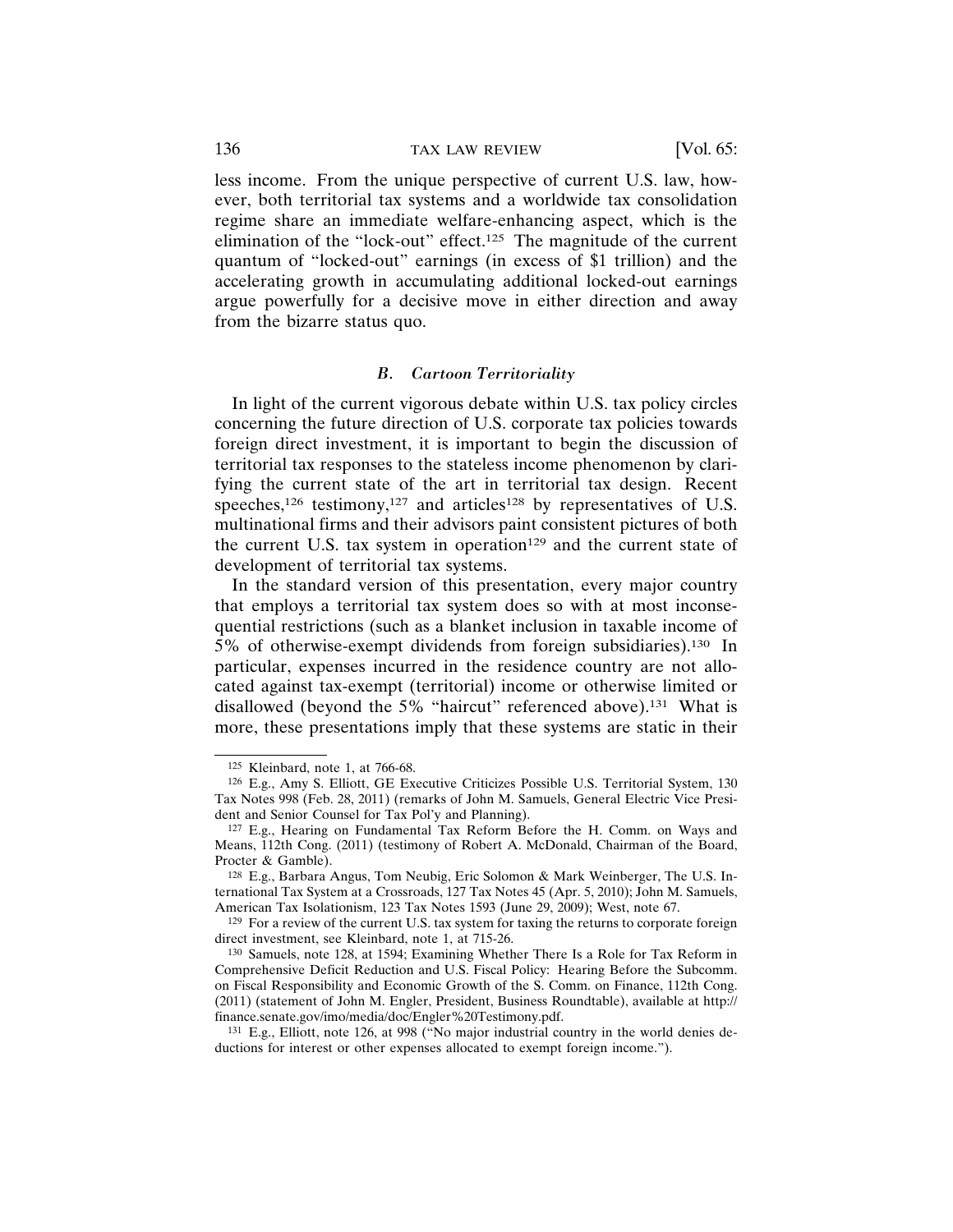design, and that there are no political or policy pressures to reform them to address the stateless income problems identified in this Article.

This standard presentation is incomplete and misleading, to the point where it fairly can be labeled a cartoon version of the territorial tax policies followed by other nations. Foreign policymakers are vitally concerned about the tax avoidance issues implicit in the stateless income phenomenon,<sup>132</sup> international tax design is a subject of political controversy in other countries,133 and many natural experiments are underway in different countries to address exactly these concerns. The remainder of this Part fleshes out some of these policy responses.

Before doing so, some sense of both the urgency and the importance that non-U.S. academics and high-level practitioners attach to the problem of stateless income (albeit without the benefit of that phrase) can be gained by reviewing, by way of three very recent examples, the thoughtful analyses published by Wolfgang Schön, Maarten F. de Wilde, and Richard Vann.134 Their policy prescriptions differ, but it is fair to suggest that they all share three basic themes. First, they are deeply concerned by the problems of tax avoidance inherent in many current implementations of territorial tax systems, especially with regard to transfer pricing and internal leverage. Second, they all struggle to develop comprehensive and administrable policy responses

<sup>132</sup> See Markus Leibrecht & Thomas Rixen, Double Tax Avoidance and Tax Competition for Mobile Capital, in International Tax Coordination: An Interdisciplinary Perspective on Virtues and Pitfalls 61, 70-71 (Martin Zagler ed., 2010) (identifying government responses to stateless income planning and further speculating that the breadth of these responses to date may have been limited by international tax competition among nations, at the behest of multinational firms).

<sup>133</sup> E.g., Kristen A. Parillo, Activists Protest Vodafone's Alleged "Tax Dodge," 60 Tax Notes Int'l 392 (Nov. 8, 2010) (reporting on demonstrations by U.K. activist groups against international tax planning activities of U.K. firm Vodafone).

<sup>134</sup> See generally Wolfgang Schön, International Tax Coordination for a Second-Best World (pts. 1-3), 1 World Tax J. 67 (2009) [hereinafter Tax Coordination part 1], 2 World Tax J. 65 (2010), 2 World Tax J. 227 (2010) [hereinafter Tax Coordination part 3] (casting taxation of foreign direct investment as an exercise in inter-sovereign coordination, urging an incremental "continuity approach," and ultimately recommending allocation of taxing rights and income on a "sales and services" basis); Vann, note 53, at 339-40 (focusing on transfer pricing as the core stateless income tax avoidance problem, rejecting current practice as based on inappropriate market analogies that ignore the theory of the firm, and encouraging both limits on intragroup contractual freedoms and the wider use of profit split methods); Maarten F. de Wilde, A Step Towards a Fair Corporate Taxation of Groups in the Emerging Global Market, 39 Intertax 62, 67-68, 81-82 (2011) [hereinafter Fair Corporate Taxation] (recommending eliminating intragroup interest expense in consolidation, but ultimately allocating income from real investments following OECD transfer pricing guideline principles for permanent establishments); Maarten F. de Wilde, Some Thoughts on a Fair Allocation of Corporate Tax in a Globalizing Economy, 38 Intertax 281, 289 (2010) [hereinafter Fair Allocation] (analyzing tax-induced distortions of economic behavior arising in cross-border contexts and recommending the development of worldwide tax consolidation solutions to reflect a "unitary business approach").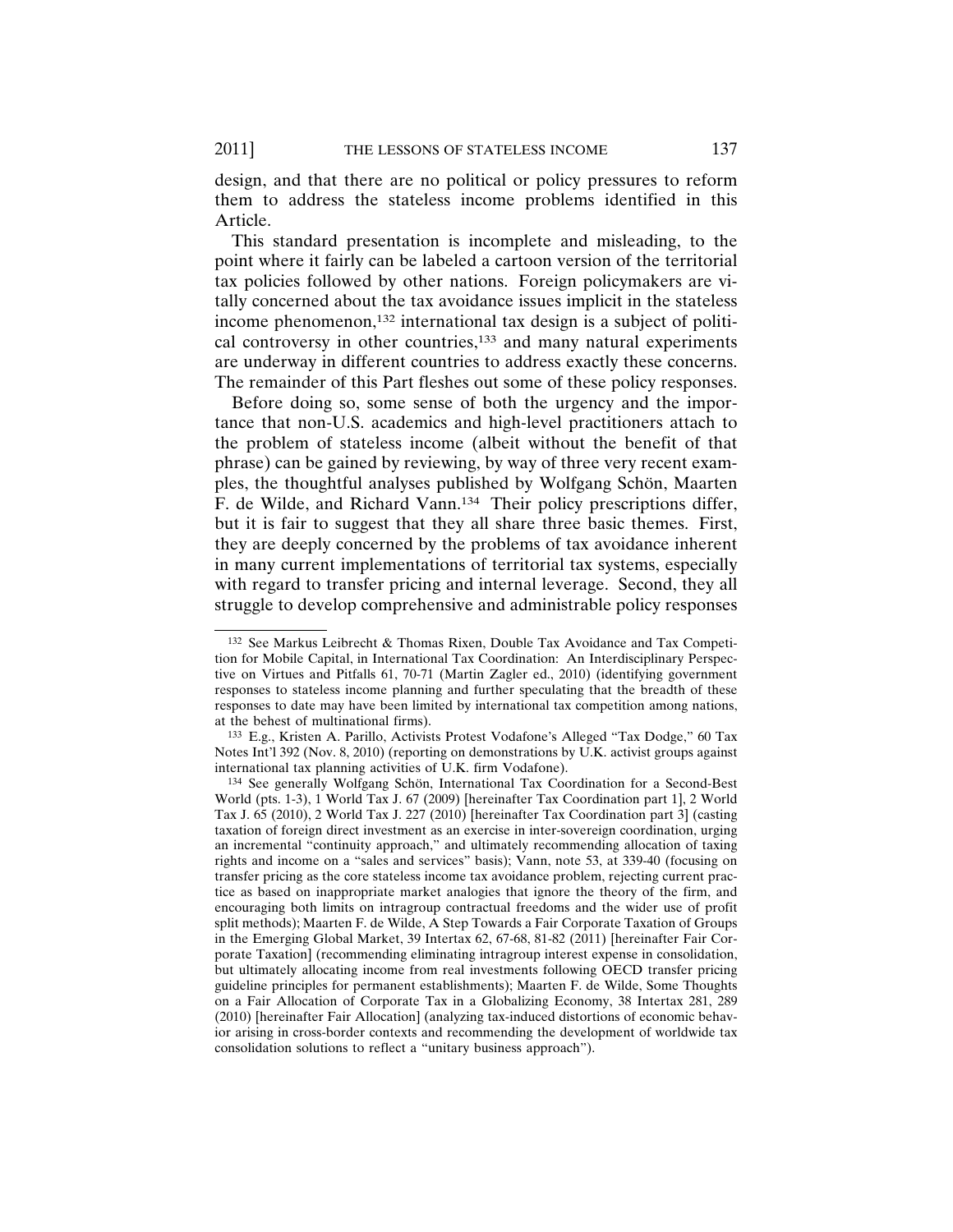that would substantially revise many aspects of common territorial tax implementations.

Third, all three authors understand that in a territorial system, little tax meaning attaches to identifying the country of "residence" of the parent firm of a multinational group, because a territorial tax system means in practice that every country, including the residence country, is just another source country.<sup>135</sup> This in turn suggests that the fundamental issue in designing a territorial tax system that is robust to stateless income planning is one of inter-sovereign coordination through the allocation in some fashion of group real income. Schön and de Wilde prefer that this allocation be rooted in the first instance in analogies to arm's-length market transactions, as reflected in the OECD's work in the transfer pricing arena,<sup>136</sup> while Vann is quicker to abandon this model,<sup>137</sup> but both Schön and de Wilde appreciate that this model has been overextended and leads to systematic misallocations.138

The theme that a territorial tax system is a tax regime in which the residence country is just another source country has important ramifications for the underlying rationale for adopting a territorial system in the first place. The existence of the corporate income tax is best explained as simply an exercise in substitute taxation, under which the firm's owners are taxed on a current basis through the convenient mechanism of collecting tax from the entity.139 Within this framework, residence-based worldwide taxation makes most sense when there is almost complete overlap between the firm's residence and that of its owners; in that case, worldwide corporate taxation can be seen as a surrogate for worldwide taxation of the firm's individual owners resident in the same jurisdiction, just as the domestic corpo-

<sup>135</sup> Vann, note 53, at 310.

<sup>&</sup>lt;sup>136</sup> Schön, Tax Coordination part 1, note 134, at 111; de Wilde, Fair Corporate Taxation, note 134, at 77.

<sup>137</sup> See Vann, note 53, at 323.

 $138$  Schön, for example, urges that groupwide "synergy rents" should be allocated by reference to groupwide sales, not by the current arm's-length standard as applied by many taxpayers. Schön, Tax Coordination part 3, note 134, at 255-56. de Wilde argues for the consolidation of multinational groups, so as to treat every subsidiary like a branch, and then to allocate income among these constructive branches relying on current OECD guidelines for the attribution of profits to a permanent establishment. de Wilde, Fair Corporate Taxation, note 134, at 65.

<sup>139</sup> Cf. Daniel N. Shaviro, Decoding the U.S. Corporate Tax 10-14 (2009) (summarizing entity and aggregate theories for the existence of the corporate income tax). To this author, the entity theory is more an explanation of how one might implement the aggregate theory than it is an independent rationale for corporate taxation.

To say that the corporate income tax is a substitute tax for one that otherwise would be imposed on the firm's owners addresses only the statutory burden of the tax; the economic incidence of the corporate income tax (or any tax on net business income) is a separate matter not strictly relevant to the points made in the text.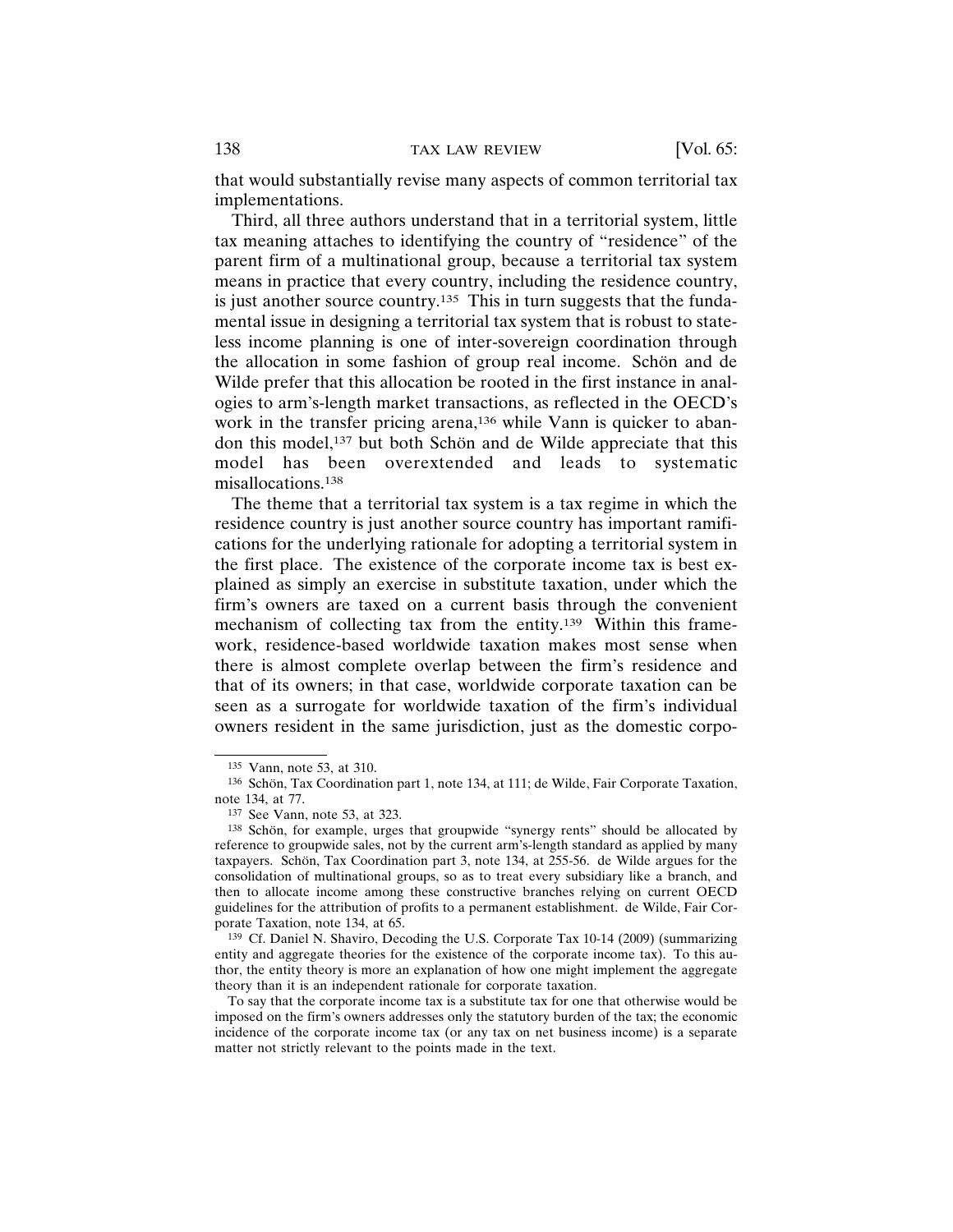rate income tax operates.<sup>140</sup> As it happens, this fairly accurately describes the ownership of U.S. public firms, as detailed in Part VI.

A territorial tax system, by contrast, is a particularly good fit for a small open economy where the owners of multinational enterprises domiciled therein are drawn from many other countries. By treating the residence country as just another source country, a territorial tax regime limits the residence country's tax base to business activities in that country, thereby offering a neutral investment environment for third-country shareholders.141

One final extremely important overarching theme for U.S. policymakers is that the rationales that other countries employ in adopting territorial systems extend beyond economic efficiency arguments. Within the European Union, territorial tax systems are easier to implement than are worldwide tax consolidation regimes in a manner consistent with the tightly integrated nature of the European market, and with European Court of Justice jurisprudence interpreting Treaty of European Union constitutional principles governing "freedom of establishment."142 And some countries (for example, Canada143) have adopted relatively toothless territorial tax systems as conscious subsidies for their corporate national champions. This is an economic *inefficiency* argument at work, and one that hardly should be cited as precedent for the United States, any more than one would cite export trade subsidies by another country as a principled reason for the United States to adopt tax expensing of capital investment.

To that end, policymakers should reflect on the fact that the United States, which today remains by far the largest economy in the world, operates what *Stateless Income* described as an ersatz sort of territorial tax regime, which in many respects—for example, its sheltering of interest and royalty income repatriated to the United States, or the

 $140$  Schön, Tax Coordination part 1, note 134, at 69.

<sup>141</sup> Vann, note 53, at 309 (arguing that determining corporate residence is not a particularly difficult question, but further claiming that "it is the residence of shareholders that is increasingly driving policy underlying the exemption system rather than the location of the firm").

 $142$  EU constitutional concerns plainly limit the ability of one member state to restrict the ability of a company to redomicile in another member state. See Carsten Gerner-Beuerle & Michael Schillig, The Mysteries of Freedom of Establishment After Cartesio, 59 Int'l & Comp. L.Q. 303, 303-04 (2010). de Wilde, at least, appears to believe that constitutional concerns would not prohibit the adoption of unilateral mandatory worldwide tax consolidation by an EU member state, as he advocates just such a rule in analyzing a variety of European tax systems, including France's optional worldwide tax consolidation system. de Wilde, Fair Corporate Taxation, note 134, at 75-76. See also de Wilde, Fair Allocation, at 289-90; Maria Cruz Barreiro Carril, National Tax Sovereignty and EC Fundamental Freedoms: The Impact of Tax Obstacles on the Internal Market, 38 Intertax 105, 108 (arguing that consistently applied worldwide taxation is consistent with EU treaty norms).

<sup>143</sup> Samuels, note 128, at 1595.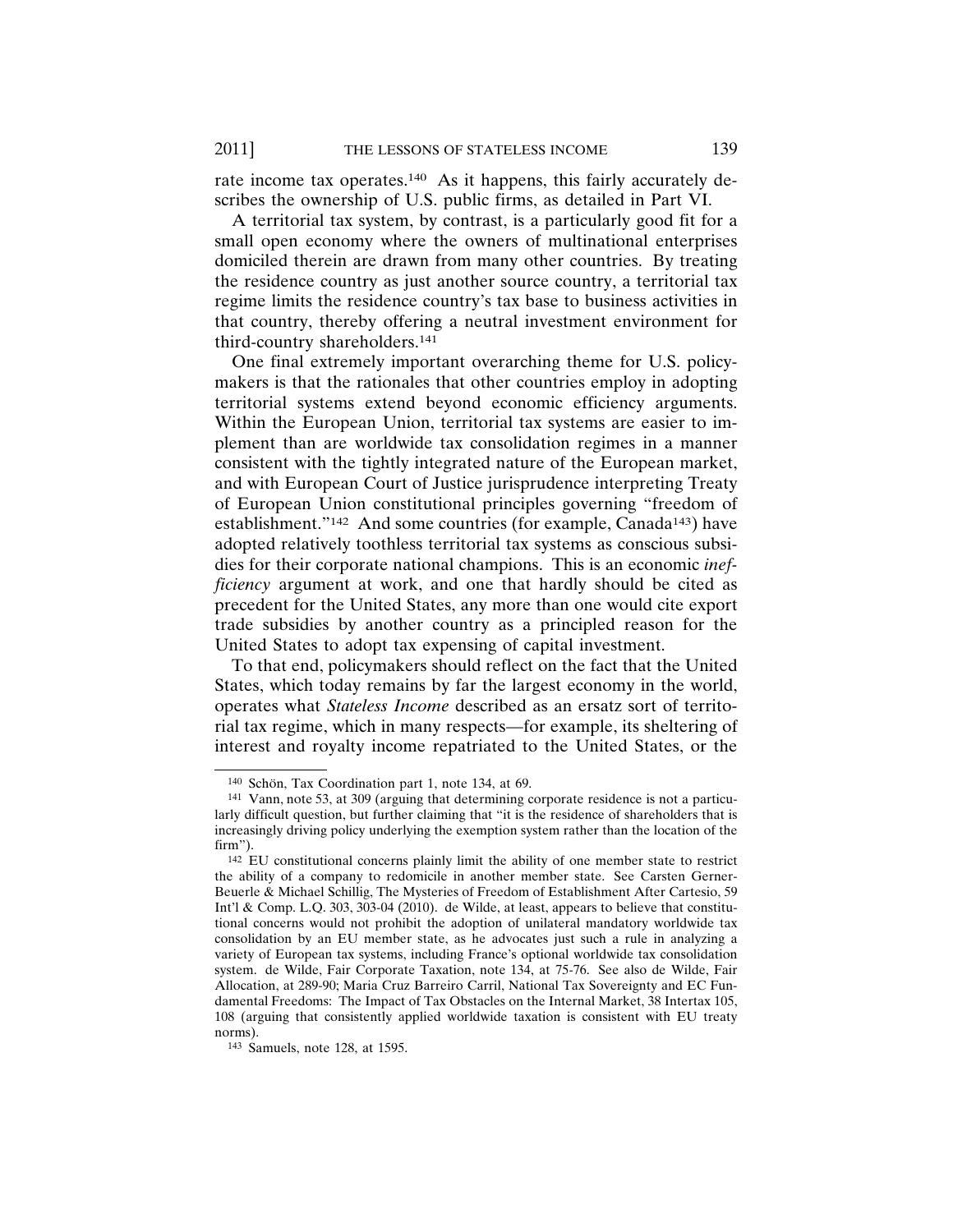costless tax system arbitrage abetted by the "check-the-box" regulations—is more conducive to stateless income tax planning than are more coherent territorial tax regimes.<sup>144</sup> It is not surprising that other countries find it so difficult to deflect the pressures of their national champions to countenance tax competition through weak implementation of constraints on territorial tax rules when those national champions can persuasively argue that the largest stateless income abusers of current law, ironically enough, hail from the United States, the last redoubt of putative worldwide taxation. It is the United States that needs to make the first move if the stateless income problem is to be addressed.

The remainder of this Part considers some of the natural experiments currently underway in territorial tax countries to address the stateless income problem.

## *C. Thin Capitalization*

It is true that no major jurisdiction that employs a territorial tax system disallows interest expense incurred in the parent company's domicile on the theory that it has been incurred for the purpose of earning tax-exempt foreign dividends, but to make this assertion without qualification paints a very misleading picture. In fact several major economies get to precisely this result through another means—thin capitalization statutes.145

Thin capitalization statutes traditionally were understood as source country rules that limited "earnings stripping" from the source country to a low-tax affiliate by constraining the introduction of excessive internal leverage within a multinational group.146 More recent and

<sup>144</sup> Kleinbard, note 1, at 715-26.

<sup>145</sup> For a comprehensive and recent overview, see generally Tim Edgar, Jonathan Farrar & Amin Mawani, Foreign Direct Investment, Thin Capitalization, and the Interest Expense Deduction: A Policy Analysis, 56 Can. Tax J. 803 (2008). See also Alfred Storck, The Financing of Multinational Companies and Taxes: An Overview of the Issues and Suggestions for Solutions and Improvements, 65 Bull. for Int'l Tax'n 27 (2011); Stuart Webber, Thin Capitalization and Interest Deduction Rules: A Worldwide Survey, 60 Tax Notes Int'l 683 (Nov. 29, 2010). In 2008, an International Fiscal Association study concluded that eighteen out of thirty four countries that the study examined had adopted thin capitalization statutes. Storck, supra, at 36.

<sup>&</sup>lt;sup>146</sup> Section 163(j) is an example of a source country thin capitalization statute aimed, in this case, at protecting the United States as a source country.

For reviews of the economic evidence of the prevalence of this earnings stripping phenomenon through the use of intragroup leverage, see generally Harry Huizinga, Luc Laeven & Gaetan Nicodeme, Capital Structure and International Debt Shifting, 88 J. Fin. Econ. 80 (2008); Mihir A. Desai, C. Fritz Foley & James R. Hines Jr., A Multinational Perspective on Capital Structure Choice and Internal Capital Markets, 59 J. Fin. 2451 (2004). The latter paper, for example, concludes in part that "there is strong evidence that affiliates of multinational firms alter the overall level and composition of debt in response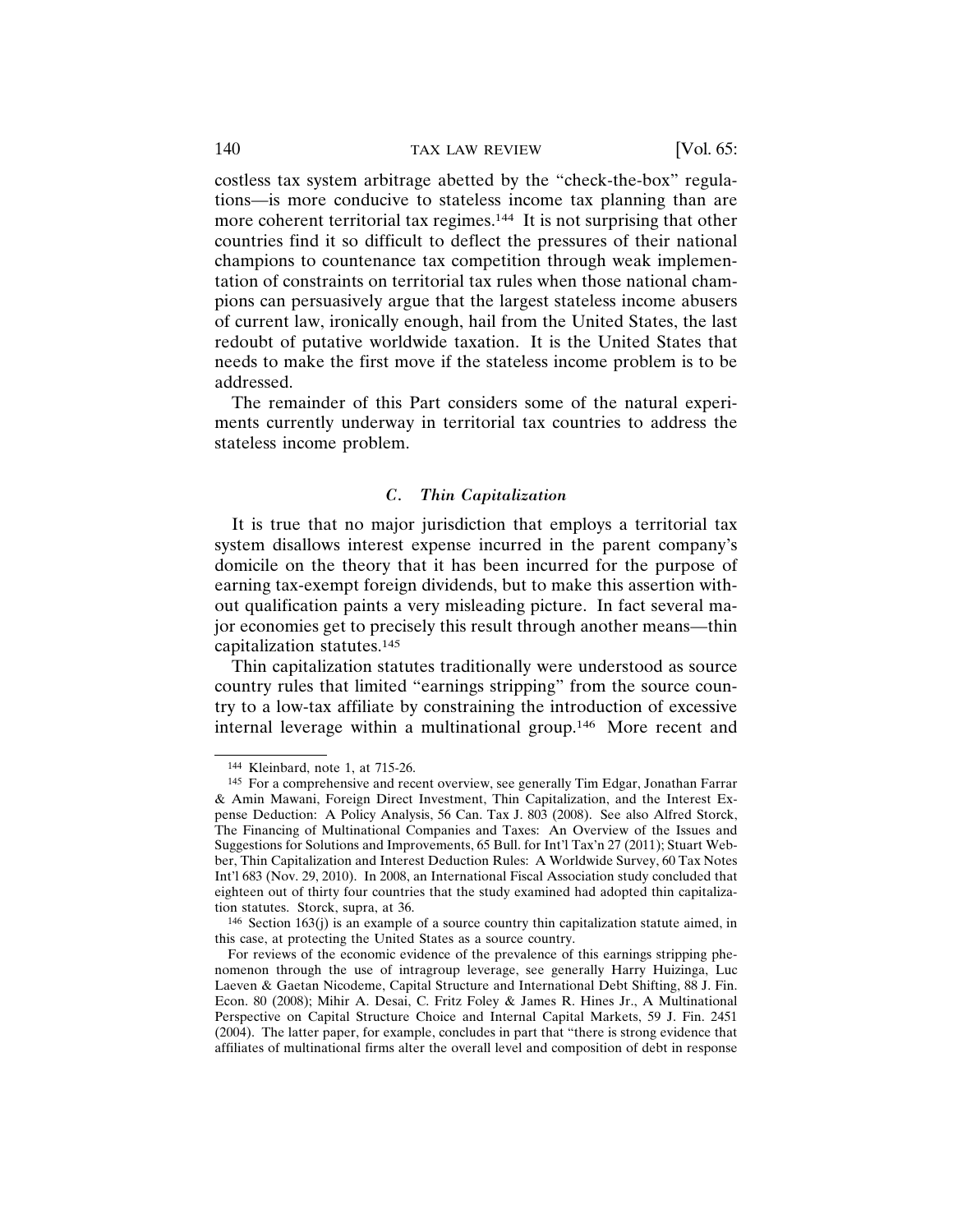sophisticated thin capitalization statutes, however, go much further, by constraining the amount of interest deductions allowable to the parent company of a multinational group in its country of domicile.

The German thin capitalization regime is a good example of this more sophisticated approach.<sup>147</sup> As applied to a German parent of a multinational group, the German thin capitalization rules impose a "hard cap" on interest deductions of 30% of the firm's earnings before interest, taxes, depreciation, and amortization (EBITDA).148 As a result, if a German firm were to borrow extensively to invest in the equity of foreign subsidiaries (the dividends from which would be exempt), the German parent company would run directly into the hard cap on interest deductibility. The same rule applies to German firms as to source country taxpayers.

There is only one relevant "escape clause" from this outright limit on tax-advantaged leverage: A German parent company can deduct interest without limitation if the firm's German equity-todebt ratio (looking only at German business assets, not equity in foreign subsidiaries) is no less than two percentage points lower than the firm's worldwide equity-to-debt ratio.149 In other words, interest expense incurred by the German parent in Germany is fully deductible only if the German parent on a stand-alone basis is no more than immaterially more highly leveraged than are its non-German operations. Australia's rule is roughly similar,150 and

to tax incentives." Id. at 2452. Moreover, "firms use internal capital markets opportunistically when external finance is costly and when there are tax arbitrage opportunities." Id. at 2484.

Michael Graetz points out that source country thin capitalization rules by themselves (particularly uncoordinated ones) can lead to expenses being deductible nowhere in the world. Michael J. Graetz, A Multilateral Solution for the Income Tax Treatment of Interest Expenses, 62 Bull. for Int'l Tax'n 486, 493 (2008). Presumably a response to this is that companies will bring their internal and external financings into alignment with different source country rules, so as to minimize the cost, but these strategies will not always be entirely successful and have their own efficiency costs.

<sup>&</sup>lt;sup>147</sup> For a summary of current German law, see generally Wolfgang Kessler & Rolf Eicke, Germany's Growth Acceleration Act—Taming the Sunshine Tax Legislation, 58 Tax Notes Int'l 127 (Apr. 12, 2010). The text's recitation of the relevant German rules is drawn primarily from this article.

<sup>148</sup> Id. at 128.

<sup>149</sup> Id. at 129.

<sup>150</sup> Edgar et al., note 145, at 840. ("[Australian thin capitalization rules deny] the deduction of interest on debt of an Australian-resident corporation controlled by a non-resident, to the extent that the amount of such debt exceeds [ ] 75% debt-to-asset ratio. . . .[T]he Australian [rules] effectively limit . . . the amount of debt that can be sourced domestically for interest deductibility purposes to the greater of  $(1)$  75% of Australian assets and  $(2)$ 120% of the leverage of . . . worldwide corporate group."). Cf. Reg. § 1.861-10T(e) (imposing certain limitations for foreign tax credit purposes on interest arising on U.S. parent company debt that is disproportionately large in comparison to the indebtedness of its controlled foreign corporations).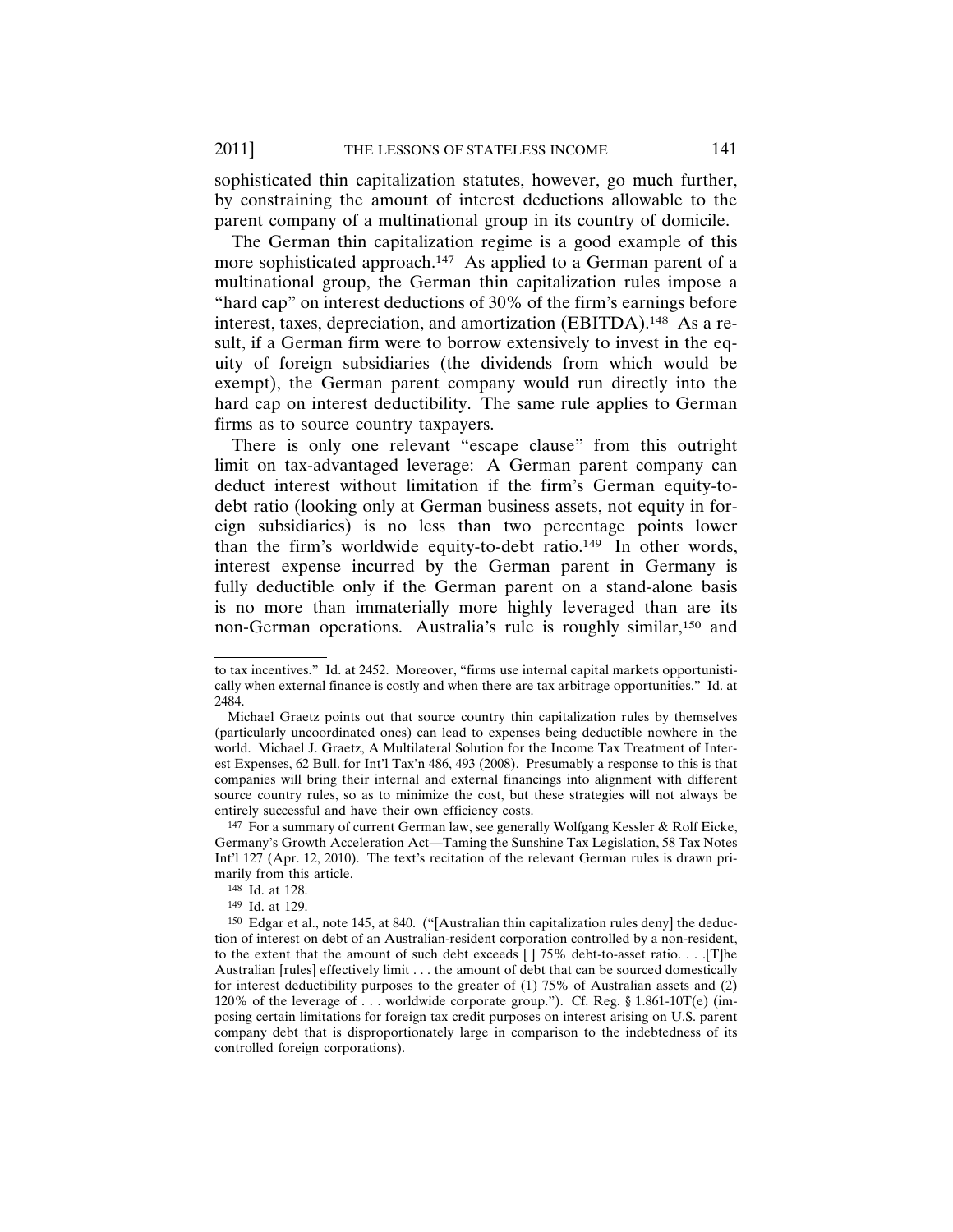Sweden recently has introduced innovative "debt push-down" legislation.151

The German approach to thin capitalization as applied to a German parent company protects the German domestic tax base from the arbitrage strategies outlined in *Stateless Income.*152 Indeed, it cuts more deeply than do the current U.S. rules allocating U.S. interest expenses against foreign income for foreign tax credit purposes, because those rules have largely been vitiated by the very low effective foreign tax rates (before taking these expense allocations into account) that U.S. firms have engineered for themselves through stateless income tax planning.153

Thin capitalization statutes are growing in importance and sophistication, precisely because countries that employ territorial tax regimes understand how easy it is to game their tax bases in the absence of such rules through the location of external or internal debt.<sup>154</sup> Critically, the Council of the European Union in 2010 published a resolution on the design of EU Constitution-compliant thin capitalization and "controlled foreign corporation" ("CFC")<sup>155</sup> laws.<sup>156</sup> This resolution recommends a very narrow scope for intra-EU CFC laws, to reflect European Court of Justice jurisprudence on the constitutional freedoms of establishment and movement of capital, but suggests essentially no EU Constitution-mandated restrictions on thin capitalization statutes, beyond the observation that they should in fact reach instances of thin capitalization.<sup>157</sup> This resolution plainly augurs further thin capitalization statutes along the German lines in the years to come.

Even the most sophisticated thin capitalization statutes, however, have limited scope, because they do not reach other forms of intragroup income stripping beyond interest expense. In particular, thin capitalization statutes do not address what has been described as the "black hole" of territorial tax systems: the use of intercompany royalty payments on group intangibles to strip out not just normal returns, but also rents, from a source country to a low-tax affiliate that

<sup>151</sup> Storck, note 145, at 35.

<sup>152</sup> Kleinbard, note 1, at 757-58.

<sup>153</sup> Id. at 717-26.

<sup>154</sup> Storck, note 145, at 29 ("Following this trend, it can be expected that intra-group financing and leverage in general will in the future be scrutinized to a much greater extent than in the past  $\dots$ .").

<sup>155</sup> When used outside the United States, the term "CFC" has a somewhat different meaning than the U.S. application of the phrase.

<sup>156</sup> Council Resolution of 8 June 2010 on Coordination of the Controlled Foreign Corporation (CFC) and Thin Capitalization Rules Within the European Union, 2010 O.J. (C 156) 1.

<sup>157</sup> Id. at 2.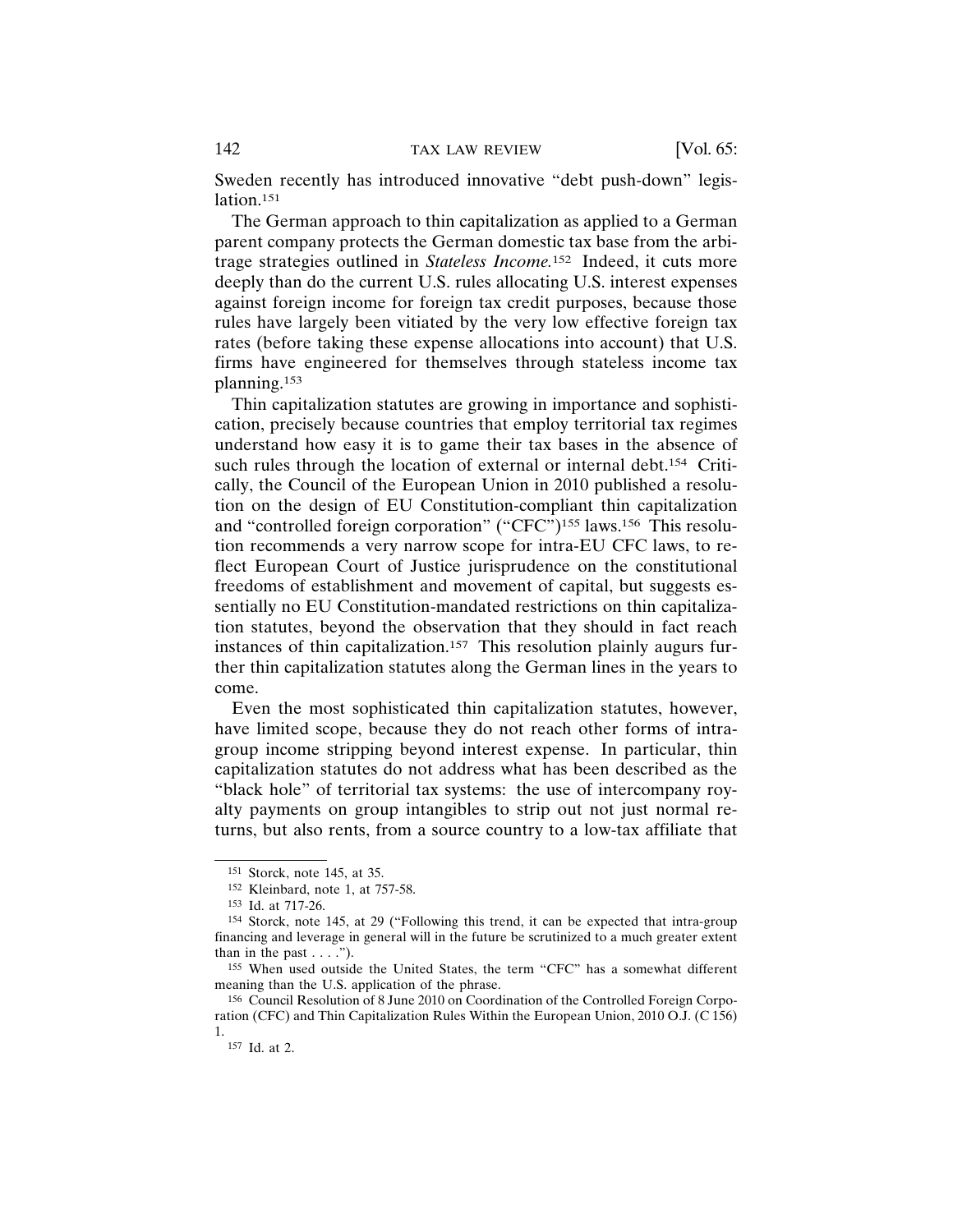holds the group's intangible assets.<sup>158</sup> The size of royalty payments within U.S. multinational groups—some \$79 billion in 2006 in royalty and license payments from foreign subsidiaries of U.S. firms to other affiliates, not counting U.S. tax-invisible payments by or to "disregarded entities"—gives some sense of the importance of intangible assets to multinational groups, and also some indication of the potential scope for source country income stripping that returns to intangible assets represent.159 The magnitude of the issue is exacerbated both by aggressive transfer pricing tax return positions and by the siting of pure business opportunities that do not rise to the level of a transaction to which transfer pricing rules might apply at all.160

One might imagine extending thin capitalization principles to intragroup royalties and other returns on intangibles, but that extension is not conceptually straightforward. Firms can raise capital in the form either of debt or equity; in the absence of tax considerations, commercial and bankruptcy considerations would determine a firm's mix of the two. Thin capitalization statutes effectively take inspiration from the results actually obtained in the external financing of firms and apply similar standards to internal group financings.

But firms ordinarily can acquire the use of unique high-value intangible assets that they do not own in only one way: by paying royalties. A limit on the deductibility of royalty payments becomes, in effect, a requirement that firms transfer the ownership of certain assets to affiliates operating in the affected country. This requirement that individual subsidiaries obtain ownership of certain assets not available in the general marketplace is quite different from requiring that those subsidiaries finance their assets and operations through debt and equity capital in proportions roughly consonant with external market norms. The latter brings subsidiaries closer to market behavior; the former interferes with market decisions as to how business will be conducted.

The more general way of expressing this point is that the global tax norms that define the geographic source of income or expense are largely artificial constructs, difficult to administer and often devoid of any conceptual foundation.161 The extension of thin capitalization principles to royalties paid for the use of unique high-value intangibles

<sup>158</sup> Edgar et al., note 145, at 853.

<sup>159</sup> See Kleinbard, note 1, at 706-13.

<sup>160</sup> Id. at 705.

<sup>161</sup> See, e.g., Devereux, note 14, at 712-13 ("A source-based international tax system would require a multinational company to allocate its profit between the taxing jurisdictions in which it operates. However, attempting to define where profit is generated is often very difficult, and in some cases impossible. . . . [T]his problem is not just one of complexity and uncertainty: it can—and perhaps should—also affect the fundamental design of the tax system."). See also Hugh J. Ault & David F. Bradford, Taxing International Income: An Analysis of the U.S. System and Its Economic Premises, in Taxation in the Global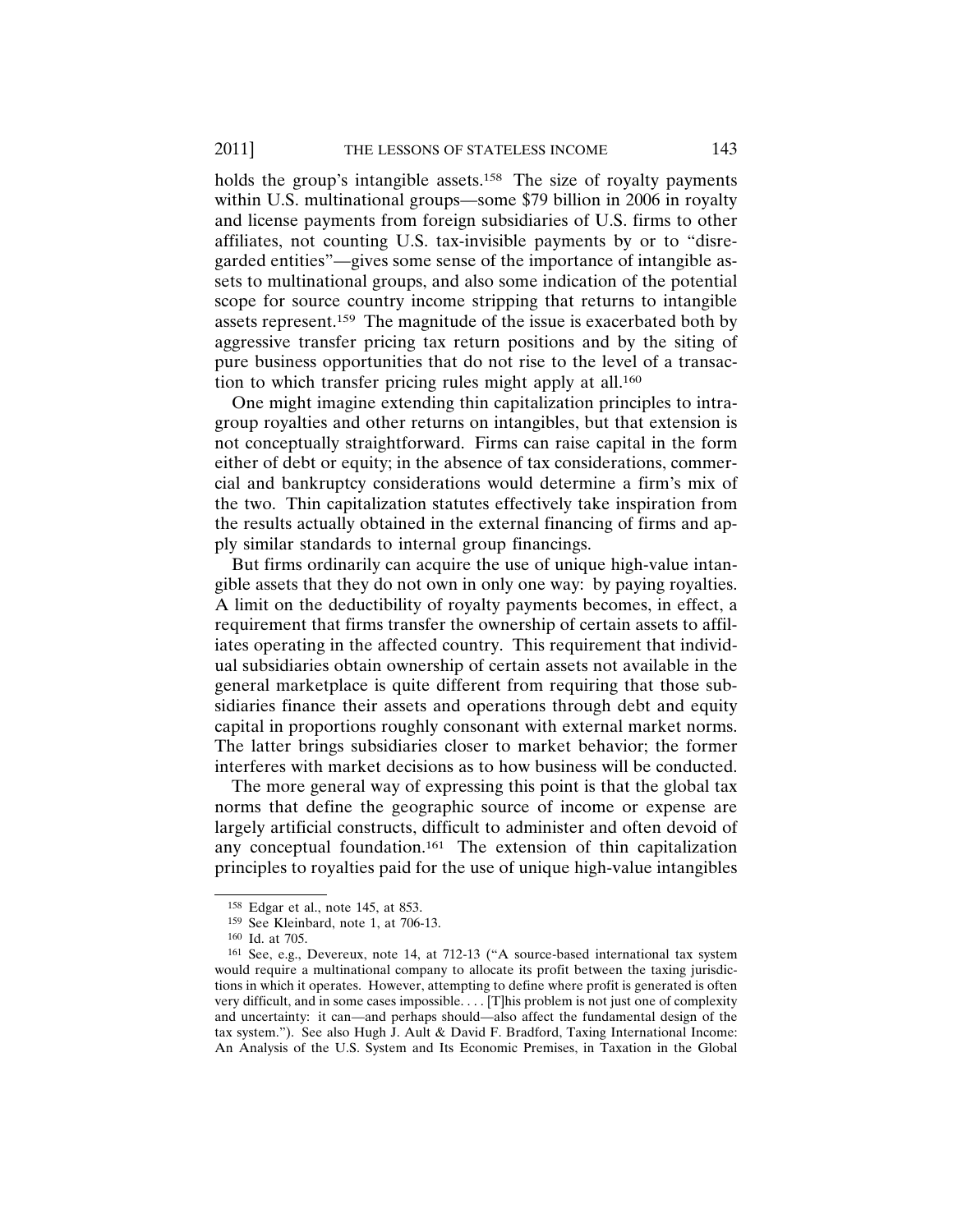is tantamount to asserting that the source of income derived from the use of those intangibles (in a territorial tax model, the jurisdiction with the sole claim to tax that income) is the location where the intangibles' customers are located, not the jurisdiction in which the development of the intangible took place, or where the legal owner of the intangible is domiciled. One can make a reasoned argument for this outcome, but it is not compelled by existing tax norms, which give considerable weight to such factors as legal ownership.

These are well-known problems, for which solutions are not obvious.162 But territorial tax solutions ultimately require their resolution, because the source rules that are adopted determine both the initial allocation of the right to tax the income in question, and the prospects for the use of stateless income tax planning to relocate that income. Thin capitalization rules cannot carry all the burden of both apportioning income to the correct source jurisdiction in the first place and curbing the possibility that such income in turn might migrate to a more hospitable location through stateless income tax planning.

# *D. CFC Rules*

In U.S. tax parlance, a "controlled foreign corporation" signifies simply that a foreign company (typically a corporate subsidiary) ultimately is controlled by a relatively small number of U.S. shareholders.<sup>163</sup> A U.S. shareholder<sup>164</sup> of a CFC includes amounts in gross

Economy 11, 12 (Assaf Razin & Joel Slemrod eds., 1990); Edgar et al., note 145, at 834-36; Graetz, note 146, at 489.

When referring to the "source" of income or expense, the text is describing where that item is includible in income or deducted. If a U.S. firm lends funds to a foreign affiliate, the resulting interest income is taxed in the United States; the fact that for U.S. foreign tax credit purposes that income is described as "foreign source" does not alter where it is taxed, but rather (under the unique conceptual confusions of the current U.S. system) simply makes it more likely that the income will be sheltered from tax anywhere in the world through the use of the cross-crediting techniques described earlier in this Article. See Part IV.<br><sup>162</sup> See Graetz, note 146, at 489. Graetz eloquently describes the artificiality of source

rules applicable to locating the includibility or deductibility of interest and then recommends in effect a global multilateral treaty to apportion interest expense on pure fungibility-of-assets principles to all members of an affiliated group of companies, without regard to the identity of the particular affiliate that actually borrowed the funds. Id. at 489, 492- 93. Another way of looking at this is that Graetz proposes the worldwide adoption of a formulary income standard, but applied only to interest expense.

Such a solution would be very desirable, but if one is going to hypothesize that it is realistic, why not also hypothesize that worldwide agreement can be obtained on formulary apportionment of all components of taxable income? As we have few examples today of functional multilateral income tax treaties outside the special case of the European Union, it would be desirable to develop more immediate solutions that look to unilateral action.

<sup>163</sup> IRC § 957(a).

<sup>164</sup> IRC § 957(b).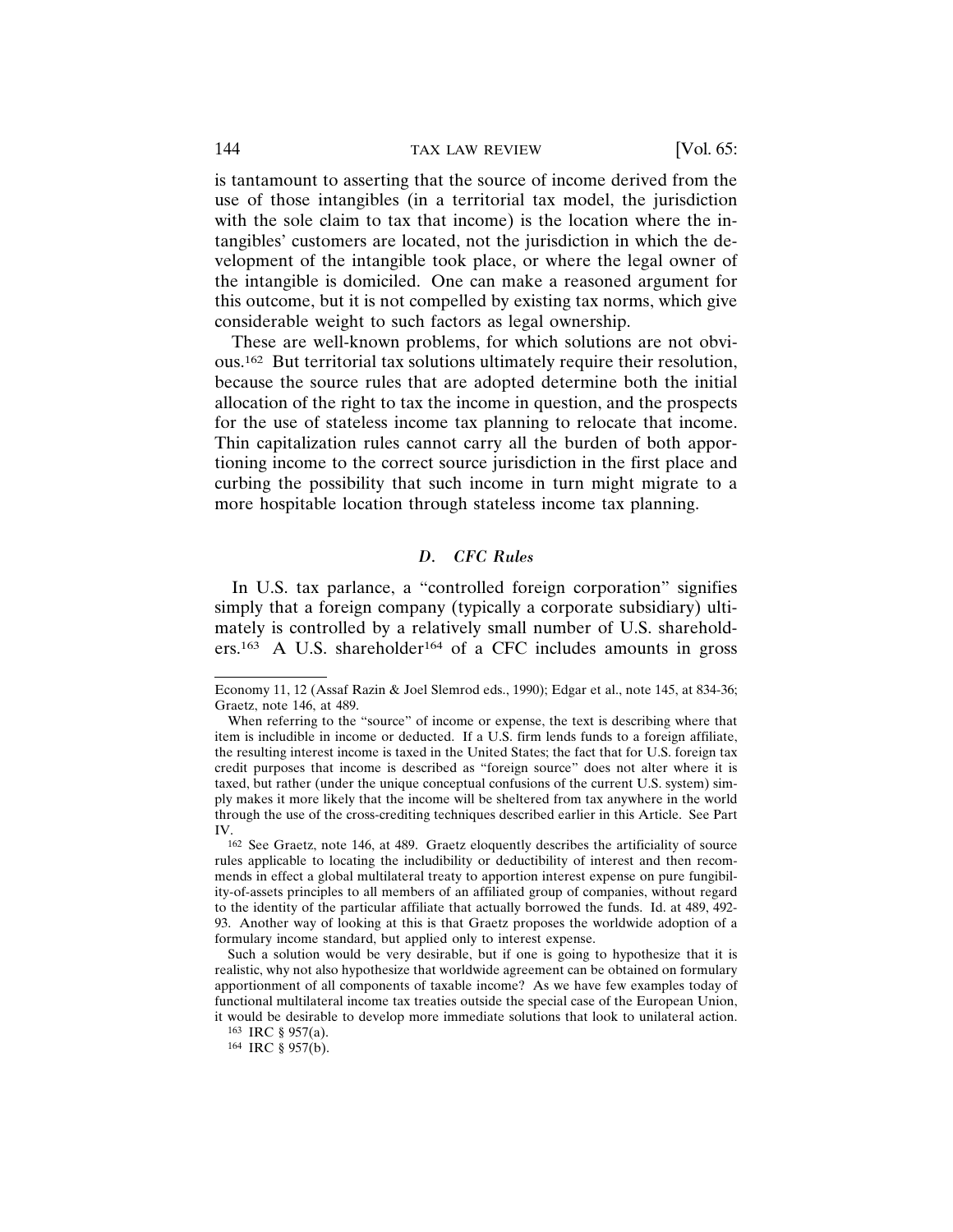income in respect of that foreign company if the CFC incurs subpart F income, such as foreign personal holding company income, and no exception applies, or if the CFC makes an investment in U.S. property,165 but not otherwise. In other words, shareholders of a U.S. CFC are not disqualified from the benefits of deferral by virtue of that characterization of the foreign company.

By contrast, many other jurisdictions use the term "controlled foreign corporation" to refer to a foreign subsidiary whose income for some reason is disqualified from eligibility for that jurisdiction's territorial exemption rules. In those jurisdictions, to refer to "CFC rules" is to refer to anti-abuse rules of one stripe or another.

In effect, when a territorial tax system adopts CFC rules, it abandons the territorial principle in favor of residence-based taxation with respect to activities within the scope of those rules. Countries that have adopted territorial tax regimes have looked to CFC rules to limit the sorts of tax avoidance that this Article describes under the rubric of stateless income.166

As noted in the previous Subsection, far-reaching CFC rules are difficult to reconcile with EU constitutional law guarantees of freedom of establishment and movement of capital, and hence occupy a narrower role within the European Union than otherwise might be the case.167 Nonetheless, EU Member States are actively reviewing their existing CFC rules, with a view to addressing tax avoidance concerns of the same nature as those developed in this Article and its predecessor, to the extent permitted by EU constitutional parameters.<sup>168</sup> In fact, in March 2011, in connection with its proposal for an EU-wide Common Consolidated Tax Base, the European Commission recommended the adoption of a European-wide CFC rule applicable to subsidiaries outside the European Union.169 And outside the EU, CFC rules can play a much larger role in constraining stateless income tax planning in a territorial tax regime.

<sup>165</sup> IRC § 956.

<sup>166</sup> Nicolas Garfunkel, Are All CFC Regimes the Same? The Impact of the Income Attribution Method, 59 Tax Notes Int'l 53, 54 (July 5, 2010).

<sup>167</sup> See text accompanying notes 155-56.

<sup>168</sup> See, e.g., Bill Dodwell, Joanne Bentley & Tim Haden, U.K. Begins Corporate Tax Reform Discussion, 60 Tax Notes Int'l 723 (Dec. 6, 2010) (discussing U.K. review of its CFC rules).

<sup>169</sup> Eur. Comm'n, Proposal for a Council Directive on a Common Consolidated Corporate Tax Base (CCCTB), art. 82, at 47, COM (2011) 121 final (Mar. 16, 2011), available at http://ec.europa.eu/taxation\_customs/resources/documents/taxation/company\_tax/common \_tax\_base/com\_2011\_121\_en.pdf. Very briefly, the CFC rule would be triggered if the statutory tax rate in the non-EU country was less than 40% of the average EU rate, and the subsidiary located there derived primarily passive or mobile income of the sort that U.S. readers might associate with foreign personal holding company income, IRC § 954. Most important, tainted income includes royalties from intangible assets and interest income.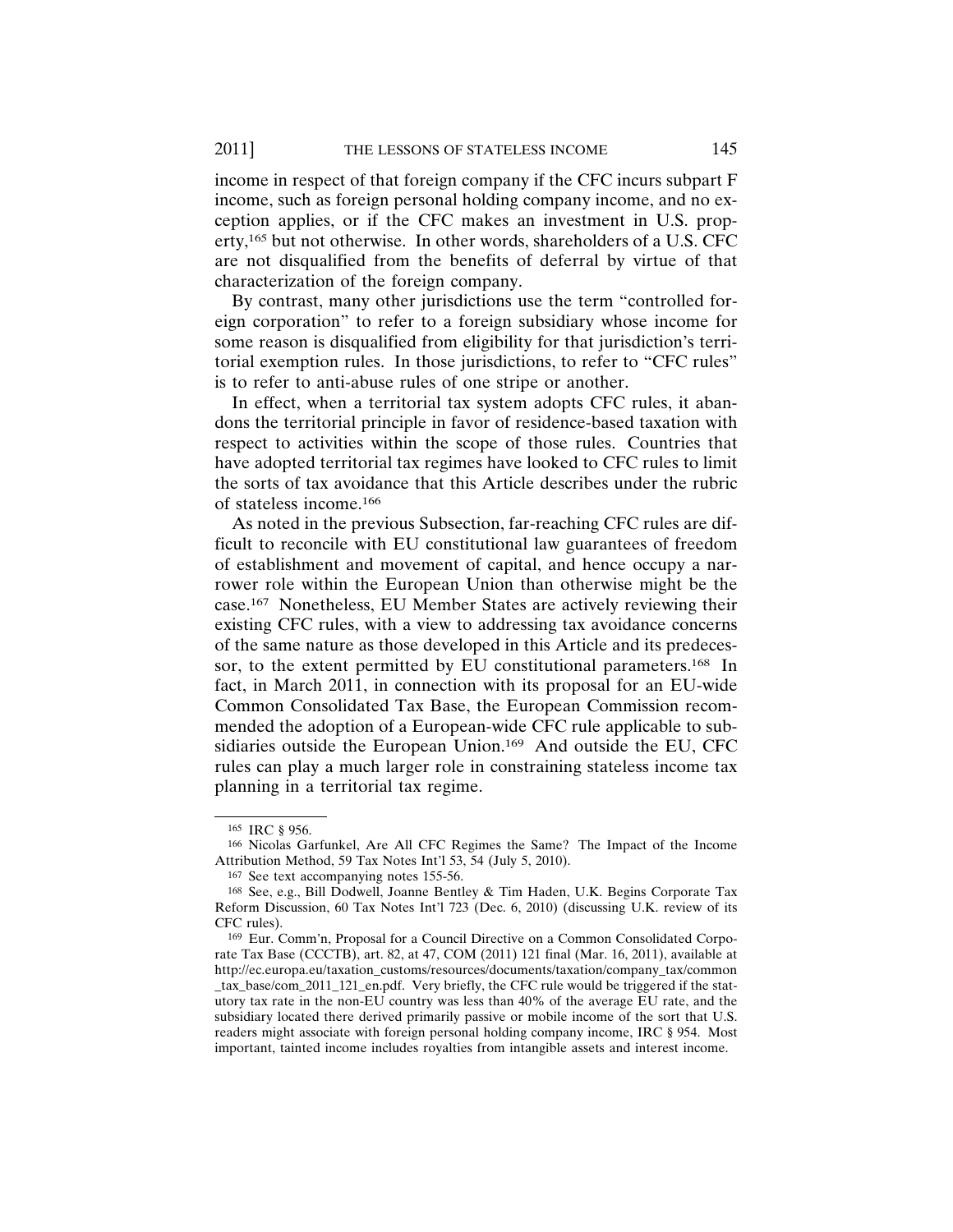For example, in 2009 Japan abandoned a deferral and foreign tax credit regime roughly similar in broad outline to current U.S. law for the taxation of income derived from foreign direct investment, and instead adopted a territorial tax system, under which a Japanese parent company can exclude from its income 95% of the dividends it receives on substantial investments (25% or more) of the stock of a foreign corporation.170 This change of heart has been much discussed by proponents urging the United States to adopt what this Article earlier described as cartoon territoriality.171

Less frequently observed, however, is that Japan also has a stringent CFC rule. Under this rule, a foreign subsidiary of a Japanese firm that has an effective tax rate of less than 20% (ignoring dividends from substantial participations in other foreign affiliates in the income calculation), or whose head office is in a jurisdiction that has no income tax, is not eligible for the new dividend exemption regime.172 As a result, this income is immediately taxed in the hands of the Japanese parent company.173

If the United States were to adopt a territorial tax system with a CFC rule similar to Japan's, then income derived from an arrangement like the Google Double Irish Dutch Sandwich, as described in *Stateless Income*,<sup>174</sup> would fail to qualify for the exemption.<sup>175</sup> As this example suggests, CFC rules like Japan's thus could serve as an important constraint on stateless income tax planning in a U.S. territorial tax system.176

## *E. Haircuts*

The parent company of a multinational group typically incurs unreimbursed expenses that benefit the entirety of the worldwide group. Groupwide external debt that is concentrated at the parent company is the most dramatic example. As discussed above, sophisticated thin capitalization statutes are a direct response to this case. A typical parent company, however, will also incur many other unreimbursed

<sup>170</sup> Lawrence Lokken & Yoshimi Kitamura, Credit vs. Exemption: A Comparative Study of Double Tax Relief in the United States and Japan, 30 Nw. J. Int'l L. & Bus. 621, 628 (2010).

<sup>171</sup> See, e.g., Joseph Henchman, Rethinking U.S. Taxation of Overseas Operations: Subpart F, Territoriality, and the Exception for Active Royalties 2 (Tax Found. Special Rpt. 2011), available at http://taxfoundation.org/files/sr197.pdf.

<sup>172</sup> Id. at 641-42.

<sup>173</sup> Id.

<sup>174</sup> Kleinbard, note 1, at 706-13.

<sup>175</sup> In doing so, Google's tax burden would increase, but it is difficult to believe that Google requires a 2.4% effective tax burden in order to remain competitive on the world stage. Id. at 739.

<sup>176</sup> This also is the conclusion of Lokken & Kitamura, note 170, at 643-45.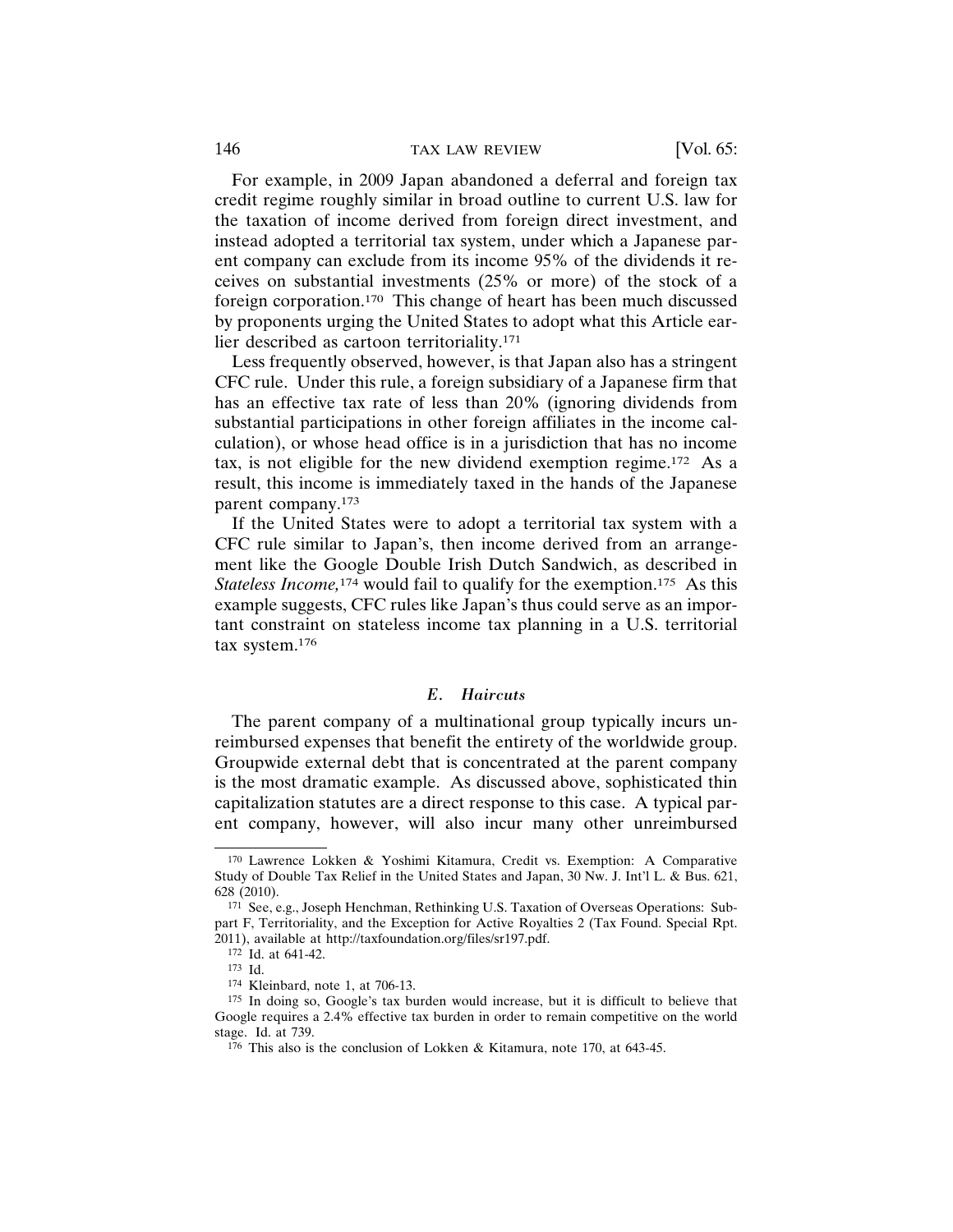groupwide expenses. In the absence of countervailing tax rules, a territorial tax jurisdiction that is the domicile of a multinational firm will find that its tax revenues are reduced by these expenses incurred to support income sourced to other countries, and therefore exempt in the parent company's country of residence.

Many territorial regimes for the taxation of foreign direct investment address this problem through an arbitrary inclusion in the parent company's income of a fraction—often 5%—of otherwise-exempt dividends that the parent receives from its participations in foreign operations. Japan is one example, as described above; France, Germany and Italy are others.177 These "haircuts" are administratively useful tax heuristics, but they address only a very small part of the stateless income problem—as demonstrated by the willingness of U.S. corporate proponents of cartoon territoriality to offer them up.<sup>178</sup>

## *F. Transfer Pricing and Formulary Apportionment*

Thin capitalization rules and haircuts imperfectly address the sourcing of groupwide indirect expenses (that is, those one step removed from the direct costs of earning business profits). CFC rules put a floor on the most extreme stateless income tax planning stratagems that a country will tolerate, by substituting residence-based taxation for the general territorial rule in the abuse cases described by its CFC rules. None of these rules, however, addresses the first-order question of the sourcing of gross income, particularly income from intangibles, within a multinational group whose parent is domiciled in a jurisdiction that employs a territorial tax system.179

The literature in this area is voluminous, and recent contributions generally reach a similar conclusion, which is that the "transfer pricing" rules that dominate the sourcing of income (and the concomitant allocation of taxing rights among source countries) largely fail to reflect the location of observable economic contributors to such income.180 As a result, this Section presents only a brief narrative summary, and the notes point only to a handful of the most recent papers in the field.

<sup>177</sup> Samuels, note 128, at 1594.

<sup>178</sup> West, note 67, at 1044; Barbara Angus, Tom Neubig, Eric Solomon & Mark Weinberger, The U.S. International Tax System at a Crossroads, 127 Tax Notes 45, 59 (Apr. 5, 2010) (offering Japan's territorial tax system, with a 5% haircut, as an exemplar); Tax Reform Options: International Issues: Hearings Before S. Comm. on Finance (2011) (statement of Scott Naatjes, Vice President and Gen'l Counsel, Cargill Inc.) (acknowledging use of haircuts by other countries, without criticism).

<sup>179</sup> See text accompanying notes 158-59.

<sup>180</sup> See Kleinbard, note 124, at 552-60 (briefly summarizing a sampling of this literature); see also Kleinbard, note 1, at 703-05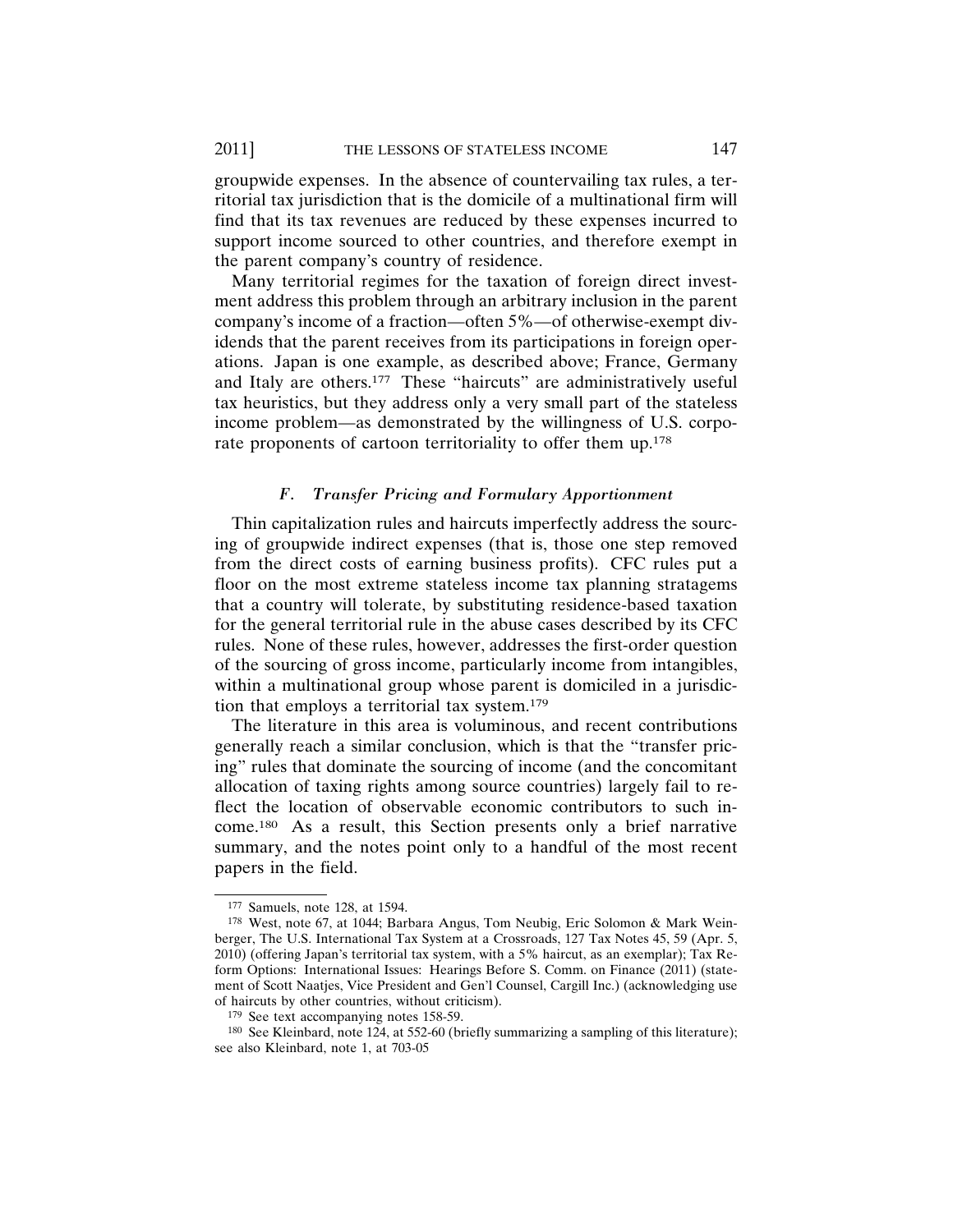Territorial tax systems rely exclusively on rules defining the geographic source of income to allocate taxing rights among countries. Those sourcing rules in turn should allocate a multinational firm's worldwide group profits in a transparent, predictable, nondistorting, and consistent manner among the countries that are the source of those profits. For many years, the dominant approach to the articulation of these critical sourcing rules has been the "arm's length" standard, as developed in the OECD's transfer pricing guidelines;<sup>181</sup> this standard seeks to allocate income (and with it taxing rights for territorial tax systems) among controlled affiliates of a multinational group by analogizing those affiliates to independent third parties free to contract with each other at market-determined prices.182 As an organization comprising the governments of thirty-four major economies,183 including the United States, the views of the OECD carry enormous weight; in practice, the OECD guidelines in this area have largely determined how countries have defined the source of income earned by multinational groups.

The last several years, however, have witnessed an extraordinary conceptual collision between competing approaches to sourcing a multinational group's profits.184 On the one hand, the OECD has clung ever more tightly to the arm's length model, articulating its application in guidelines of extraordinary length and complexity.185 On the other, evidence has mounted that the model has failed as a practical matter, and that the administrators of territorial tax systems are

<sup>181</sup> OECD, Transfer Pricing Guidelines for Multinational Enterprises and Tax Administration (2010).

<sup>182</sup> See Kleinbard, note 1, at 703-05, for background on the OECD transfer pricing guidelines; see also Leibrecht & Rixen, note 132, at 63-69 (helpfully situating the OECD's arm's length standard in the larger ecosystem of the allocation of taxing rights among countries, as articulated in the OECD's Model Convention for the avoidance of double taxation).

<sup>183</sup> Members and Partners, OECD, http://www.oecd.org/document/25/0,3746,en\_367340 52\_36761800\_36999961\_1\_1\_1\_1,00.html (last visited Nov. 16, 2011).

<sup>184</sup> Reuven S. Avi-Yonah, Between Formulary Apportionment and the OECD Guidelines: A Proposal for Reconciliation, 2 World Tax  $\hat{J}$ , 3, 3-5 (2010). The debate is briefly and helpfully summarized from a U.S. perspective (and the OECD's approach roundly criticized) in a series of short articles by Michael C. Durst. Michael C. Durst, Congress: Fix Transfer Pricing and Protect U.S. Competitiveness, 59 Tax Notes Int'l 483 (Aug. 9, 2010); Michael C. Durst, It's Not Just Academic: The OECD Should Reevaluate Transfer Pricing Laws, 57 Tax Notes Int'l 247 (Jan. 18, 2010) [hereinafter Academic]; Michael C. Durst, The Two Worlds of Transfer Pricing Policymaking, 61 Tax Notes Int'l 439 (Feb. 7, 2011) [hereinafter Two Worlds].

<sup>185</sup> See Durst, Two Worlds, note 184, at 440 n.3 ("Chapter 9 of the revised [OECD] guidelines devotes about 26,000 words—more than twice the number in Samuel Beckett's *Waiting for Godot* . . . , including stage directions—to the difficulties faced in [intragroup] restructurings, particularly the problems inherent in respecting contracts among legal entities the economic interests of which entirely coincide."); Durst, Academic, note 184, at 247- 48 (summarizing OECD's continuing commitment to the arm's length standard).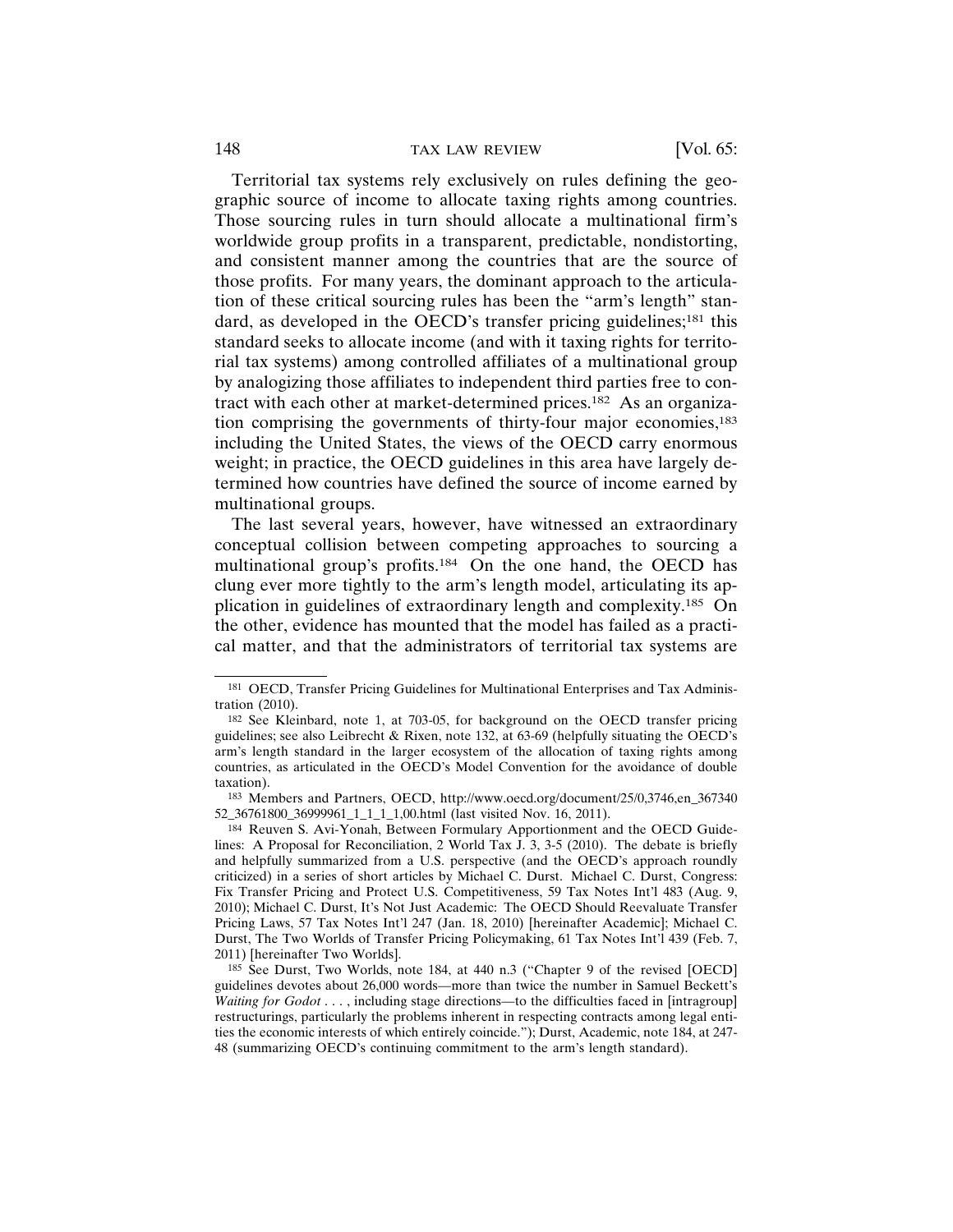extremely vulnerable to firms' aggressive transfer pricing positions.186 More fundamentally, many scholars have concluded that the concept of "source" ultimately is meaningless when applied to a wide range of group activities, particularly when one takes into account the theory of the firm, which emphasizes that multinational firms exist to capture unique groupwide synergies.187 These synergistic profits in turn have no natural home that can be ascertained through the application of the arm's length standard.

This is the fundamental crisis confronting all territorial tax systems today: They allocate taxing rights among nations solely by reference to the criterion of the geographic source of a firm's profits, but there is now a strong consensus that the existing source rules are unimplementable as a practical matter, and bankrupt as a conceptual matter. As a result, many thoughtful observers have coalesced around the idea that a world in which territorial taxation is the model for taxing foreign direct investment requires the adoption of some sort of (ideally coordinated) formulary apportionment of income methodology as the mechanism for allocating a multinational enterprise's global income to source countries.188 That methodology in turn could be applied to all group activities on a consolidated basis (a "unitary" approach) or to a subset of activities where arm's length pricing methodologies appear particularly deficient as a conceptual and administrative matter.189

In short, a powerful case can be made that a well-ordered territorial tax system necessarily implies the systematic application of formulary apportionment rules for at least some activities of a multinational group. In an extraordinary development, the European Union in March 2011 took a major step in just that direction, when the European Commission released a detailed proposal for a pan-EU "com-

<sup>186</sup> For one recent econometric study, see Kevin S. Markle, A Comparison of the Tax-Motivated Income Shifting of Multinationals in Territorial and Worldwide Countries (Nov. 2010) (unpublished manuscript), available at http://ssrn.com/abstract=1764031. For the viewpoints of practitioners in the area, see Durst, Academic, note 184, at 248-53; Kleinbard, note 124, at 555 (arguing that it is doubtful that enhanced administration can adequately address the transfer pricing abuses that multinational entities possessing highly valuable intangibles pose to a territorial tax system).

 $187$  See, e.g., Devereux, note 14, at 712-13; Durst, Academic, note 184, at 249; Schön, Tax Coordination pt. 3, note 134, at 246-49; Vann, note 53, at 313-43.

<sup>188</sup> In addition to the articles by Vann, Schön, Devereux, and Durst cited earlier, see, e.g., Reuven S. Avi-Yonah, Kimberly A. Clausing & Michael C. Durst, Allocating Business Profits for Tax Purposes: A Proposal to Adopt a Formulary Profit Split, 9 Fla. Tax Rev. 497, 498 (2009); Reuven S. Avi-Yonah & Ilan Benshalom, Formulary Apportionment— Myths and Prospects, 3 World Tax J. 371, 380-81 (2011); Reuven S. Avi-Yonah & Kimberly A. Clausing, Reforming Corporate Taxation in a Global Economy: A Proposal to Adopt Formulary Apportionment, in Path to Prosperity: Hamilton Project Ideas on Income Security, Education, and Taxes 319, 326-33 (Jason Furman & Jason E. Bordoff eds., 2008).

<sup>189</sup> See Avi-Yonah & Benshalom, note 188, at 380-81, 383-87.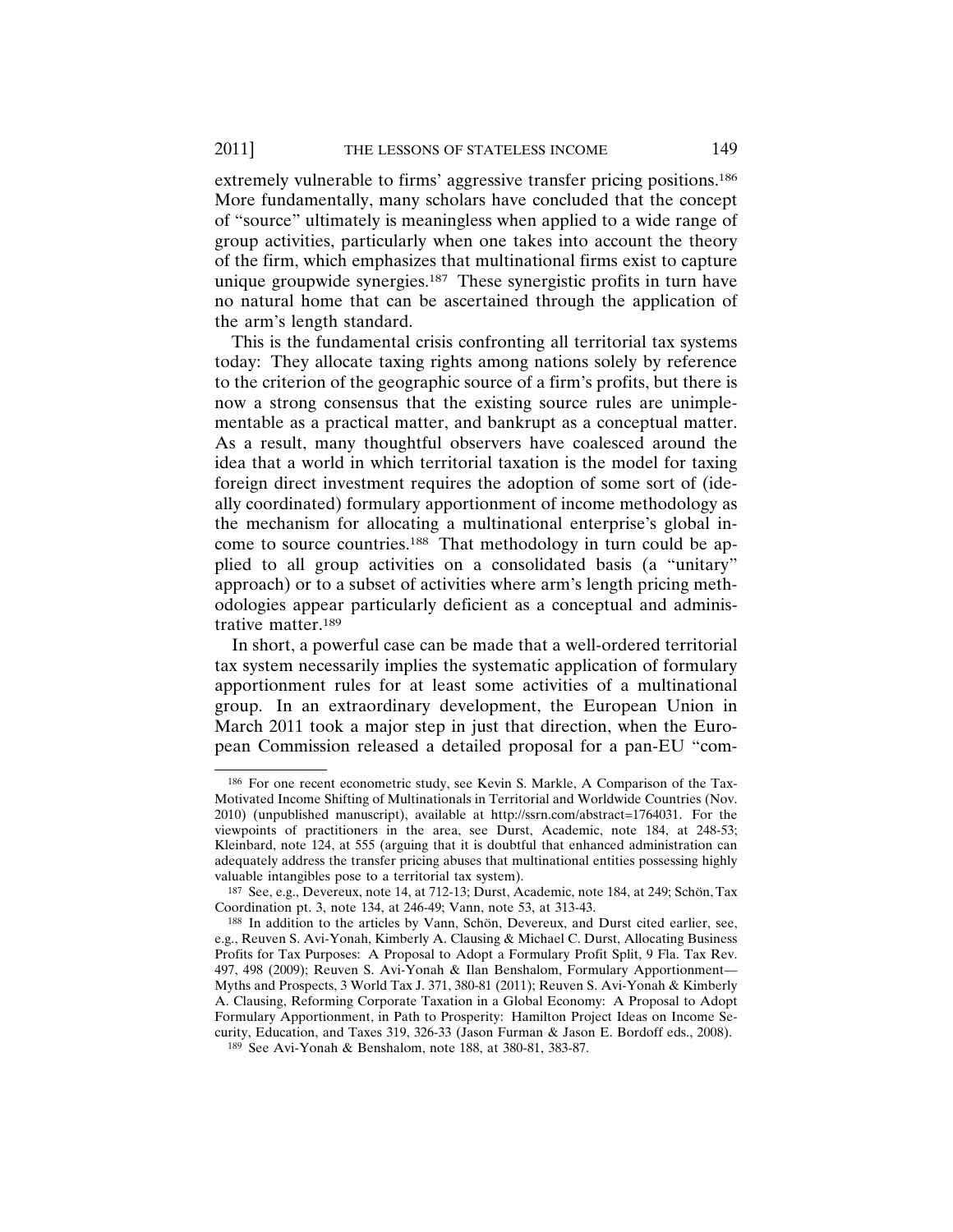mon consolidated corporate tax base" ("CCTB").190 This is the culmination of a project begun ten years earlier.

If approved by the European Parliament and agreed to unanimously by the EU's member states in Council, the CCCTB would permit a firm with operations in the European Union to elect to consolidate its EU operations, and then to apportion its consolidated net EU income among the members of the group (and member states) in accordance with a formula.<sup>191</sup> The European Commission summarized that formula as follows:

The formula for apportioning the consolidated tax base should comprise three equally weighted factors (labour, assets and sales). The labour factor should be computed on the basis of payroll and the number of employees (each item counting for half). The asset factor should consist of all fixed tangible assets. Intangibles and financial assets should be excluded from the formula due to their mobile nature and the risks of circumventing the system. The use of these factors gives appropriate weight to the interests of the Member State of origin. Finally, sales should be taken into account in order to ensure fair participation of the Member State of destination. Those factors and weightings should ensure that profits are taxed where they are earned. As an exception to the general principle, where the outcome of the apportionment does not fairly represent the extent of business activity, a safeguard clause provides for an alternative method.192

The proposal does not seek to harmonize tax rates, which would be left to each Member State.

In light of the administrative failures and conceptual bankruptcy of the arm's length standard, some sort of formulary apportionment may be a necessary implication of any well-ordered territorial tax system, but formulary apportionment is not a panacea, and brings with it its own implementation and abuse problems.193 The system can be gamed, for example, through the relocation of relatively fungible real assets or personnel to low-tax jurisdictions (to attract a disproportionate amount of groupwide net profits), or by the acquisition of lowvalue-added but high-volume businesses (for example, a grocery store

<sup>190</sup> See Eur. Comm'n, note 169.

<sup>191</sup> Id. art. 6, at 21, art. 55, at 38, art. 86, at 49.

<sup>192</sup> Id. at 14.

<sup>193</sup> Compare Rosanne Altshuler & Harry Grubert, Formula Apportionment: Is it Better than the Current System and Are There Better Alternatives?, 63 Nat'l Tax J. 1145, 1180 (2010), with Avi-Yonah & Benshalom, note 188, at 390-92.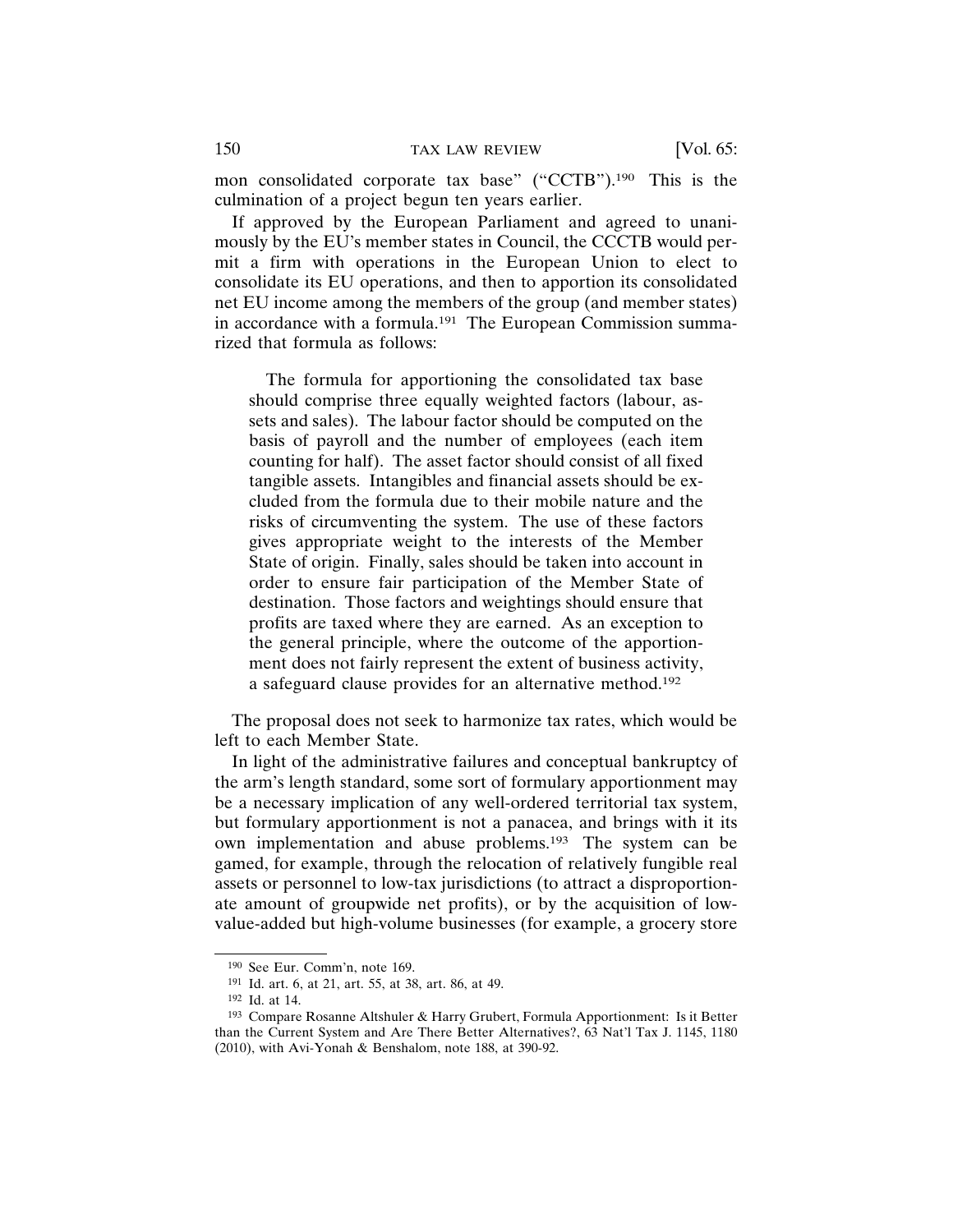chain) in a low-tax jurisdiction to augment the sales factor in that jurisdiction.194 This in turn requires responses such as the ability of tax administrators to divide firms into different subgroups where necessary to prevent abuse. In the absence of a multilateral implementation along the lines contemplated by the European Union, formulary apportionment also has been roundly criticized as highly likely to lead to under- or over-taxation,195 because its goals of taxing income where earned will be drowned out by the cacophony of competing measurement systems.

## *G. Summary*

The global adoption of ideal territorial tax systems no doubt would lead to optimal taxation of foreign direct investment within the confines of an income tax. The difficulty is in implementing territorial tax regimes that are not easily susceptible to the depredations of stateless income tax planning. *Stateless Income* demonstrated the pervasiveness of the stateless income problem; this Article in turn has reviewed how difficult it is for territorial tax systems in practice to respond to the phenomenon.

In the absence of granting a substantial role to formulary apportionment, territorial tax systems are highly susceptible to income shifting through stateless income tax planning.196 Thin capitalization rules and haircuts can address allocation problems relating to some indirect expenses incurred by a multinational group, but do not touch at all on the misallocation of net business income in the first place. CFC rules, where available, can put a floor on stateless income tax planning, but CFC rules are inconsistent with the territorial impulse, because to the extent of their scope they turn territorial tax regimes into worldwide tax systems. Moreover, they often are highly controversial beyond ordinary tax politics, particularly when they are structured as "black lists" of countries with unacceptably low tax rates, because they are seen as involving matters of state. As such, the floors they set often leave room for extensive stateless income tax planning.

As a result, territorial tax systems necessarily imply some significant role for formulary apportionment of net business income, whether of the entire multinational enterprise or of some constituent elements. But there has been very little real world experience with large-scale cross-border formulary apportionment regimes, and their susceptibility to gaming once released into the field is an important unknown.

<sup>194</sup> Altshuler & Grubert, note 193, at 1182-83.

<sup>195</sup> Id. at 1148.

<sup>196</sup> See Markle, note 186, at 40.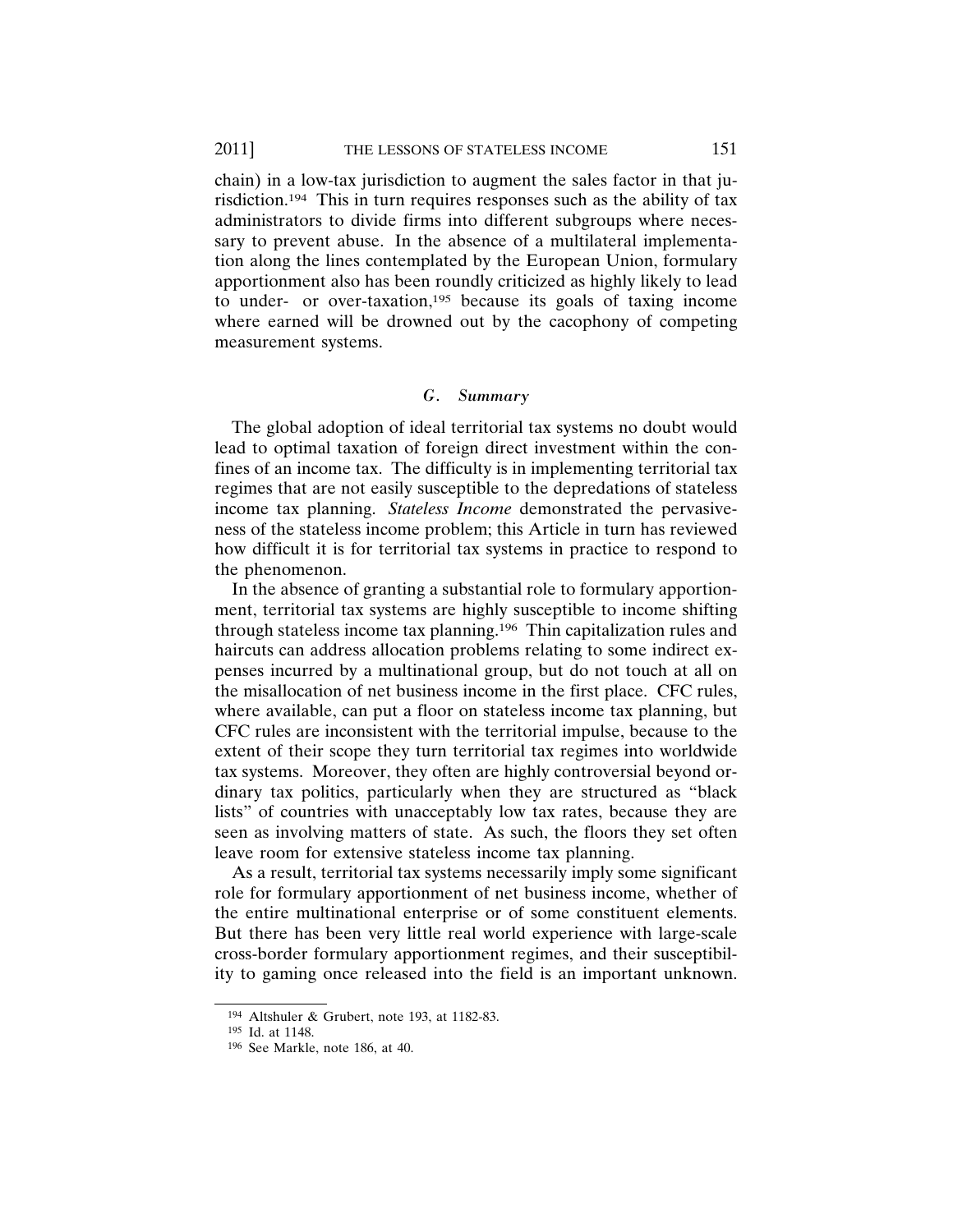More important, in the absence of some form of multilateral cooperation in the implementation of formulary apportionment factors, there is substantial risk of systematic over- or under-taxation of different firms.

It is difficult to imagine how a multilateral global formulary apportionment system can come to pass, but it is equally difficult to envision how territorial taxation can be protected from the depredations of stateless income tax planning without such a system. The conflict is irreconcilable.

## VI. WORLDWIDE TAX CONSOLIDATION

#### *A. Introduction*

The logical alternative to a territorial tax system is a worldwide global tax consolidation (or "full-inclusion") model.197 As the prior paper in the stateless income project pointed out, this is *not* the same as the current U.S. system for taxing foreign direct investment.198 A genuine worldwide tax model would effectively consolidate the operations of foreign subsidiaries with those of the parent company for tax purposes, just as they today are consolidated for financial accounting purposes, and impose residual U.S. tax, net of a foreign tax credit, on a current basis, regardless of where the income is retained as a cash matter.199

It also may be necessary to retain current law principles to address companies that are today CFCs, but that do not have a single U.S. shareholder with sufficient control to consolidate that company. These cases are not very frequent in practice.

<sup>197</sup> A worldwide "imputation" system recently was recommended in Samuel C. Thompson, Jr., An Imputation System for Taxing Foreign-Source Income, 130 Tax Notes 567, 575- 78 (Jan. 31, 2011). That paper briefly reviews some of the same issues considered in this Part, but is ambiguous as to whether the system that Thompson contemplates would be tantamount to tax consolidation, in which net losses as well as net income of foreign subsidiaries would be includible in a U.S. parent company's tax return.

<sup>198</sup> Kleinbard, note 1, at 715-26.

<sup>&</sup>lt;sup>199</sup> To achieve the purposes contemplated by the text, the ownership threshold for consolidation of foreign subsidiaries should be set at the direct or indirect ownership of stock comprising more than 50%, by vote or value, of the stock of the foreign corporation. Consolidation would be mandatory in these circumstances. In the case of a conflict between two U.S. shareholders, one of which owns more than 50% of a domestic firm's voting stock, and the other more than 50% of the value of that firm's stock, an arbitrary tiebreaker rule would be required.

Current law governing the consolidation of domestic affiliates, by contrast, generally requires ownership of at 80% of the voting power and value of the stock of a domestic company, through chains of other includible domestic companies. IRC § 1504(a). Solely for purposes of current law rules that allocate domestic interest expense in part to foreign sources for purposes of calculating a taxpayer's maximum allowable foreign tax credit, Treasury regulations provide that domestic firms linked through the ownership of 80% of the voting power or value of a firm's stock (including through foreign corporate intermediaries) will be treated as affiliated. Reg.  $\S 1.861-11T(d)(6)$ .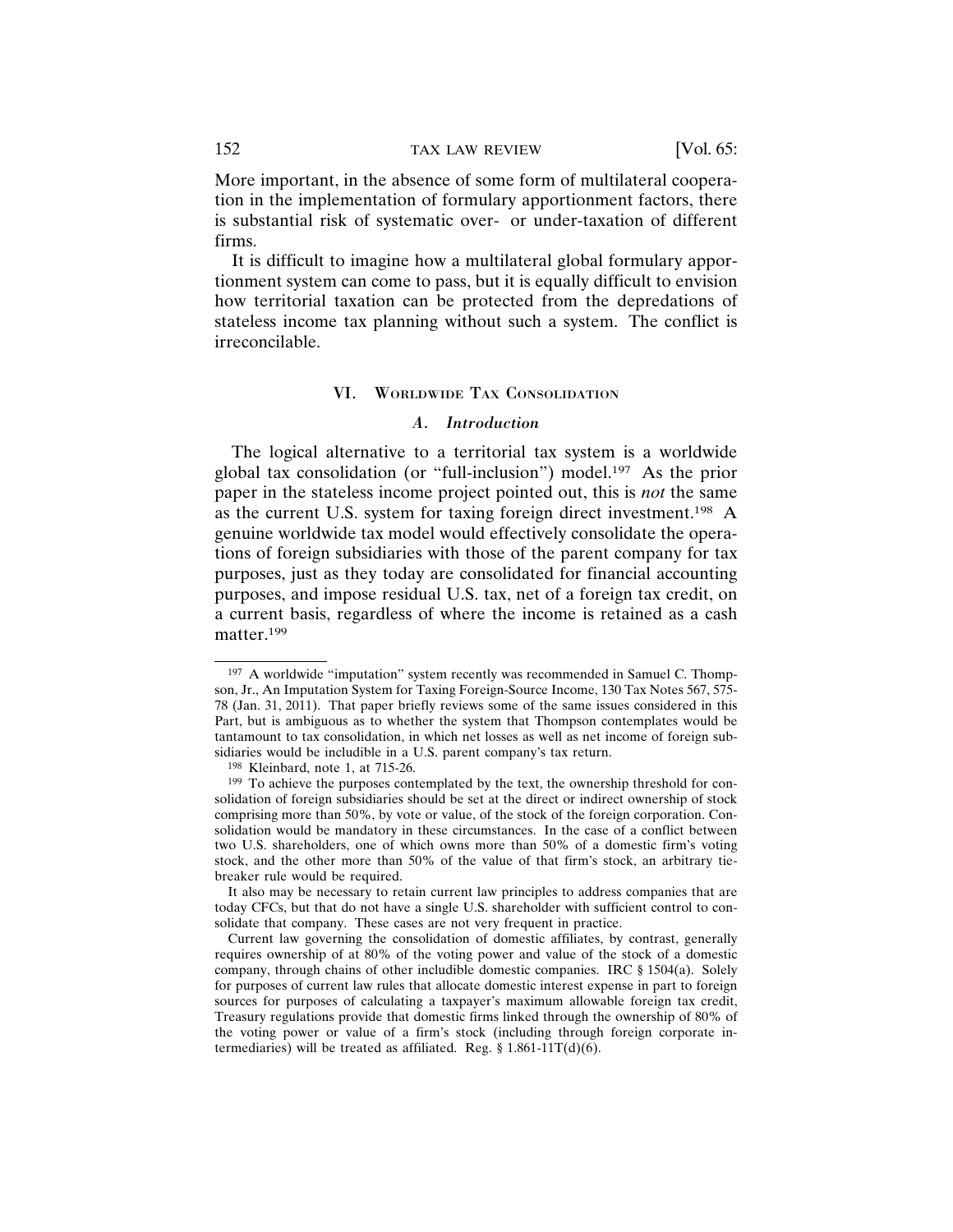A worldwide tax consolidation system has some important advantages over the current U.S. rules applicable to foreign direct investment. First, it removes the lock-out constraint on repatriations of foreign earnings. Territorial tax solutions address the problem by never taxing foreign earnings, and a true worldwide tax consolidation system does so by always taxing them, so that there is no incremental cost to repatriation.

Second, a worldwide tax consolidation solution treats losses symmetrically with income. Symmetry in the taxation of losses and income is critical to the accurate taxation of capital income.200 Current law is asymmetrical, in that a foreign subsidiary's losses do not give rise to reductions in U.S. tax, while foreign income ultimately is includible in the U.S. tax base when repatriated. Both territorial and worldwide tax consolidation systems resolve this distortion. In the territorial case, that result follows from the fact that foreign operating earnings are taxed by the residence country at a zero rate, and conversely no deductions are available in the residence country for foreign losses. In the worldwide tax consolidation case, that result follows from the extension of tax consolidation to foreign operations, so that foreign operating losses (including losses incurred by a foreign subsidiary) are fully available to offset domestic income.

Third, a worldwide tax consolidation system by definition satisfies the traditional CEN benchmark. This is not the only relevant goal in designing an international tax system, but it is nonetheless a desirable result, if it can be obtained without introducing other major distortions in taxpayer behavior. More generally, a worldwide tax consolidation system focuses policymaker attention on domestic productivity and competitiveness as well as on international business competitiveness, because the tax system links the two. Territorial tax systems, by contrast, do not implement neutrality in investment location decisions in a world imbued with stateless income.

Fourth, and most critically for the themes developed in this Article, a worldwide tax consolidation system directly addresses the problem of stateless income. Under such a regime, a multinational business enterprise obtains no advantage from generating stateless income, provided that its average effective foreign tax rate before taking stateless income into account is not higher than the residence jurisdiction tax rate.201 The reason of course is simply that income moved to a

<sup>200</sup> Edward D. Kleinbard, Designing an Income Tax on Capital, in Taxing Capital Income 165, 168-69 (Henry J. Aaron, Leonard E. Burman & C. Eugene Steuerle eds., 2007).

<sup>201</sup> The text here assumes a foreign tax credit mechanism that permits some amount of cross-crediting, as does the current U.S. system. It is a fair question, though, whether current law or the law of cross-crediting circa 1986 is the better implementation of the idea,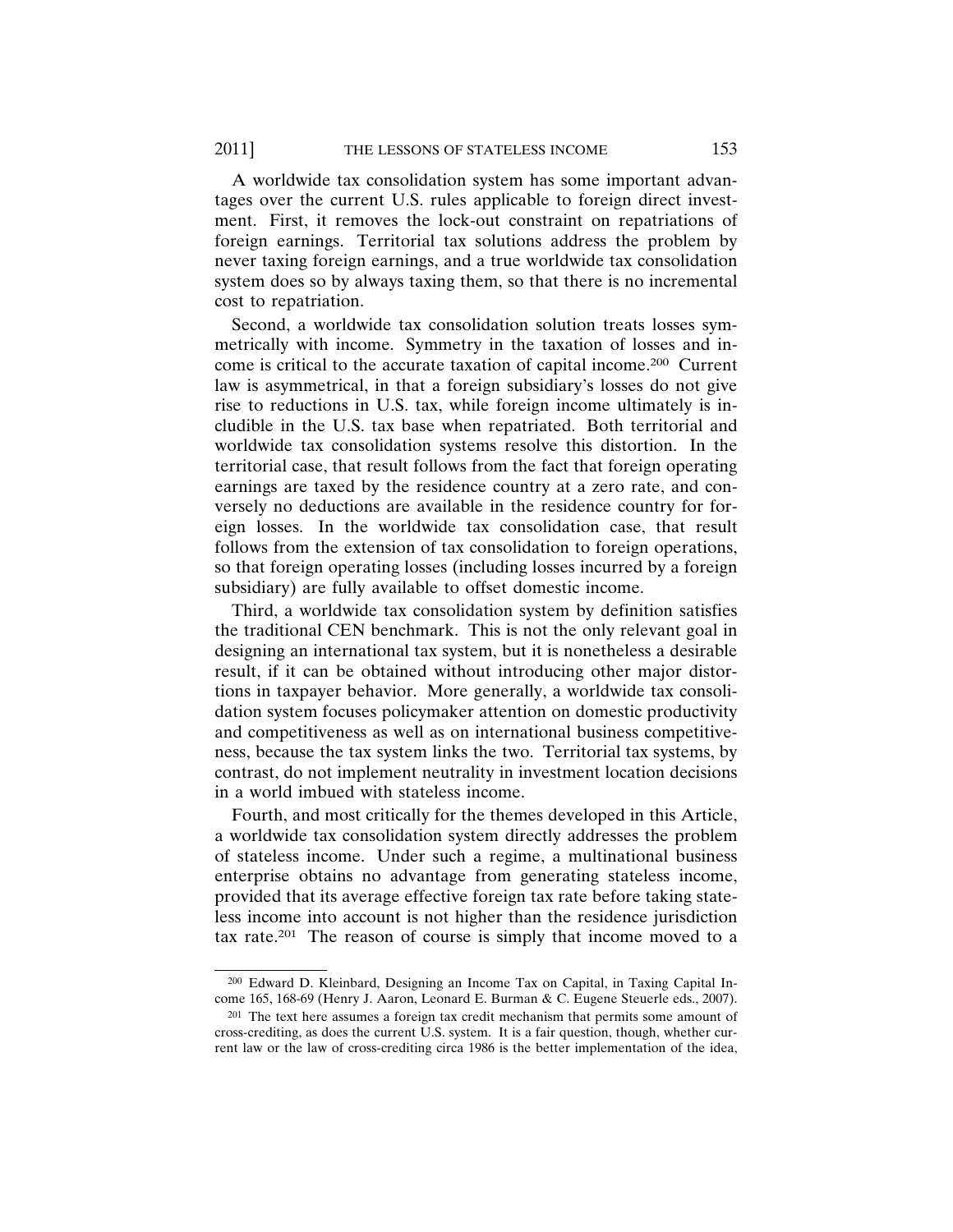low-tax foreign jurisdiction is nonetheless taxed in the residence country at the latter's rates.

A worldwide tax consolidation system thus is a unilateral response to stateless income tax planning that nonetheless is highly effective at curbing the problem. By contrast, and as the prior Part suggested, territorial tax systems have only limited tools available to protect the base of income in source countries, short of hypothesizing multilateral coordinated solutions involving novel implementations of formulary apportionment rules.

Fifth, a worldwide tax consolidation system resolves two specific, large and otherwise intractable administrative issues embedded in current stateless income tax planning. Worldwide tax consolidation largely resolves the problem of transfer pricing enforcement, because again there is no advantage to using aggressive transfer pricing strategies to move income from the residence country to a low-tax foreign affiliate, or even from one foreign affiliate to another (again provided that the average effective foreign income tax rate does not exceed the residence country rate).202

Worldwide tax consolidation also mitigates the otherwise intractable problem of expense allocations. Contrary to Hines' prescription, a territorial tax system that operates in a world imbued with stateless income (so that the implicit tax model fails for privileged actors) requires that domestic expenses be disallowed in some fashion to the extent they support foreign exempt income, because the failure to do so exposes the domestic tax base to erosion through straightforward arbitrage.203 But just as the geographic source of income is an ambiguous concept, so too the allocation of some domestic expenses as attributable to foreign-source activity is an artificial exercise. Every practical solution (for example, a German-style thin capitalization rule) is simply a rule of convenience that can be criticized as inconsistent with commercial realities in specific applications.

In a worldwide tax consolidation system, by contrast, expense allocation rules are not a critical component of the allocation of taxing rights, because every item of global income and expense is reflected on a current basis on the parent company's tax return.204 In other words, a worldwide tax consolidation system can accept a taxpayer's unilateral decisions as to where to site its expenses, because those decisions will have no effect on the taxpayer's ultimate tax liability

particularly in light of the need to encourage U.S. taxpayers to minimize foreign tax liabilities.

<sup>202</sup> This is the theme of Kleinbard, note 124.

<sup>203</sup> Kleinbard, note 1, at 757-58.

<sup>204</sup> See Grubert & Altshuler, note 3, at 354. Grubert and Altshuler couple the full worldwide inclusion taxation system with a reduced corporate tax rate of 28%. Id at 347.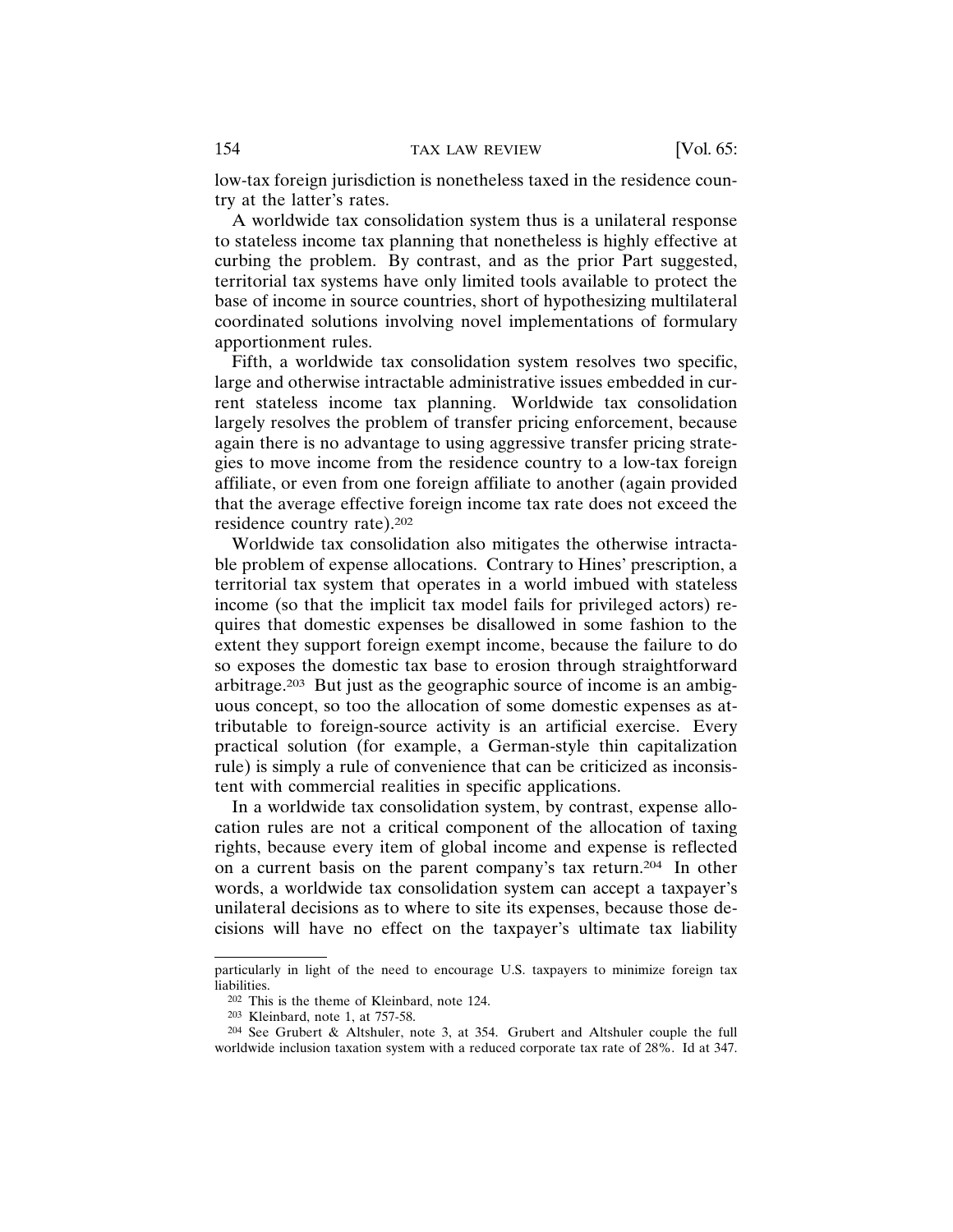(again assuming that the average effective foreign tax rate does not exceed the residence rate).205 If firms were tax-indifferent across this dimension, one would expect that expenses generally would be booked in the jurisdictions to which they have a commercial nexus.206

Notwithstanding this general observation, thin capitalization statutes are necessary even in worldwide tax consolidation. The reason is to ensure that U.S. multinational firms are encouraged to "push down" debt to their foreign subsidiaries. Without a thin capitalization statute, U.S. firms might otherwise be indifferent to the magnitude of their foreign tax liabilities, by virtue of the foreign tax credit.207

## *B. Defining the Contours of a Worldwide Tax Consolidation Regime*

The remainder of this Part develops in more detail the basic contours of a readily-implementable worldwide tax consolidation regime that would address the more obvious objections that might be raised. For the sake of clarity, however, it is useful to summarize by way of a stalking horse the contours of a system that might usefully be proposed as an alternative to the adoption of territorial taxation.

This summary leaves out the fundamental tax reform step described at the end of this Part, which comprises revisiting the corporate income tax (more accurately, the income tax on net business income) to convert the entity-level tax to a consumption tax, while preserving the ultimate income taxation of capital income through a new form of taxation at the investor level. This fundamental tax reform proposal (the Business Enterprise Income Tax, or BEIT) has many administrative and economic efficiency virtues outside the international tax arena, but also is enormously helpful in responding to the inevitable objections that a worldwide tax consolidation system unfairly disadvantages the competitiveness of U.S. multinational enterprises.

As applied to the United States, then, a worldwide tax consolidation regime for taxing foreign direct investment that is incremental to current law would contain the following elements:

Reduce the U.S. corporate tax rate significantly (to bring it into conformity with evolving world norms and improve the competitiveness of the U.S. *domestic* economy) and eliminate current corporate tax expenditures, such as accelerated depreciation.

<sup>205</sup> Those decisions as to where to site expenses (particularly interest expense), however, will affect a multinational group's allocation of tax payments between residence and source countries. This point is developed in more detail in the text below.

<sup>206</sup> Of course source countries have reason to police expense allocations to subsidiaries operating in their jurisdictions, since as to them there is no residual tax fallback.

<sup>207</sup> This is consistent with the concerns expressed by Shaviro in his papers discussed in Stateless Income, note 1, pt. IV.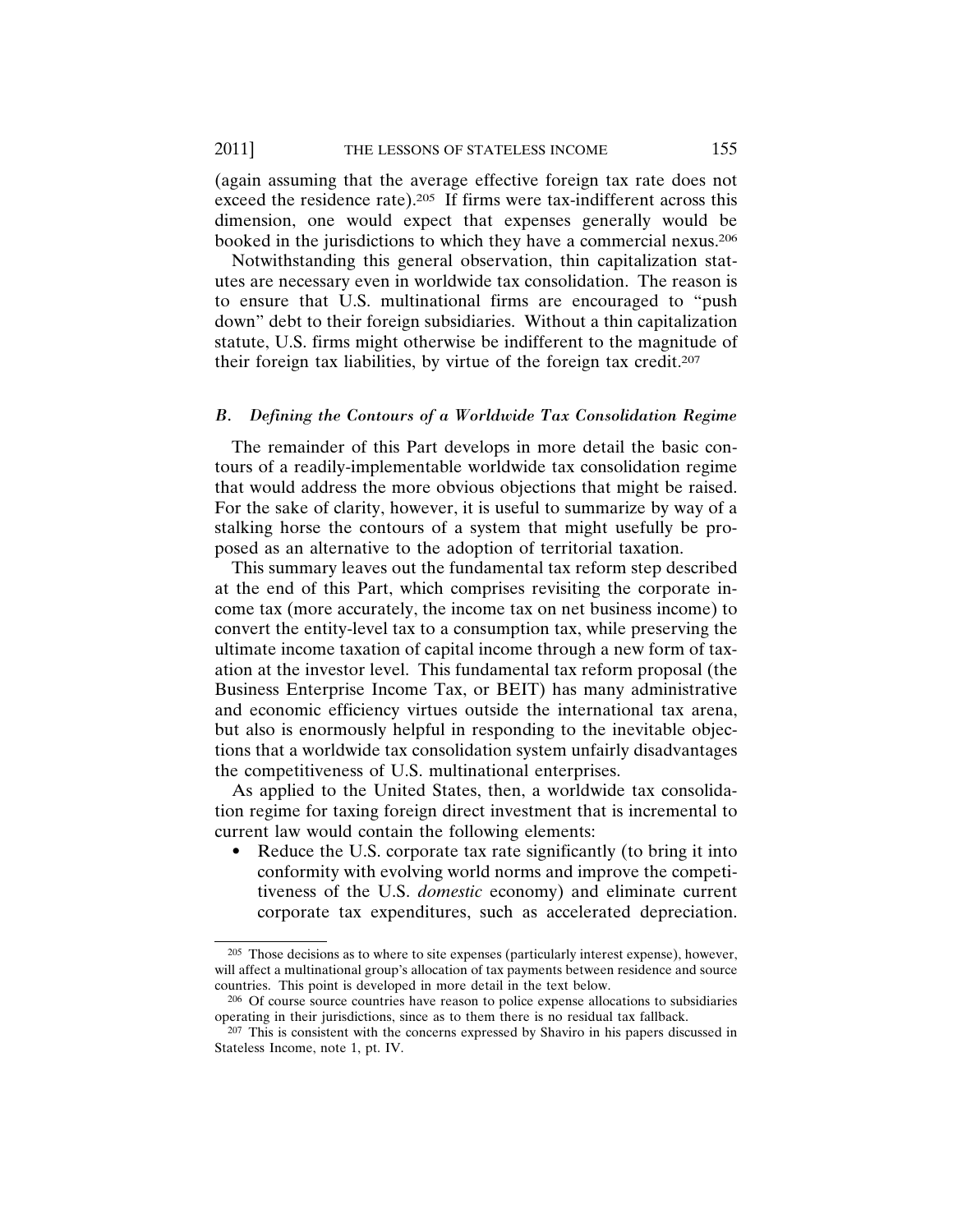The rate necessary to achieve the international conformity goals is in the range of 25–27%.

- Tax the worldwide income of U.S.-domiciled firms on a current basis by bringing foreign affiliates into the U.S. consolidated group (to remove the attribute of stateless income and to protect the domestic tax base from earnings stripping by U.S. firms).208
- Retain the existing foreign tax credit system in general.
- Revise the definition of U.S. corporate residence to reflect the "mind and management" of a firm, not its place of incorporation.
- Abandon existing interest expense allocation rules for purposes of calculating the foreign tax credit, as unnecessary in an environment of current worldwide taxation (thereby mitigating the total tax burden on foreign direct investment that might follow for firms whose operations are predominantly in foreign jurisdictions with relatively high tax rates).
- Adopt thin capitalization rules that protect the U.S. base both as to parent companies of multinational groups that are resident in the United States and as to U.S. subsidiaries of multinational groups whose parent companies are foreign residents.

# *C. What's Not to Like About Worldwide Tax Consolidation?— Competitiveness*

Worldwide tax consolidation is an effective and easily implementable response to the pervasive problem of stateless income tax planning, but it is unpopular both among multinational firms, which understandably enjoy current law's freedom to reduce their effective tax burdens to a small fraction of weighted average statutory rates, and among many scholars, who see it as in theory distorting investment decisions when compared with an ideal (and unobtainable) territorial tax.209 These are important concerns; the fact that many multinational firms overstate their case does not mean that there is no case to be made. But there is a reasonably satisfactory response, which is the coupling of worldwide tax consolidation with tax rates comparable to a relevant global median rate.210

<sup>208</sup> Note 199 describes modifications that would need to be made to current law's definition of the requisite ownership requirements that would trigger consolidation.

<sup>209</sup> Michael P. Devereux, Taxation of Outbound Direct Investment: Economic Principles and Tax Policy Considerations, 24 Oxford Rev. of Econ. Pol'y 698, 709-10, 716-17  $(2008).$ 

<sup>210</sup> The Business Enterprise Income Tax further directly addresses the competitive tax environment that firms face.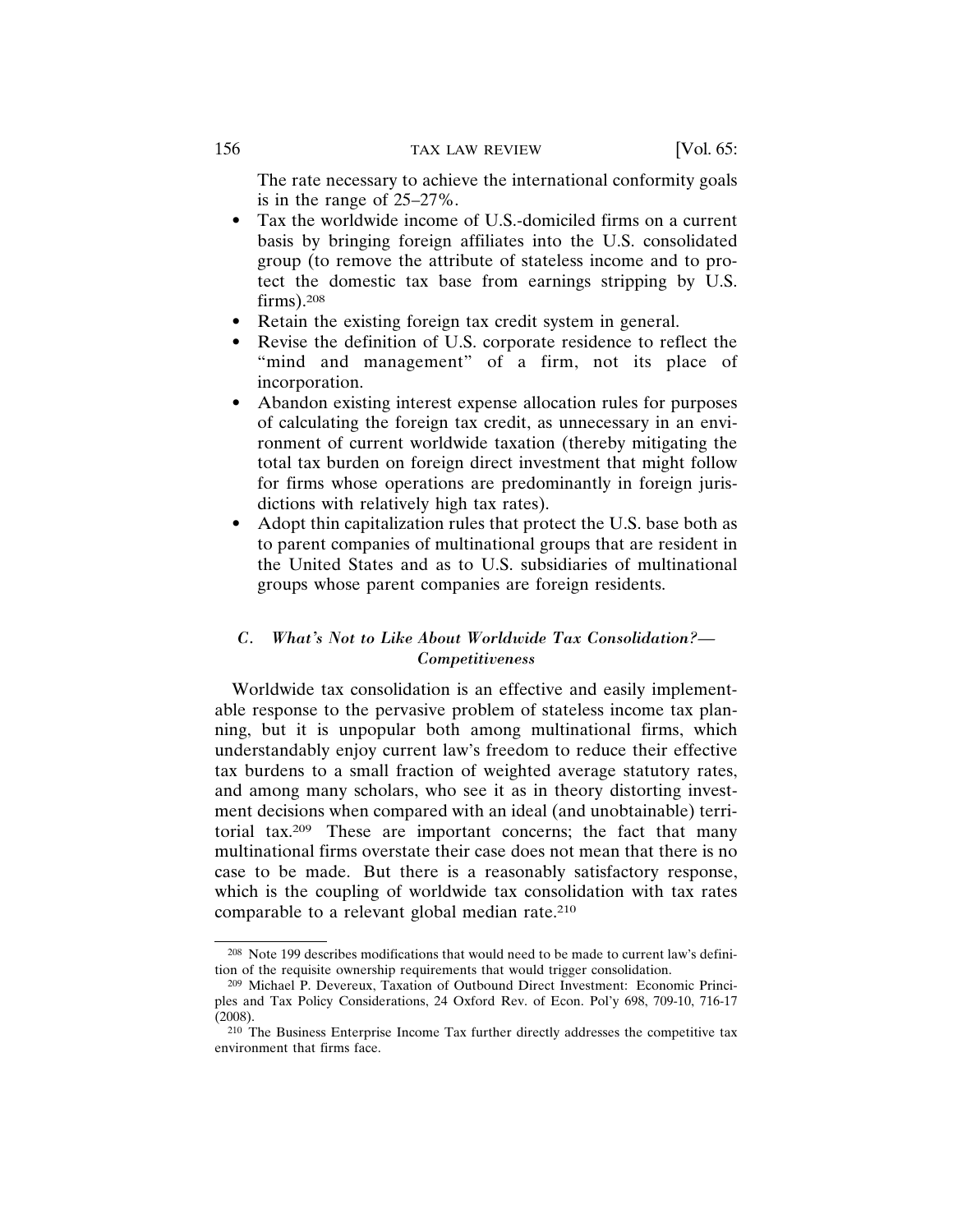The real world competitiveness issue facing U.S. firms is not their competitiveness in operating or bidding for factories in tax havens, or even whole firms domiciled in tax havens, to the extent they actually have factors of production located there. The operation of tax capitalization into prices in low-tax jurisdictions in fact may mean that U.S. firms are not competitive in bidding to own or hold real factors of production there. Nonetheless, the United States ought not to be held hostage in its tax system design to the existence of low-tax locales, for the simple reason that they are such a small fraction of the world's real economy that the deadweight loss associated with imperfect rules as applied to them is not significant, when compared with the deadweight and revenue losses associated with stateless income gone wild.

Many low-tax jurisdictions are the depositories of enormous amounts of multinational firm *income*, from both U.S. and foreign firms. But when presented as a competitiveness argument this is not a tax capitalization or capital ownership neutrality story. Rather, it is akin to a competition in export subsidies: That is, because some countries have poorly-implemented territorial tax systems, thereby enabling their national champions to funnel income from high-tax to lowtax countries through stateless income tax planning, the United States should as well.

As in competition among nations to match and outdo each other in export subsidies, the economically rational behavior here is to abstain. What is more, in light of the leading role that the United States (the largest economy in the world) today plays as an abetter of stateless income tax planning by *its* national champions, there is reason to be believe that more balanced U.S. rules will enable other sovereigns to address weaknesses in their policing of aggressive stateless income generation by their national champions. In fact, confusing tax subsidies with tax policies ignores the many steps that many major jurisdictions already have undertaken (as outlined in Part V) to improve the robustness of their territorial tax systems.

The genuine competitiveness and capital ownership neutrality issue for U.S. firms on the adoption of a worldwide tax consolidation would be to ensure their competitiveness in respect of the location of actual factors of production in the world's major economies. If the U.S. worldwide consolidated tax rate is comparable to world norms, *looking at relevant other economies*, then legitimate competitiveness concerns are addressed, as against foreign local competitors in particular, and to a fair degree as against multinational competitors domiciled in jurisdictions that take territorial tax system design seriously.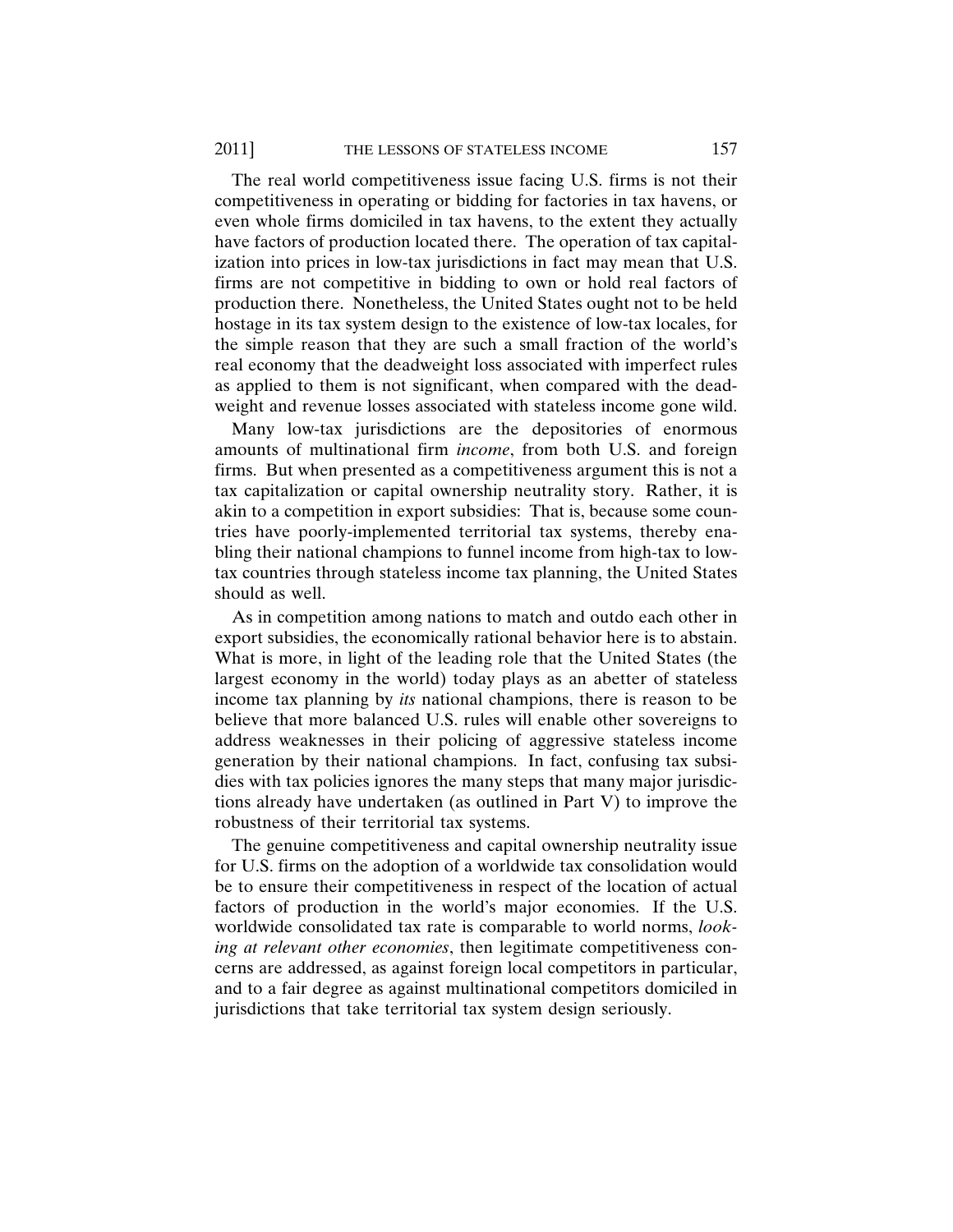*Stateless Income* considered global tax rates in some detail.211 The 2010 unweighted average corporate tax rate of the eleven largest OECD countries excluding the United States was almost exactly 30%; the unweighted average of the "BRICs" (Brazil, Russia, India, and the People's Republic of China) was 28%; China's tax rate was 25%.212 This suggests that a worldwide consolidated tax rate in the neighborhood of 25-27% would satisfy both genuine competitiveness concerns and the capital ownership neutrality benchmark—in the latter case, not because a worldwide consolidated tax regime was the theoretically correct design, but because the rate actually employed by the United States on worldwide income would happen to coincide with the tax rates reflected in the tax capitalization of asset prices in the major relevant countries in the world. The United States does not need to compete with the tax rates available to domestic firms in the Slovak Republic  $(19\%$ , as it happens<sup>213</sup>) for U.S. firms to be competitive on the global stage.

U.S. tax rates comparable to the median rates for major economies go a long way to addressing legitimate competitiveness concerns. Just as important, those lower U.S. rates make the *domestic* operations of U.S. firms more competitive on the world stage as well. Given the size of the U.S. economy, and the dominant role therein of U.S.-based firms, this is not a small issue, even if it is one largely unaddressed in recent tax policy debates designed to influence the decisions of policymakers.

The next Section continues this analysis with respect to the concern that worldwide tax consolidation would lead to the emigration of firms from the United States.

## *D. What's Not to Like?—Meaninglessness of Residence*

The second problem associated with a worldwide tax consolidation regime is that, like territorial systems, it is vulnerable to the criticism that it relies on a critical artificial conceptual foundation. In the case of territorial systems, that artificiality lies in the definition of "source," which in turn operates to allocate among jurisdictions the right to tax the relevant item of income. In the case of worldwide tax consolida-

<sup>211</sup> See Kleinbard, note 1, at 758-62.

<sup>212</sup> Author's calculation from data in KPMG, Corporate and Indirect Tax Survey 2010, at 12-14 (2010), available at www.kpmg.com/GE/en/IssuesAndInsights/ArticlesPublications/Documents/Corp-and-Indirect-Tax-Oct12-2010.pdf. The author's calculation employs the standard (nonpreferential regime) maximum corporate income tax rate, which is consistent with the OECD methodology.

<sup>213</sup> KPMG, Corporate and Indirect Tax Survey 2011, at 8 (2011), available at www. kpmg.com/CH/en/Library/Articles-Publications/Documents/Tax/pub-20111102-corporateand-indirect-tax-survey-en.pdf.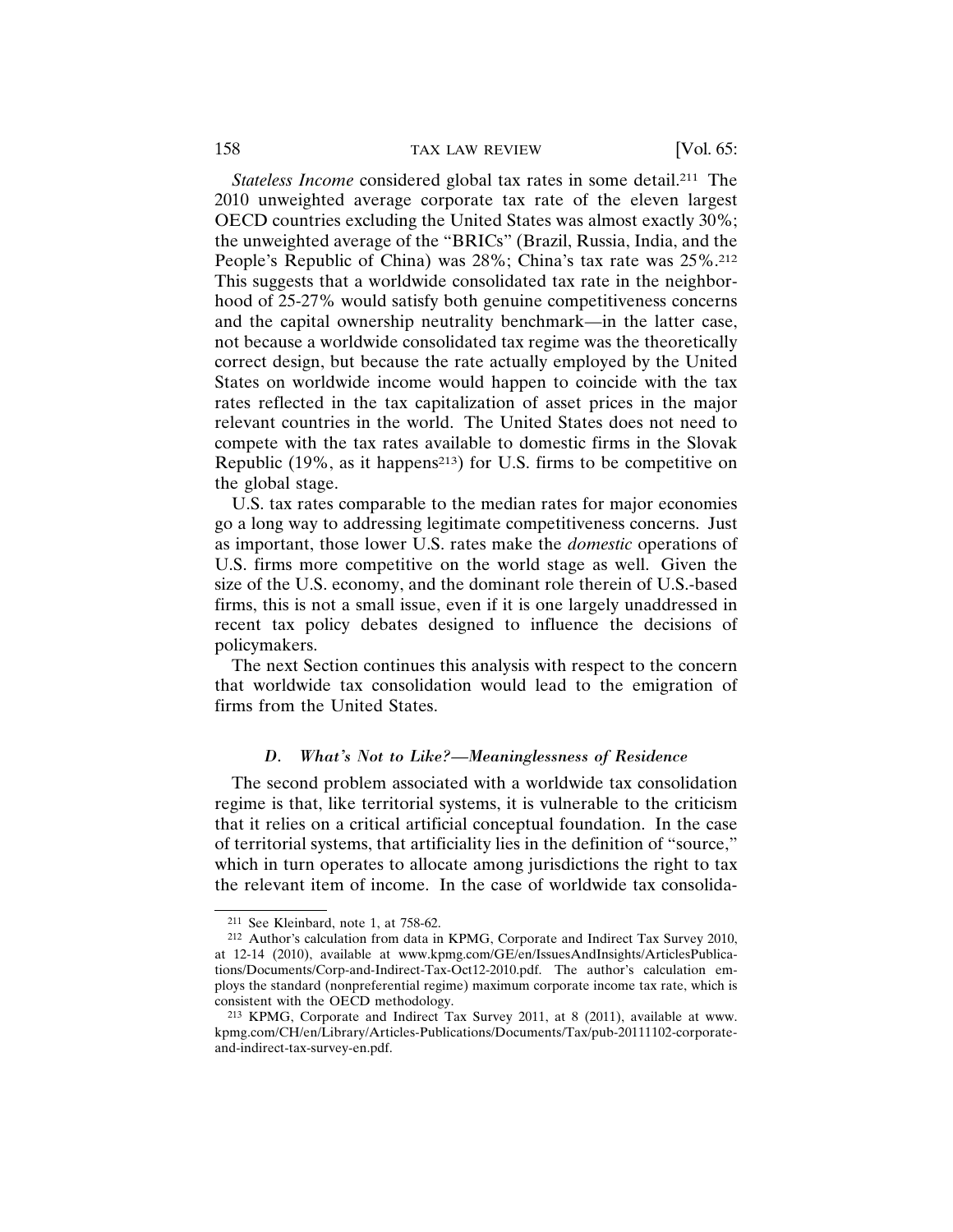tion systems, the artificiality lies in the concept of corporate "residence."214

Certainly it is true that the most sophisticated multinational enterprises can be described as having transcended ordinary concepts of citizenship in only one state. And of course it is the case that the current U.S. definition of corporate tax residence (which looks solely to the place of incorporation) is completely artificial. But it also is the case that it is difficult to think today of many significant examples of firms that in the popular imagination are U.S.-domiciled, but that as a tax matter are not. In short, in many cases the practical tax categorization of the residence of a parent firm of a multinational group is easier than theory might suggest.<sup>215</sup>

Very importantly, it also is the case that there are more national ties between U.S. firms and their owners than one might expect. For example, in 2001 U.S. investors owned 87% of the aggregate value of firms traded on U.S. stock markets (in turn, overwhelmingly firms treated as U.S. residents).216

This Article earlier pointed out that most coherent theory for the existence of a corporate income tax is that it serves as a substitute for the imposition of current tax on the firm's owners. Where (as is the case in small open economies) there is only a partial correspondence between the residence of a firm and the residences of its owners, the case for a worldwide tax consolidation system that elevates the consequences to nonresident investors of the parent company's domicile is proportionately weakened, and a territorial tax system is closest to implementing economic neutrality, given the portfolio investment options of nonresident shareholders.

But as applied to the United States, whose resident companies are overwhelmingly owned by U.S. investors, the rationale for worldwide taxation along this margin is strong. In other words, if the U.S. corpo-

<sup>214</sup> See, e.g., Shaviro, note 105, at 429 ("In an increasingly integrated global economy, with rising cross-border stock listing and share ownership, it is plausible that U.S. corporate residence for income tax purposes, with its reliance on one's place of incorporation, will become increasingly elective for taxpayers at low cost. This trend is potentially fatal over time to worldwide residence-based corporate taxation, which will be wholly ineffective if its intended targets can simply opt out.").

<sup>215</sup> See Vann, note 53, at 307 n.44 (In practice, "the test of corporate residence generally is robust for the parent in an MNE group," but not for its foreign subsidiaries.).

<sup>216</sup> Philip R. Lane & Gian Maria Milesi-Ferretti, International Investment Patterns 31 (Int'l Monetary Fund, Working Paper, WP/04/134, 2004). For a sense of scale, the U.S. domestic stock market capitalization represented 49% of the world's stock market capitalization in that year. Id; see also Anil V. Mishra, International Investors' Home Bias in Portfolio Equity Investment (2007), http://eprints.usq.edu.au/2176/2/Mishra\_2007\_International\_investors.pdf (last visited Nov. 9, 2011) (analyzing some of the factors that explain investors' marked bias in favor of investing in companies they identify as resident in their home countries).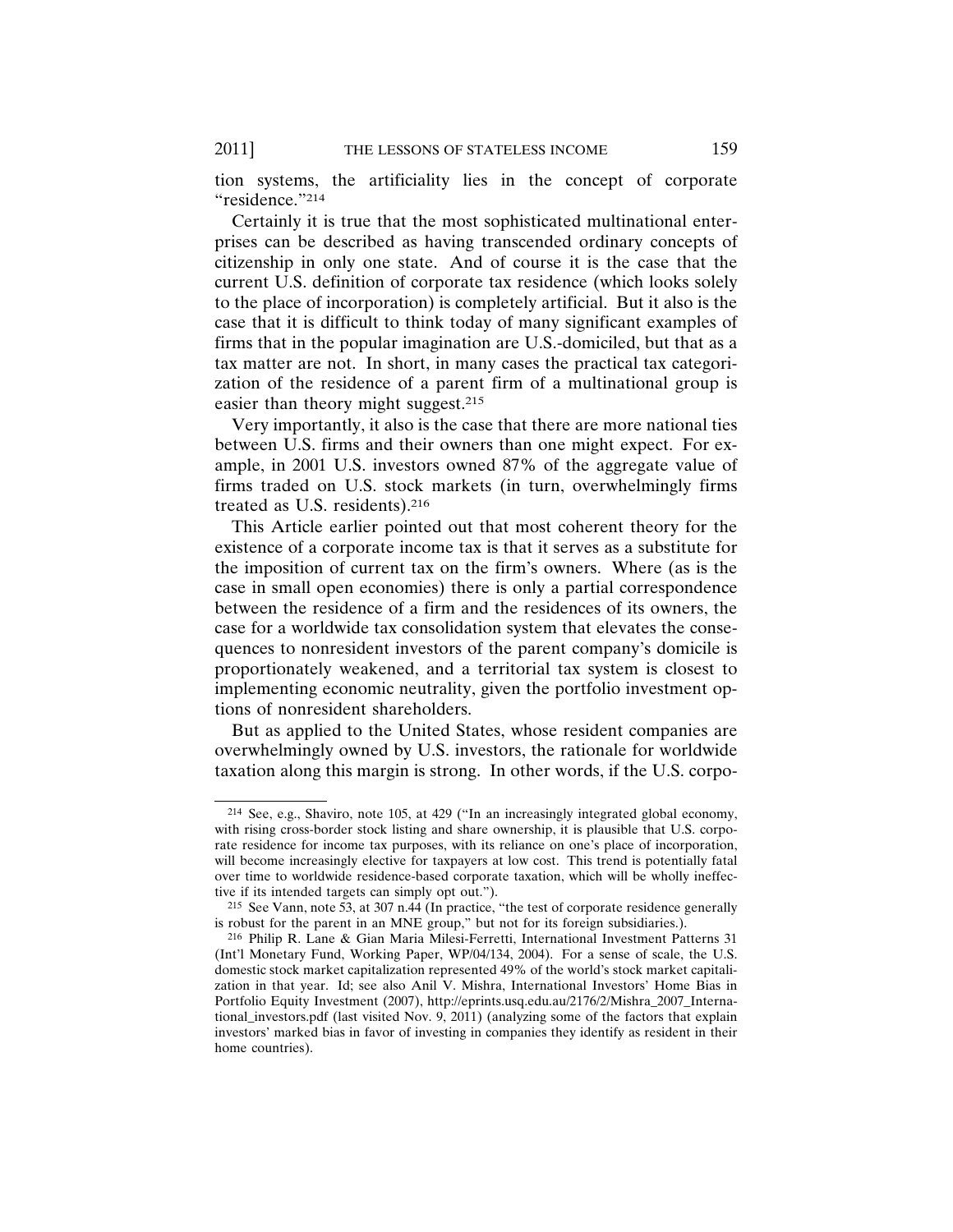rate income tax is best justified as a substitute tax on U.S. individual owners when the corporation in question is both domestically owned and operated, and if it also is accepted that taxing U.S. individuals on their worldwide income is an appropriate exercise of U.S. taxing power from an economic perspective (again accepting as a given a tax system that burdens capital income), then it must surely follow that imposing U.S. corporate income tax on the worldwide income of firms that are overwhelmingly ultimately owned by U.S. persons also is theoretically sound.

In short, if U.S. firms (however defined) are in fact overwhelmingly owned by U.S. persons, then treating those firms as themselves U.S. persons is a fair first-order approximation of a more sophisticated answer. And the completely artificial current statutory definition of corporate residence in turn can be modernized to look to a company's "mind and management" (the U.K. concept<sup>217</sup>) rather than simply its place of incorporation. As so modified, the rule might retain some artificiality, but the consequences of the application of that artificial rule do not seem hugely distortive.

The modernization of the technical definition of corporate residence is a partial answer to an issue that in practice is more a political talking point than an urgent issue of tax policy. This is the concern that, if the United States were to adopt a worldwide tax consolidation regime, U.S. firms would redomicile outside the United States, or offer themselves up for acquisition by non-U.S. enterprises, all to escape the burdens of the new U.S. system, and newly-created U.S. businesses would incorporate outside the United States in the first instance.

The first response to this concern, of course, is the point developed in the preceding Section: A tax burden squarely in the median of other major relevant economies (that is, in the neighborhood of 25- 27%) is not much of a competitive burden at all, except to the extent that one believes that all such other economies will continue to countenance unlimited stateless income tax planning by their national champions. But as noted this in turn is at best an argument for matching other countries' government subsidies, not a genuine competitiveness argument, and one that in any event is not relevant to foreign competitors in their domestic markets.

Second, the United States today has an "anti-inversion" statute that prevents a U.S. firm from simply situating a foreign holding company on top of it.218 That statute is imperfect in its reach,219 but those im-

<sup>217</sup> See Mitchell A. Kane, Strategy and Cooperation in National Responses to International Tax Arbitrage, 53 Emory L.J. 89, 91 & n.4 (2004).

<sup>218</sup> IRC § 7874.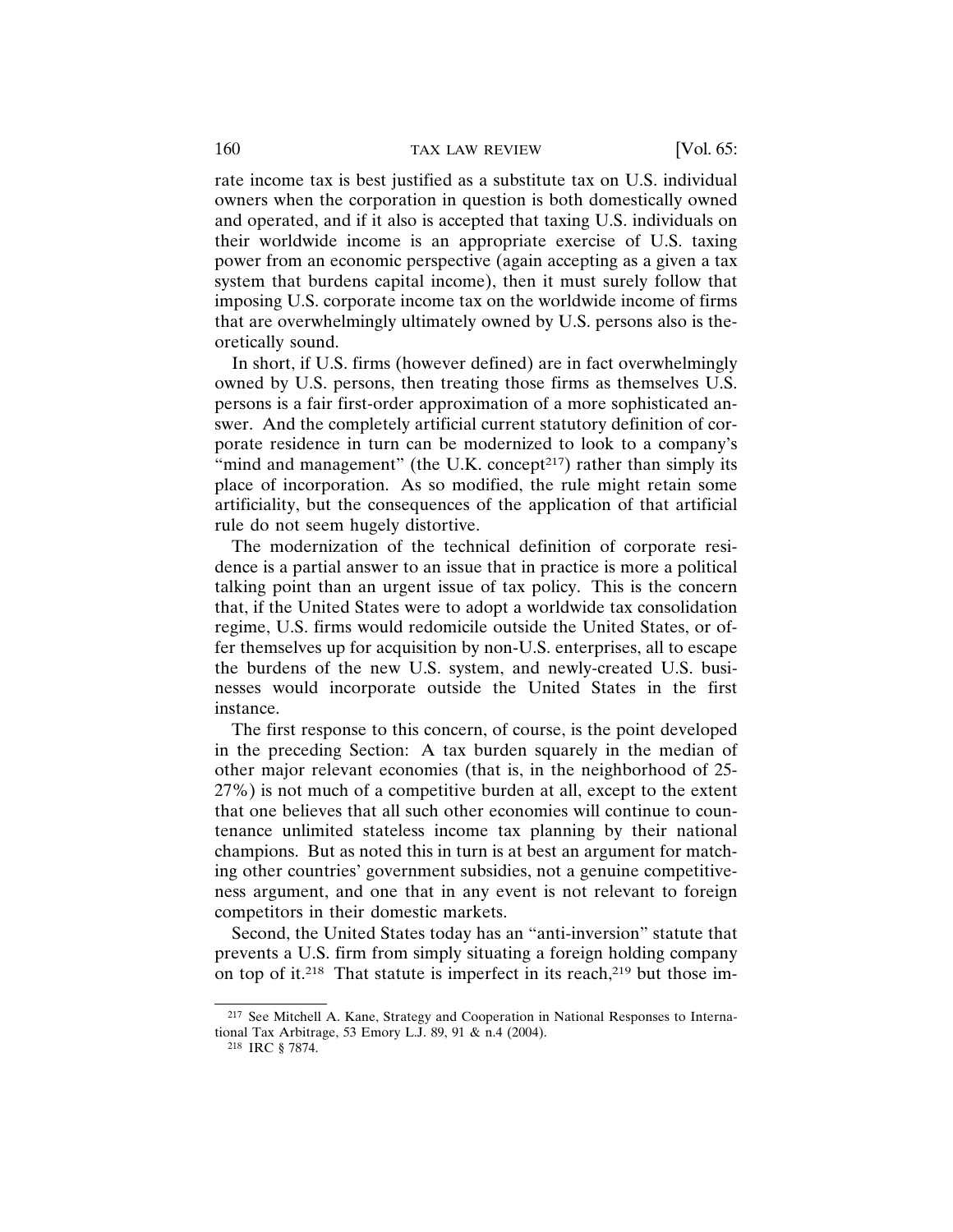perfections reflect a political judgment, not the existence of irresolvable technical difficulties in broadening its application.

Third, a more modern definition of corporate residence responds to the claim that in a worldwide tax consolidation system simply organizing a U.S. business as a foreign corporation will lead to tax savings. If U.S. individuals are the "mind and management" of the organization, it will be a U.S. firm, regardless of its place of incorporation.220 For these reasons, I believe that the concerns expressed by Shaviro in a recent paper on the topic are overstated in practice today, and can be successfully addressed in the future.<sup>221</sup>

Fourth, existing law today imposes a prohibitive "toll charge" on the transfer of U.S. business assets to a foreign firm in a tax-free incorporation or reorganization transaction.222 Those rules also can apply to tax-free stock acquisitions in which the stock of a U.S. firm is acquired by a foreign company, and U.S. shareholders control the combined enterprise.<sup>223</sup> Again, these rules might not be completely watertight, but if there is a bona fide competitiveness concern that remains in respect of tax-free acquisitions, any remaining seams can readily be caulked.

Finally, it is useful to compare the definitional problems that must be overcome in implementing a successful territorial tax regime with the different definitional issues raised by a worldwide tax consolidation system. As described above, territorial tax systems satisfy coherent economic norms only when deployed in a world without stateless income, or, phrased alternatively, in a world where source rules for both income and expenses are transparent, comprehensive, and

<sup>219</sup> See West, note 67, at 1042 n.112.

<sup>220</sup> As an anecdotal aside, I note that virtually all of the enormously successful "new economy" firms created in the last few years that were organized by U.S. entrepreneurs were formed as U.S. corporations. Facebook, Google, and Amazon are three examples. It might be argued that the stakes will be raised once worldwide tax consolidation is introduced, but the counterpoint is that today it is virtually costless to organize as a foreign firm, while in the future it will require relocating senior management and board of directors supervision outside the United States. Yet despite the clear tax advantages to organizing as a foreign firm today (for example, never dealing with subpart F of the Code, and avoiding the lock-out price that must be paid for stateless income tax planning), and the ease of doing so, real-life examples of successful new public firms that have done so are not easy to find. (Some years ago a number of new enterprises did organize as offshore companies from the start, but some of those whose names come most easily to memory (for example, Global Crossing) have since collapsed.) Lee A. Sheppard, Will Treasury Stop Cross-Border Mischief?, 94 Tax Notes 547 (Feb. 2, 2002); Lee A. Sheppard, Preventing Corporate Inversions, 95 Tax Notes 29 (Apr. 7, 2002).

<sup>221</sup> See Shaviro, note 105, at 429.

 $222$  IRC § 367(a). Essentially, such a transfer is treated as wholly-taxable, so that gain is recognized on the entire value of transferred assets (less their tax basis) at the time of transfer.

<sup>223</sup> IRC § 367(b).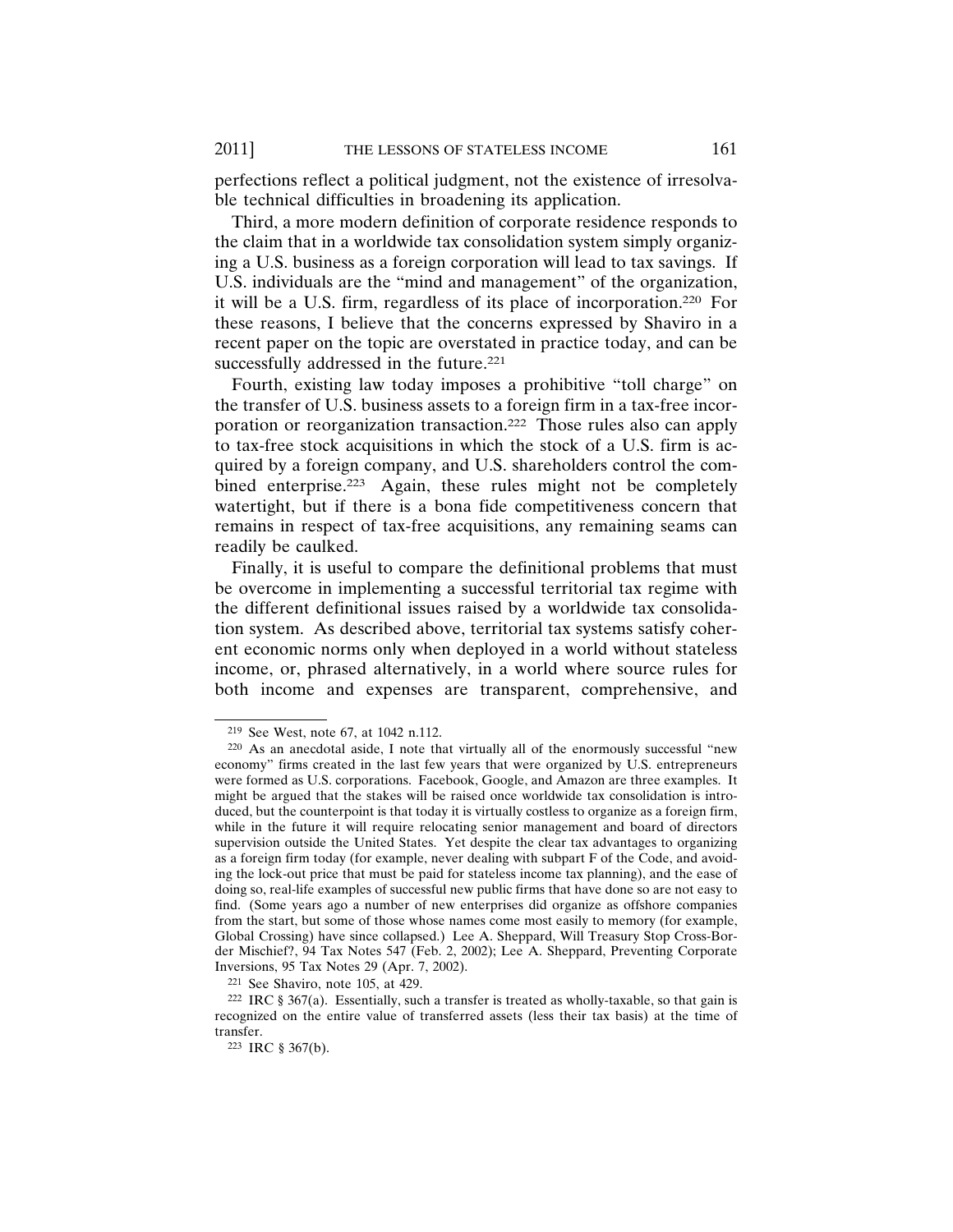nondistortionary. To accomplish this requires the efforts of many sovereigns to introduce effective thin capitalization and other anti-base erosion legislation, as well as multilateral agreement among those sovereigns on novel source rules on matters like situs of income earned from the use of intangible assets. For the reasons developed earlier, it is likely that such source rules will require the multilateral adoption of formulary apportionment principles covering significant swaths of firms' incomes.

By contrast, a worldwide tax consolidation system can be implemented unilaterally, but is principally vulnerable to the risk that its definition of a corporate "resident" will prove to be overinclusive in some instances, and underinclusive in others. The key difference, though, is that the consequences of an imperfect definition of corporate residence will be visited only on those firms at the margin of whatever definition is adopted: The remainder will be unaffected. By contrast, in a territorial tax world *every* multinational firm will be able to exploit weaknesses in different (or for that matter, identical) definitions of "source," or the decision by one or more countries not to join the new world order, out of a belief, for example, that adopting less restrictive anti-base erosion rules than the new international norms a country could encourage inflows of capital. Each approach to the taxation of foreign direct investment is vulnerable to definitional imprecision, but the aggregate consequences of those failings for neutrality in economic decisionmaking would not appear to be comparable at all.

## *E. What's Not to Like?—Disincentivizing Foreign Tax Reduction*

A third concern that would be raised on the adoption of a worldwide tax consolidation system would be that resident multinational firms would have no incentive to reduce their foreign tax burdens, at least to the extent that their average effective foreign tax rate was below the residence country rate. This is the point of Shaviro's recent project to promote neo-national neutrality concerns, as described in Part IV.<sup>224</sup> In that circumstance, foreign income taxes would be fully utilizable as foreign tax credits, and firms would incur no incremental cost for bearing those taxes.

A partial answer of course lies in choosing the right residence country rate: The lower it is, the more aggressively firms will be required to pursue local source-country tax minimization strategies. A more complete answer would be that, when placed in an environment of worldwide tax consolidation, firms generally can be expected to site their income where their business operations are located, because

<sup>224</sup> See text accompanying notes 107-12.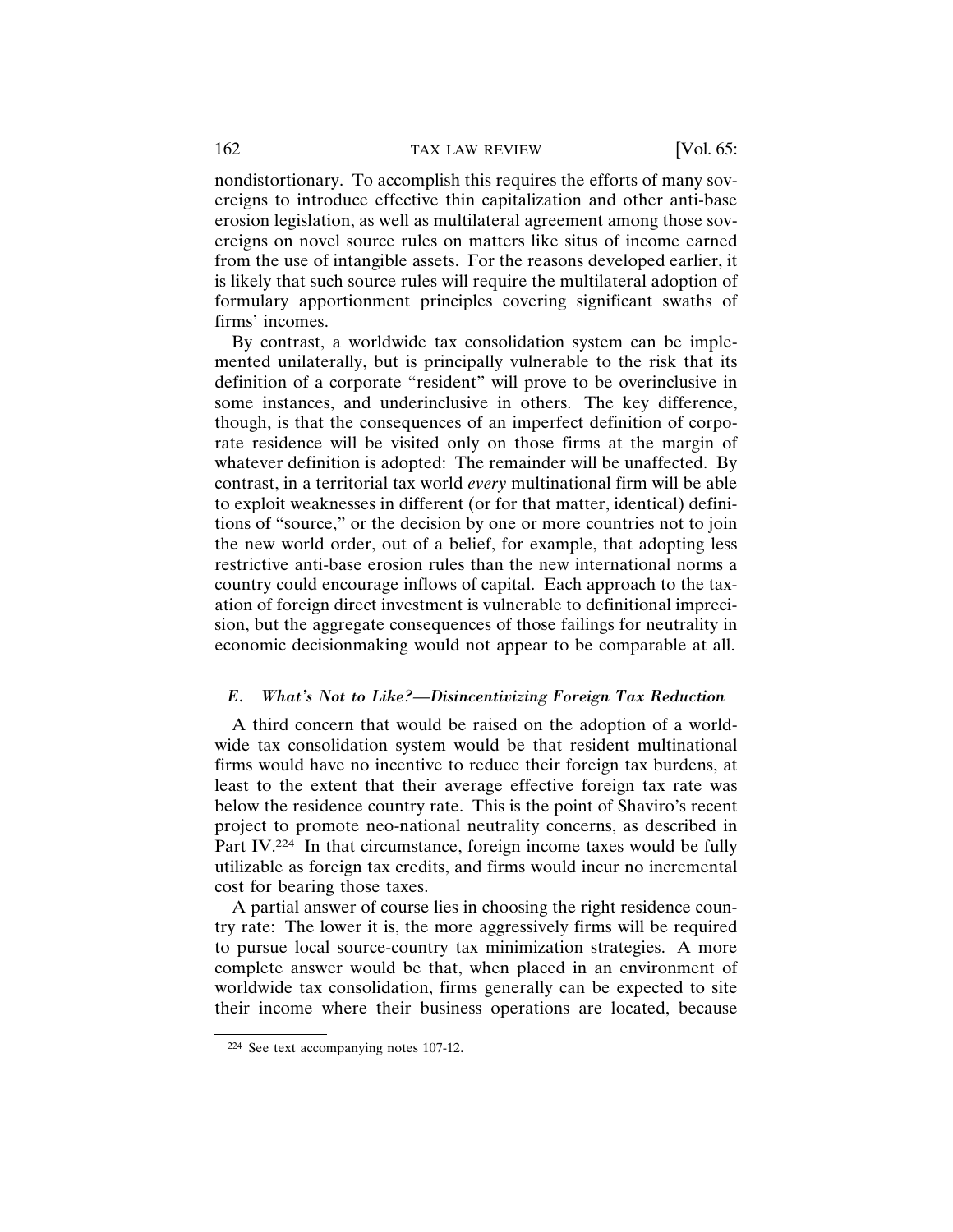then tax results will comport with the firm's real factors of production, and with how income is recorded for management purposes.

There is little reason for a U.S. firm deliberately to overpay a foreign source country, just to spite the United States. And of course, were a firm actually to do so, the resulting taxes would not be creditable, because current law provides that taxes are creditable only to the extent the amount is not greater than a reasonable approximation of the final tax liability.225 In sum, it seems much more probable that the United States would collect residual tax not collected today from operations in low-tax countries than it is that all this potential residual tax will be secretly bargained away by firms looking to curry favor with source country tax administrations.

Nonetheless, the problem to which Shaviro calls our attention does exist in worldwide tax consolidation regimes, not with respect to the siting of investment or arbitrage of the domestic tax base, but rather with respect to siting of indirect expenses, particularly interest expense. The next Section addresses those problems.

# *F. What's Not to Like?—Expense Allocations and Sovereignty Issues*

The prior Section argued that the United States generally could rely on the tax heuristic that, once placed in a worldwide tax consolidation environment, firms would locate their activities wherever it makes the most commercial sense, and therefore expense allocation rules were not important to such a system's designs. The location of interest expense is an important exception to this intuition.

Based on current practice and financial markets behavior, and in the absence of any countervailing rule, parent companies would be likely to undertake the vast bulk of group external debt funding. Capital markets ordinarily prefer parent-level financing, because all of the group's operations then support the loan, and because the agency costs associated with policing parent-subsidiary transfer pricing and transactions are irrelevant.

The result would be residence country base erosion. Imagine, for example, that firms faced the same tax rates everywhere in the world. Even in that environment, nontax capital markets preferences would lead a multinational firm to borrow extensively in its residence country, at least until external interest expense reached a ceiling of domestic operating income. The parent in turn would have no incentive to fund foreign subsidiaries with anything other than equity; the resulting foreign operating income would be includible in the parent's world-

<sup>225</sup> Reg. § 1.901-2(e).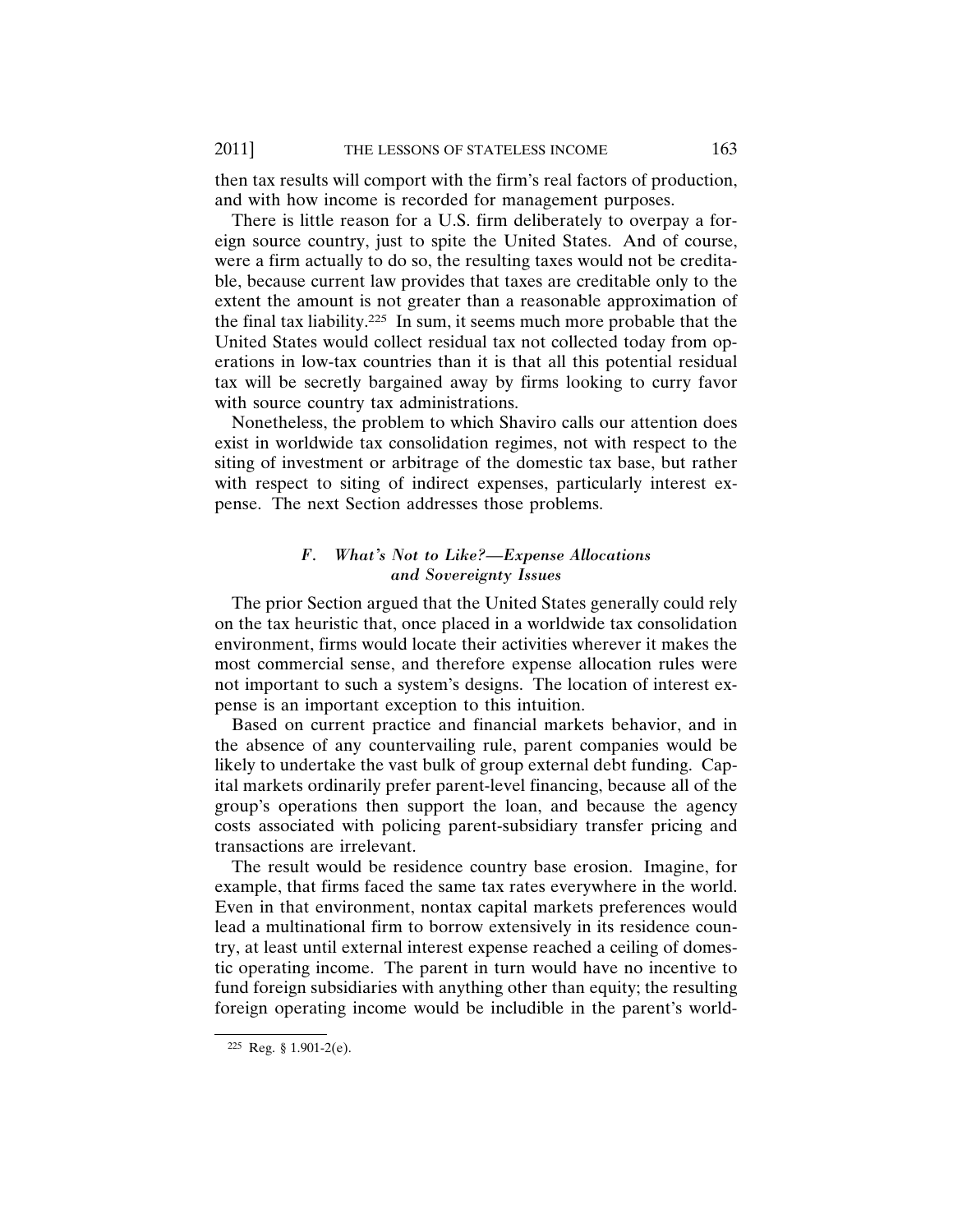wide consolidated tax return, but would be sheltered by foreign tax credits. The net result would be the same aggregate worldwide tax burden as if the group's external debt were distributed throughout the group's member companies, but the residence country would be a revenue loser, and source countries revenue winners. Since the United States is still a private direct investment net investor,<sup>226</sup> this suggests that U.S. revenues could be at risk.

This is a serious issue, but one that can be addressed by a welldesigned thin capitalization statute along the lines of the German rules described earlier.227 Such a statute would effectively permit a U.S. parent company to deduct interest expense on its U.S. tax return only to the extent of a "hard cap" (if one is adopted) or, more plausibly, to the extent that its domestic debt-to-assets ratio (counting only residence country assets) was not substantially greater than the group's worldwide external debt-to-equity ratio. A parent-level thin capitalization statute thus can impel firms to "push down" parentlevel external debt through internal intercompany loans to foreign affiliates.228 The pushed-down debt would bring taxable interest income (largely unsheltered by foreign tax credits) up to the residence country, thereby protecting the residence country's tax base.

A well-designed thin capitalization statute thus functions in practice as a form of worldwide interest apportionment, after firms apply straightforward internal financing decisions as a kind of self-help mechanism. What is more, such a statute does so without requiring tracing of proceeds by taxpayers or multilateral agreements among countries.229

Stewardship expenses, and research and development expenses, also can be substantial, arguably benefit the group as a whole, and often are undertaken by the group's parent company or a local affiliate thereof. Actual "chargebacks" to offshore affiliates of stewardship expenses are probably not appropriate, however, if one accepts as a starting point the view that these items are incurred for the benefit of the shareholder (the parent company).

<sup>226</sup> See Joint Comm. on Tax'n, Economic and U.S. Income Tax Issues Raised by Sovereign Wealth Fund Investment in the United States 16-17 (2008), available at http://www.jct. gov/publications.html?func=startdown&id=1290 (reporting that in 2006 foreign direct investment by U.S. persons outweighed direct investment into the United States by foreign persons by roughly \$800 billion, measured at cost).

<sup>227</sup> See text accompanying notes 147-51.

<sup>228</sup> Id. (discussing Germany and Sweden's response to thin capitalization). For the result postulated in the text to work correctly, back-to-back loans would need to be treated under the relevant thin capitalization statute only as borrowings by the second group member (the borrower under the internal loan).

<sup>229</sup> See Graetz, note 146, at 486-87 (2008) (urging an explicitly-multilateral solution).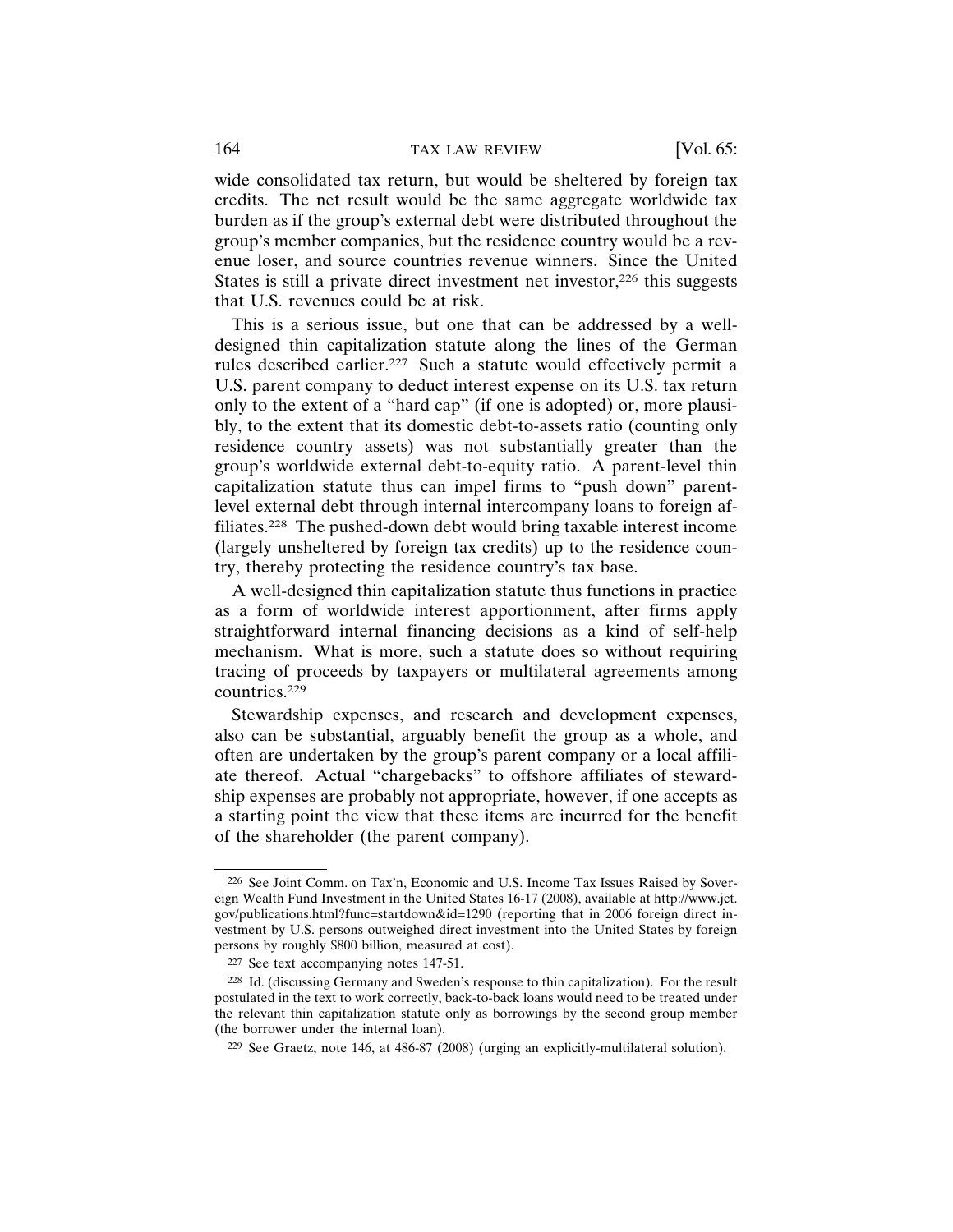Research and development (the more important of the two) is an expense incurred to create an asset, and if the self-created asset is treated as owned by the parent company, then so too should the expenses be the parent's. The protection of the U.S. tax base from depredation through locating research and development expenses in the United States is to embrace that result (for all the usual positive externality reasons), and to concentrate on the other side of the ledger, which is the arm's length royalties that should be received from foreign affiliates for the use of the resulting intangibles.

Of course that implicates all the failings of current transfer pricing administration, but the idea is that, in a world of a constant tax burden, U.S. firms would no longer have systematic incentives to undervalue intangibles that are created in the United States and exploited globally by the group—except to the extent that doing so would avoid conflict with a source country's tax administration. The IRS thus would still have a role to fill in transfer pricing, but as a general matter U.S.-based multinational firms should behave as neutral stakeholders, rather than enemy combatants. In any event, Treasury would be immeasurably better protected from erosion through transfer pricing abuse than would be the case under a territorial tax system.230

A final problem with worldwide tax consolidation is that to some extent it limits a sovereign's flexibility in setting corporate income tax rates. For the reasons developed earlier in this Section, a sensible worldwide tax consolidation system requires that a country's corporate tax rates be comparable to world median rates. Since these rates would apply to domestic as well as to international operations,<sup>231</sup> the result would be a circumscribed range of plausible corporate tax rates that a country might adopt. The only answer to this is that in a global economy the tax rates imposed on domestic capital income (as well as on income from foreign investments) are an important part of the overall competitiveness of local firms. It may be that the tail (the taxation of foreign direct investment) ought not to wag the dog, but if one consequence of adopting an otherwise-useful scheme for the taxation of foreign direct investment is that the dog is nudged closer to world norms, that is not an undesirable outcome.

<sup>230</sup> Kleinbard, note 124, at 554-55.

<sup>231</sup> It is possible of course to imagine split tax rates, with different rates imposed on domestic and foreign income, but that solution would import many of the weaknesses of current law (transfer pricing disputes, stateless income tax planning more generally, importance of the definition of source of income, allocations of expenses, and the like). On balance, a split-rate approach would seem to be both too complex and too unsuccessful to be a useful direction to pursue.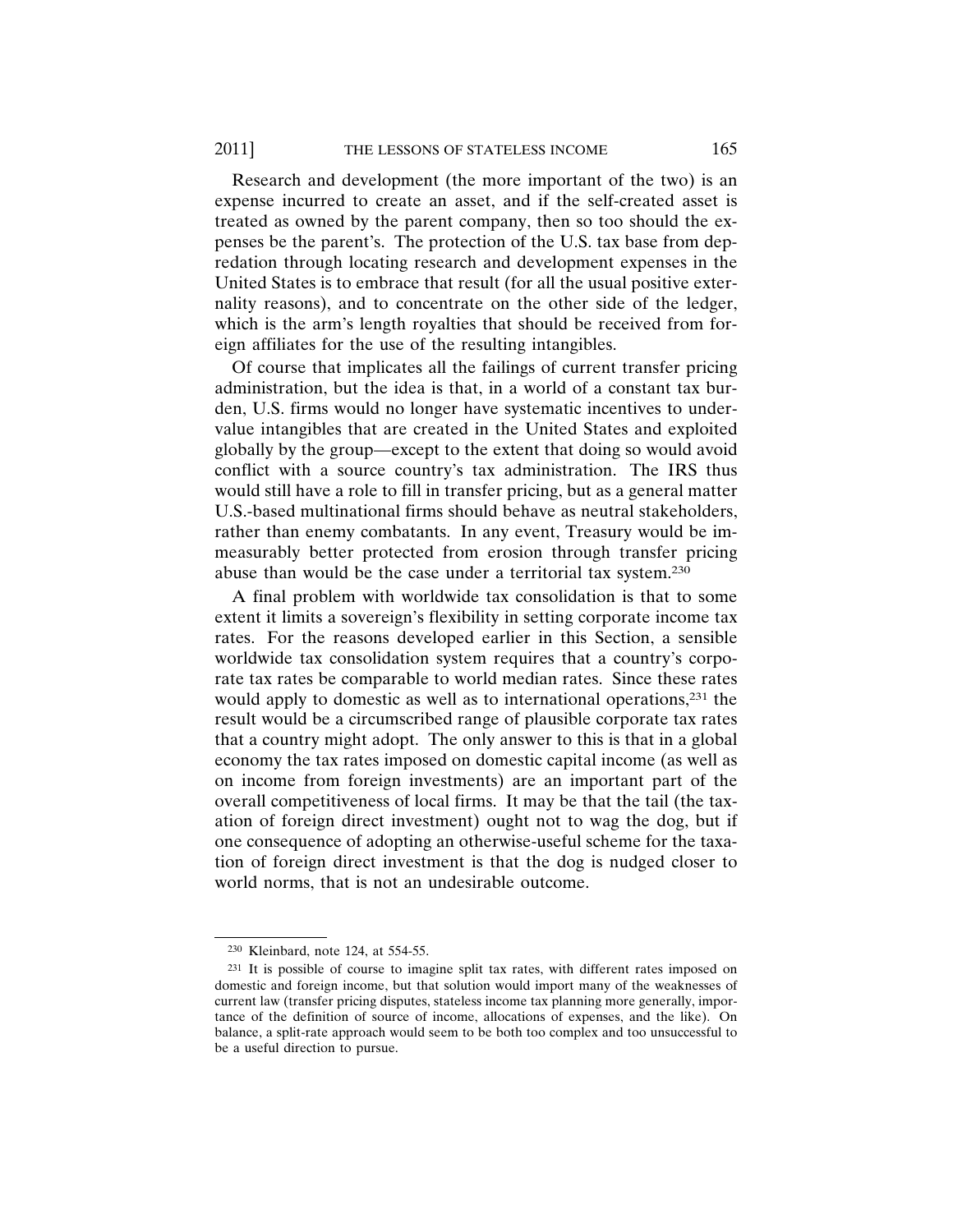## *G. Transition Issues*

The transition from the current U.S. ersatz territorial system for taxing foreign direct investment to a true worldwide tax consolidation system ought not to be mechanically difficult. At a technical level, the definition of an "affiliated group" (the group of companies eligible to file consolidated federal income tax returns) would be amended to strike current law's exclusion of foreign corporations.232 The amended statute would further need to require (rather than permit) the filing of consolidated federal income tax returns when a group includes a foreign corporation,233 and to incorporate the anti-abuse rules of the existing tax regulations governing the allocation of interest expense within affiliated groups.234

The new regime would require a comprehensive thin capitalization statute (a useful idea in any event), which could be modeled, for example, after existing legislation in Germany or Australia.235 The definition of corporate residence would need to be revised; legislation introduced in 2010 by Congressman Doggett could serve as a useful starting point in this regard.236

Existing earnings of foreign subsidiaries that previously were taxed in the United States would not be taxed on distribution under the new system without the need for any further statutory adjustments, but pre-existing untaxed foreign earnings (essentially, financial accounting "permanently reinvested income") would have to be brought into the U.S. tax base at the time of adoption of the new system. Since the current amount of such earnings is very large (over \$1 trillion), consideration could be given to a special tax rate to be imposed on this onetime adjustment to the worldwide tax consolidation system. And regardless of any special rate, the norm in tax legislation in such circumstances is to give taxpayers several years to pay the tax arising from such a fundamental accounting change; $237$  such plainly would be appropriate here.

<sup>232</sup> IRC § 1504(b)(3)(excluding foreign corporations from the definition of includable corporation).

<sup>233</sup> IRC § 1501 offers firms the option of filing consolidated federal income tax returns, but does not generally require them to be filed.

<sup>234</sup> Those anti-abuse rules (1) effectively revise the definition of affiliation to include a foreign corporation if U.S. members of the group own stock representing at least 80% of either the foreign corporation's voting power or value (rather than both), Reg. § 1.861-  $11T(d)(6)(ii)$ , and (2) ignore the interposition of partnerships or other vehicles that might otherwise break tax consolidation. Reg. § 1.861-11(d)(7).

<sup>235</sup> See text accompanying notes 147-51.

<sup>236</sup> International Tax Competitiveness Act of 2010, H.R. 5328, 111th Cong. § 2 (2010).

<sup>237</sup> See, e.g., Omnibus Budget Reconciliation Act of 1993, Pub L. No. 103-66, § 13223(a), (c)(2), 107 Stat. 312, 481-85 (codified at IRC § 475) (requiring securities dealers to adopt a mark-to-market method of accounting for their annual income and providing that affected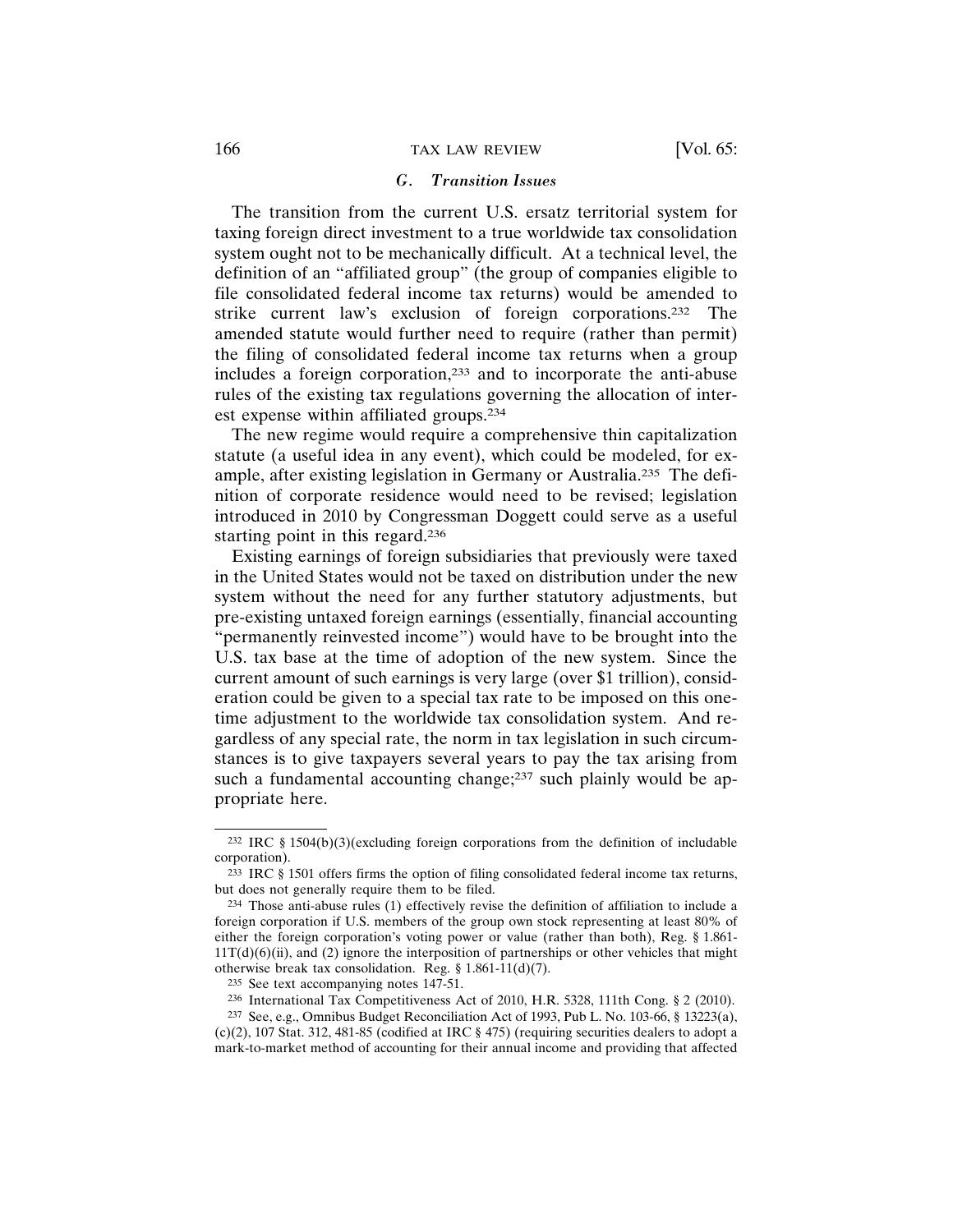## *H. The Business Enterprise Income Tax—A Brief Reintroduction*

This Article already is long and discursive, but it is nonetheless useful to reintroduce readers very briefly to the charms of the Business Enterprise Income Tax (BEIT).238 In essence, the BEIT converts the corporate income tax into a consumption tax (analogous in effect to a cash flow tax) through the introduction of an "allowance for corporate capital" (to use the generic term), which the BEIT termed a "Cost of Capital Allowance" (COCA).239 There are many advantages to businesses facing a consumption tax rather than income tax burden, including a more neutral economic environment (because normal returns to income no longer are measured, much less taxed, since they are exempt under a consumption tax) and lower tax burdens (if corporate tax rates are not adjusted upwards).

The unique feature of the BEIT is that it restores the total tax burden on capital invested in business enterprises to a single comprehensive income tax on that capital by adding to the firm-level consumption tax a tax at the shareholder level on normal returns to income (the very returns that the COCA mechanism exempts at the firm level). In practice the investor-level tax operates like the Dutch "box" tax on investment income: It is an automatic inclusion in income of a normal return multiplied by the investor's tax basis in her investments in the firm, regardless of the investment's actual performance for the year. All other returns from an investment in a business enterprise would be exempt at the investor level.240 Because the tax on investor-level normal returns would be wholly unsheltered by depreciation or the like, it would be both easy to measure and would restore government tax revenues to those that would be obtained in a well-ordered income tax (which, after all, is what the BEIT is).

The BEIT has some particularly attractive qualities when employed as part of a worldwide tax consolidation system that relies on a foreign tax credit. First, by shifting part of what today is a corporate-level tax burden (the tax on normal returns to capital invested in a firm) to

taxpayers would pay the one-time tax arising from the change in accounting methods ratably over five years).

<sup>238</sup> For a more in depth discussion of the BEIT, see Edward D. Kleinbard, Rehabilitating the Business Income Tax (Hamilton Project, Discussion Paper No. 2007-09, 2007), available at http://www.hamiltonproject.org/files/downloads\_and\_links\_Rehabilitating\_the \_Business\_Income\_Tax\_1.pdf; Kleinbard, note 200, at 178-80.

<sup>239</sup> See OECD, Tax Policy Studies, Fundamental Reform of Corporate Income Tax 133- 35 (2007), for a discussion of allowances for corporate capital in general, and that organization's analysis of the BEIT, in particular.

<sup>240</sup> For reasons of political economy the original presentation envisioned a possible additional tax at the investor level, to raise the tax burden on extraordinarily successful investments, but I have been at pains ever since to explain that the additional tax was not required (and indeed was inconsistent with) the underlying theory.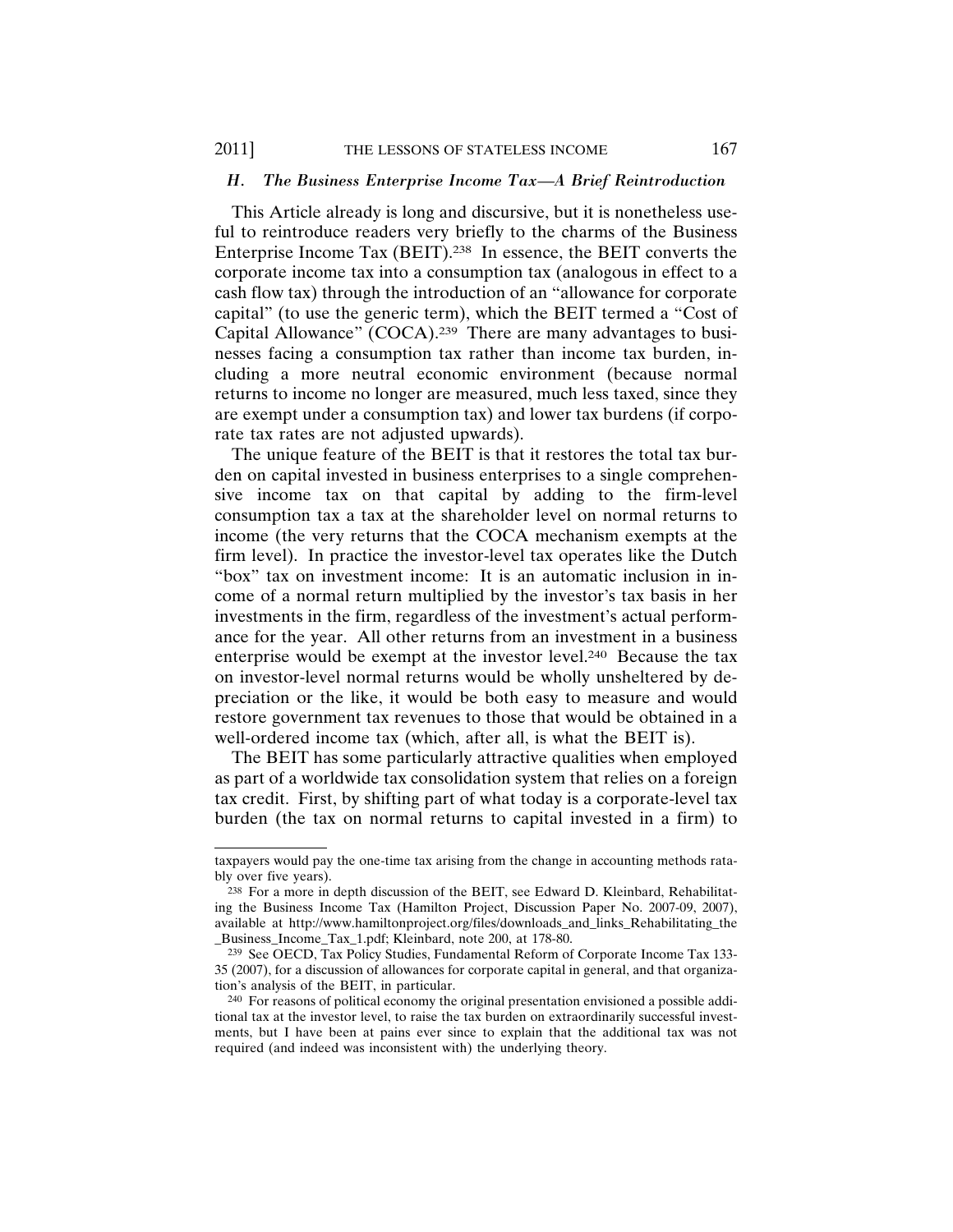investors, the BEIT would actually reduce the tax burdens faced by corporate managers and reflected in GAAP financial statements below those that would obtain in an ordinary corporate income tax bearing the same nominal rate. Second, and less intuitively obvious, the United States could continue to grant a full corporate foreign tax credit under the BEIT for foreign *income* taxes, even though normal (income) returns to capital are exempt from tax under the BEIT.

The reason is simply that the corporate-level tax is only one part of the BEIT, whose larger purpose it is to tax all income from capital invested in a business enterprise once and only once, which means that the double taxation of dividends, for example, is eliminated. The apparent subsidy by the United States at the firm level (through a foreign tax credit for what effectively is exempt income in the hands of the firm—the normal return to capital) is perfectly offset by full taxation of that very same income at the investor level, without the benefit of any foreign tax credits. The sum of the two is exactly the same as one would obtain in a perfectly functioning income tax imposed exclusively at the investor (or firm) level.241 From the point of view of firm *managers*, however, the BEIT enables the firm to enjoy what appear to be (but in fact are not) subsidies in respect of foreign direct investment.

<sup>241</sup> These positive international tax implications of the BEIT were briefly described in Kleinbard, note 124, at 561-64. The BEIT project was criticized in turn in Alvin C. Warren, The Business Enterprise Income Tax: A First Appraisal, 118 Tax Notes 921 (Feb. 25, 2008) [hereinafter First Appraisal]. This paper in turn precipitated a spirited series of exchanges on the international (and other) aspects of the BEIT that thrilled readers of *Tax Notes* well into that spring. See Edward D. Kleinbard, Letter to the Editor, 118 Tax Notes 1043 (Mar. 3, 2008); Alvin Warren, Letter to the Editor, 118 Tax Notes 1254 (Mar. 17, 2008); Edward D. Kleinbard, Letter to the Editor, 118 Tax Notes 1417 (Mar. 31, 2008).

To the best of the author's recollection, the upshot of the exchange was that Warren pointed out a number of places where the BEIT's presentation could be clarified or corrected in ways requiring the work of a few minutes, Warren consistently misapprehended the entire nature of the BEIT (as when he dismissed it as aping earlier work by Boadway & Bruce, First Appraisal, note 241, at 923, 927, 936, when in fact the BEIT's contribution was to use a similar starting point to achieve a completely different objective, which was a fully integrated and comprehensive tax on capital income), and Warren was wrong in his criticism of the foreign tax credit analysis in the BEIT, apparently because he believed that the benefits of a foreign tax credit should not indirectly pass to investors in a firm, id. at 935, even though the entire point of the BEIT was to tax capital income once and only once, and in fact investors are eligible for direct tax credits from business operations conducted in limited liability entity form (such as through a limited liability company). (Individual investors today do not enjoy indirect tax credits, but that fact is simply the artifact of an analogy to current law's imposition of a double tax on net corporate earnings, not an expression of an economic neutrality proposition, and in any event is irrelevant to a worldwide consolidation system that is designed to impose a single level of income tax on business income.) Warren may have a different recollection.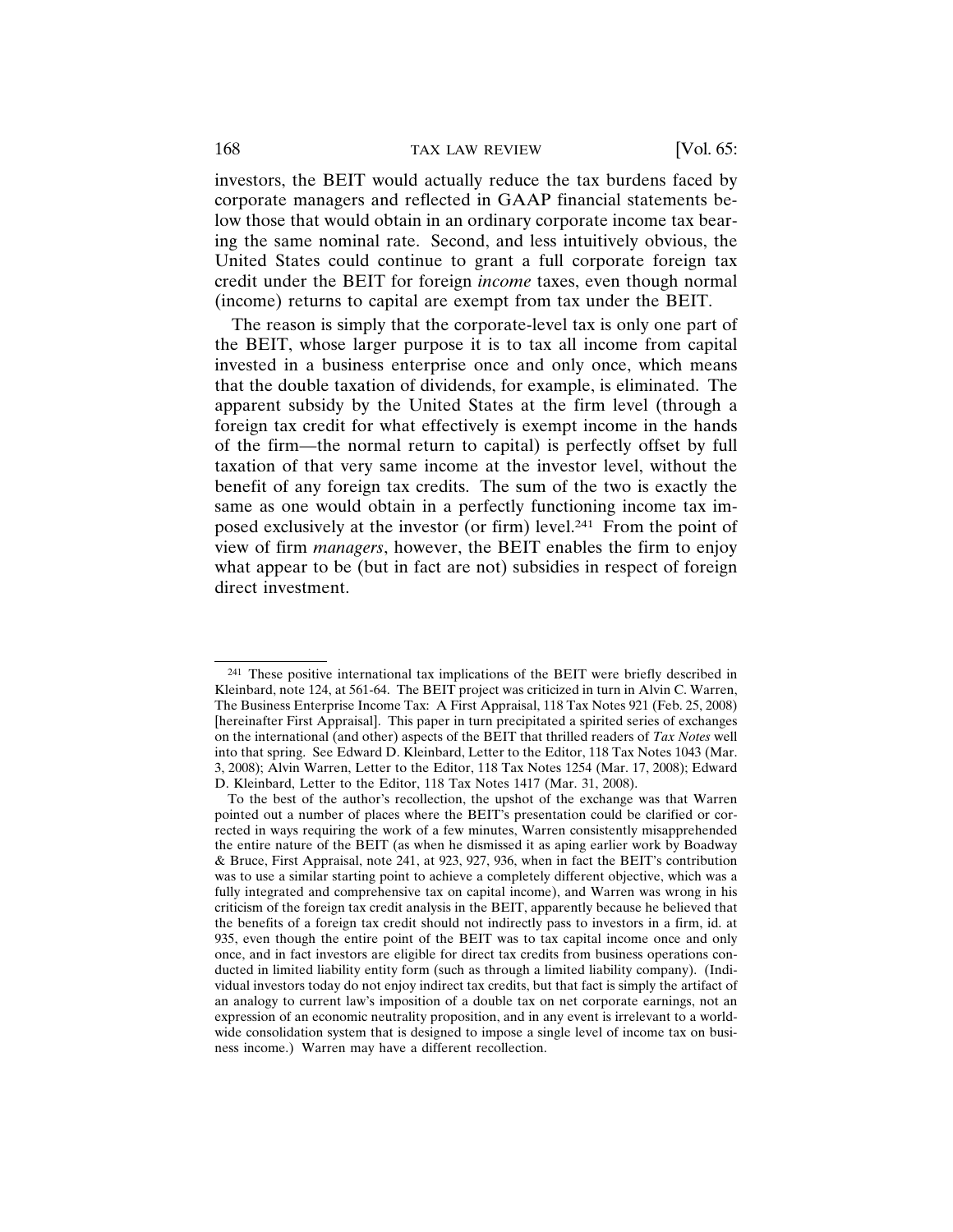#### VII. CONCLUSION

We live and design tax systems today in a world imbued with stateless income and with dramatically different national corporate income tax rates. Territorial tax solutions are vulnerable to the former condition, and worldwide tax systems to the latter. There is no approach that is optimal across all relevant margins. All that we can do is to consider which system on balance is likely to impose the fewest distortions in corporate behavior while raising adequate revenues.<sup>242</sup>

As applied to the United States, both territorial and full inclusion tax systems resolve the distortions attendant on the "lock-out" phenomenon, and introduce symmetry in the treatment of offshore losses. These are substantial steps forward. But in a world imbued with stateless income, a territorial tax system along the lines proposed by U.S. multinational firms will lead to large systematic preferences for investing outside the United States, to obtain an all-in lower effective tax burden on income, even where "tax" is understood to include implicit as well as explicit taxes. As a result, corporate investment and ownership decisions will be systematically distorted.

Moreover, a poorly implemented territorial tax system will dramatically compound existing problems in enforcing transfer pricing rules necessary to protect the domestic tax base, and, unless accompanied by strict expense allocation rules not currently contemplated by territorial tax advocates, will expose the domestic tax base to losses through straightforward arbitrage. In the absence of vigorous (and perhaps untested) rules to address these problems, a territorial tax solution will lead to large-scale incremental domestic tax base erosion.

In sum, unless the stateless income phenomenon is eradicated, the adoption by the United States of a territorial tax system would both distort corporate investment behavior and deplete domestic tax revenues. And in turn, eradicating stateless income would require unprecedented levels of international cooperation and substantive agreement on novel tax norms. It is easy to understand the appeal of such a system to U.S. multinational firms, and even easy to understand why an ideal territorial tax system is the better answer as a matter of economic logic in a Panglossian world, but less obvious why it should be the preferred outcome from a practical policy perspective in light of the substantial risks it poses.

By contrast, a worldwide tax consolidation system coupled with a corporate tax rate in the range of the world median for comparable

<sup>&</sup>lt;sup>242</sup> In this connection, see Grubert & Altshuler, note 3, at 320 ("it [is] clear that no onedimensional criterion is useful and that a complete evaluation of any reform proposal is probably not feasible . . . . Nonetheless, it is clear that progress can be made along a number of decision margins.").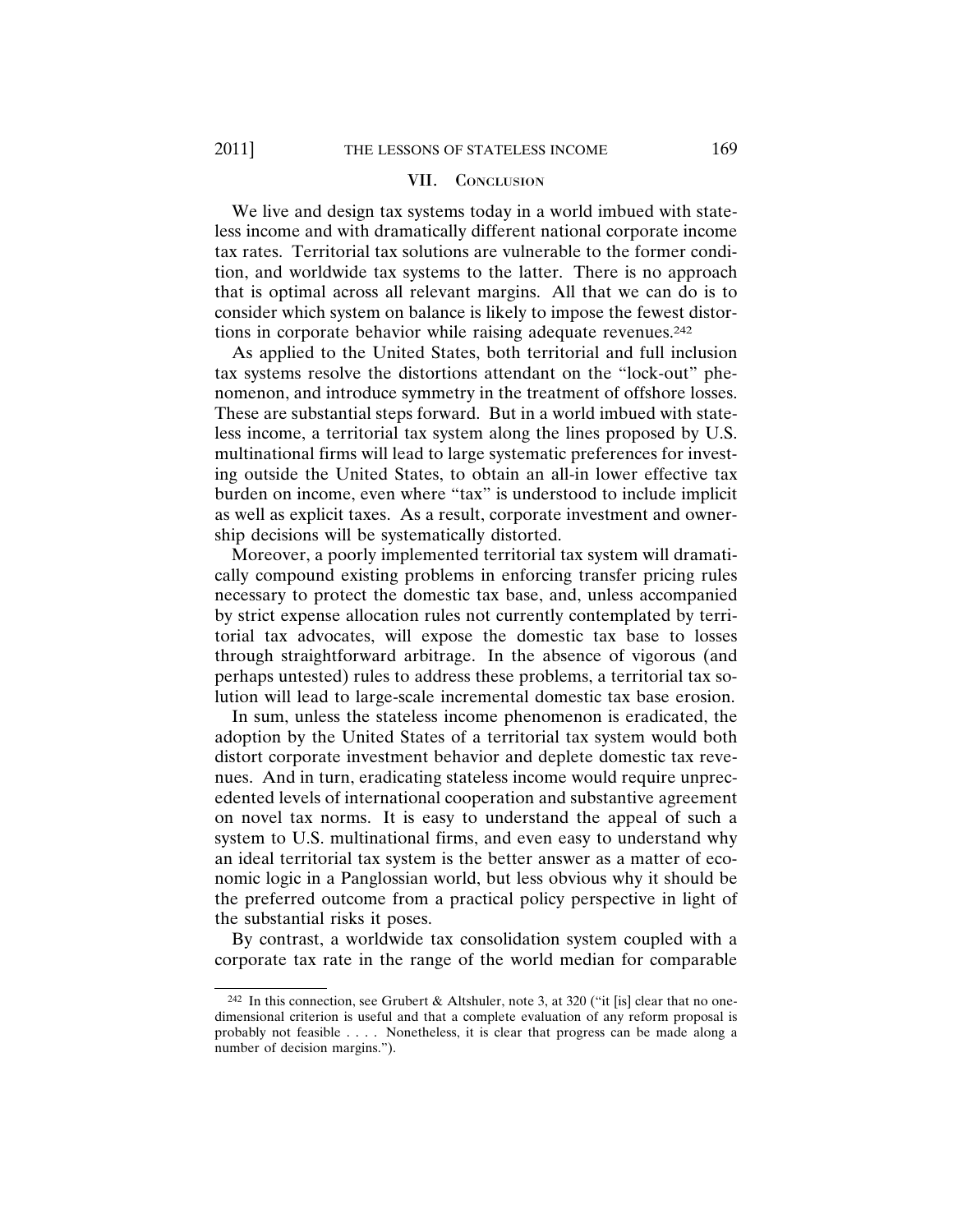## 170 TAX LAW REVIEW [Vol. 65:

economies, when combined with a thin capitalization regime, is robust to transfer pricing gaming or to tax arbitrage strategies. It can be implemented unilaterally, and does not depend very heavily on parsing the mysteries of expense allocation rules. It authentically embraces CEN (except in the unlikely scenario where U.S. corporate tax rates are materially lower than the world median), which may not be everything, but at least is something.<sup>243</sup> It effectively reaches results consistent with CON principles in the vast majority of cases, if one corrects for actual subsidies that some sovereigns may run through their tax systems. And if other jurisdictions were to follow the example of the United States, a world where full inclusion systems were the norm ultimately would fully implement the CON norm as well.244

The result of the United States adopting a worldwide tax consolidation system along the lines suggested here would be a tax system in which a U.S. firm's investment decisions would not be distorted (at least, not greatly distorted) by tax considerations, aggressive transfer pricing strategies and standard stateless income planning would not erode the domestic tax base, and in which U.S. firms would not be dramatically uncompetitive with foreign-domiciled peer firms.

There are two irreducible costs to be paid for the benefits of a full inclusion system. U.S. firms will not be tax-competitive in bidding for real assets (or companies) in genuinely low-tax jurisdictions, and U.S. firms will not enjoy the de facto subsidies that stateless income tax planning offers foreign competitors in respect of investments in hightax third countries.245 As to the first cost, it is the case that most genuinely low-tax jurisdictions are small economies, and if the protection of the domestic tax base and the removal of systematic incentives for U.S. firms to invest outside the United States require that U.S. firms be somewhat disadvantaged in this one dimension, that would appear to be a fair tradeoff. As to the second, it is difficult to see why the United States should respond to systematic tax subsidies offered by other countries for their resident firms to invest offshore by mimick-

<sup>243</sup> As described earlier, see text accompanying note 41-51, even if Desai and Hines are correct that there is no domestic investment vacuum that follows from an outbound investment by a U.S. firm, because a foreign firm will fill the hole, that does not necessarily mean that the replacement investment will generate as much taxable income. As a general matter, the United States is just as vulnerable as are most other source countries to earnings stripping through the standard stateless income tax planning strategies described earlier.

<sup>244</sup> Desai and Hines point out that if many countries adopt the full inclusion paradigm, they also can achieve CON, even with different national tax rates. Desai & Hines, Old Rules, note 4, at 956.

<sup>245</sup> Grubert & Altshuler, note 3, at 342 ("The advantages of a low-tax location would be preserved under [a territorial tax system] but not under the constant overall burden worldwide system which would maintain overall competitiveness abroad but not necessarily in low-tax jurisdictions. This might be disturbing to the 'competitiveness' advocates of CIN or CON.").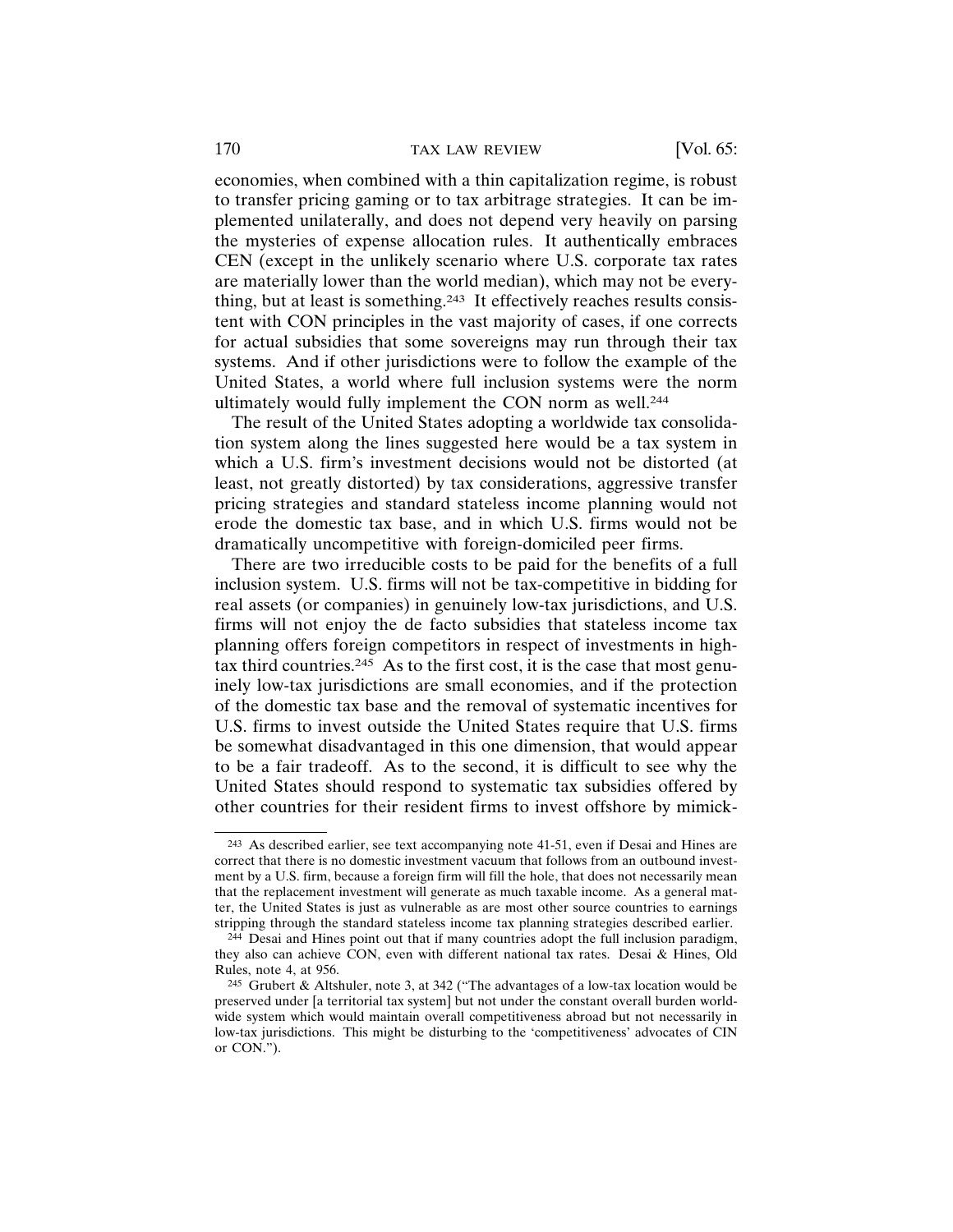ing that behavior, any more than it is thought to be efficient for one country to respond to another's trade subsidies by implementing comparable subsidies.246

As the erosion of domestic source country tax revenues through the phenomenon of stateless income becomes better appreciated throughout the world's major economies, one can expect increased focus in particular on developing more robust domestic earnings stripping rules. As source countries slowly become more adept at designing earnings stripping rules, any remaining gap in competitiveness between U.S. and foreign firms will narrow.

The United States today faces a Hobson's choice between the highly implausible (a territorial tax system with teeth) and the manifestly imperfect (worldwide tax consolidation). Because the former is so unrealistic, while the imperfections of the latter can be mitigated through the choice of tax rate (and ultimately by a more sophisticated approach to the taxation of capital income), the worldwide tax consolidation solution (coupled with a much lower corporate income tax rate) is the more productive direction in which the United States should head.

<sup>246</sup> Id. at 342 ("[T]he case of intangible assets is identical to the case of exports because it is simply the export of U.S. created services. They are intellectual property that was created in the United States, the value of which has not been included in the U.S. tax base. It is in principle possible that selective export subsidies would improve U.S. welfare, but this would require information about market behavior which is unlikely to be available, apart from any World Trade Organization (WTO) concerns. The same argument would apply to exports of intellectual property.").